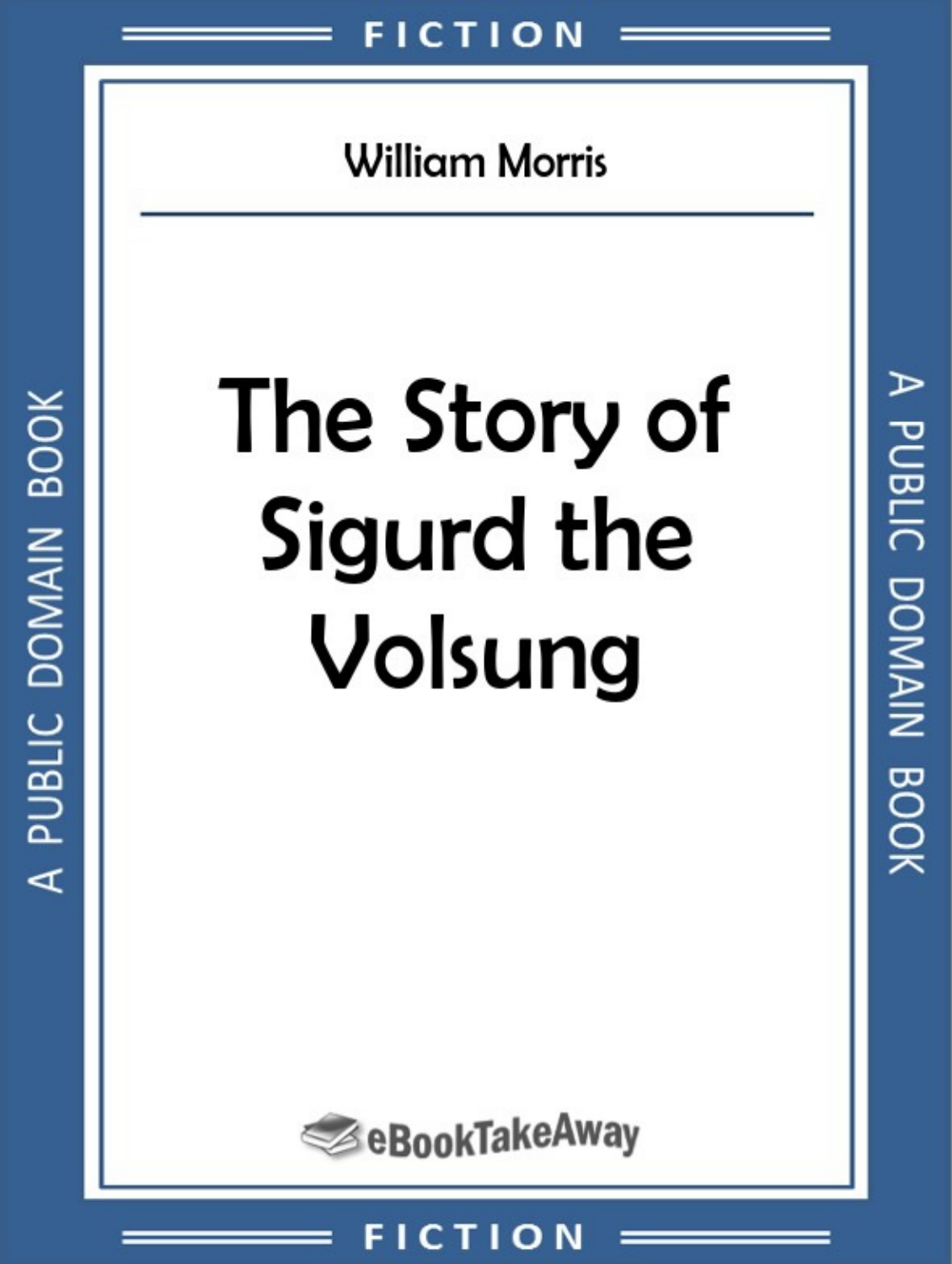### **THE STORY OF SIGURD THE VOLSUNG**

**Written In Verse By**

#### **WILLIAM MORRIS**

**With Portions CondensedInto Prose By**

#### **WINIFRED TURNER, B.A.**

**Late Assistant Mistress, Ware Grammar School For Girls And**

#### **HELEN SCOTT, M.A.**

**1922**

**[BIOGRAPHICALINTRODUCTION](#page-1-0) [INTRODUCTION](#page-3-0) TO SIGURD [BOOK\\_I.](#page-5-0) [BOOKII.](#page-20-0) [BOOKIII.](#page-43-0) [GLOSSARY](#page-68-0)**

#### **BIOGRAPHICAL INTRODUCTION**

**By J. W. Mackail**

<span id="page-1-0"></span>William Morris, one of the most eminent imaginative writers of the Victorian age, differs from most other poets and men of letters in two ways--first, he did great work in many other things as well as in literature; secondly, he had beliefs of his own about the meaning and conduct of life, about all that men think and do and make, very different from those of ordinary people, and he carried out these views in his writings as well as in all the other work he did throughout his life.

He was born in 1834. His father, a member of a business firm in the City of London, was a wealthy man and lived in Essex, in a country house with large gardens and fields belonging to it, on the edge of Epping Forest. Until the age of thirteen Morris was at home among a large family of brothers and sisters. He delighted in the country life and especially in the Forest, which is one of the most romantic parts of England, and which he made the scene of many real and imaginary adventures. From fourteen to eighteen he was at school at Marlborough among the Wiltshire downs, in a country full of beauty and history, and close to another of the ancient forests of England, that of Savernake. He proceeded from school to Exeter College, Oxford, where he soon formed a close friendship with a remarkable set of young men of his own age; chief among these, and Morris's closest friend for the rest of his life, was Edward Burne-Jones, the painter. Study of the works of John Ruskin confirmed them in the admiration which they already felt for the life and art of the Middle Ages. In the summer vacation of 1855 the two friends went to Northern France to see the beautiful towns and splendid churches with which that country had been filled between the eleventh and the fifteenth centuries; and there they made up their minds that they cared for art more than for anything else, such as wealth or ease or the opinion of the world, and that as soon as they left Oxford they would become artists. By art they meant the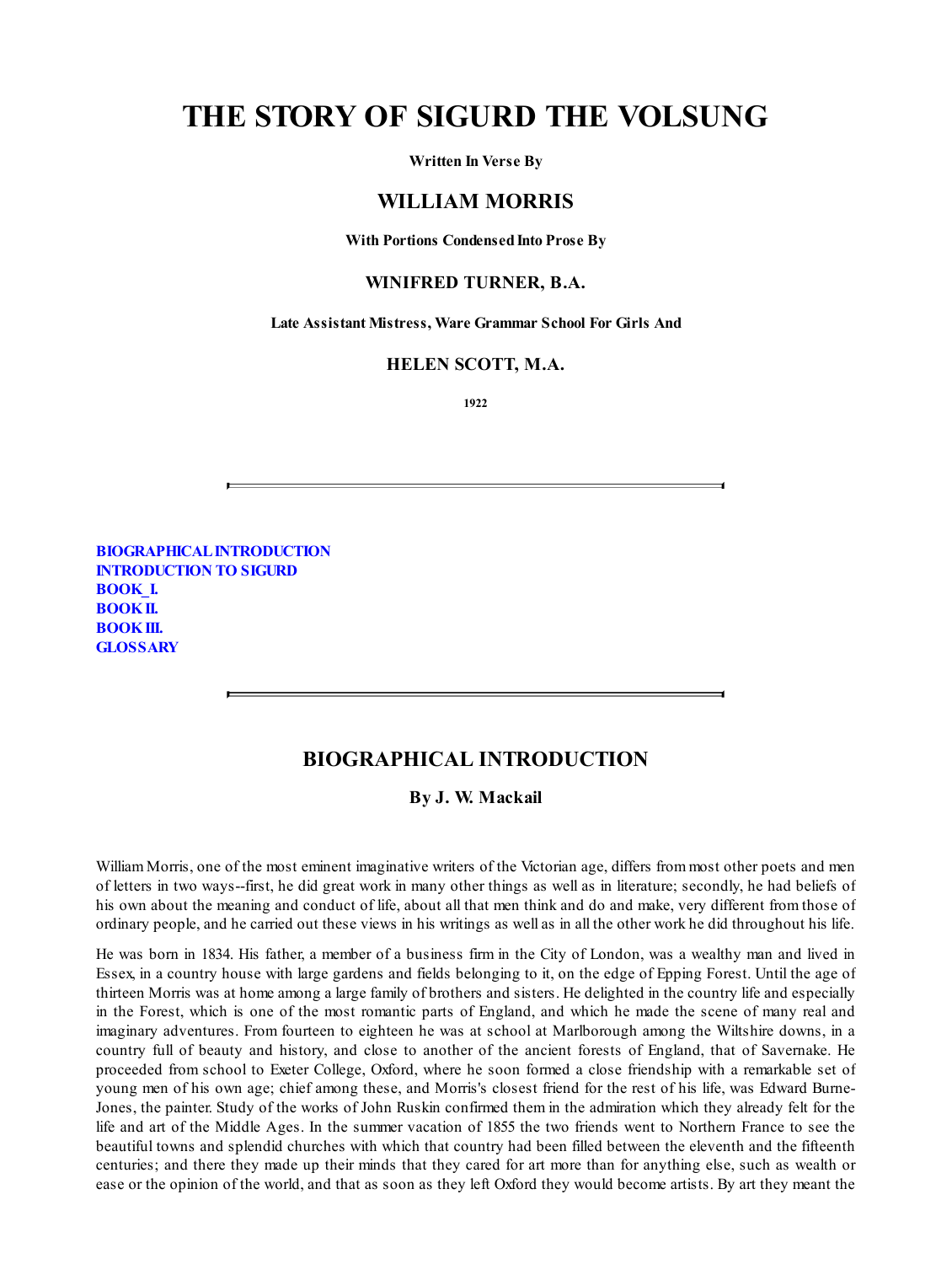making of beauty for the adornment and enrichment of human life, and as artists they meant to strive against all that was ugly or mean or untruthful in the life of their own time.

Art, as they understood it, is one single thing covering the whole of life but practised in many special forms that differ one from another. Among these many forms of art there are two of principal importance. One of the two is the art which is concerned with the making and adorning of the houses in which men and women live; that is to say, architecture, with all its attendant arts of decoration, including sculpture, painting, the designing and ornamenting of metal, wood and glass, carpets, paper-hangings, woven, dyed and embroidered cloths of all kinds, and all the furniture which a house may have for use or pleasure. The other is the art which is concerned with the making and adorning of stories in prose and verse. Both of these kinds of art were practised by Morris throughout his life. The former was his principal occupation; he made his living by it, and built up in it a business which alone made him famous, and which has had a great influence towards bringing more beauty into daily domestic life in England and in other countries also. His profession was thus that of a manufacturer, designer, and decorator. When he had to describe himself by a single word, he called himself a designer. But it is the latter branch of his art which principally concerns us now, the art of a maker and adorner of stories. He became famous in this kind of art also, both in prose and verse, as a romance-writer and a poet. But he spoke of it as play rather than work, and although he spent much time and great pains on it, he regarded it as relaxation from the harder and more constant work of his life, which was carrying on the business of designing, painting, weaving, dyeing, printing and other occupations of that kind. In later life he also gave much of his time to political and social work, with the object of bringing back mankind into a path from which they had strayed since the end of the Middle Ages, and creating a state of society in which art, by the people and for the people, a joy to the maker and the user, might be naturally, easily, and universally produced.

Even as a boy Morris had been noted for his love of reading and inventing tales; but he did not begin to write any until he had been for a couple of years at Oxford. His earliest poems and his earliest written prose tales belong to the same year, 1855, in which he determined to make art his profession. The first of either that he published appeared in the Oxford and Cambridge Magazine, which was started and managed by him and his friends in 1856. In 1858, after he had left Oxford, he brought out a volume of poems called, after the title of the first poem in the book, "The Defence of Guenevere." Soon afterwards he founded, with some of his old Oxford friends and others whom he had made in London, among whom Dante Gabriel Rossetti was the leading spirit, the firm of Morris and Company, manufacturers and decorators. His business, in which he was the principal and finally the sole partner, took up the main part of his time. He had also married, and built himself a beautiful small house in Kent, the decoration of which went busily on for several years. Among all these other occupations he almost gave up writing stories, but never ceased reading and thinking about them. In 1865 he came back to live in London, where, being close to his work, he had more leisure for other things; and between 1865 and 1870 he wrote between thirty and forty tales in verse, containing not less than seventy or eighty thousand lines in all. The longest of these tales, "The Life and Death of Jason," appeared in 1867. It is the old Greek story of the ship Argo and the voyage in quest of the Golden Fleece. Twenty-five other tales are included in "The Earthly Paradise," published in three parts between 1868 and 1870.

During these years Morris learned Icelandic, and his next published works were translations of some of the Icelandic sagas, writings composed from six to nine hundred years ago, and containing a mass of legends, histories and romances finely told in a noble language. These translations were followed in 1876 by his great epic poem, "Sigurd the Volsung and the Fall of the Niblungs." In that poem he retold a story of which an Icelandic version, the "Volsunga Saga," written in the twelfth century, is one of the world's masterpieces. It is the great epic of Northern Europe, just as the "Iliad" and "Odyssey" of Homer are the chief epics of ancient Greece, and the "AEneid" of Virgil the chief epic of the Roman Empire. Morris's love for these great stories of ancient times led him to rewrite the tale of the Volsungs and Niblungs, which he reckoned the finest of themall, more fully and on a larger scale than it had ever been written before. He had already, in 1875, translated the "AEneid" into verse, and some ten years later, in 1886-87, he also made a verse translation of the "Odyssey." In 1873 he had also written another very beautiful poem, "Love is Enough," containing the story of three pairs of lovers, a countryman and country-woman, an emperor and empress, and a prince and peasant girl. This poemwas written in the formof a play, not of a narrative.

To write prose was at first for Morris more difficult than to write poetry. Verse came naturally to him, and he composed in prose only with much effort until after long practice. Except for his early tales in the Oxford and Cambridge Magazine and his translations of Icelandic sagas, he wrote little but poetry until the year 1882. About that time he began to give lectures and addresses, and wrote them in great numbers during the latter part of his life. A number of them were collected and published in two volumes called "Hopes and Fears for Art" and "Signs of Change," and many others have been published separately. He thus gradually accustomed himself to prose composition. For several years he was too busy with other things, which he thought more important, to spend time on storytelling; but his instinct forced itself out again, and in 1886 he began the series of romances in prose or in mixed prose and verse which went on during the next ten years. The chief of these are, "A Dream of John Ball," "The House of Wolfings," "The Roots of the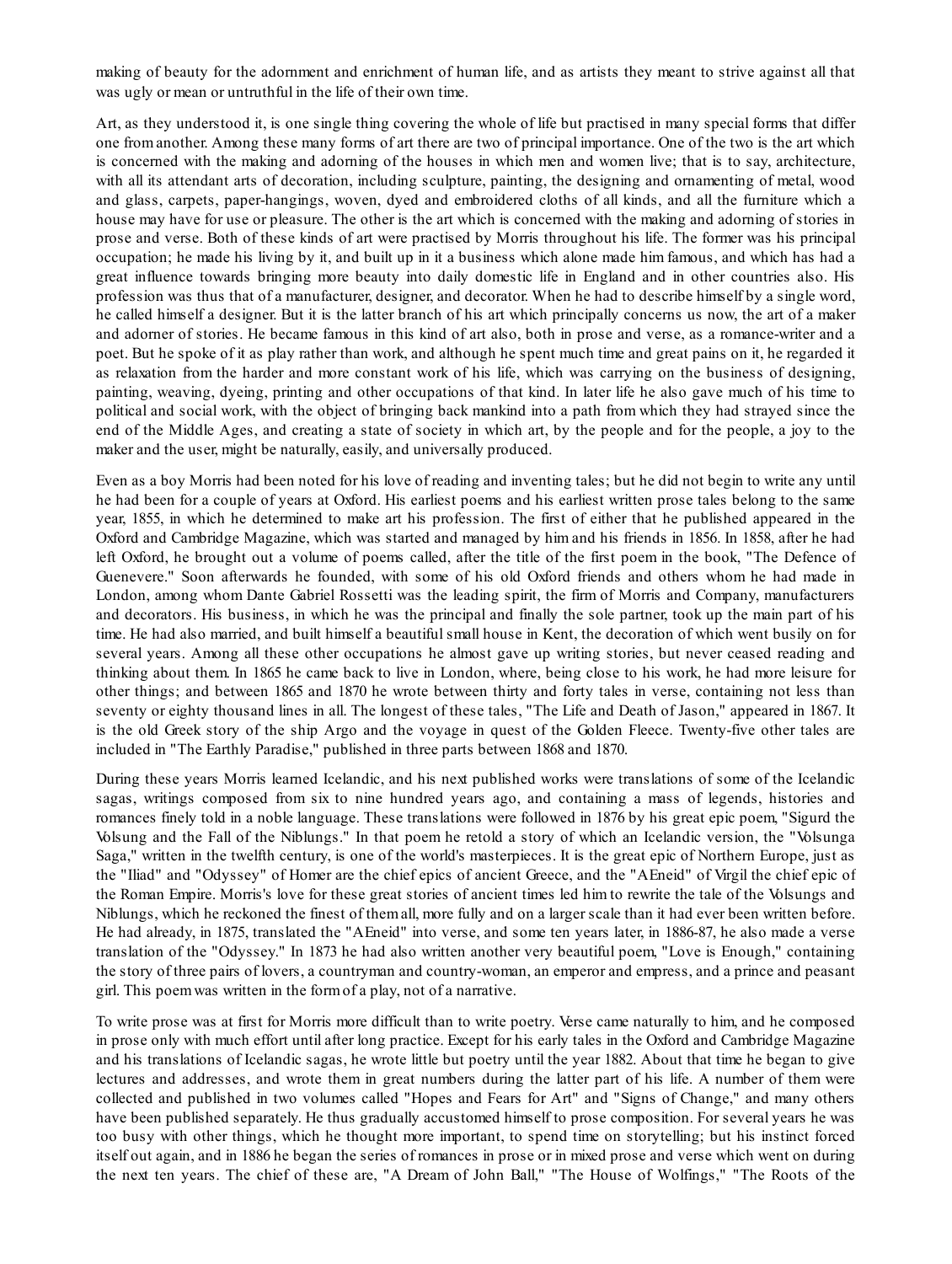<span id="page-3-0"></span>Mountains," "News from Nowhere," "The Glittering Plain," "The Wood beyond the World," "The Well at the World's End," "The Water of the Wondrous Isles," and "The Sundering Flood." During the same years he also translated, out of Icelandic and old French books, more of the stories which he had long known and admired. "The Sundering Flood" was written in his last illness, and finished by himwithin a few days of his death, in the autumn of 1896.

#### **INTRODUCTION TO SIGURD**

#### **By The Editors**

The story of Sigurd is important to English people not only for its wondrous beauty, but also on account of its great age, and of what it tells us about our own Viking ancestors, who first knew the story.

The tale was known all over the north of Europe, in Denmark, in Germany, in Norway and Sweden, and in Iceland, hundreds of years before it was written down. Sometimes different names were given to the characters, sometimes the events of the story were slightly altered, but in the main points it was one and the same tale.

If we look at a map of Europe showing the nations as they were rather more than a thousand years ago, we see the names of Saxons, Goths, Danes, and Frisians marked on the lands around the Baltic Sea. Those who bore these names were the makers of the tale of Sigurd. The name of the Saxons is, of course, the best known to us, and next in importance come the people we call Danes, or Northmen, or Vikings, who attacked the coasts of the Saxon kingdoms in England. The Saxons came frompart of the land that is now known as Germany, and the Vikings fromDenmark and from Scandinavia.

A third important tribe was that of the Goths, who dwelt first in South Sweden, and then in Germany.

All these people resembled one another in their way of life, in their religion, and in their ideas of what deeds were good and what were evil. Their lands were barren--too mountainous or too cold to bring forth fruitful crops, and their homes were not such as would tempt men never to leave them. So, though they built their little groups of wooden houses in the valleys of their lands, and made fields and pastures about them, these were often left to the care of the women and the feeble men, while the strong men made raids over the sea to other countries, where they engaged in the fighting which they loved, and whence they brought back plunder to their homes. North, South, East, and West they went, till few parts of Europe had not learnt to know and fear them.

Their ships were long and narrow, driven often by oars as well as sails, and outside them, along the bulwarks, the crew hung their round shields made of yellow wood from the lime-tree. The men wore byrnies or breast-plates, and helmets, and they were armed with swords, long spears, or heavy battle-axes. They were enemies none could afford to despise, for they had great stature and strength of body, joined to such fierceness and delight in war that they held a man disgraced if he died peacefully at home. Moreover, they knew nothing of mercy to the conquered.

Courage, not only to fight, but also to bear suffering without impatience or complaint, and the virtue of faithfulness were the qualities they most honoured. To be wanting in courage was disgraceful in their eyes, but it was equally disgraceful to refuse to help kinsfolk, to lie, to deceive, or to desert a chief.

If they put their enemies to death with fearful tortures, they did not treat them more severely than the traitors they discovered among themselves, and if they had no pity for those they conquered, yet they knew well how to admire great leaders, and how to serve themfaithfully. But we can best realise their ideas on these matters by considering their religion and their stories.

They worshipped one chief god, Odin, and other gods and goddesses who were his children. Odin was often called All-father because he was the helper and friend of human beings, and appeared on earth in the form of an old man, "one-eyed and seeming ancient," with cloud-blue hood and grey cloak. He had courage, strength, and wondrous wisdom, for he knew all events that happened in the world, and he understood the speech of birds, and all kinds of charms and magic arts. Men served him by brave fighting in a good cause, and when they perished in battle he received their souls in his dwelling of Valhalla in the city of Asgard, where they spent each day in warfare, and where at evening the dead were revived, the wounded healed, and all feasted together in Odin's palace. There they fed upon the flesh of the boar Saehrimner, which was renewed as fast as it was eaten. Certain maidens called Valkyrie, or Choosers of the Slain, were Odin's messengers whom he sent forth into the battles of the world to find the warriors whom he had appointed to die, and to bring themto Valhalla.

In the story of Sigurd Odin has a very important part to play, but for the understanding of the tale it is necessary to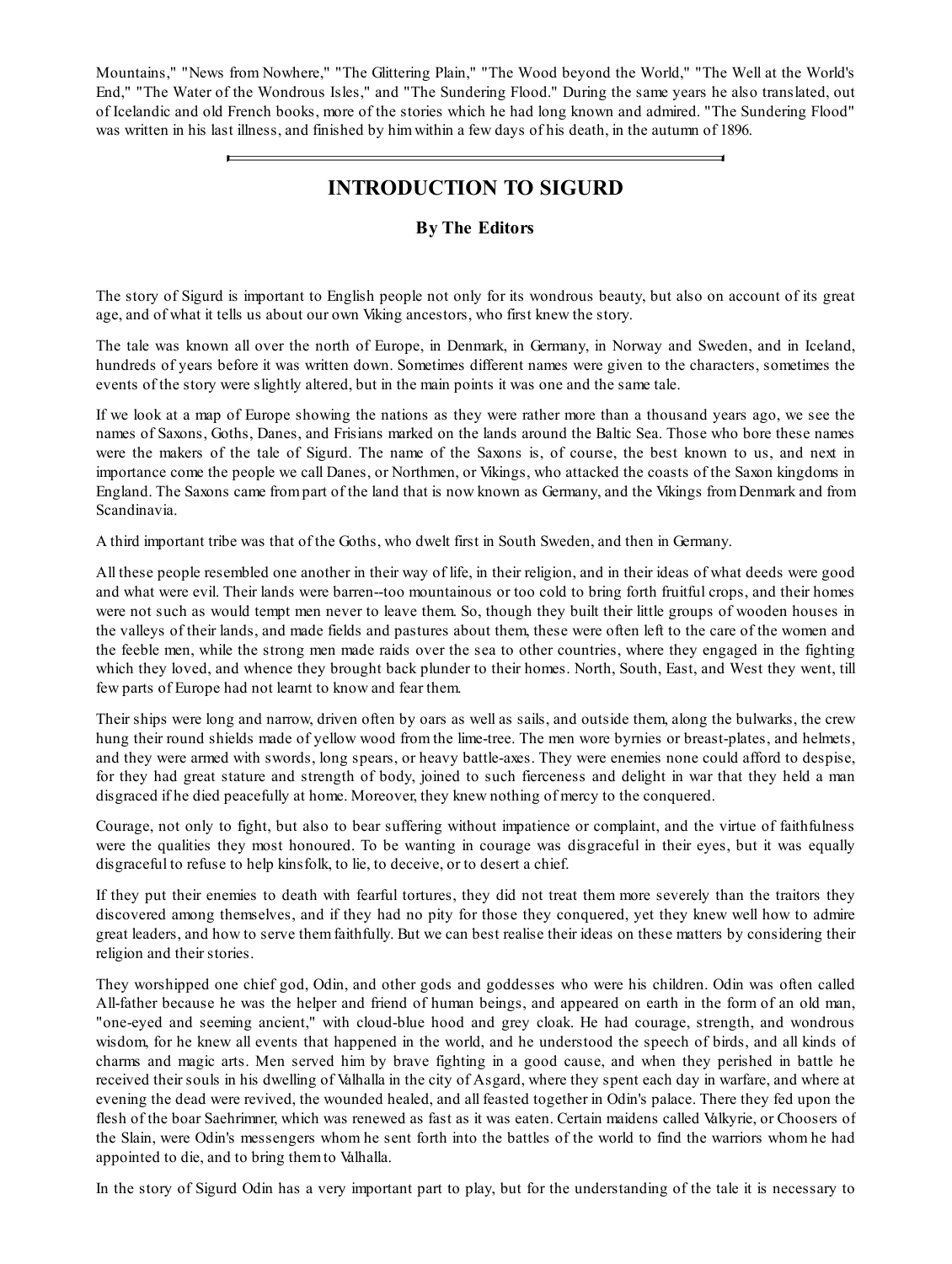know something about another of the gods. This is Loki, who, though sprung fromthe race of the giants, yet lived with the sons of Odin in Asgard, behaving sometimes as their trusty helper, but more often as their cunning enemy. He caused much wretchedness, not only among the gods, but on earth also, for he delighted in the sight of misery. His vices were all those most hateful to the Norse people, for he was before all things a liar, a deceiver, a faith-breaker, a skilful worker of mischief by guile instead of by fair fight. There are many stories of his cunning thefts, of the miseries he wrought among his companions, and of his envy of the beloved god Balder, whom he slew by a trick. His children were terrible monsters, as hated as himself. Yet, strange to say, Loki was Odin's companion in many of his adventures.

The gods inhabited Asgard, a city standing on a high mountain in the middle of the world. Odin's palace of Valhalla was there, and other palaces for his sons and daughters. All round Asgard lay Midgard, or the ordinary world of men and women. Its caves and waste places were inhabited by dwarfs, whom Odin had banished from the light of day for various ill deeds. They were a spiteful and cunning race, jealous of mankind, and eager to recover their lost power. Their strength lay in their wondrous skill in handicraft, for they could forge more deadly weapons, and fashion more lovely jewels than any made by the hands of men. But, though possessed of wisdom, they had no spirit of kindness, no respect for right, and no dislike of wrong.

Around Midgard lay the sea, and beyond that Utgard, a hideous frozen country inhabited by giants, enemies of the gods.

But this arrangement of the world was only for a season. The gods themselves looked forward to a time of defeat and death, when Asgard should perish in flames and the world with it, and the sun and moon should be darkened, and they themselves should be slain. This great day was called Ragnarok, or sometimes the Twilight of the Gods. Then Loki would gather giants and monsters to a great battle against the gods, who would slay their enemies, but who would themselves fall in the struggle. The sea would drown the earth, the stars would fall, and all things would pass away.

This terrible fate the gods awaited with calm and cheerfulness, showing even greater courage than in their many deeds of war. They had to submit to this fate, for there were three beings even greater than they. These were the Norns, deciders of the fate of gods and men alike. They were three giant maidens who dwelt by a sacred, wisdom-giving fountain, and who controlled the lives of men, giving to each sickness and health, success and failure and death when they would. No man or god might escape what the Norns decreed for him.

Many stories of these gods, together with tales of famous men, were told among the northern peoples. These stories were passed on from one to another by word of mouth, till they grew much longer and fuller, and the happening of certain historical events helped to take themfromcountry to country.

As we have seen, all the races of the North were warlike and eager for adventure, and so when trouble came upon them in their own homes, they readily took to the sea to plunder the coasts or to conquer other lands. Between 800 and 900 A.D., when the Danes were invading England, many were driven fromNorway because they refused to submit to a king called Harold Fairhair, and when he pursued them to the Orkney and Faroe Islands they took refuge on the coasts of Iceland. There they settled, built themselves wooden houses, planted such crops as would grow in that bleak land, and founded a commonwealth. Little by little they left the old Viking life, and it lived only in their songs and stories.

They had come to Iceland with a vast stock of tales in poetry, which were related or sung by professional poets, called skalds, at all kinds of feasts and gatherings. The skalds arranged and improved the old stories, but they were not written down until about the time of our King Stephen, when some unknown writer collected them into one book called the Elder Edda. Very soon after this another book was written containing the same stories in prose and called the Younger or Prose Edda. In this way many of the old poems, and a great many stories containing much information about the religion which the people took with themto Iceland, have been preserved.

But it was from neither of the Eddas that William Morris took his story of Sigurd.

All through the period from 800 A.D. till about the time of Henry III. of England, the skalds had been re-telling many of the poetic stories in prose, and as the people grew more civilised, one tale after another was written down in its new form.

These prose tales were called Sagas, and among the very greatest is the Volsunga Saga, or Story of Sigurd. It is a tale which has been told in other lands besides Iceland. We read part of the same story in the Old English poem of Beowulf, and in Germany it was made into a great poem called the Nibelungenlied. The German musician, Richard Wagner, set it to music in a famous series of operas called the Nibelungen Ring. But his tale differs in many points from that contained in Morris's poem, for Morris chose the old saga as it was written in Iceland, not the German story. On this he founded his poem, adding much beautiful description, and greatly lengthening the whole.

The story deals first with a certain King Volsung, to whose son, Sigmund, Odin presented a magic sword.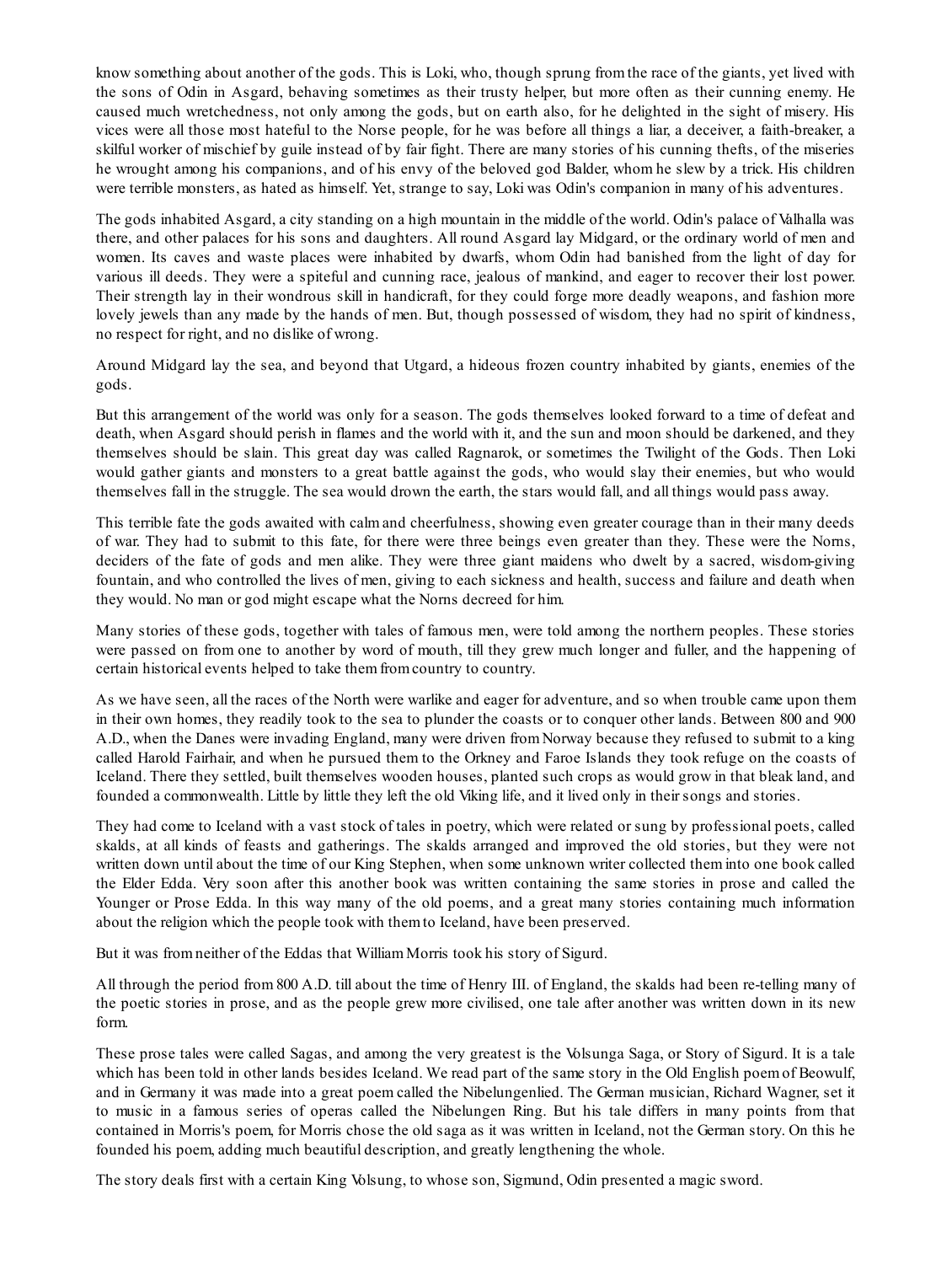But Siggeir, the jealous king of the Goths, slew Volsung, and took Sigmund prisoner that he might have the sword for himself. Only after many toils and perils did Sigmund win it back and reign in his father's kingdom. At last in his old age he fell in battle and the sword of Odin was shattered. But his wife, Queen Hiordis, kept the fragments for the son who was born to her soon after in Denmark, whither she fled for safety. This son of Sigmund and Hiordis was Sigurd the Volsung. He was brought up in Denmark and grew strong and beautiful, brave, kind of heart, and utterly truthful in word and deed.

When he became a man he longed to win fame and kingship by mighty deeds, and when his tutor told him of a great dragon that guarded a hoard of ill-gotten gold in the mountains, he resolved to kill it. So the fragments of Odin's sword were forged into a new blade, and Sigurd slew the dragon and took the gold, but with it he brought on himself a curse which had been put upon the treasure by the dwarf fromwhomit had been stolen.

Sigurd then found and wakened Brynhild, a maiden who lay in an enchanted sleep upon a high mountain. They loved one another, and Sigurd gave her a ring fromthe dragon's treasure, promising to return and marry her.

Then the curse led him to join with the fierce and treacherous Niblungs or Cloudy People. Their king and his mother grew jealous when they saw Sigurd more mighty and more beloved than themselves, and by enchantments they caused him to forget Brynhild, to wed the princess Gudrun, and at last to aid the Niblung king, Gunnar, to win Brynhild for his own wife.

Then the curse of the gold brought death to many, for Sigurd and Brynhild discovered all the treachery of the Niblungs, who, in their anger, slew Sigurd, and Brynhild killed herself that she might not live and sorrow for him.

<span id="page-5-0"></span>Such is the story of Sigurd as it was told a thousand years ago in distant Iceland, and as it is retold in this poem by WilliamMorris.

## **THE STORY OF SIGURD THE VOLSUNG.**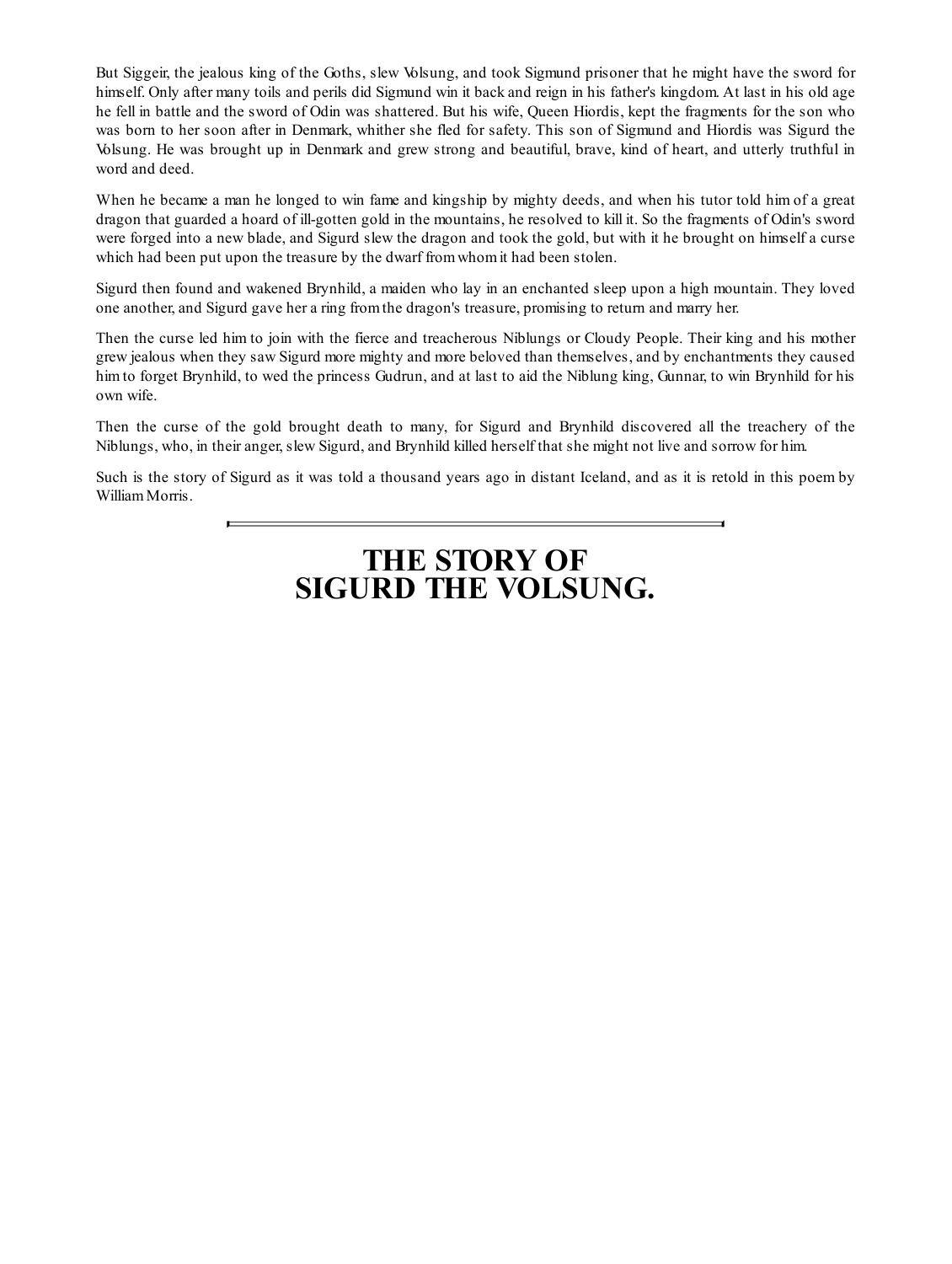#### **BOOK I.**

#### **SIGMUND.**

#### *Of the dwelling of King Volsung, and the wedding of Signy his daughter.*

There was a dwelling of Kings ere the world was waxen old; Dukes were the door-wards there, and the roofs were thatched with gold: Earls were the wrights that wrought it, and silver nailed its doors; Earls' wives were the weaving-women, queens' daughters strewed its floors, And the masters of its song-craft were the mightiest men that cast The sails of the stormof battle adown the bickering blast. There dwelt men merry-hearted, and in hope exceeding great Met the good days and the evil as they went the way of fate: There the Gods were unforgotten, yea whiles they walked with men, Though e'en in that world's beginning rose a murmur now and again Of the midward time and the fading and the last of the latter days, And the entering in of the terror, and the death of the People's Praise.

Thus was the dwelling of Volsung, the King of the Midworld's Mark, As a rose in the winter season, a candle in the dark; And as in all other matters 'twas all earthly houses' crown, And the least of its wall-hung shields was a battle-world's renown, So therein withal was a marvel and a glorious thing to see, For amidst of its midmost hall-floor sprang up a mighty tree, That reared its blessings roofward, and wreathed the roof-tree dear With the glory of the summer and the garland of the year. I know not how they called it ere Volsung changed his life, But his dawning of fair promise, and his noontide of the strife, His eve of the battle-reaping and the garnering of his fame, Have bred us many a story and named us many a name; And when men tell of Volsung, they call that war-duke's tree, That crowned stem, the Branstock; and so was it told unto me.

So there was the throne of Volsung beneath its blossoming bower, But high o'er the roof-crest red it rose 'twixt tower and tower, And therein were the wild hawks dwelling, abiding the dole of their lord; And they wailed high over the wine, and laughed to the waking sword.

Still were its boughs but for them, when lo, on an even of May Comes a man fromSiggeir the King with a word for his mouth to say: "All hail to thee King Volsung, fromthe King of the Goths I come: He hath heard of thy sword victorious and thine abundant home; He hath heard of thy sons in the battle, the fillers of Odin's Hall; And a word hath the west-wind blown him, (full fruitful be its fall!) A word of thy daughter Signy the crown of womanhood: Now he deems thy friendship goodly, and thine help in the battle good, And for these will he give his friendship and his battle-aid again: But if thou wouldst grant his asking, and make his heart full fain, Then shalt thou give hima matter, saith he, without a price, --Signy the fairer than fair, Signy the wiser than wise."

Now the message gladdened Volsung and his sons, but no word spake Signy, till the king asked her what her mind might be. Then said Signy, "I will wed the Goth king, and yet shall I rue my lot in his hall." And Volsung urged her with kind words to do nought against her will, but her mind was fixed, and she said she wrought but what the gods had foreordained. So the earl of Siggeir went his way with gifts and fair words, bidding the Goth king come ere a month was over to wed the white-handed Signy and bear her home.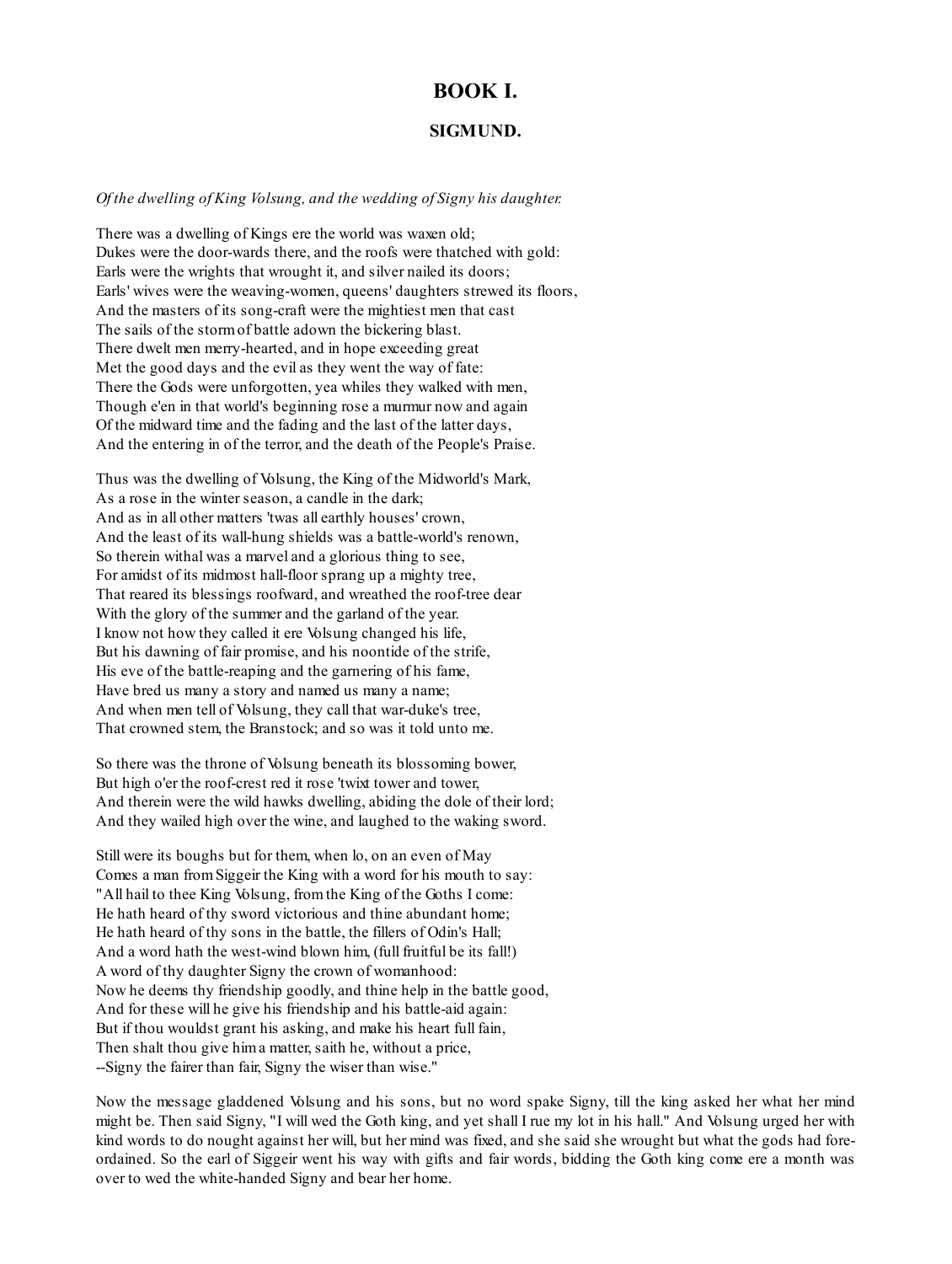So on Mid-Summer Even ere the undark night began Siggeir the King of the Goth-folk went up fromthe bath of the swan Unto the Volsung dwelling with many an Earl about; There through the glimmering thicket the linked mail rang out, And sang as mid the woodways sings the summer-hidden ford: There were gold-rings God-fashioned, and many a Dwarf-wrought sword, And many a Queen-wrought kirtle and many a written spear; So came they to the acres, and drew the threshold near, And amidst of the garden blossoms, on the grassy, fruit-grown land, Was Volsung the King of the Wood-world with his sons on either hand; Therewith down lighted Siggeir the lord of a mighty folk, Yet showed he by King Volsung as the bramble by the oak, Nor reached his helmto the shoulder of the least of Volsung's sons. And so into the hall they wended, the Kings and their mighty ones; And they dight the feast full glorious, and drank through the death of the day, Till the shadowless moon rose upward, till it wended white away; Then they went to the gold-hung beds, and at last for an hour or twain Were all things still and silent, save a flaw of the summer rain.

But on the morrow noontide when the sun was high and bare, More glorious was the banquet, and now was Signy there, And she sat beside King Siggeir, a glorious bride forsooth; Ruddy and white was she wrought as the fair-stained sea-beast's tooth, But she neither laughed nor spake, and her eyes were hard and cold, And with wandering side-long looks her lord would she behold. That saw Sigmund her brother, the eldest Volsung son, And oft he looked upon her, and their eyes met now and anon, And ruth arose in his heart, and hate of Siggeir the Goth, And there had he broken the wedding, but for plighted promise and troth. But those twain were beheld of Siggeir, and he deemed of the Volsung kin, That amid their might and their malice small honour should he win; Yet thereof made he no semblance, but abided times to be, And laughed out with the loudest, amid the hope and the glee. And nought of all saw Volsung, as he dreamed of the coming glory, And how the Kings of his kindred should fashion the round world's story.

So round about the Branstock they feast in the gleamof the gold; And though the deeds of man-folk were not yet waxen old, Yet had they tales for songcraft, and the blossomed garth of rhyme; Tales of the framing of all things and the entering in of time Fromthe halls of the outer heaven; so near they knew the door. Wherefore uprose a sea-king, and his hands that loved the oar Now dealt with the rippling harp-gold, and he sang of the shaping of earth, And how the stars were lighted, and where the winds had birth, And the gleamof the first of summers on the yet untrodden grass. But e'en as men's hearts were hearkening some heard the thunder pass O'er the cloudless noontide heaven; and some men turned about And deemed that in the doorway they heard a man laugh out. Then into the Volsung dwelling a mighty man there strode, One-eyed and seeming ancient, yet bright his visage glowed: Cloud-blue was the hood upon him, and his kirtle gleaming-grey As the latter morning sundog when the stormis on the way: A bill he bore on his shoulder, whose mighty ashen beam Burnt bright with the flame of the sea and the blended silver's gleam. And such was the guise of his raiment as the Volsung elders had told Was borne by their fathers' fathers, and the first that warred in the wold.

So strode he to the Branstock nor greeted any lord, But forth fromhis cloudy raiment he drew a gleaming sword,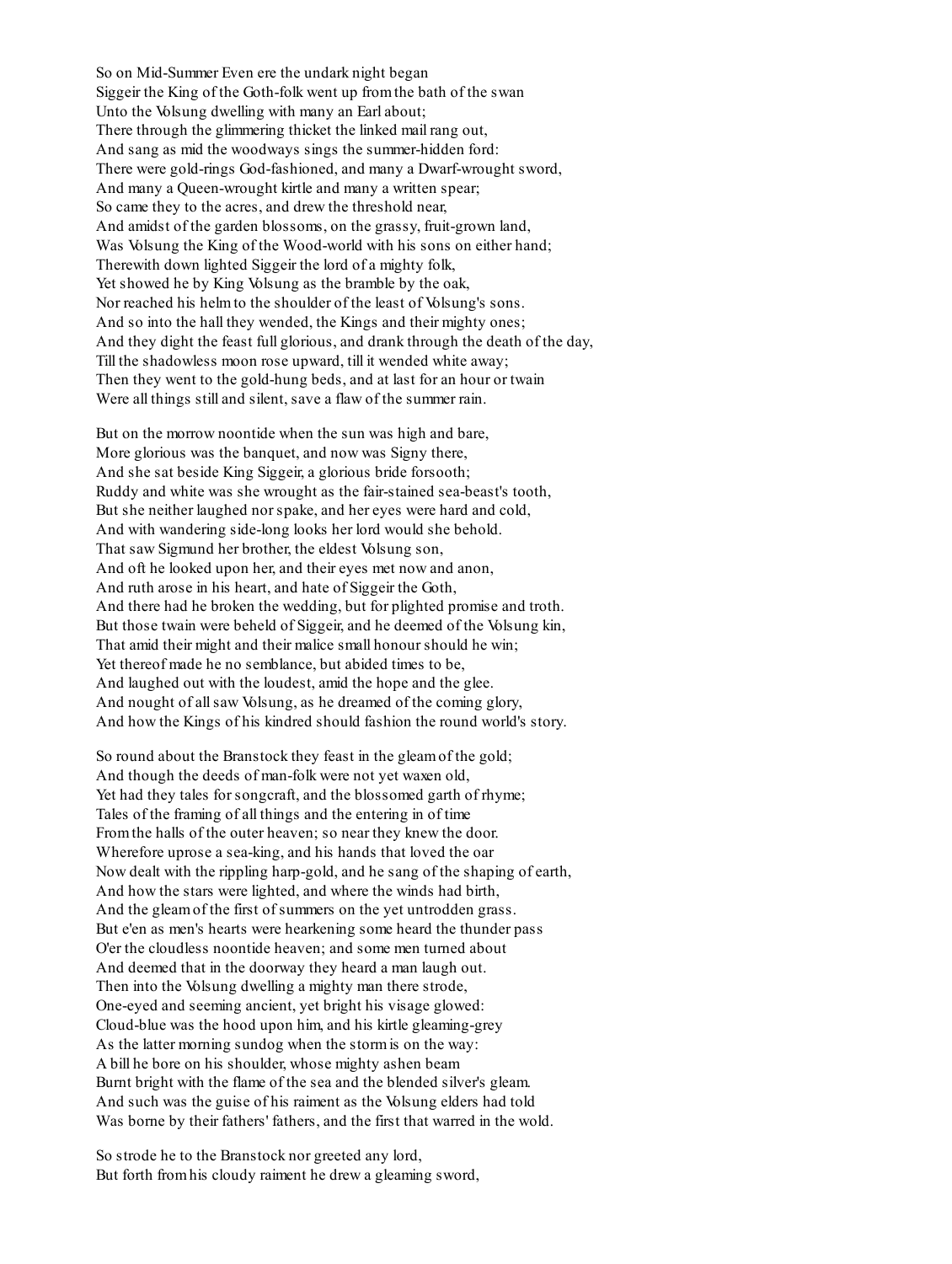And smote it deep in the tree-hole, and the wild hawks overhead Laughed 'neath the naked heaven as at last he spake and said:

"Earls of the Goths, and Volsungs, abiders on the earth, Lo there amid the Branstock a blade of plenteous worth! The folk of the war-wand's forgers wrought never better steel Since first the burg of heaven uprose for man-folk's weal. Now let the man among you whose heart and hand may shift To pluck it fromthe oakwood e'en take it for my gift. Then ne'er, but his own heart falter, its point and edge shall fail Until the night's beginning and the ending of the tale. Be merry Earls of the Goth-folk, O Volsung Sons be wise And reap the battle-acre that ripening for you lies: For they told me in the wild wood, I heard on the mountain side, That the shining house of heaven is wrought exceeding wide, And that there the Early-comers shall have abundant rest While Earth grows scant of great ones, and fadeth fromits best, And fadeth fromits midward and groweth poor and vile:-- All hail to thee King Volsung! farewell for a little while!"

So sweet his speaking sounded, so wise his words did seem, That moveless all men sat there, as in a happy dream We stir not lest we waken; but there his speech had end, And slowly down the hall-floor, and outward did he wend; And none would cast hima question or follow on his ways, For they knew that the gift was Odin's, a sword for the world to praise.

But now spake Volsung the King: "Why sit ye silent and still? Is the Battle-Father's visage a token of terror and ill? Arise O Volsung Children, Earls of the Goths arise, And set your hands to the hilts as mighty men and wise! Yet deemit not too easy; for belike a fateful blade Lies there in the heart of the Branstock for a fated warrior made."

Now therewith spake King Siggeir: "King Volsung give me a grace To try it the first of all men, lest another win my place And mere chance-hap steal my glory and the gain that I might win."

Then somewhat laughed King Volsung, and he said: "O Guest, begin; Though herein is the first as the last, for the Gods have long to live, Nor hath Odin yet forgotten unto whomthe gift he would give."

Then forth to the tree went Siggeir, the Goth-folk's mighty lord, And laid his hand on the gemstones, and strained at the glorious sword Till his heart grew black with anger; and never a word he said As he wended back to the high-seat: but Signy waxed blood-red When he sat himadown beside her; and her heart was nigh to break For the shame and the fateful boding: and therewith King Volsung spake:

"Thus comes back empty-handed the mightiest King of Earth, And how shall the feeble venture? yet each man knows his worth; And today may a great beginning froma little seed upspring To o'erpass many a great one that hath the name of King: So stand forth free and unfree; stand forth both most and least: But first ye Earls of the Goth-folk, ye lovely lords we feast."

Upstood the Earls of Siggeir, and each man drew anigh And deemed his time was coming for a glorious gain and high; But for all their mighty shaping and their deeds in the battle-wood, No looser in the Branstock that gift of Odin stood.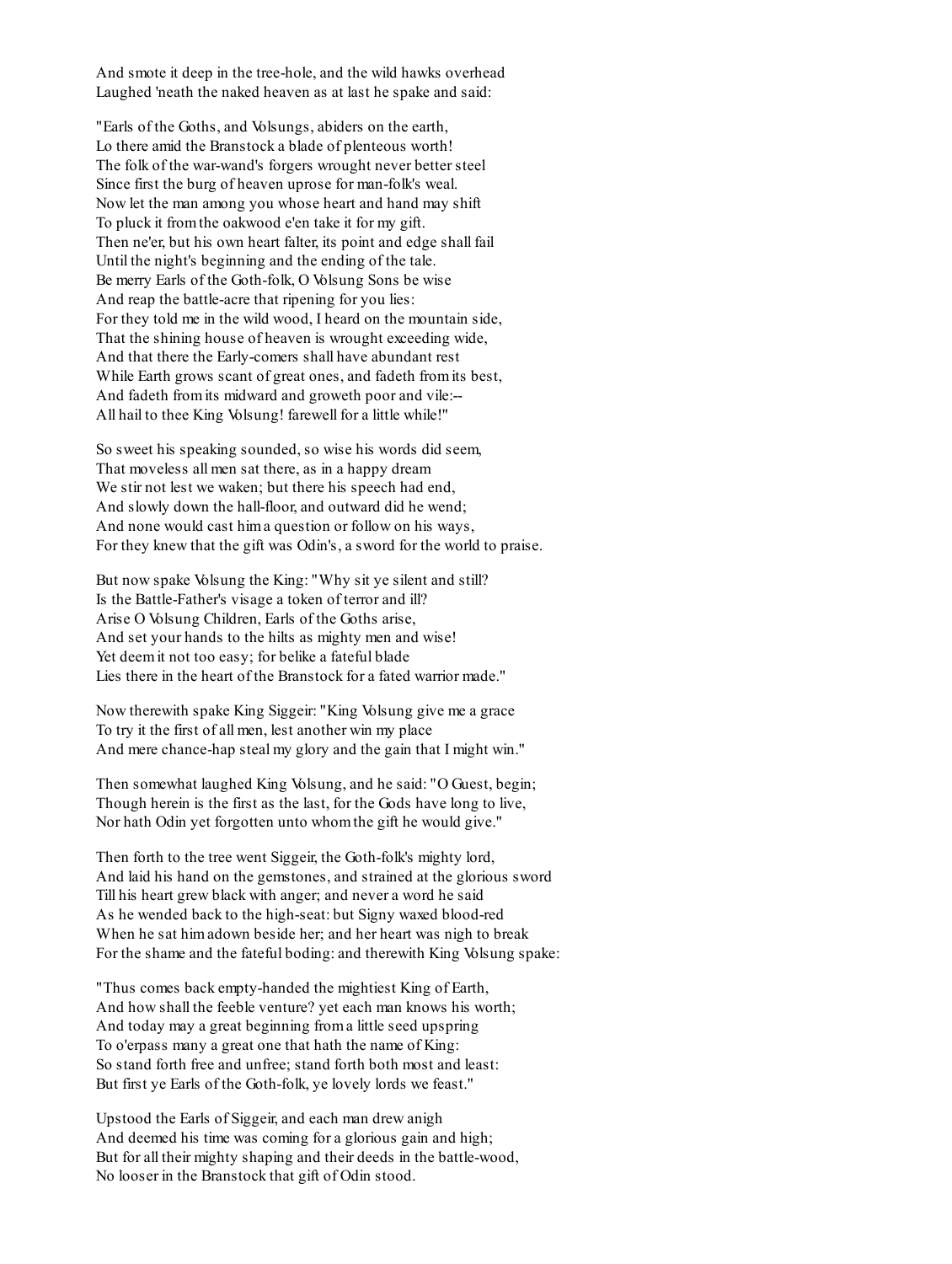Then uprose Volsung's homemen, and the fell-abiding folk; And the yellow-headed shepherds came gathering round the Oak, And the searchers of the thicket and the dealers with the oar: And the least and the worst of themall was a mighty man of war. But for all their mighty shaping, and the struggle and the strain Of their hands, the deft in labour, they tugged thereat in vain; And still as the shouting and jeers, and the names of men and the laughter Beat backward fromgable to gable, and rattled o'er roof-tree and rafter, Moody and stillsat Siggeir; for he said: "They have trained me here As a mock for their woodland bondsmen; and yet shall they buy it dear."

Now the tumult sank a little, and men cried on Volsung the King And his sons, the hedge of battle, to try the fateful thing. So Volsung laughed, and answered: "I willset me to the toil, Lest these my guests of the Goth-folk should deemI fear the foil. Yet nought am I ill-sworded, and the oldest friend is best; And this, my hand's first fellow, will I bear to the grave-mound's rest, Nor wield meanwhile another: Yea, this shall I have in hand When mid the host of Odin in the Day of DoomI stand."

Therewith fromhis belt of battle he raised the golden sheath, And showed the peace-strings glittering about the hidden death: Then he laid his hand on the Branstock, and cried: "O tree beloved, I thank thee of thy good-heart that so little thou art moved: Abide thou thus, green bower, when I amdead and gone And the best of all my kindred a better day hath won!"

Then as a young man laughed he, and on the hilts of gold His hand, the battle-breaker, took fast and certain hold, And long he drew and strained him, but mended not the tale, Yet none the more thereover his mirth of heart did fail; But he wended to the high-seat and thence began to cry:

"Sons I have gotten and cherished, now stand ye forth to try; Lest Odin tell in God-home how fromthe way he strayed, And how to the man he would not he gave away his blade." So therewithal rose Rerir, and wasted might and main; Then Gunthiof, and then Hunthiof, they wearied themin vain; Nought was the might of Agnar; nought Helgi could avail; Sigi the tall and Solar no further brought the tale, Nor Geirmund the priest of the temple, nor Gylfi of the wood.

At last by the side of the Branstock Sigmund the Volsung stood, And with right hand wise in battle the precious sword-hilt caught, Yet in a careless fashion, as he deemed it all for nought: When lo, from floor to rafter went up a shattering shout, For aloft in the hand of Sigmund the naked blade shone out As high o'er his head he shook it: for the sword had come away Fromthe grip of the heart of the Branstock, as though all loose it lay. A little while he stood there mid the glory of the hall, Like the best of the trees of the garden, when the April sunbeams fall On its blossomed boughs in the morning, and tell of the days to be; Then back unto the high-seat he wended soberly; For this was the thought within him; Belike the day shall come When I shall bide here lonely amid the Volsung home, Its glory and sole avenger, its after-summer seed. Yea, I amthe hired of Odin, his workday will to speed, And the harvest-tide shall be heavy.--What then, were it come and past And I laid by the last of the sheaves with my wages earned at the last?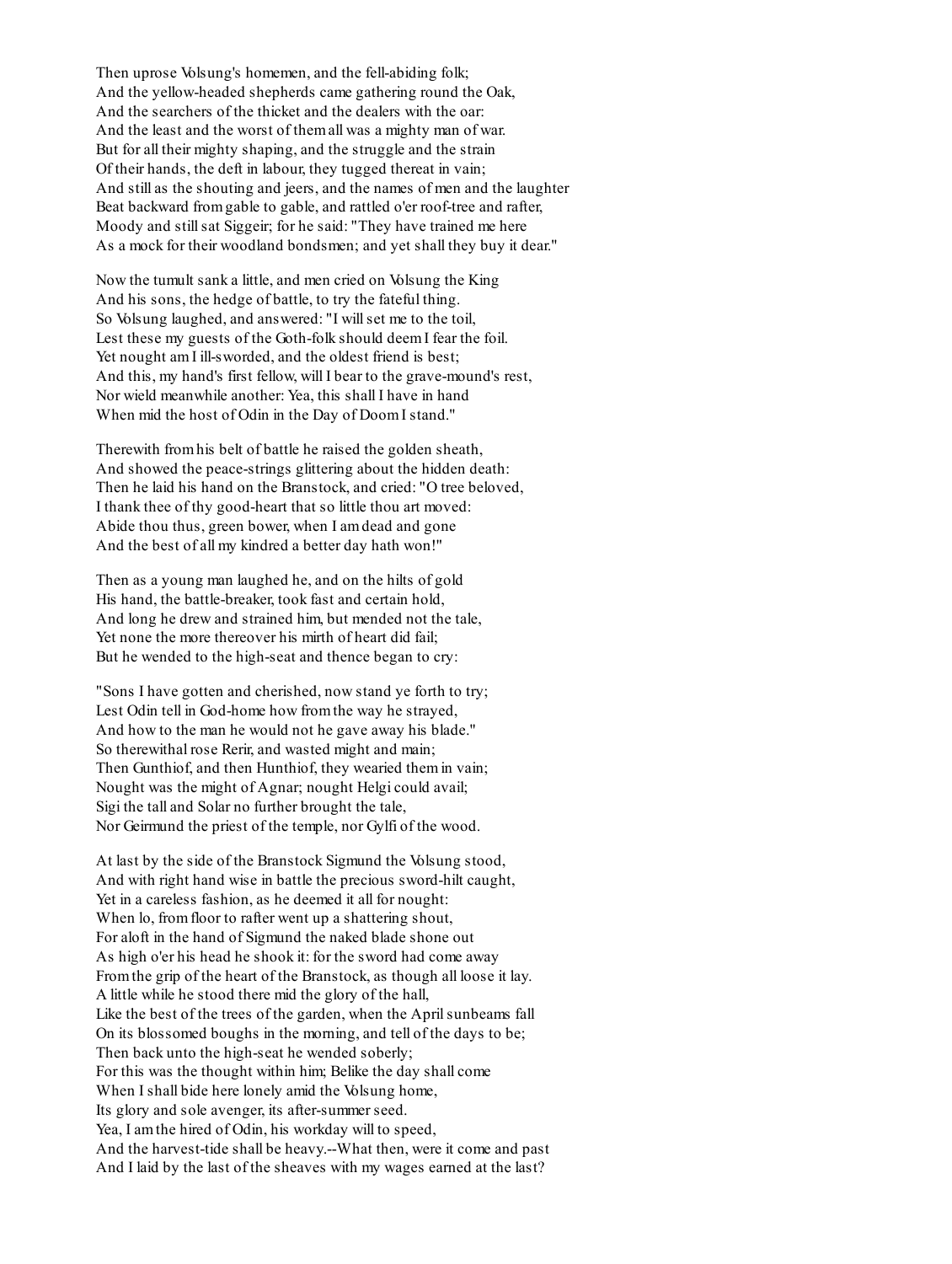He lifted his eyes as he thought it, for now was he come to his place, And there he stood by his father and met Siggeir face to face, And he saw himblithe and smiling, and heard himhow he spake: "O best of the sons of Volsung, I ammerry for thy sake And the glory that thou hast gained us; but whereas thine hand and heart Are e'en now the lords of the battle, how lack'st thou for thy part A matter to better the best? Wilt thou overgild fine gold Or dye the red rose redder? So I prithee let me hold This sword that comes to thine hand on the day I wed thy kin. For at home have I a store-house; there is mountain-gold therein The weight of a war-king's harness; there is silver plenteous store; There is iron, and huge-wrought amber, that the southern men love sore, When they sell me the woven wonder, the purple born of the sea; And it hangeth up in that bower, and all this is a gift for thee: But the sword that came to my wedding, methinketh it meet and right, That it lie on my knees in the council and stead me in the fight."

But Sigmund laughed and answered, and he spake a scornful word: "And if I take twice that treasure, will it buy me Odin's sword, And the gift that the Gods have given? will it buy me again to stand Betwixt two mightiest world-kings with a longed-for thing in mine hand That all their might hath missed of? when the purple-selling men Come buying thine iron and amber, dost thou sell thine honour then? Do they wrap it in bast of the linden, or run it in moulds of earth? And shalt thou account mine honour as a matter of lesser worth? Came the sword to thy wedding, Goth-king, to thine hand it never came, And thence is thine envy whetted to deal me this word of shame."

Black then was the heart of Siggeir, but his face grew pale and red, Till he drew a smile thereover, and spake the word and said: "Nay, pardon me, Signy's kinsman! when the heart desires o'ermuch It teacheth the tongue ill speaking, and my word belike was such. But the honour of thee and thy kindred, I hold it even as mine, And I love you as my heart-blood, and take ye this for a sign. I bid thee now King Volsung, and these thy glorious sons, And thine earls and thy dukes of battle and all thy mighty ones, To come to the house of the Goth-kings as honoured guests and dear And abide the winter over; that the dusky days and drear May be glorious with thy presence, that all folk may praise my life, And the friends that my fame hath gotten; and that this my new-wed wife Thine eyes may make the merrier till she bear my eldest born."

Then speedily answered Volsung: "No king of the earth might scorn Such noble bidding, Siggeir; and surely will I come To look upon thy glory and the Goths' abundant home. But let two months wear over, for I have many a thing To shape and shear in the Woodland, as befits a people's king: And thou meanwhile here abiding of all my goods shalt be free, And then shall we twain together roof over the glass-green sea With the sides of our golden dragons; and our war-hosts' blended shields Shall fright the sea-abiders and the folk of the fishy fields."

Answered the smooth-speeched Siggeir: "I thank thee well for this, And thy bidding is most kingly; yet take it not amiss That I wend my ways in the morning; for we Goth-folk know indeed That the sea is a foe full deadly, and a friend that fails at need."

 $\overline{a}$ 

And for all the words of Volsung e'en so must the matter be, And Siggeir the Goth and Signy on the morn shallsail the sea.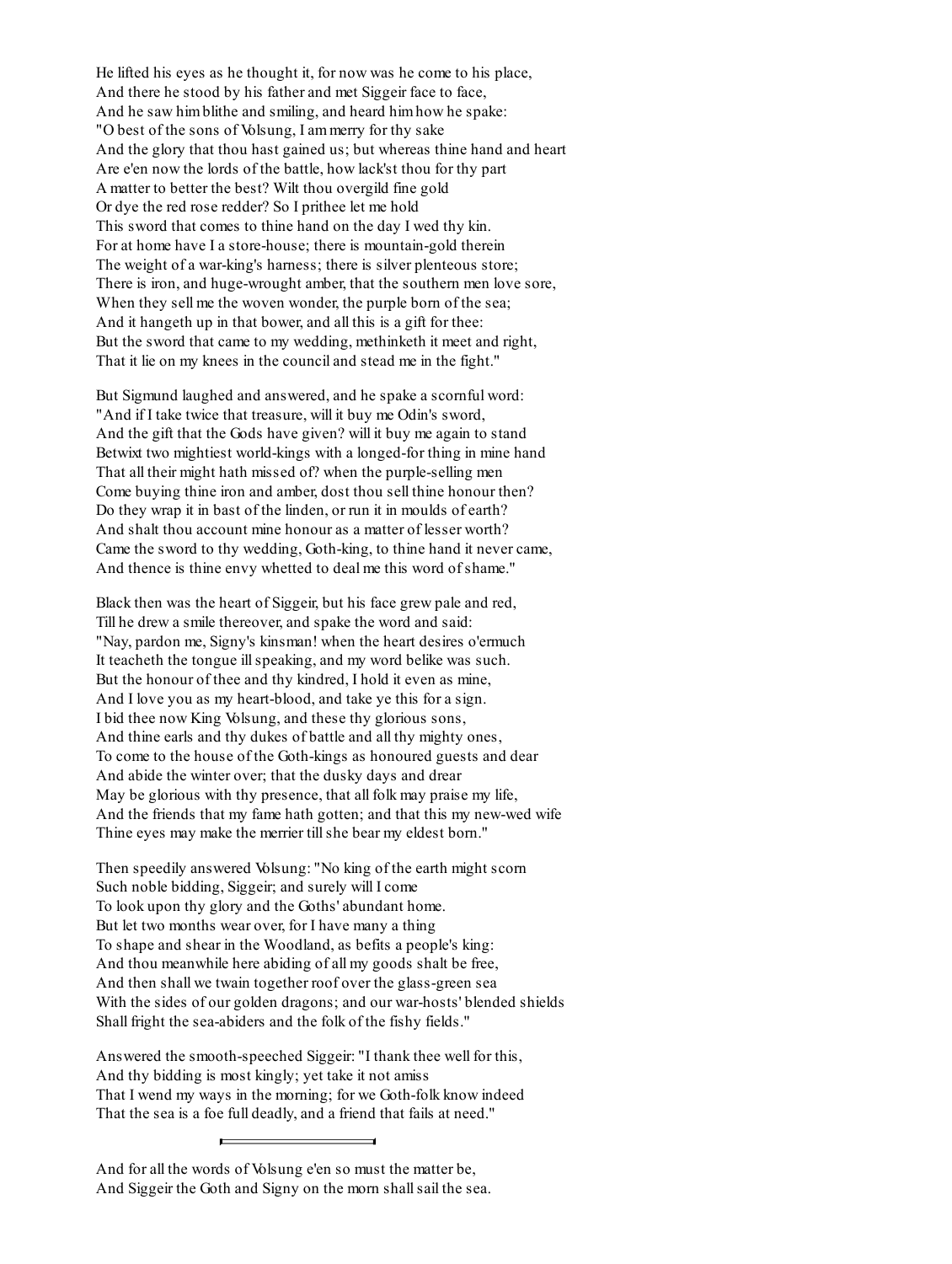Then the feast sped on the fairer, far into the night, but amidst the mirth Sigmund and Signy were sad at heart. And before the sun was risen next day Signy came to her father in secret and begged him to stay in his own country rather than trust the guileful heart and murder-loving hand of Siggeir. But Volsung answered that he must go to be Siggeir's guest, for he could not break his pledged word through fear of peril. So on the morrow the smooth-speeched Siggeir departed with Signy, and when two months were passed Volsung made ready to visit them.

*How the Volsungs fared to the Land of the Goths, and of the fall of King Volsung.*

So now, when all things were ready, in the first of the autumn tide Adown unto the swan-bath the Volsung Children ride; And lightly go a shipboard, a goodly company, Though the tale thereof be scanty and their ships no more than three: But kings' sons dealt with the sail-sheets and earls and dukes of war Were the halers of the hawsers and the tuggers at the oar.

<u> The Common School and Common School and Common School and Common School and Common School and Common School and</u>

 $\overline{ }$ 

But when the sun on the morrow shone over earth and sea Ashore went the Volsung Children a goodly company, And toward King Siggeir's dwelling o'er heath and holt they went. But when they came to the topmost of a certain grassy bent, Lo there lay the land before themas thick with shield and spear As the rich man's wealthiest acre with the harvest of the year. There bade King Volsung tarry and dight the wedge-array; "For duly," he said, "doeth Siggeir to meet his guests by the way." So shield by shield they serried, nor ever hath been told Of any host of battle more glorious with the gold; And there stood the high King Volsung in the very front of war; And lovelier was his visage than ever heretofore, As he rent apart the peace-strings that his brand of battle bound And the bright blade gleamed to the heavens, and he cast the sheath to the ground. Then up the steep came the Goth-folk, and the spear-wood drew anigh, And earth's face shook beneath them, yet cried they never a cry; And the Volsungs stood allsilent, although forsooth at whiles O'er the faces grown earth-weary would play the flickering smiles, And swords would clink and rattle: not long had they to bide, For soon that flood of murder flowed round the hillock-side; Then at last the edges mingled, and if men forbore the shout, Yet the din of steel and iron in the grey clouds rang about; But how to tell of King Volsung, and the valour of his folk! Three times the wood of battle before their edges broke; And the shield-wall, sorely dwindled and reft of the ruddy gold, Against the drift of the war-blast for the fourth time yet did hold. But men's shields were waxen heavy with the weight of shafts they bore, And the fifth time many a champion cast earthward Odin's door And gripped the sword two-handed; and in sheaves the spears came on. And at last the host of the Goth-folk within the shield-wall won, And wild was the work within it, and oft and o'er again Forth brake the sons of Volsung, and drave the foe in vain; For the driven throng still thickened, till it might not give aback. But fast abode King Volsung amid the shifting wrack In the place where once was the forefront: for he said: "My feet are old, And if I wend on further there is nought more to behold Than this that I see about me."--Whiles drew his foes away And stared across the corpses that before his sword-edge lay. But nought he followed after: then needs must they in front Thrust on by the thickening spear-throng come up to bear the brunt, Till all his limbs were weary and his body rent and torn: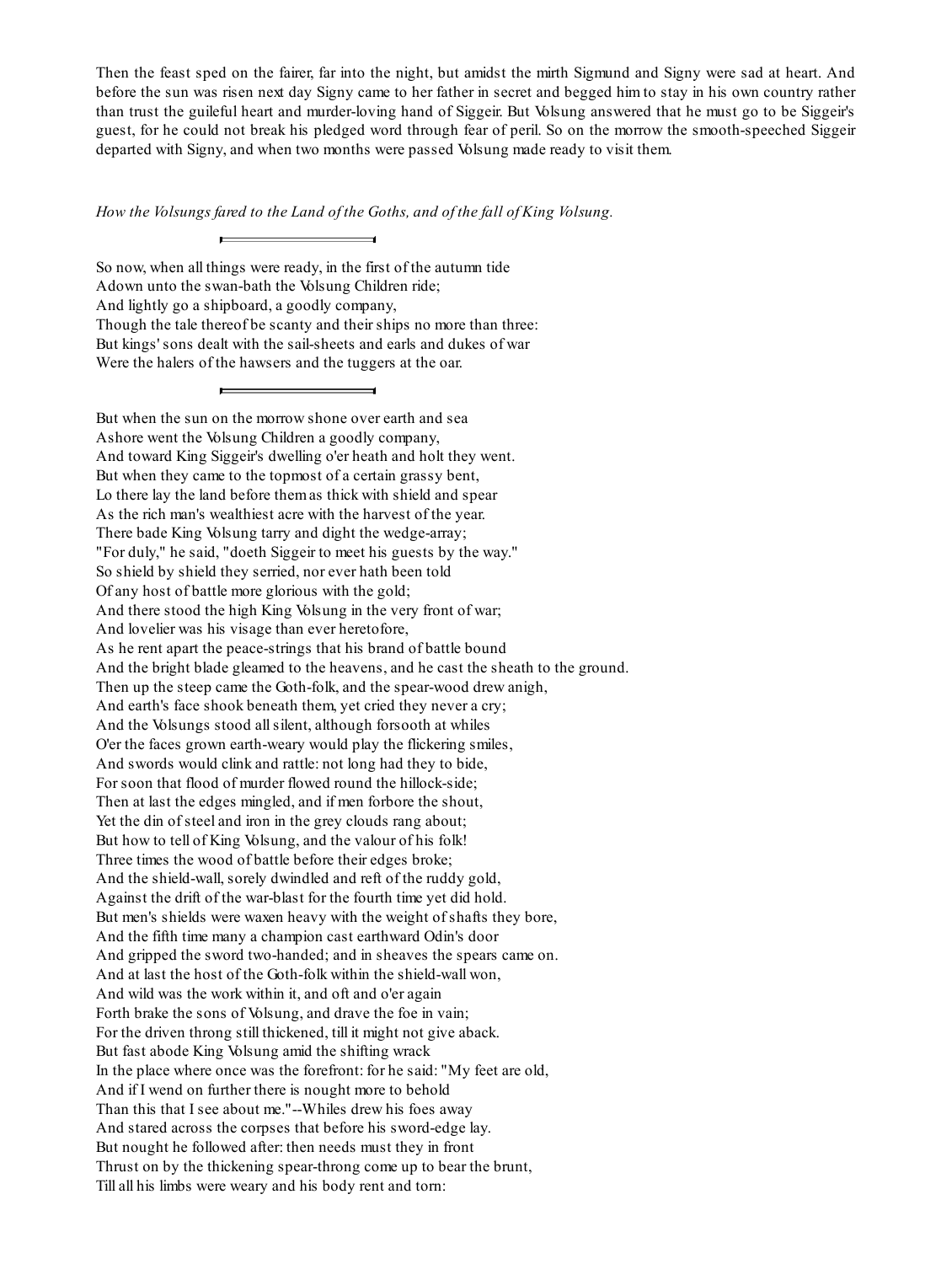Then he cried: "Lo now, Allfather, is not the swathe wellshorn? Wouldst thou have me toil for ever, nor win the wages due?"

And mid the hedge of foemen his blunted sword he threw, And, laid like the oars of a longship the level war-shafts pressed On 'gainst the unshielded elder, and clashed amidst his breast; And dead he fell, thrust backward, and rang on the dead men's gear: But still for a certain season durst no man draw anear, For 'twas e'en as a great God's slaying, and they feared the wrath of the sky; And they deemed their hearts might harden if awhile they should let himlie.

#### Of the ending of all Volsung's Sons save Sigmund only, and of how he abideth in the wild wood.

They joined battle again, but the fight grew feeble after Volsung fell, and his earls were struck down one by one. Last of all, his sons were borne to earth and carried captive to the hall, where Siggeir awaited them, for he himself had feared to face the Volsung swords.

Then he would have slain them at once without torture, but Signy besought him that they might breathe the earthly air a day or two before their death, and he listened to her, for he saw how he might thus give them greater pain. He bade his men lead themto a glade in the forest and fetter themto the mightiest tree that grew there. So the ten Volsungs were fettered with iron to a great oak, and on the morrow Siggeir's woodmen told him sweet tidings, for beasts of the wood had devoured two and left their bones in the fetters. So it befell every night till the woodmen brought word that nothing remained of the king's foemen save their bones in the fetters that had bound them.

Now a watch had been set on Signy lest she should send help to her brethren, but henceforth no man hindered her from going out to the wood. So that night she came to the glade in the forest, and saw in the midst of it a mighty man who was toiling to dig a grave in the greensward.

And behold, it was Sigmund the Volsung: but she cried and had no fear:

"If thou art living, Sigmund, what day's work dost thou here In the midnight and the forest? but if thou art nought but a ghost Then where are those Volsung brethren, of whomthou wert best and most?"

Then he turned about unto her, and his raiment was fouled and torn, And his eyen were great and hollow, as a famished man forlorn;

But he cried: "Hail, Sister Signy! I looked for thee before, Though what should a woman compass, she one alone and no more, When all we shielded Volsungs did nought in Siggeir's land? O yea, I amliving indeed, and this labour of mine hand Is to bury the bones of the Volsungs; and lo, it is well-nigh done. So draw near, Volsung's daughter, and pile we many a stone Where lie the grey wolf's gleanings of what was once so good."

So she set her hand to the labour, and they toiled, they twain in the wood, And when the work was over, dead night was beginning to fall: Then spake the white-hand Signy: "Now shall thou tell the tale Of the death of the Volsung brethren ere the wood thy wrath shall hide, Ere I wend me back sick-hearted in the dwelling of kings to abide."

Then said Sigmund:

"We lay fettered to the tree and at midnight there came from the thicket two mighty wood-wolves, and falling on my brethren Gylfi and Geirmund, they devoured them in their bonds, and turned again to the forest. Night after night, my sister, this befell, till I was left alone with our brother Sigi to await the wood-beasts. Then came midnight, and one of the wolves fell upon Sigi and the other turned on me. But I met it with snarling like its own, and my teeth gripped its throat, and my hands strove with the fetters till they burst. So I slew the beast with my irons, but when I looked, Sigi lay dead, and the other wolf had fled again to the thicket. Then I lay hid till Siggeir's woodmen had looked on the place and departed with their tidings, and as I beheld themI knew that pity was killed in my heart, and that henceforward I should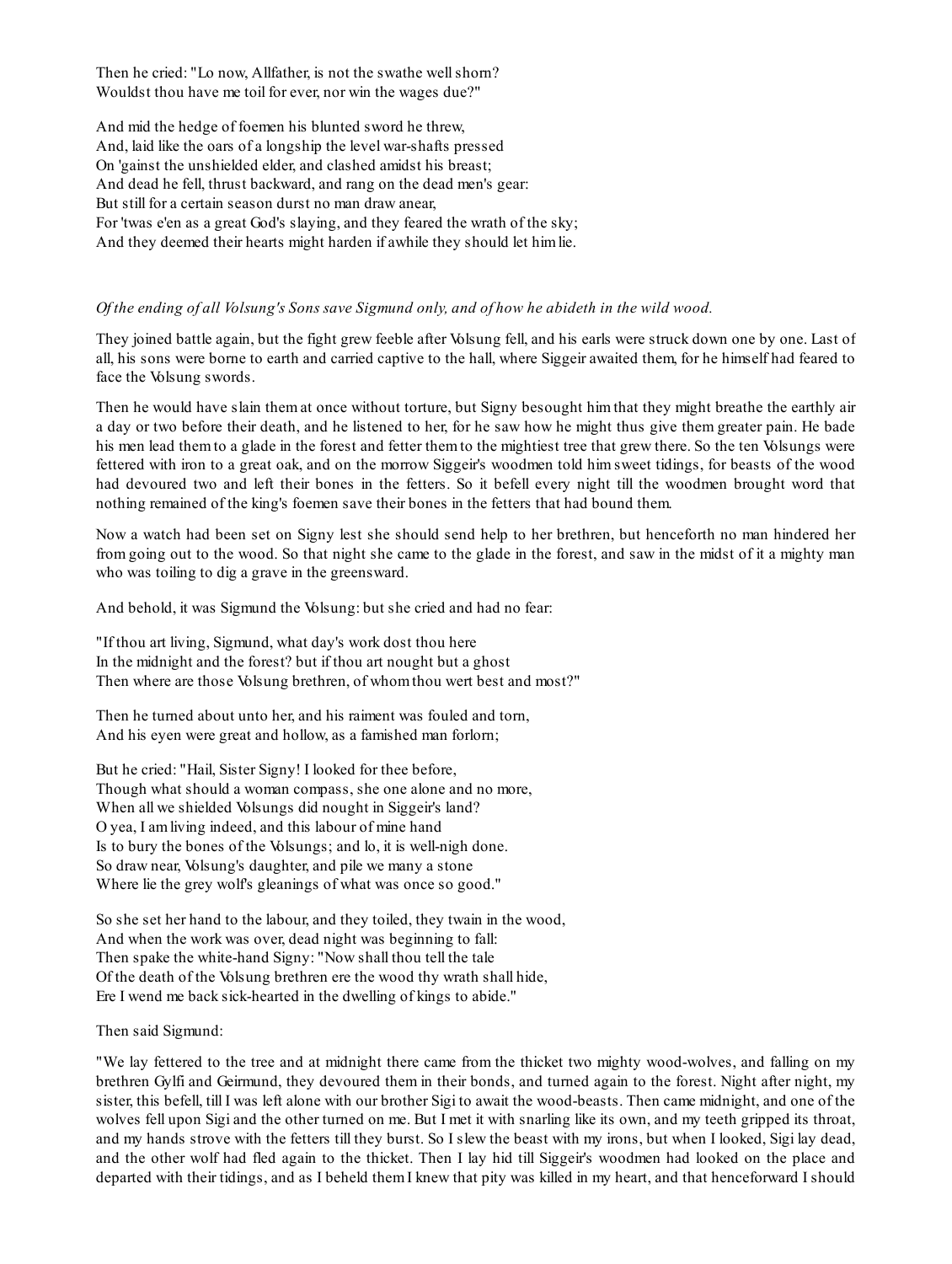live but to avenge me on him who hath so set the gods at nought." Then Signy spake noble words of comfort, saying: "I wot well that Siggeir shall pay the due price of his deeds, though the vengeance may tarry long, and I wot also that thy life shall yet know gladness. Bear a stout heart, therefore, to meet the waiting time, and make thee a lair in the woods whence thou mayest fall on men of the Goth-folk, and win what thy life needeth. As for me, I will see thy face once again ere many days are past to wot where thou dwellest and then must we meet no more."

And so saying, she kissed him and departed, but Sigmund turned in the dawn-light, and sought a wood-lair as she had bidden him.

#### *Of the fostering of Sinfiotli, Signy's son, and of the slaying of Siggeir the Goth-king.*

So wrought is the will of King Siggeir, and he weareth Odin's sword And it lies on his knees in the council and hath no other lord: And he sendeth earls o'er the sea-flood to take King Volsung's land, And those scattered and shepherdless sheep must come beneath his hand. And he holdeth the milk-white Signy as his handmaid and his wife, And nought but his will she doeth, nor raiseth a word of strife; So his heart is praising his wisdom, and he deems himof most avail Of all the lords of the cunning that teacheth how to prevail.

Now Sigmund dwelt long in the wild-wood, abiding in a strong cave deep hidden in a thicket by the river-side.

And now and again he fell upon the folk of Siggeir as they journeyed, and slew them, and thus he had war-gear and gold as much as he would. Also he became a master of masters in the smithying craft, and the folk who beheld the gleam of his forge by night, deemed that a king of the Giants was awakened from death to dwell there, and they durst not wander near the cavern.

So passed the years till on a springtide morning Signy sent forth to Sigmund a damsel leading her eldest son, a child of ten summers, and bearing a word of her mouth to bid him foster the child for his helper, if he should prove worthy and bold-hearted. And Sigmund heeded her words and fostered the child for the space of three months even though he could give no love to a son of Siggeir.

At last he was minded to try the boy's courage, to which end he set a deadly ash-grey adder in the meal-sack, and bade the child bake bread. But he feared when he found something that moved in the meal and had not courage to do the task. Then would Sigmund foster himno longer, but thrust himout fromthe woods to return to his father's hall.

So ten years won over again, and Signy sent another son to the wild-wood, and the lad was called Sinfiotli. Sigmund thrust himinto many dangers, and burdened himwith heavy loads, and he bore all passing well.

Now after a year Sigmund deemed that the time for his testing was come, and once again he set an adder in the mealsack and bade the lad bake bread. And the boy feared not the worm, but kneaded it with the dough and baked all together. So Sigmund cherished himas his own son, and he grew strong and valiant and loved Sigmund as his father.

Now Sigmund began to ponder how he might at last take vengeance on Siggeir, and gladly did Sinfiotli hear him, for all his love was given to Sigmund, so that he no longer deemed himself the Goth-king's son.

At last when the long mirk nights of winter were come, Sigmund and his foster-son went their way to the home of Siggeir and sought to lurk therein. Then Sinfiotli led the way to a storehouse where lay great wine-casks, and whence they could see the lighted feast-hall, and hear the clamour of Siggeir's folk. There they had to abide the time when the feasters should be hushed in sleep. Long seemed the hours to Sinfiotli, but Sigmund was calmand clear-eyed.

Then it befell that two of Queen Signy's youngest-born children threw a golden toy hither and thither in the feast-hall, and at last it rolled away among the wine-casks till it lay at Sigmund's feet. So the children followed it, and coming face to face with those lurkers, they fled back to the feast-hall. And Sigmund and his foster-son saw all hope was ended, for they heard the rising tumult as men ran to their weapons; so they made ready to go forth and die in the hall. Then on came the battle around the twain, and but short is the tale to tell, for Sinfiotli slipped on the blood-stained floor and the shield wall encompassed Sigmund, and so they were both hoppled strait and fast.

The Goth-folk washed their hall of blood and got them to slumber, but Siggeir lay long pondering what dire death he might bring on his foes.

Now at the first grey dawning Siggeir's folk dight a pit and it had two chambers with a sundering stone in the midst.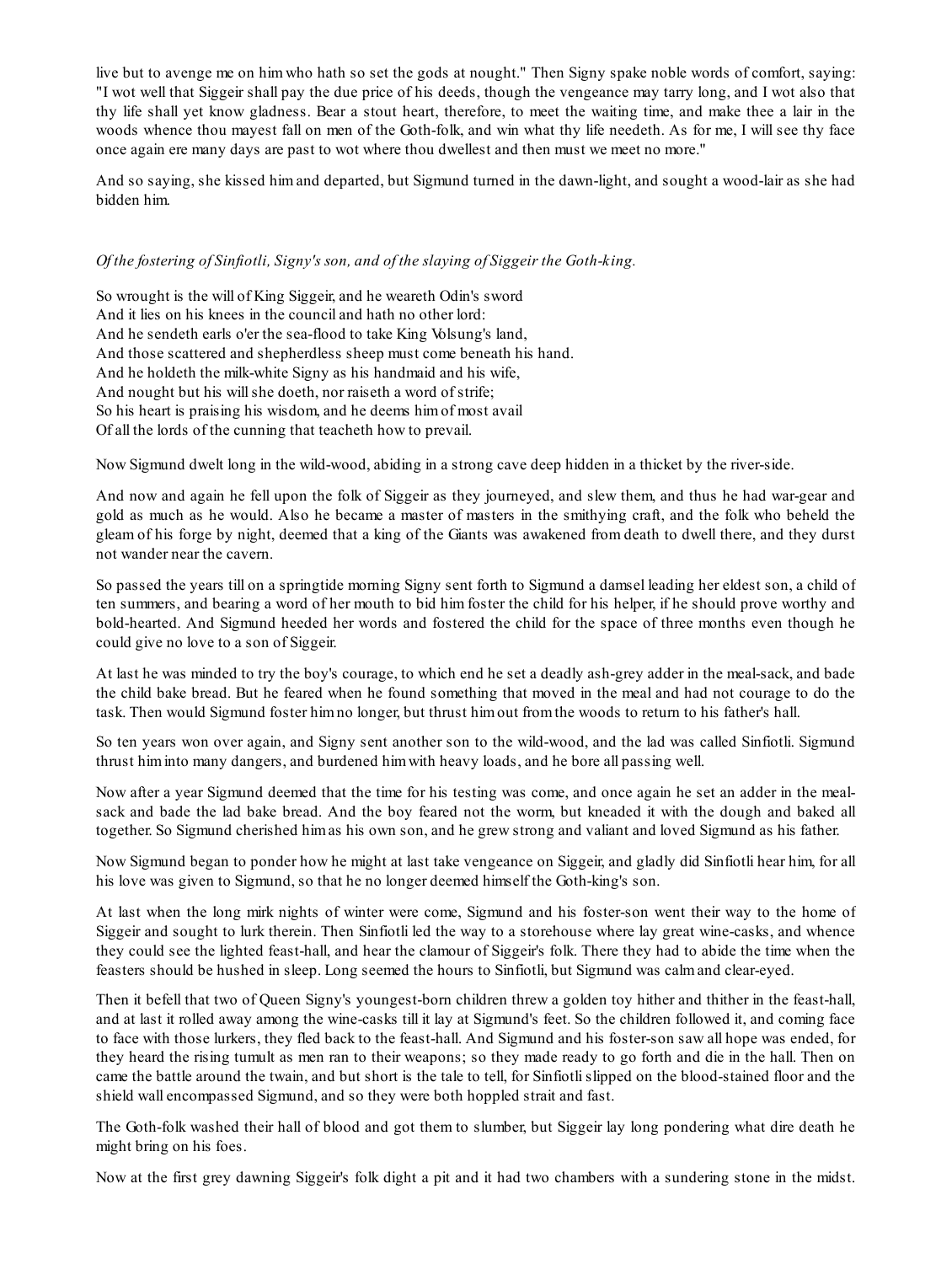Then they brought the Volsung kindred and set them therein, one in each chamber, that they might abide death alone, and yet in hearing of one another's woe. And over the top the thralls laid roofing turfs, but so lingering were their hands that eve drew on ere the task was finished. Then stole Signy forth in the dusk, and spake the thralls fair, and gave them gold that they might hold their peace of what she did. And when they gainsaid her nought she drew out something wrapped in wheat straw, and cast it down swiftly into the pit where Sinfiotli lay, and departed.

Sinfiotli at first deemed it food, but after a space Sigmund heard him laugh aloud for joy, for within the wrappings lay the sword of the Branstock. And Sinfiotli cried out the joyous tidings to his foster-father, and tarried not to set the point to the stone that sundered them, and lo, the blade pierced through, and Sigmund grasped the point. Then sawed Sigmund and Sinfiotli together till they cleft the stone, and they hewed full hard at the roofing, till they cast the turfs aside, and their hearts were gladdened with the sight of the starry heaven.

Forth they leapt, and no words were needed of whither they should wend, but they fell on King Siggeir's night-watch and slew them sleeping, and made haste to find the store of winter faggots, wherewith they built a mighty bale about the hall of Siggeir. They set a torch to the bale, and Sigmund gat himto one hall door and Sinfiotli to the other, and now the Goth-folk awoke to their last of days.

Then cried Siggeir to his thralls and offered them joyous life-days and plenteous wealth if they would give him life, deeming that they had fired the hall in hatred. But there came a great voice crying from the door, "Nay, no toilers are we; wealth is ours when we list, but now our hearts are set to avenge our kin; now hath the murder seed sprung and borne its fruit; now the death-doomed and buried work this deed; now doomdraweth nigh thee at the hand of Sigmund the Volsung, and Sinfiotli, Signy's son."

Then the voice cried again, "Come ye forth, women of the Goths, and thou, O Signy, my sister, come forth to seek the boughs of the Branstock." So fled the white-faced women from the fire, and passed scatheless by Sinfiotli's blade, but Signy came not at all. Then the earls of Siggeir strove to burst from the hall, but ever the two glaives at the doorways drove themback to the fire.

And, lo, now came Signy in queenly raiment, and stood before Sinfiotli and said, "O mightiest son, this is the hour of our parting, and fain am I of slumber and the end of my toil now I have seen this day. And the blither do I leave thee because thy days on earth shall be but few; I charge thee make thy life glorious, and leave a goodly tale."

She kissed himand turned to Sigmund, and her face in the dawn-light seemed to himfair and ruddy as in the days when they twain dwelt by the Branstock. And she said, "My youth was happy, yet this hour is the crown of my life-days which draw nigh their ending. And now I charge thee, Sigmund, when thou sittest once more a mighty king beneath the boughs of the Branstock, that thou remember how I loved the Volsung name, and spared not to spend all that was mine for its blossoming." Then she kissed himand turned again, and the dawn brightened at her back, and the fire shone red before her, and so for the last time was Signy beheld by the eyes of men. Thereafter King Siggeir's roof-tree bowed earthward, and the mighty walls crashed down, and so that dark murder-hall lay wasted, and its glory was swept away.

#### *How Sigmund cometh to the Land of the Volsungs again, and of the death of Sinfiotli his Son.*

Now Sigmund the king bestirs him, and Sinfiotli, Sigmund's son, And they gather a host together, and many a mighty one; Then they set the ships in the sea-flood and sail fromthe stranger's shore, And the beaks of the golden dragons see the Volsungs' land once more; And men's hearts are fulfilled of joyance; and they cry, The sun shines now With never a curse to hide it, and they shall reap that sow! Then for many a day sits Sigmund 'neath the boughs of the Branstock green, With his earls and lords about him as the Volsung wont hath been. And oft he thinketh on Signy and oft he nameth her name, And tells how she spent her joyance and her life-days and her fame That the Volsung kin might blossomand bear the fruit of worth For the hope of unborn people and the harvest of the earth. And again he thinks of the word that he spake that other day, How he should abide there lonely when his kin was passed away, Their glory and sole avenger, their after-summer seed.

But far and wide went Sinfiotli through the earth, mowing the war swathe and wasting the land, and passing but little time in song and laughter in his father's hall. So went his days in warfare and valour, and yet his end was not glorious,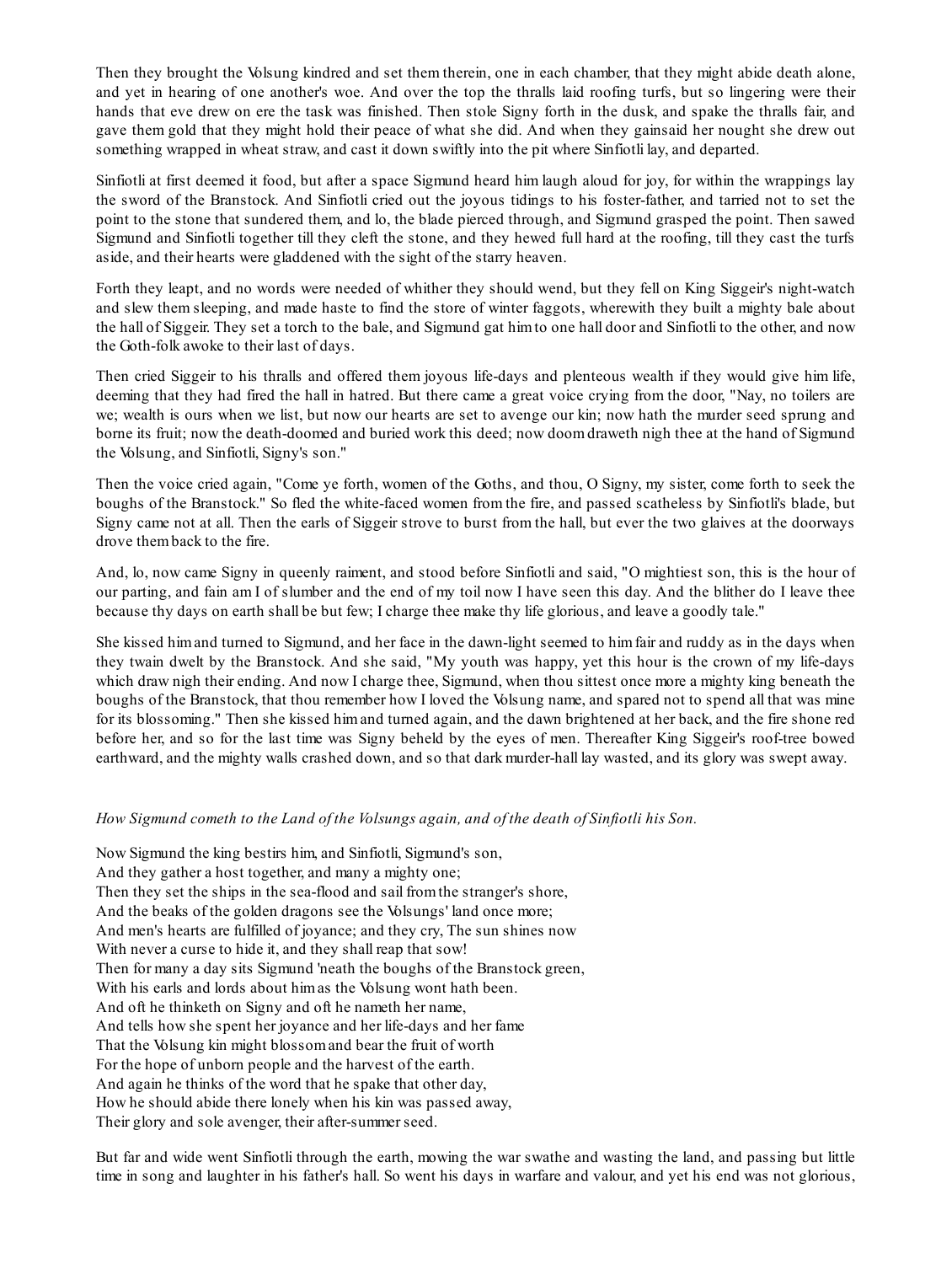for he drank of the poisoned cup given himby the sister of a warrior he had rightly slain.

None might come nigh Sigmund in his anguish as he lifted the head of his fallen foster-child, and then swiftly bare him from the hall. On he went through dark thicket and over wind-swept heath, past the foot-hills and the homes of the deer, till he came to a great rushing water, whereon was a white-sailed boat, manned by a mighty man, "one-eyed and seeming ancient." This mighty one told Sigmund he had been bidden to waft a great king over the water, and bade him lay his burden on board, but when Sigmund would have followed he could see neither ship nor man.

But Sigmund went back to his throne, and behaved himself as a king, listening to his people's plaints, and dealing out justice.

#### *Of the last battle of King Sigmund, and the death of him.*

Now there was a king of the Islands, whomthe tale doth Eylimi call, And saith he was wise and valiant, though his kingdomwere but small: He had one only daughter that Hiordis had to name, A woman wise and shapely beyond the praise of fame. And now saith the son of King Volsung that his time is short enow To labour the Volsung garden, and the hand must be set to the plough: So he sendeth an earl of the people to King Eylimi's high-built hall, Bearing the gifts and the tokens, and this word in his mouth withal:

"King Sigmund the son of Volsung hath sent me here with a word That plenteous good of thy daughter among all folk he hath heard, And he wooeth that wisest of women that she may sit on his throne.

"Now hereof would he have an answer within a half-month's space, And these gifts meanwhile he giveth for the increase of thy grace."

So King Eylimi hearkened the message, and hath no word to say, For an earl of King Lyngi the mighty is come that very day, He too for the wooing of Hiordis: and Lyngi's realmis at hand, But afar King Sigmund abideth o'er many a sea and land: And the man is young and eager, and grimand guileful of mood.

At last he sayeth: "Abide here such space as thou deemest good, But tomorn shalt thou have thine answer that thine heart may the lighter be, For the hearkening of harp and songcraft, and the dealing with game and glee." Then he went to Queen Hiordis' bower, where she worked in the silk and the gold The deeds of the world that should be, and the deeds that were of old. And he stood before her and said:

"Often have I told thee that thou shouldst wed only the man thou wouldst. Now it hath come to pass that two kings desire thee."

And she swiftly rose to her feet as she said, "And which be they?"

He spake: "The first is Lyngi, a valiant man and a fair, A neighbour ill for thy father, if a foe's name he must bear: And the next is King Sigmund the Volsung of a land far over sea, And well thou knowest his kindred, and his might and his valiancy, And the tales of his heart of a God; and though old he be waxen now, Yet men deem that the wide world's blossom from Sigmund's loins shall grow."

Said Hiordis: "I wot, my father, that hereof may strife arise; Yet soon spoken is mine answer; for I, who amcalled the wise, Shall I thrust by the praise of the people, and the tale that no ending hath, And the love and the heart of the godlike, and the heavenward-leading path, For the rose and the stemof the lily, and the smooth-lipped youngling's kiss,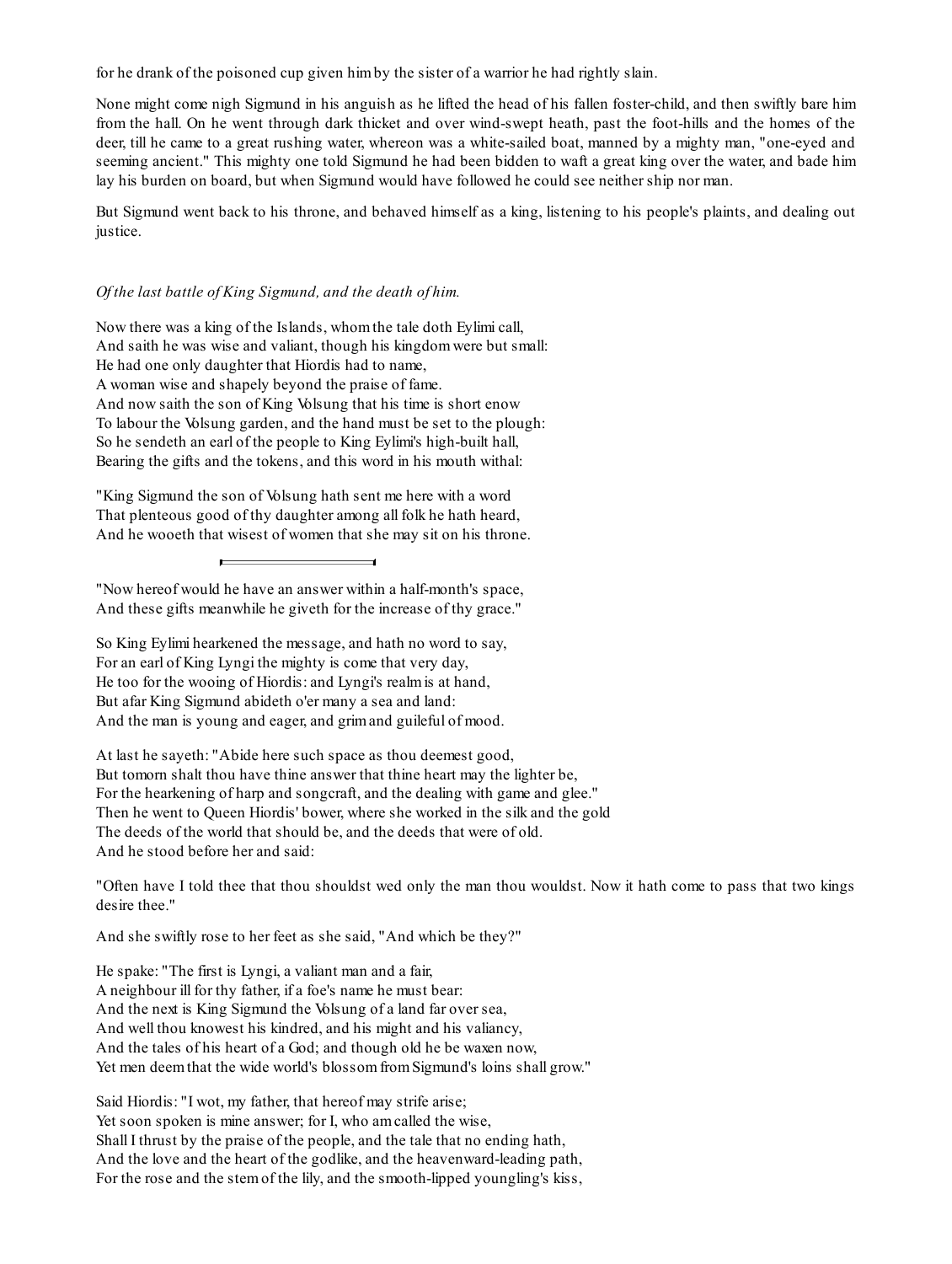And the eyes' desire that passeth, and the frail unstable bliss? Now shalt thou tell King Sigmund, that I deemit the crown of my life To dwell in the house of his fathers amidst all peace and strife."

Now the king's heart sore misgave him, but herewith must he be content, And great gifts to the earl of Lyngi and a word withal he sent, That the woman's troth was plighted to another people's king. But King Sigmund's earl on the morrow hath joyful yea-saying, And ere two moons be perished he shall fetch his bride away. "And bid him," King Eylimi sayeth, "to come with no small array, But with sword and shield and war-shaft, lest aught of ill betide."

So forth goes the earl of Sigmund across the sea-flood wide, And comes to the land of the Volsungs, and meeteth Sigmund the king, And tells how he sped on his errand, and the joyful yea-saying. So King Sigmund maketh himready, and they ride adown to the sea All glorious of gear and raiment, and a goodly company. Yet hath Sigmund thought of his father, and the deed he wrought before, And hath scorn to gather his people and all his hosts of war To wend to the feast and the wedding: yet are their long-ships ten, And the shielded folk aboard themare the mightiest men of men. So Sigmund goeth a shipboard, and they hoist their sails to the wind, And the beaks of the golden dragons leave the Volsungs' land behind. Then come they to Eylimi's kingdom, and good welcome have they there, And when Sigmund looked on Hiordis, he deemed her wise and fair. But her heart was exceeding fain when she saw the glorious king, And it told her of times that should be full many a noble thing.

So there is Sigmund wedded at a great and goodly feast, And day by day on Hiordis the joy of her heart increased; And her father joyed in Sigmund and his might and majesty, And dead in the heart of the Isle-king his ancient fear did lie.

Yet, forsooth, had men looked seaward, they had seen the gathering cloud, And the little wind arising, that should one day pipe so loud. For well may ye wot indeed that King Lyngi the Mighty is wroth, When he getteth the gifts and the answer, and that tale of the woman's troth: And he saith he will have the gifts and the woman herself withal, Either for loving or hating, and that both those heads shall fall. So now when Sigmund and Hiordis are wedded a month or more, And the Volsung bids men dight themto cross the sea-flood o'er, Lo, how there cometh the tidings of measureless mighty hosts Who are gotten ashore fromtheir long-ships on the skirts of King Eylimi's coasts.

Sore boded the heart of the Isle-king of what the end should be. But Sigmund long beheld him, and he said: "Thou deem'st of me That my coming hath brought thee evil; but put aside such things; For long have I lived, and I know it, that the lives of mighty kings Are not cast away, nor drifted like the down before the wind; And surely I know, who say it, that never would Hiordis' mind Have been turned to wed King Lyngi or aught but the Volsung seed. Come, go we forth to the battle, that shall be the latest deed Of thee and me meseemeth: yea, whether thou live or die, No more shall the brand of Odin at peace in his scabbard lie."

And therewith he brake the peace-strings and drew the blade of bale, And Death on the point abided, Fear sat on the edges pale.

So men ride adown to the sea-strand, and the kings their hosts array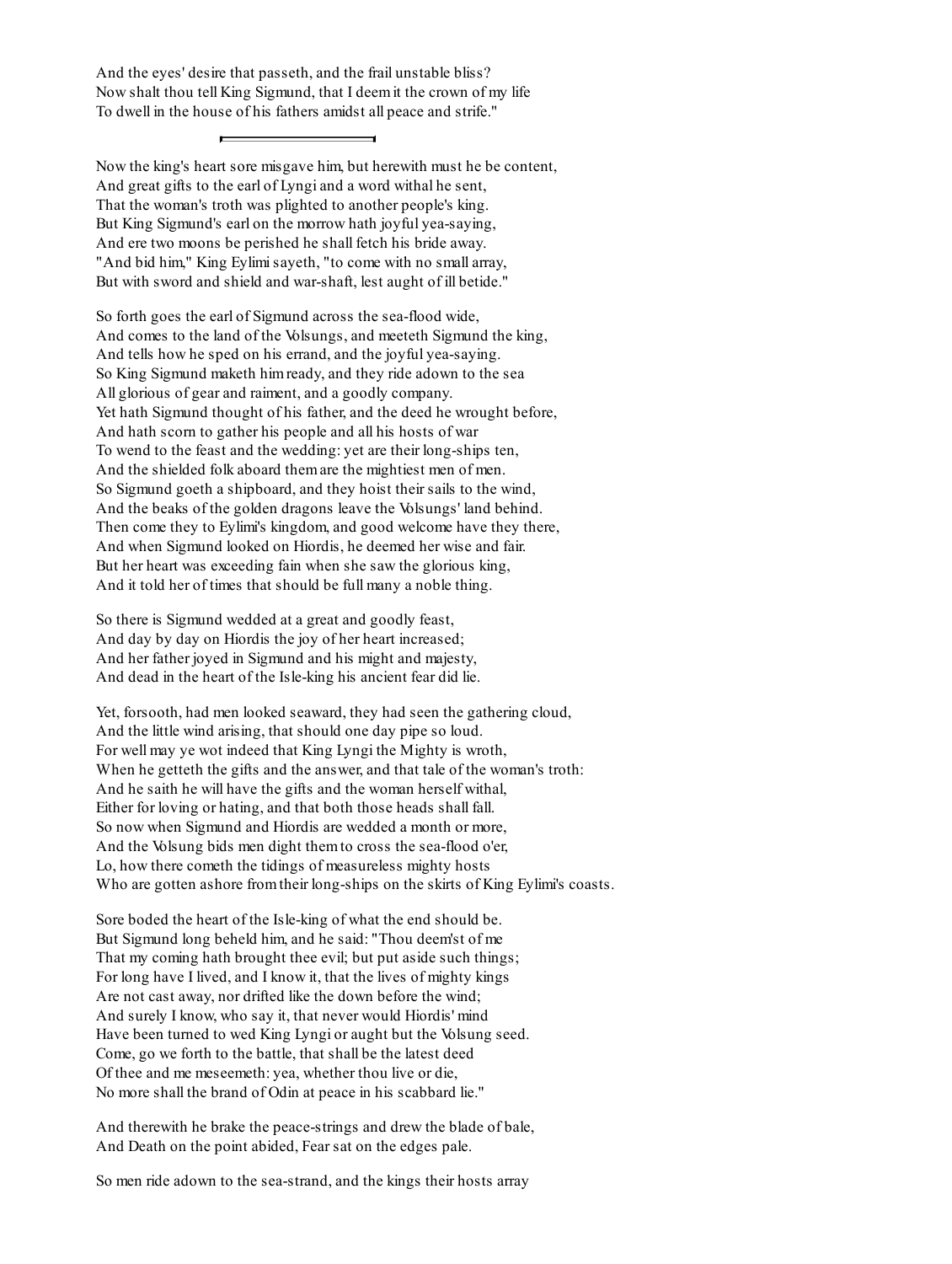When the high noon flooded heaven; and the men of the Volsungs lay, With King Eylimi's shielded champions mid Lyngi's hosts of war, As the brown pips lie in the apple when ye cut it through the core.

But now when the kings were departed, fromthe King's house Hiordis went, And before men joined the battle she came to a woody bent, Where she lay with one of her maidens the death and the deeds to behold.

In the noon sun shone King Sigmund as an image all of gold, And he stood before the foremost and the banner of his fame, And many a thing he remembered, and he called on each earl by his name To do well for the house of the Volsungs, and the ages yet unborn. Then he tossed up the sword of the Branstock, and blew on his father's horn, Dread of so many a battle, doom-song of so many a man. Then all the earth seemed moving as the hosts of Lyngi ran On the Volsung men and the Isle-folk like wolves upon the prey; But sore was their labour and toil ere the end of their harvesting day.

On went the Volsung banners, and on went Sigmund before, And his sword was the flail of the tiller on the wheat of the wheat-thrashing floor, And his shield was rent fromhis arm, and his helmwas sheared fromhis head: But who may draw nigh himto smite for the heap and the rampart of dead? White went his hair on the wind like the ragged drift of the cloud, And his dust-driven, blood-beaten harness was the death-storm's angry shroud, When the summer sun is departing in the first of the night of wrack; And his sword was the cleaving lightning, that smites and is hurried aback Ere the hand may rise against it; and his voice was the following thunder.

Then cold grew the battle before him, dead-chilled with the fear and the wonder: For again in his ancient eyes the light of victory gleamed; Fromhis mouth grown tuneful and sweet the song of his kindred streamed; And no more was he worn and weary, and no more his life seemed spent: And with all the hope of his childhood was his wrath of battle blent; And he thought: A little further, and the river of strife is passed, And I shallsit triumphant the king of the world at last.

But lo, through the hedge of the war-shafts a mighty man there came, One-eyed and seeming ancient, but his visage shone like flame: Gleaming-grey was his kirtle, and his hood was cloudy blue; And he bore a mighty twi-bill, as he waded the fight-sheaves through, And stood face to face with Sigmund, and upheaved the bill to smite. Once more round the head of the Volsung fierce glittered the Branstock's light, The sword that came fromOdin; and Sigmund's cry once more Rang out to the very heavens above the din of war. Then clashed the meeting edges with Sigmund's latest stroke, And in shivering shards fell earthward that fear of worldly folk. But changed were the eyes of Sigmund, and the war-wrath left his face; For that grey-clad mighty helper was gone, and in his place Drave on the unbroken spear-wood 'gainst the Volsung's empty hands: And there they smote down Sigmund, the wonder of all lands, On the foemen, on the death-heap his deeds had piled that day.

Ill hour for Sigmund's fellows! they fall like the seeded hay Before the brown scythes' sweeping, and there the Isle-king fell In the fore-front of his battle, wherein he wrought right well, And soon they were nought but foemen who stand upon their feet On the isle-strand by the ocean where the grass and the sea-sand meet.

And now hath the conquering War-king another deed to do, And he saith: "Who now gainsayeth King Lyngi come to woo,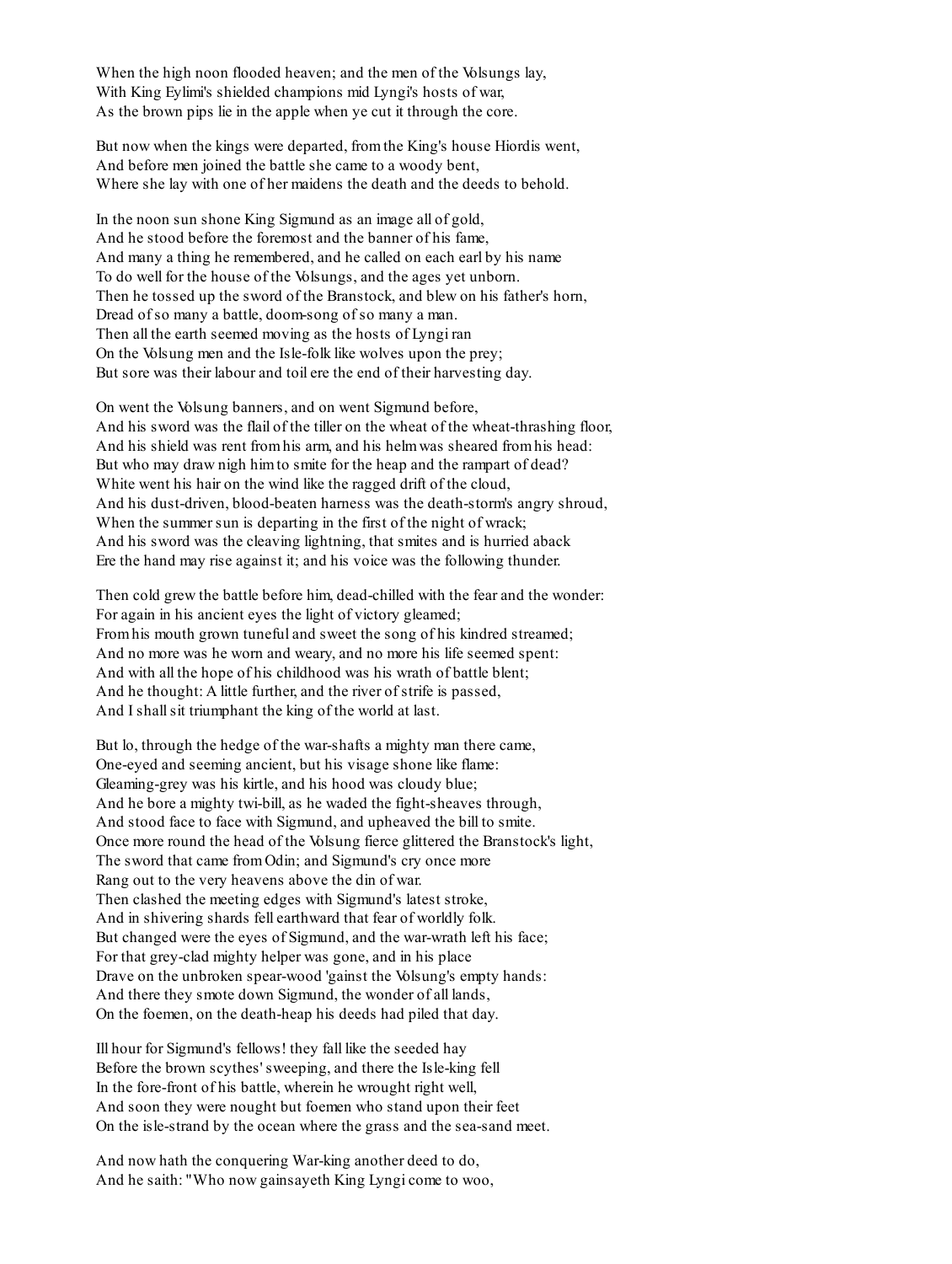The lord and the overcomer and the bane of the Volsung kin?" So he fares to the Isle-king's dwelling a wife of the kings to win; And the host is gathered together, and they leave the field of the dead; And round as a targe of the Goth-folk the moon ariseth red.

And so when the last is departed, and she deems they will come not aback, Fares Hiordis forth fromthe thicket to the field of the fateful wrack, And half-dead was her heart for sorrow as she waded the swathes of the sword. Not far did she search the death-field ere she found her king and lord On the heap that his glaive had fashioned: not yet was his spirit past, Though his hurts were many and grievous, and his life-blood ebbing fast; And glad were his eyes and open as her wan face over himhung, And he spake:

"Thou art sick with sorrow, and I would thou wert not so young; Yet as my days passed shall thine pass; and a short while now it seems Since my hand first gripped the sword-hilt, and my glory was but in dreams."

She said: "Thou livest, thou livest! the leeches shall heal thee still."

"Nay," said he, "my heart hath hearkened to Odin's bidding and will; For today have mine eyes beheld him: nay, he needed not to speak: Forsooth I knew of his message and the thing he came to seek. And now do I live but to tell thee of the days that are yet to come: And perchance to solace thy sorrow; and then will I get me home To my kin that are gone before me. Lo, yonder where I stood The shards of a glaive of battle that was once the best of the good: Take them and keep them surely. I have lived no empty days; The Norns were my nursing mothers; I have won the people's praise. When the Gods for one deed asked me I ever gave themtwain; Spendthrift of glory I was, and great was my life-days' gain; Now these shards have been my fellow in the work the Gods would have, But today hath Odin taken the gift that once he gave. I have wrought for the Volsungs truly, and yet have I known full well That a better one than I amshall bear the tale to tell: And for himshall these shards be smithied; and he shall be my son To remember what I have forgotten and to do what I left undone."

Then failed the voice of Sigmund; but so mighty was the man, That a long while yet he lingered till the dusky night grew wan, And she sat and sorrowed o'er him, but no more a word he spake. Then a long way over the sea-flood the day began to break; And when the sun was arisen a little he turned his head Till the low beams bathed his eyen, and there lay Sigmund dead. And the sun rose up on the earth; but where was the Volsung kin And the folk that the Gods had begotten the praise of all people to win?

#### *How King Sigmund the Volsung was laid in mound on the sea-side of the Isle-realm.*

Now Hiordis looked fromthe dead, and her eyes strayed down to the sea, And a shielded ship she saw, and a war-dight company, Who beached the ship for the landing: so swift she fled away, And once more to the depth of the thicket, wherein her handmaid lay: And she said: "I have left my lord, and my lord is dead and gone, And he gave me a charge full heavy, and here are we twain alone, And earls fromthe sea are landing: give me thy blue attire, And take my purple and gold and my crown of the sea-flood's fire, And be thou the wife of King Volsung when men of our names shall ask,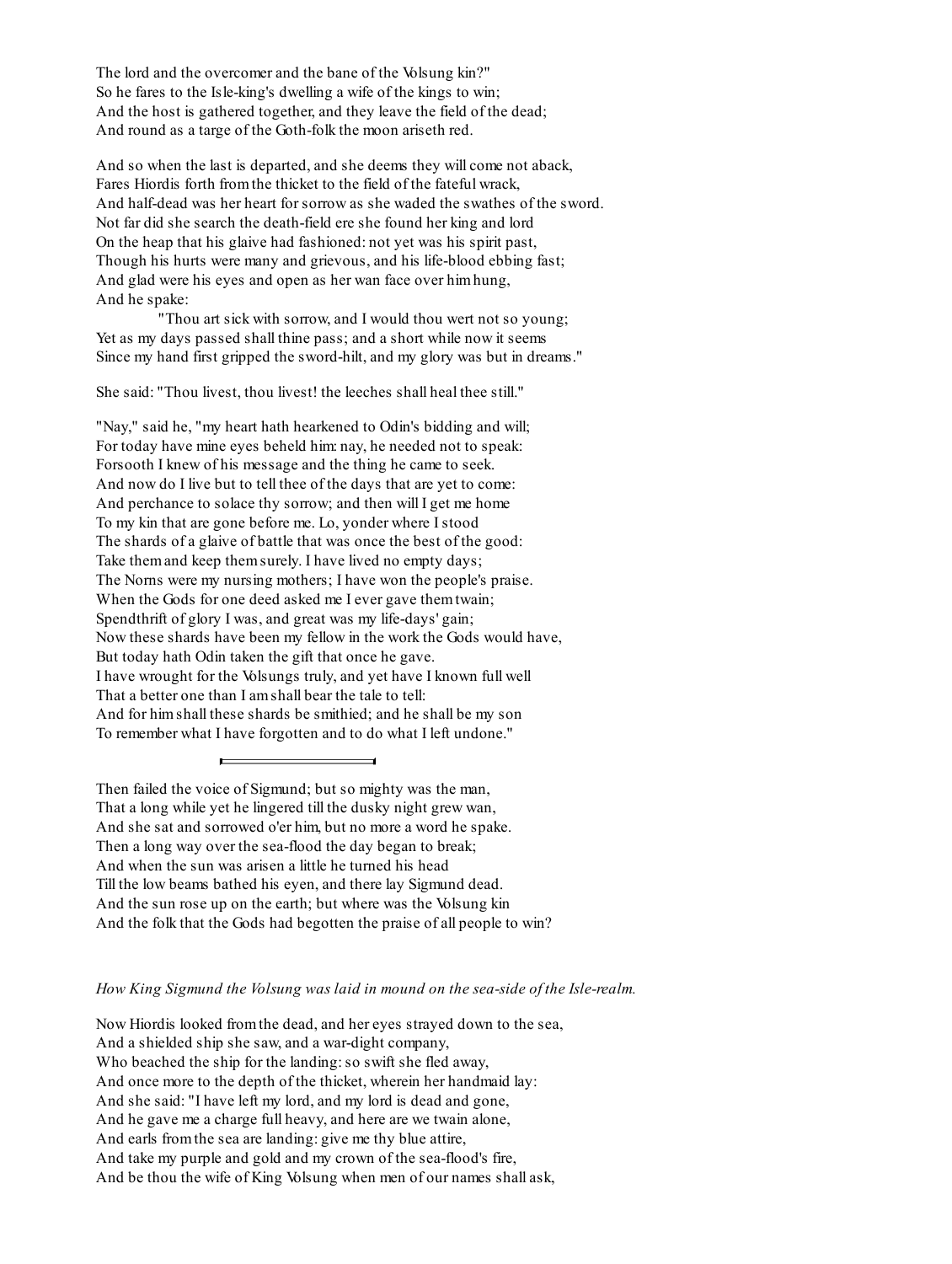And I will be the handmaid: now I bid thee to this task, And I pray thee not to fail me, because of thy faith and truth, And because I have ever loved thee, and thy mother fostered my youth."

So the other nought gainsaith it and they shift their raiment there: But well-spoken was the maiden, and a woman tall and fair.

Now the lord of those new-coming men was a king and the son of a king, King Elf the son of the Helper, and he sailed fromwarfaring And drew anigh to the Isle-realmand sailed along the strand; For the shipmen needed water and fain would go a-land; And King Elf stood hard by the tiller while the world was yet a-cold: Then the red sun lit the dawning, and they looked, and lo, behold! The wrack of a mighty battle, and heaps of the shielded dead, And a woman alive amidst them, a queen with crowned head, And her eyes strayed down to the sea-strand, and she saw that weaponed folk, And turned and fled to the thicket: then the lord of the shipmen spoke: "Lo, here shall we lack for water, for the brooks with blood shall run, Yet wend we ashore to behold it and to wot of the deeds late done."

So they turned their faces to Sigmund, and waded the swathes of the sword. "O, look ye long," said the Sea-king, "for here lieth a mighty lord: And all these are the deeds of his war-flame, yet hardy hearts, be sure, That they once durst look in his face or the wrath of his eyen endure; Though his lips be glad and smiling as a God that dreameth of mirth. Would God I were one of his kindred, for none such are left upon earth. Now fare we into the thicket, for thereto is the woman fled, And belike she shall tell us the story of this field of the mighty dead."

So they wend and find the women, and bespeak themkind and fair: Then spake the gold-crowned handmaid: "Of the Isle-king's house we were, And I amthe Queen called Hiordis; and the man that lies on the field Was mine own lord Sigmund the Volsung, the mightiest under shield."

Then all amazed were the sea-folk when they hearkened to that word, And great and heavy tidings they deemtheir ears have heard: But again spake out the Sea-king: "And this blue-clad one beside, So pale, and as tall as a Goddess, and white and lovely eyed?"

"In sooth and in troth," said the woman, "my serving-maid is this; She hath wept long over the battle, and sore afraid she is."

Now the king looks hard upon her, but he saith no word thereto, And down again to the death-field with the women-folk they go. There they set their hands to the labour, and amidst the deadly mead They raise a mound for Sigmund, a mighty house indeed; And therein they set that folk-king, and goodly was his throne, And dight with gold and scarlet: and the walls of the house were done With the cloven shields of the foemen, and banners borne to field; But none might find his war-helmor the splinters of his shield, And clenched and fast was his right hand, but no sword therein he had: For Hiordis spake to the shipmen:

"Our lord and master bade That the shards of his glaive of battle should go with our lady the Queen: And by themthat lie a-dying a many things are seen."

*How Queen Hiordis is known; and how she abideth in the house of Elf the son of the Helper.*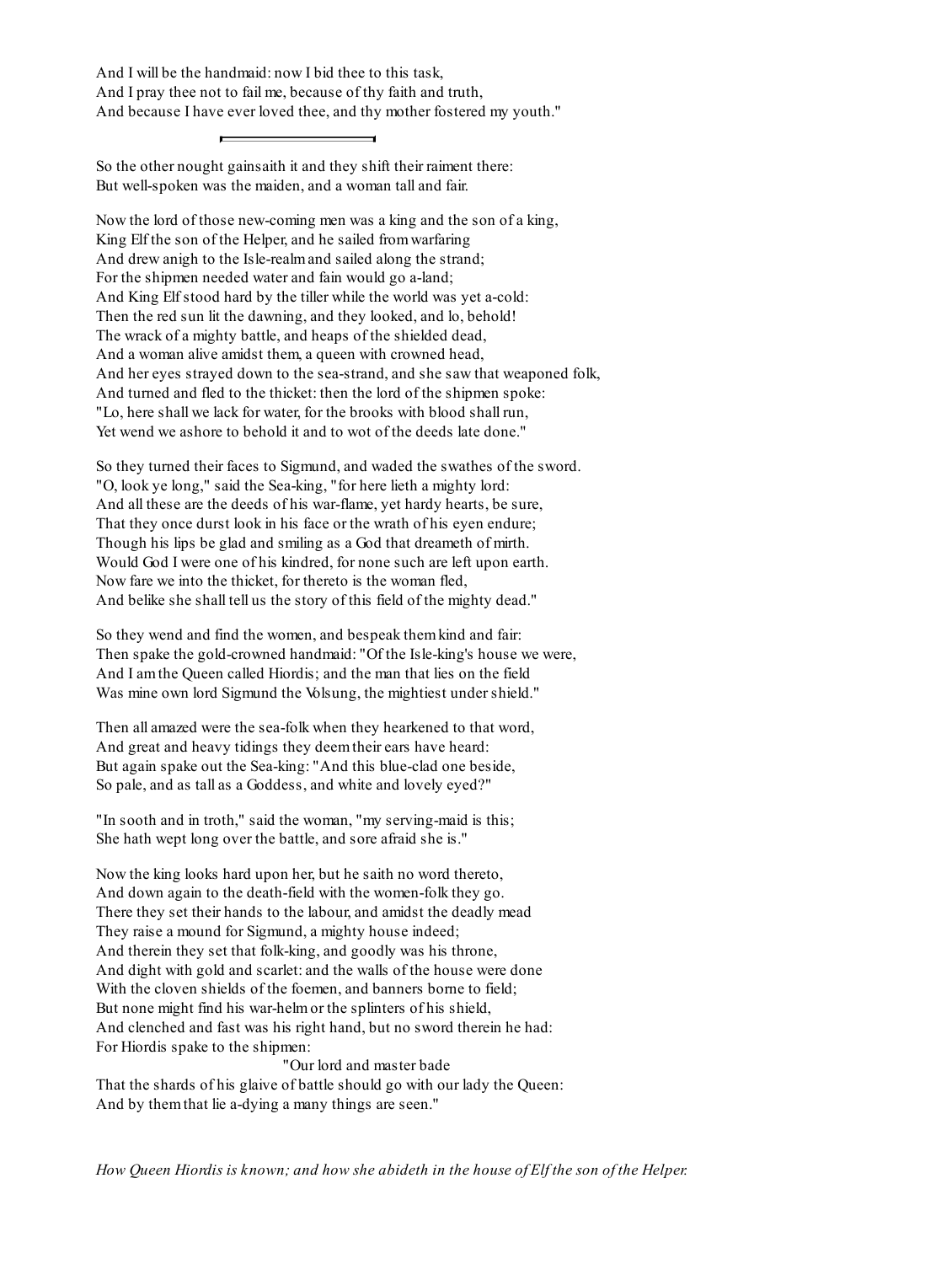Then Elf asked of the two women where they would go, and they prayed that he would take them to his land, where they dwelt for long in all honour.

But the old queen, the mother of Elf, was indeed a woman wise above many, and fain would she know why the less noble of the two was dressed the more richly and why the handmaid gave always wiser counsel than her mistress. So she bade her son to speak suddenly and to take themunawares.

Then he asked the gold-clad one how she knew in the dark winter night that the dawn was near. She answered that ever in her youth she awoke at the dawn to follow her daily work, and always was she wont to drink of whey, and now, though the times were changed, she still woke athirst near the dawning.

To Elf it seemed strange that a fair queen in her youth had need to arise to follow the plough in the dark of the winter morning, and turning to the handmaid he asked of her the same question. She replied that in her youth her father had given her the gold ring she still wore, and which had the magic power of growing cold as the hours neared daybreak, and such was her dawning sign.

Then did Elf know of their exchange, and he told Hiordis that long had he loved her and felt pity for her sorrow, and that he would make her his wife. So that night she sat on the high-seat with the crown on her head, and dreamt of what had been and what was to be.

<span id="page-20-0"></span>So passeth the summer season, and the harvest of the year, And the latter days of the winter on toward the springtide wear.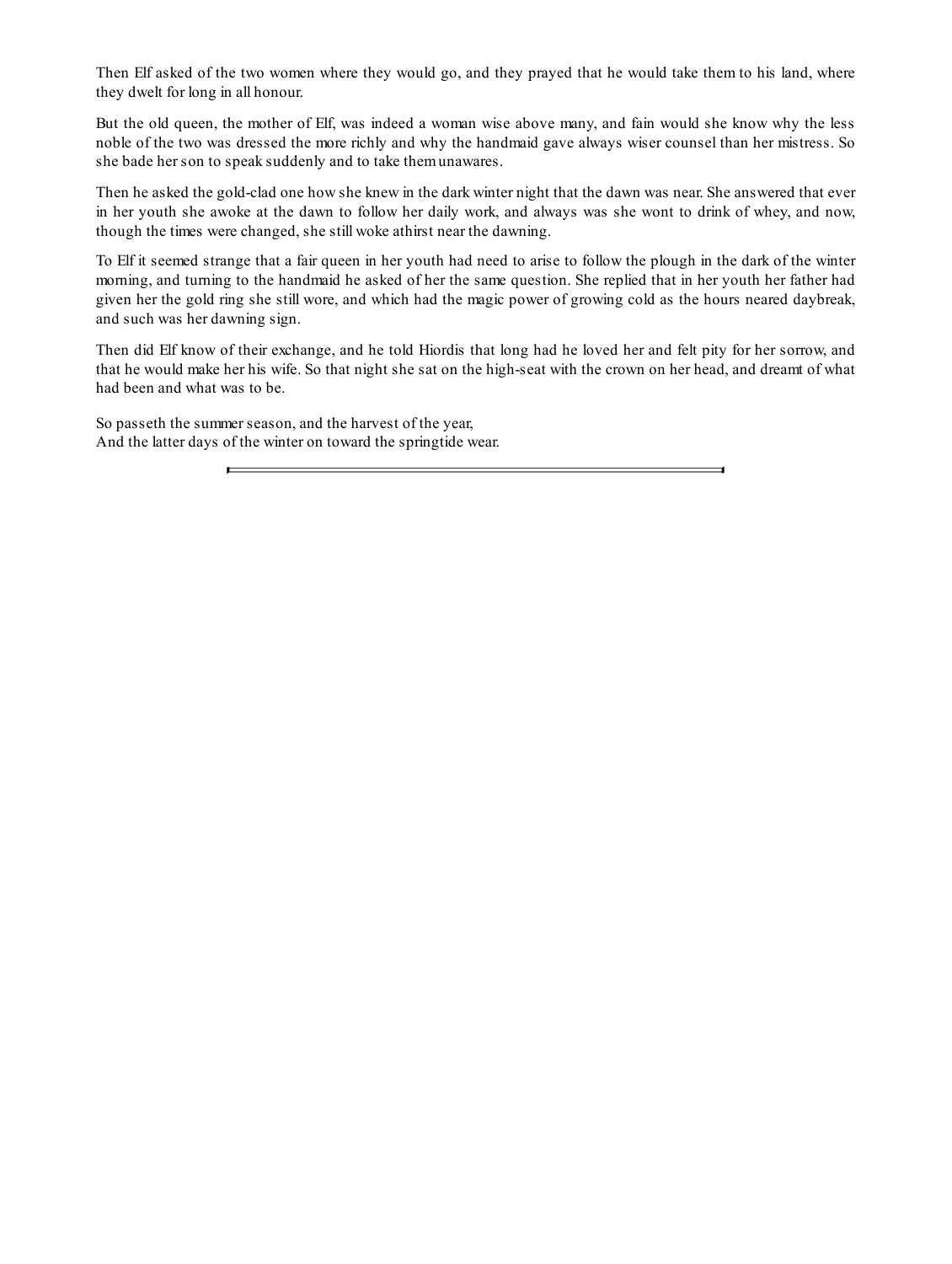#### **BOOK II.**

#### **REGIN.**

#### *Of the birth of Sigurd the son of Sigmund*.

Peace lay on the land of the Helper and the house of Elf his son; There merry men went bedward when their tide of toil was done, And glad was the dawn's awakening, and the noontide fair and glad: There no great store had the franklin, and enough the hireling had; And a child might go unguarded the length and breadth of the land With a purse of gold at his girdle and gold rings on his hand. 'Twas a country of cunning craftsmen, and many a thing they wrought, That the lands of stormdesired, and the homes of warfare sought. But men deemed it o'er-well warded by more than its stems of fight, And told how its earth-born watchers yet lived of plenteous might. So hidden was that country, and few men sailed its sea, And none came o'er its mountains of men-folk's company. But fair-fruited, many-peopled, it lies a goodly strip, 'Twixt the mountains cloudy-headed and the sea-flood's surging lip, And a perilous flood is its ocean, and its mountains, who shall tell What things, in their dales deserted and their wind-swept heaths may dwell.

Again, in the house of the Helper there dwelt a certain man Beardless and low of stature, of visage pinched and wan: So exceeding old was Regin, that no son of man could tell In what year of the days passed over he came to that land to dwell: But the youth of King Elf had he fostered, and the Helper's youth thereto, Yea and his father's father's: the lore of all men he knew, And was deft in every cunning, save the dealings of the sword: So sweet was his tongue-speech fashioned, that men trowed his every word; His hand with the harp-strings blended was the mingler of delight With the latter days of sorrow; all tales he told aright; The Master of the Masters in the smithying craft was he; And he dealt with the wind and the weather and the stilling of the sea; Nor might any learn himleech-craft, for before that race was made, And that man-folk's generation, all their life-days had he weighed.

In this land of the Helper and Elf, his son, dwelt Hiordis, and here her son, the last of the Volsungs, was born. The babe had eyes of such wondrous brightness that the folk shrank from him, while they rejoiced over his birth, but his mother spake to the babe as to one who might understand, and she told him of Sigmund and Volsung, of their wars and their troubles and their joys. Then she gave himto her maids to bear himto the kings of the land that they might rejoice with her.

But there sat the Helper of Men with King Elf and his Earls in the hall, And they spake of the deeds that had been, and told of the times to befall, And they hearkened and heard sweet voices and the sound of harps draw nigh, Till their hearts were exceeding merry and they knew not wherefore or why: Then, lo, in the hall white raiment, as thither the damsels came, And amid the hands of the foremost was the woven gold aflame.

"O daughters of earls," said the Helper, "what tidings then do ye bear? Is it grief in the merry morning, or joy or wonder or fear?"

Quoth the first: "It is grief for the foemen that the Masters of God-home would grieve."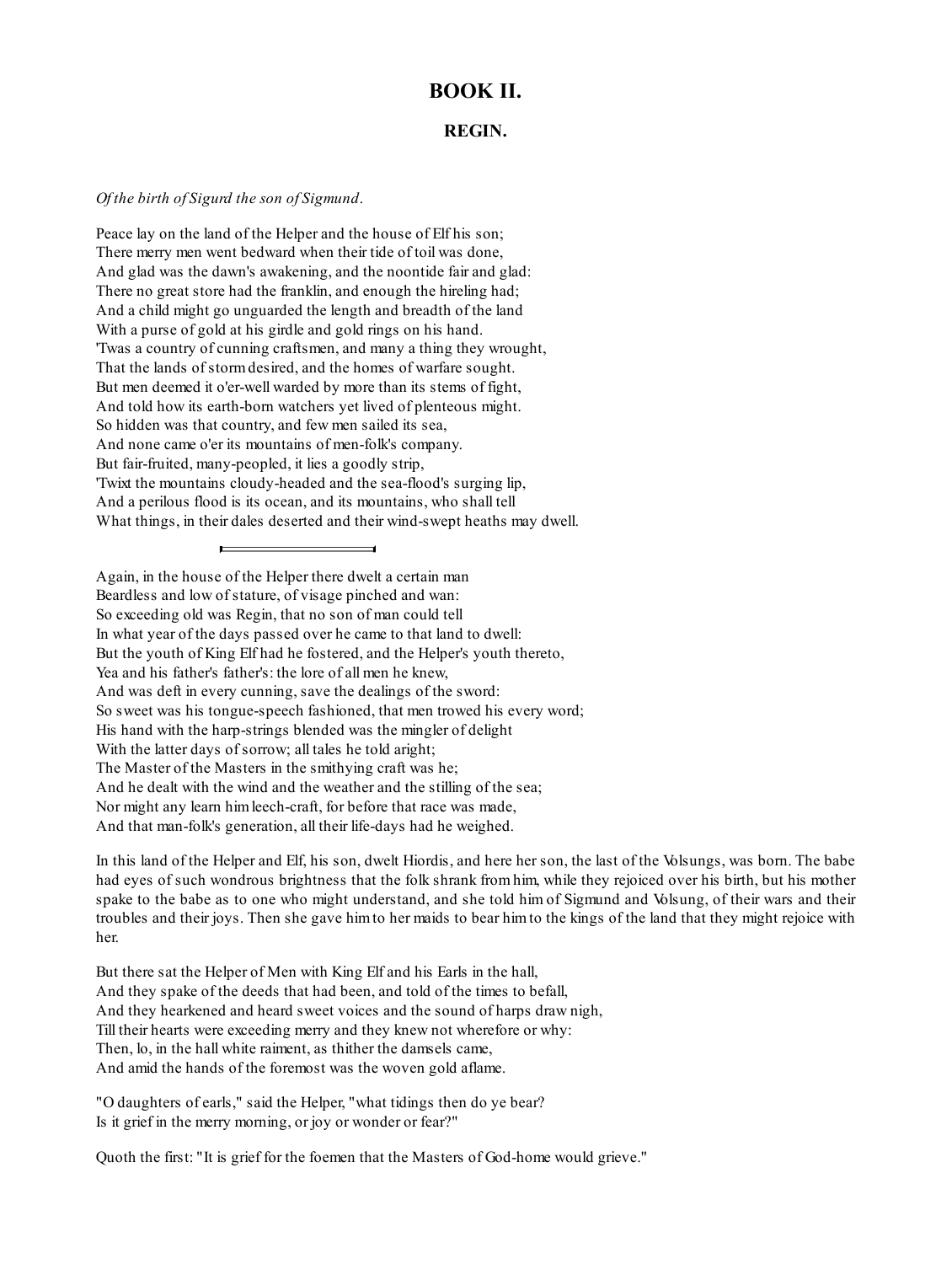Said the next: "'Tis a wonder of wonders, that the hearkening world shall believe."

"A fear of all fears," said the third, "for the sword is uplifted on men."

"A joy of all joys," said the fourth, "once come, and it comes not again!"

"What then hath betid," said King Elf, "do the high Gods stand in our gate?"

"Nay," said they, "else were we silent, and they should be telling of fate."

"Is the bidding come," said the Helper, "that we wend the Gods to see?"

"Many summers and winters," they said, "ye shall live on the earth, it may be."

"Speak then," said the ancient Helper, "let the worst and the best be said."

They said: "The earth is weary: but the tender blade hath sprung, That shall waxtill beneath its branches fair bloomthe meadows green; For the Gods and they that were mighty were glad erewhile with the Queen."

Said King Elf: "How say ye, women? Of a King new-born do ye tell, By a God of the Heavens begotten in our fathers' house to dwell?"

"By a God of the Earth," they answered; "but greater yet is the son, Though long were the days of Sigmund, and great are the deeds he hath done."

Then she with the golden burden to the kingly high-seat stepped And away fromthe new-born baby the purple cloths she swept, And cried: "O King of the people, long mayst thou live in bliss, As our hearts today are happy! Queen Hiordis sends thee this, And she saith that the world shall call it by the name that thou shalt name; Now the gift to thee is given, and to thee is brought the fame."

Then e'en as a man astonied King Elf the Volsung took, While his feast-hall's ancient timbers with the cry of the earl-folk shook;

With the love of many peoples was the wise king smitten through, As he hung o'er the new-born Volsung: but at last he raised his head, And looked forth kind o'er his people, and spake aloud and said:

"O Sigmund King of Battle; O man of many days,

WhomI saw mid the shields of the fallen and the dead men's silent praise, Lo, how hath the dark tide perished and the dawn of day begun! And now, O mighty Sigmund, wherewith shall we name thy son?"

But there rose up a man most ancient, and he cried: "Hail Dawn of the Day! How many things shalt thou quicken, how many shalt thou slay! How many things shalt thou waken, how many lull to sleep! How many things shalt thou scatter, how many gather and keep! O me, how thy love shall cherish, how thine hate shall wither and burn! How the hope shall be sped from thy right hand, nor the fear to thy left return! O thy deeds that men shallsing of! O thy deeds that the Gods shallsee! O SIGURD, Son of the Volsungs, O Victory yet to be!"

Men heard the name and they knew it, and they caught it up in the air, And it went abroad by the windows and the doors of the feast-hall fair, It went through street and market; o'er meadow and acre it went, And over the wind-stirred forest and the dearth of the sea-beat bent,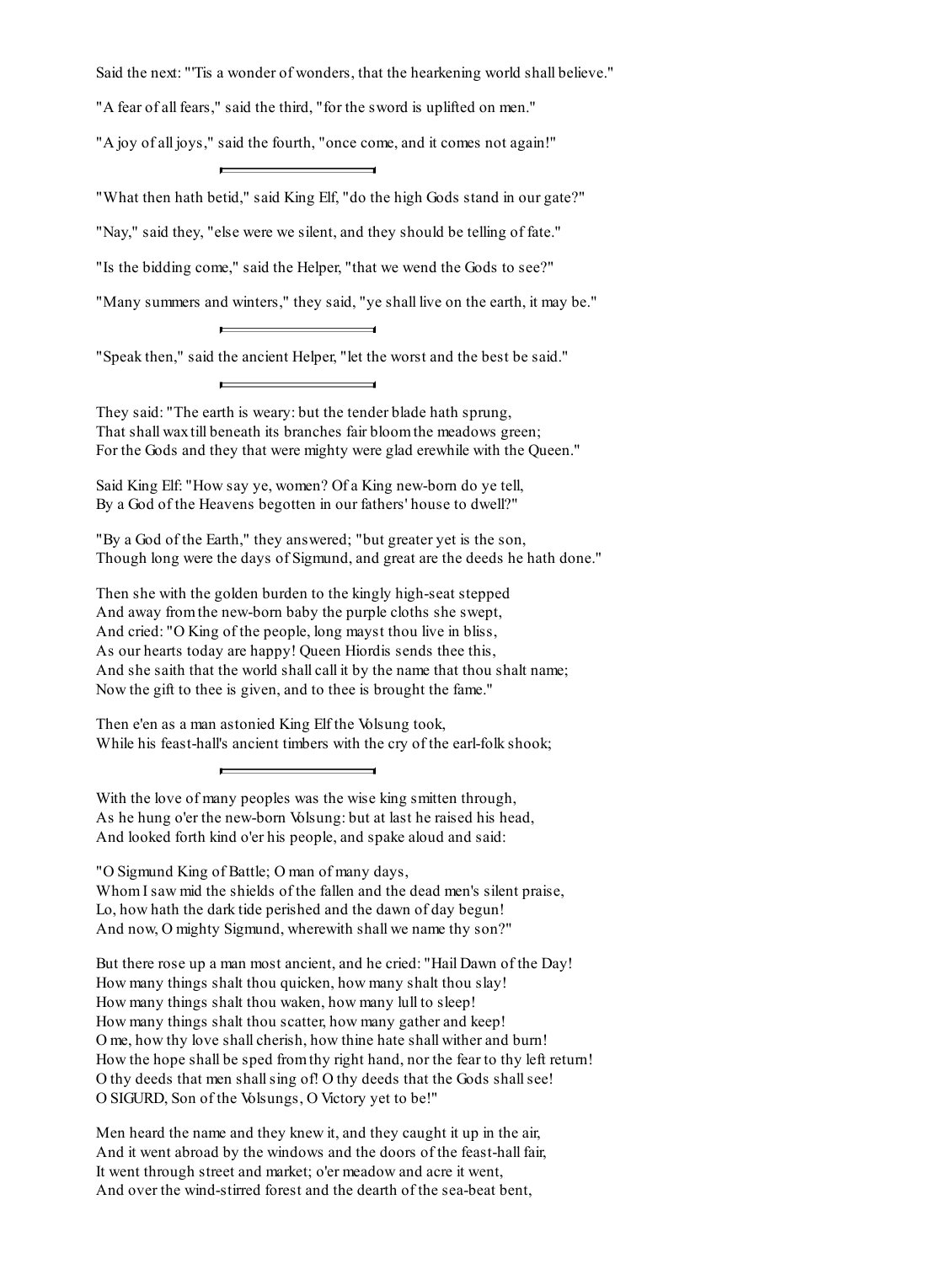And over the sea-flood's welter, till the folk of the fishers heard, And the hearts of the isle-abiders on the sun-scorched rocks were stirred.

#### *Sigurd getteth to him the horse that is called Greyfell.*

Now waxeth the son of Sigmund in might and goodliness, And soft the days win over, and all men his beauty bless. But amidst the summer season was the Isle-queen Hiordis wed To King Elf the son of the Helper, and fair their life-days sped. Peace lay on the land for ever, and the fields gave good increase, And there was Sigurd waxing mid the plenty and the peace. Now hath the child grown greater, and is keen and eager of wit And full of understanding, and oft hath he joy to sit Amid talk of weighty matters when the wise men meet for speech; And joyous he is moreover and blithe and kind with each. But Regin the wise craftsmaster heedeth the youngling well, And before the Kings he cometh, and saith such words to tell.

"I have fostered thy youth, King Elf, and thine O Helper of men, And ye wot that such a master no king shall see again; And now would I foster Sigurd; for, though he be none of thy blood, Mine heart of his days that shall be speaketh abundant good."

Then spake the Helper of men-folk: "Yea, do herein thy will: For thou art the Master of Masters, and hast learned me all my skill: But think how bright is this youngling, and thy guile from him withhold; For this craft of thine hath shown me that thy heart is grimand cold, Though three men's lives thrice over thy wisdommight not learn; And I love this son of Sigmund, and mine heart to himdoth yearn."

Then Regin laughed, and answered: "I doled out cunning to thee; But nought with himwill I measure: yet no cold-heart shall he be, Nor grim, nor evil-natured: for whate'er my will might frame, Gone forth is the word of the Norns, that abideth ever the same. And now, despite my cunning, how deemye I shall die?"

And they said he would live as he listed, and at last in peace should lie When he listed to live no longer; so mighty and wise he was.

But again he laughed and answered: "One day it shall come to pass, That a beardless youth shallslay me: I know the fateful doom; But nought may I withstand it, as it heaves up dimthrough the gloom."

So is Sigurd now with Regin, and he learns himmany things; Yea, all save the craft of battle, that men learned the sons of kings: The smithying sword and war-coat; the carving runes aright; The tongues of many countries, and soft speech for men's delight; The dealing with the harp-strings, and the winding ways of song. So wise of heart waxed Sigurd, and of body wondrous strong: And he chased the deer of the forest, and many a wood-wolf slew, And many a bull of the mountains: and the desert dales he knew, And the heaths that the wind sweeps over; and seaward would he fare, Far out fromthe outer skerries, and alone the sea-wights dare.

One day did Regin tell Sigurd of deeds done in the past by kings both bold and wise, and the lad longed, too, to do the like, and his bright eyes glowed with desire. And Regin told him that he should follow his Volsung fathers and roam far and wide, leaving the peace-lovers and home-abiders who had cherished his youth.

This roused Sigurd's wrath, for he would have nought said against those who had reared him, but Regin bade him ask for one of the horses of Gripir, and banished his anger by a song of the deeds of the Choosers of the Slain. Before the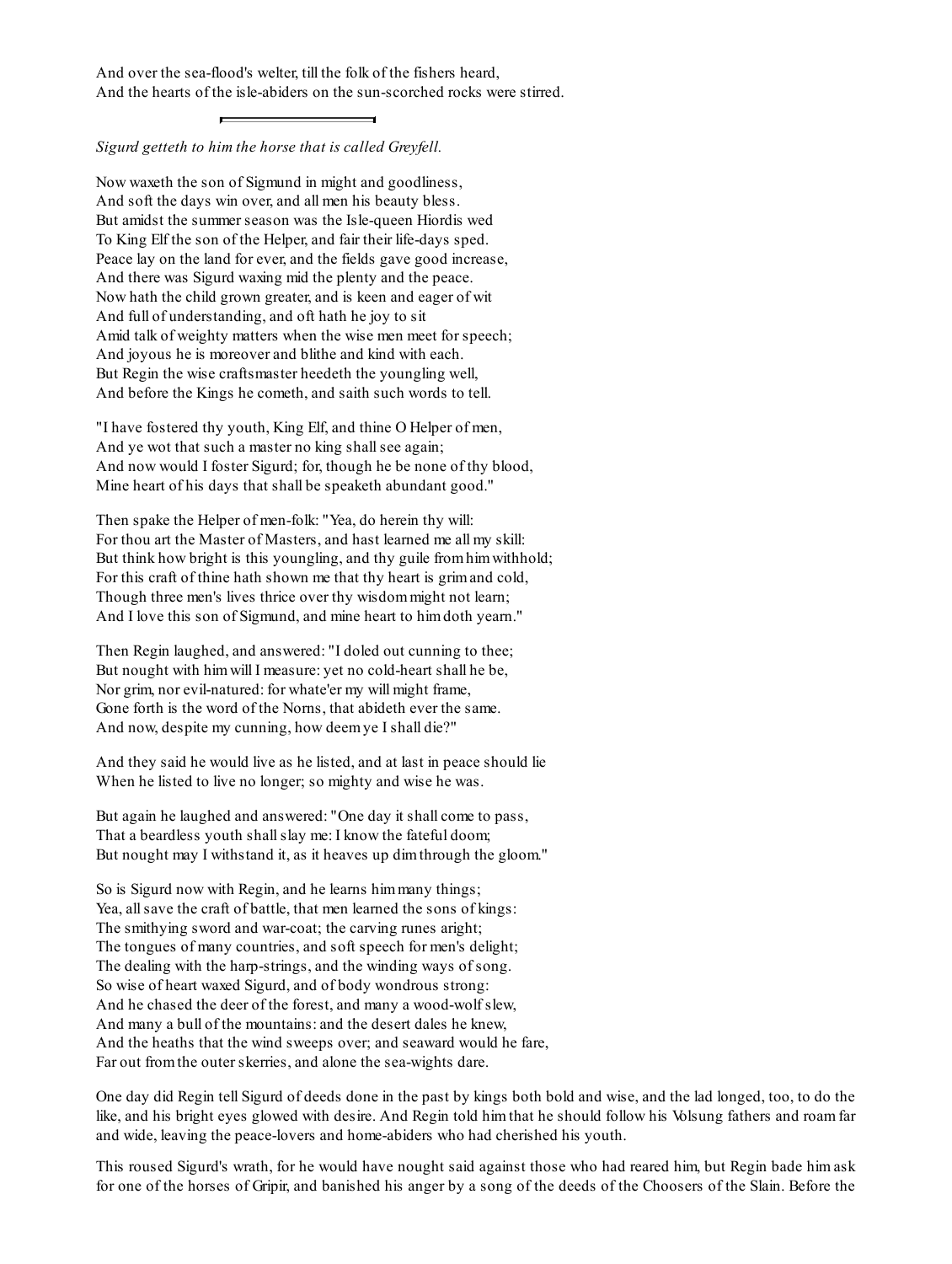song was finished Sigurd went to King Elf and asked that he might have authority to seek a horse from King Gripir.

Then smiled King Elf, and answered: "A long way wilt thou ride, To where unpeace and troubles and the griefs of the soul abide, Yea unto the death at the last: yet surely shall thou win The praise of many a people: so have thy way herein. Forsooth no more may we hold thee than the hazel copse may hold The sun of the early dawning, that turneth it all unto gold."

Then sweetly Sigurd thanked them; and through the night he lay Mid dreams of many a matter till the dawn was on the way; Then he shook the sleep fromoff him, and that dwelling of Kings he left And wended his ways unto Gripir. On a crag fromthe mountain reft Was the house of the old King builded; and a mighty house it was, Though few were the sons of men that over its threshold would pass: But the wild ernes cried about it, and the vultures toward it flew, And the winds fromthe heart of the mountains searched every chamber through, And about were meads wide-spreading; and many a beast thereon, Yea some that are men-folk's terror, their sport and pasture won.

So into the hall went Sigurd; and amidst was Gripir set In a chair of the sea-beast's tooth; and his sweeping beard nigh met The floor that was green as the ocean, and his gown was of mountain-gold, And the kingly staff in his hand was knobbed with the crystal cold.

Now the first of the twain spake Gripir: "Hail King with the eyen bright! Nought needest thou show the token, for I know of thy life and thy light. And no need to tell of thy message; it was wafted here on the wind, That thou wouldst be coming today a horse in my meadow to find: And strong must he be for the bearing of those deeds of thine that shall be. Now choose thou of all the way-wearers that are running loose in my lea."

Then again gat Sigurd outward, and adown the steep he ran And unto the horse-fed meadow: but lo, a grey-clad man, One-eyed and seeming ancient, there met himby the way: And he spake: "Thou hastest, Sigurd; yet tarry till I say A word that shall well bestead thee: for I know of these mountains well And all the lea of Gripir, and the beasts that thereon dwell."

"Wouldst thou have red gold for thy tidings? art thou Gripir's horse-herd then? Nay sure, for thy face is shining like the battle-eager men My master Regin tells of: and I love thy cloud-grey gown, And thy visage gleams above it like a thing my dreams have known."

"Nay whiles have I heeded the horse-kind," then spake that elder of days, "And sooth do the sages say, when the beasts of my breeding they praise. There is one thereof in the meadow, and, wouldst thou cull himout, Thou shalt follow an elder's counsel, who hath brought strange things about, Who hath known thy father aforetime, and other kings of thy kin."

So Sigurd said, "I amready; and what is the deed to win?" He said: "We shall drive the horses adown to the water-side, That cometh forth fromthe mountains, and note what next shall betide."

Then the twain sped on together, and they drave the horses on Till they came to a rushing river, a water wide and wan; And the white mews hovered o'er it; but none might hear their cry For the rush and the rattle of waters, as the downlong flood swept by. So the whole herd took the river and strove the streamto stem,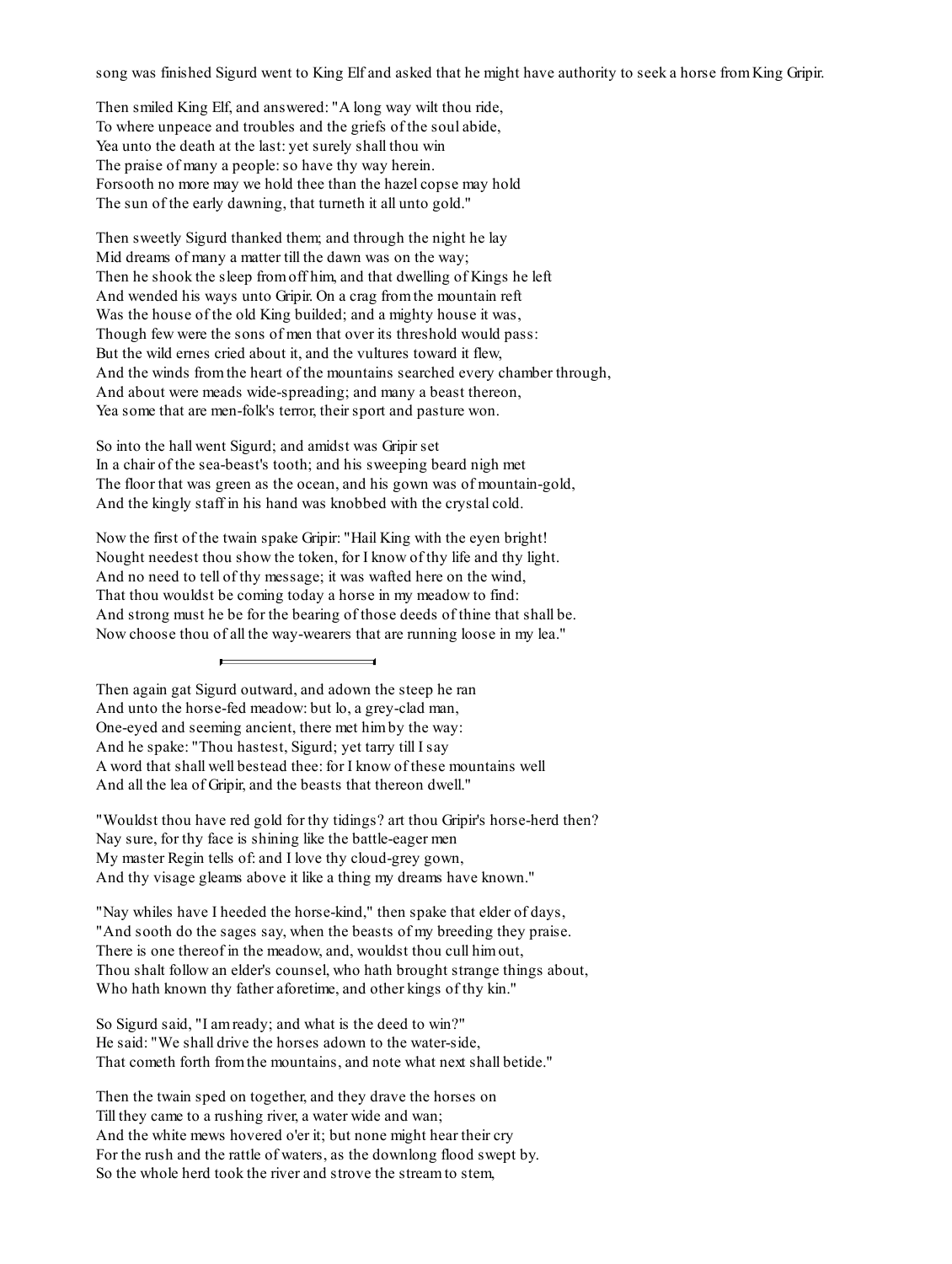And many a brave steed was there; but the flood o'ermastered them: And some, it swept themdown-ward, and some won back to bank, Some, caught by the net of the eddies, in the swirling hubbub sank; But one of allswamover, and they saw his mane of grey Toss over the flowery meadows, a bright thing far away: Wide then he wheeled about them, then took the stream again And with the waves' white horses mingled his cloudy mane.

Then spake the elder of days: "Hearken now, Sigurd, and hear; Time was when I gave thy father a gift thou shalt yet deemdear, And this horse is a gift of my giving:--heed nought where thou mayst ride: For I have seen thy fathers in a shining house abide, And on earth they thought of its threshold, and the gifts I had to give; Nor prayed for a little longer, and a little longer to live."

Then forth he strode to the mountains, and fain was Sigurd now. To ask himmany a matter: but dimdid his bright shape grow, As a man fromthe litten doorway fades into the dusk of night; And the sun in the high-noon shone, and the world was exceeding bright.

So Sigurd turned to the river and stood by the wave-wet strand, And the grey horse swims to his feet and lightly leaps aland, And the youngling looks upon him, and deems none beside himgood. And indeed, as tells the story, he was come of Sleipnir's blood, The tireless horse of Odin: cloud-grey he was of hue, And it seemed as Sigurd backed himthat Sigmund's son he knew, So glad he went beneath him. Then the youngling's song arose As he brushed through the noontide blossoms of Gripir's mighty close, Then he singeth the song of Greyfell, the horse that Odin gave, Who swamthrough the sweeping river, and back through the toppling wave.

#### *Regin telleth Sigurd of his kindred, and of the Gold that was accursed from ancient days.*

Now yet the days pass over, and more than words may tell Grows Sigurd strong and lovely, and all children love himwell. But oft he looks on the mountains and many a time is fain To know of what lies beyond them, and learn of the wide world's gain.

Now again it happed on a day that he sat in Regin's hall And hearkened many tidings of what had chanced to fall, And of kings that sought their kingdoms o'er many a waste and wild, And at last saith the crafty master: "Thou art King Sigmund's child: Wilt thou wait till these kings of the carles shall die in a little land, Or wilt thou serve their sons and carry the cup to their hand; Or abide in vain for the day that never shall come about, When their banners shall dance in the wind and shake to the war-gods' shout?"

Then Sigurd answered and said: "Nought such do I look to be. But thou, a deedless man, too much thou eggest me: And these folk are good and trusty, and the land is lovely and sweet, And in rest and in peace it lieth as the floor of Odin's feet: Yet I know that the world is wide, and filled with deeds unwrought; And for e'en such work was I fashioned, lest the songcraft come to nought."

Then answered Regin the guileful: "The deed is ready to hand, Yet holding my peace is the best, for well thou lovest the land;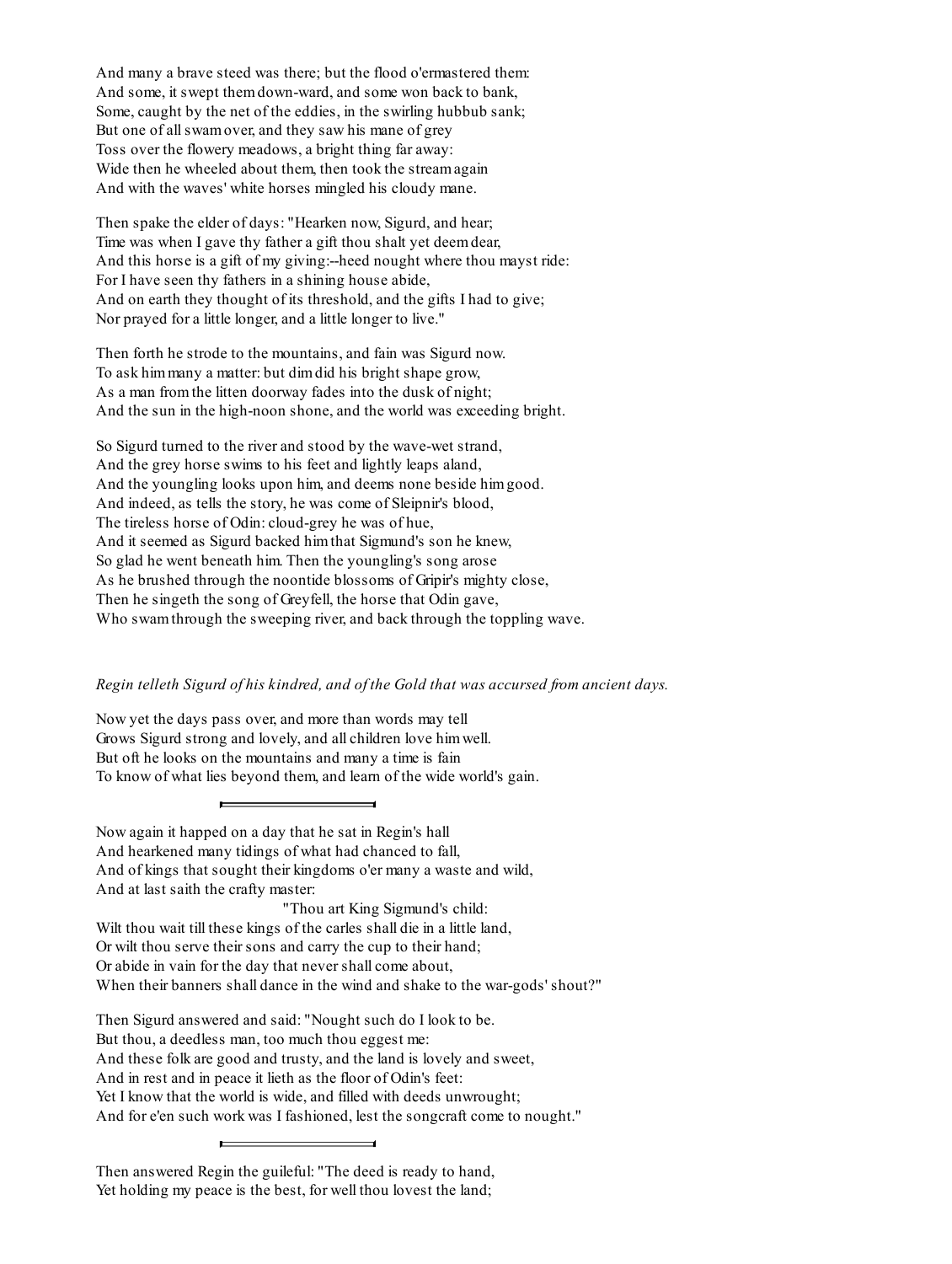And thou lovest thy life moreover, and the peace of thy youthful days, And why should the full-fed feaster his hand to the rye-bread raise? Yet they say that Sigmund begat thee and he looked to fashion a man. Fear nought; he lieth quiet in his mound by the sea-waves wan."

So shone the eyes of Sigurd, that the shield against himhung Cast back their light as the sunbeams; but his voice to the roof-tree rung: "Tell me, thou Master of Masters, what deed is the deed I shall do? Nor mock thou the son of Sigmund lest the day of his birth thou rue."

Then answered the Master of Sleight: "The deed is the righting of wrong, And the quelling a bale and a sorrow that the world hath endured o'erlong, And the winning a treasure untold, that shall make thee more than the kings; Thereof is the Helmof Aweing, the wonder of earthly things, And thereof is its very fellow, the War-Coat all of gold, That has not its like in the heavens, nor has earth of its fellow told."

Then answered Sigurd the Volsung: "How long hereof hast thou known? And what unto thee is this treasure, that thou seemest to give as thine own?"

"Alas!" quoth the smithying master, "it is mine, yet none of mine, Since my heart herein avails not, and my hand is frail and fine-- It is long since I first came hither to seek a man for my need; For I saw by a glimmering light that hence would spring the deed, And many a deed of the world: but the generations passed, And the first of the days was as near to the end that I sought as the last; Till I looked on thine eyes in the cradle: and now I deemthrough thee, That the end of my days of waiting, and the end of my woes shall be."

Then Sigurd awhile was silent; but at last he answered and said: "Thou shalt have thy will and the treasure, and shalt take the curse on thine head If a curse the gold enwrappeth: but the deed will I surely do, For today the dreams of my childhood hath bloomed in my heart anew: And I long to look on the world and the glory of the earth And to deal in the dealings of men, and garner the harvest of worth. But tell me, thou Master of Masters, where lieth this measureless wealth; Is it guarded by swords of the earl-folk, or kept by cunning and stealth? Is it over the main sea's darkness, or beyond the mountain wall? Or e'en in these peaceful acres anigh to the hands of all?"

Then Regin answered sweetly: "Hereof must a tale be told: Bide sitting, thou son of Sigmund, on the heap of unwrought gold, And hearken of wondrous matters, and of things unheard, unsaid, And deeds of my beholding ere the first of Kings was made.

"And first ye shall know of a sooth, that I never was born of the race Which the masters of God-home have made to cover the fair earth's face; But I come of the Dwarfs departed; and fair was the earth whileome Ere the short-lived thralls of the Gods amidst its dales were come.

"It was Reidmar the Ancient begat me; and now was he waxen old, And a covetous man and a king; and he bade, and I built hima hall, And a golden glorious house; and thereto his sons did he call, And he bade thembe evil and wise, that his will through themmight be wrought. Then he gave unto Fafnir my brother the soul that feareth nought, And the brow of the hardened iron, and the hand that may never fail, And the greedy heart of a king, and the ear that hears no wail.

"But next unto Otter my brother he gave the snare and the net,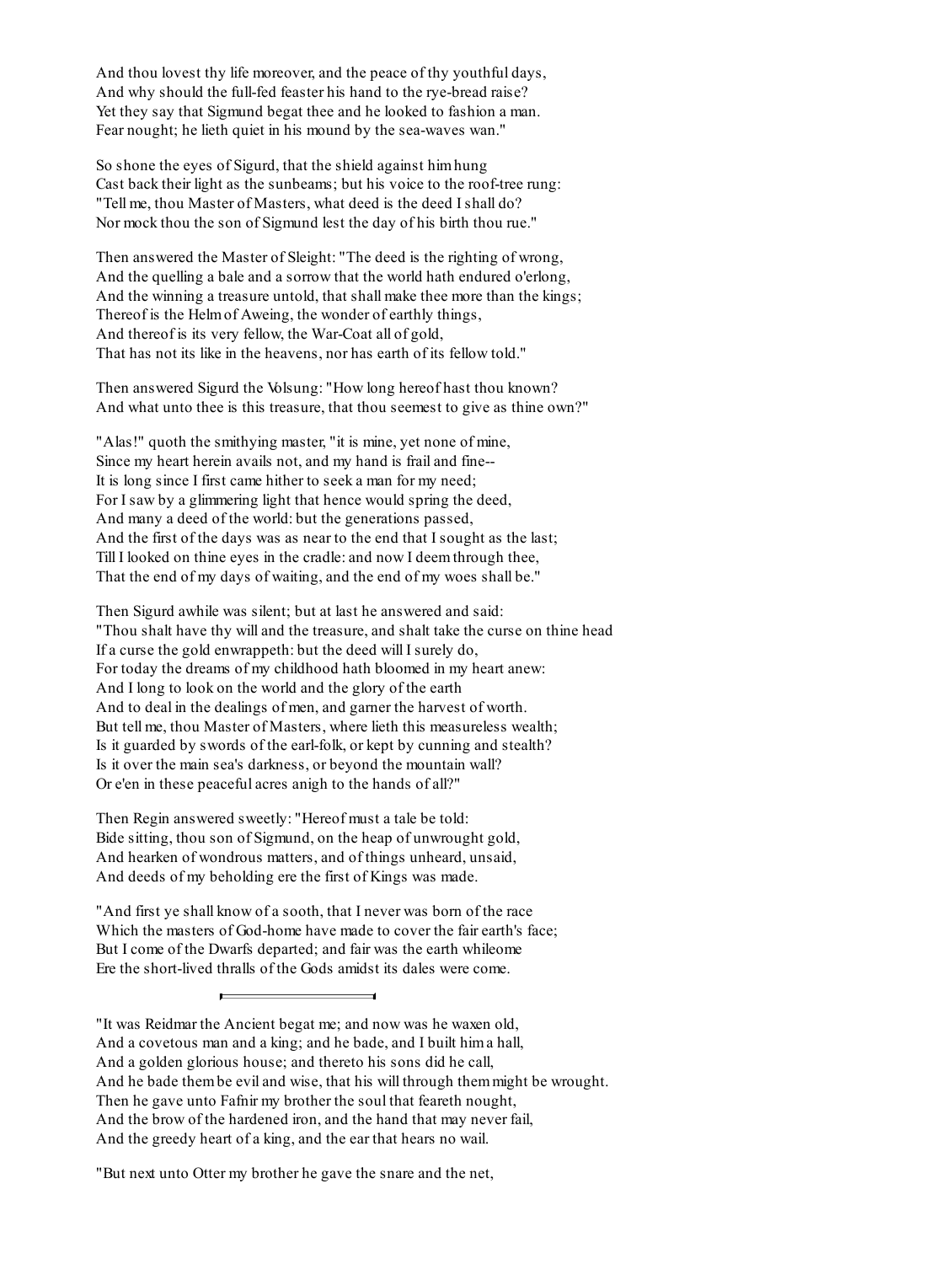And the longing to wend through the wild-wood, and wade the highways wet: And the foot that never resteth, while aught be left alive That hath cunning to match man's cunning or might with his might to strive.

"And to me, the least and the youngest, what gift for the slaying of ease? Save the grief that remembers the past, and the fear that the future sees; And the hammer and fashioning-iron, and the living coal of fire; And the craft that createth a semblance, and fails of the heart's desire; And the toil that each dawning quickens and the task that is never done; And the heart that longeth ever, nor will look to the deed that is won.

"Thus gave my father the gifts that might never be taken again; Far worse were we now than the Gods, and but little better than men. But yet of our ancient might one thing had we left us still: We had craft to change our semblance, and could shift us at our will Into bodies of the beast-kind, or fowl, or fishes cold;

"So dwelt we, brethren and father; and Fafnir my brother fared As the scourge and compeller of all things, and left no wrong undared; But for me, I toiled and I toiled; and fair grew my father's house; But writhen and foul were the hands that had made it glorious;

The three wandered over the earth till they came to a mighty river, haunted for long by Otter, by reason of its great wealth of fish. There he lay on the bank, and as he watched the fish in the water his shape was changed to that of a true otter, and he began to devour a golden trout. Two of the gods would have passed without stay, but in the otter Loki saw an enemy, and straightway killed him, rejoicing over his dead body.

As night fell the three gods came to a great hall, wondrously wrought and carved, with golden hangings and forests of pillars. In the midst of the hall sat a king on an ivory throne, and his garments were made of purple from the sea. Kind welcome he gave to the wanderers, and there they feasted and delighted in music and song; but even as they drank and made merry they knew they were caught in the snare.

The king's welcome changed to scornful laughter, and thus he spoke: "Truly are ye gods, but ye are come to people who want you not. Before ye were known to us, still was the winter cold, and the summer warm, and still could we find meat and drink. I am Reidmar, and ye come straight from the slaying of Reidmar's son. Shall I not then take the vengeance I will? Unless, indeed, ye give me the treasure I covet, and then shall ye go your way. This is my sentence. Choose ye which ye will."

Then spake the wise Allfather and prayed Reidmar to unsay his word, and cease to desire the gold. But Reidmar the Wise, and Fafnir the Lord, and Regin the Worker cried aloud in their wrath:--

<sup>&</sup>quot;And myself a little fragment amidst it all I saw,

Grim, cold-hearted, and unmighty as the tempest-driven straw.

<sup>--</sup>Let be.--For Otter my brother saw seldomfield or fold,

And he oftenest used that custom, whereof e'en now I told,

And would shift his shape with the wood-beasts and the things of land and sea;

And he knew what joy their hearts had, and what they longed to be,

And their dim-eyed understanding, and his wood-craft waxed so great,

That he seemed the king of the creatures and their very mortal fate.

<sup>&</sup>quot;Now as the years won over three folk of the heavenly halls Grew aweary of sleepless sloth, and the day that nought befalls; And they fain would look on the earth, and their latest handiwork, And turn the fine gold over, lest a flaw therein should lurk. And the three were the heart-wise Odin, the Father of the Slain, And Loki, the World's Begrudger, who maketh all labour vain, And Hoenir, the Utter-Blameless, who wrought the hope of man, And his heart and inmost yearnings, when first the work began;--"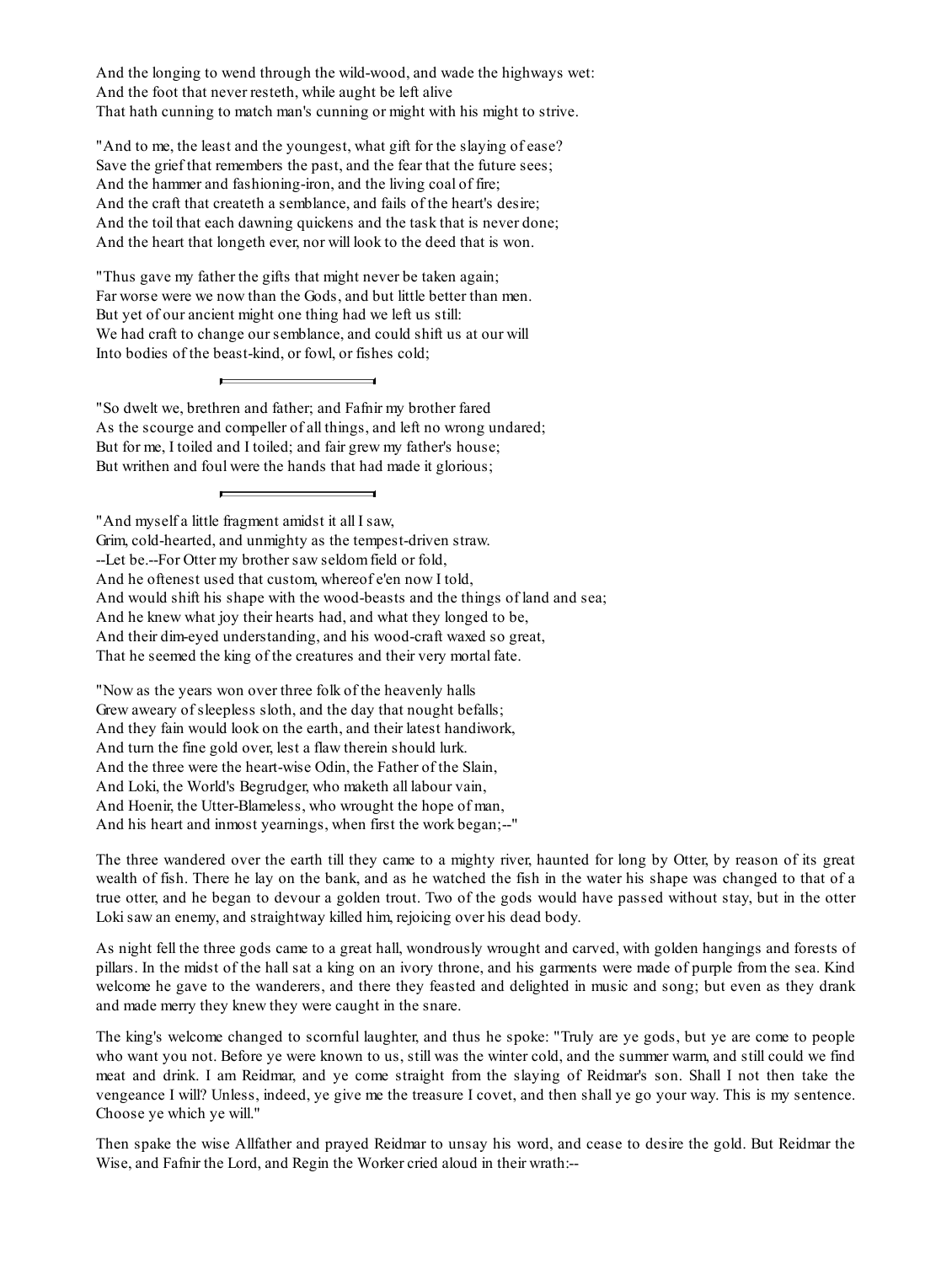"'O hearken Gods of the Goths! ye shall die, and we shall be Gods, And rule your men beloved with bitter-heavy rods, And make thembeasts beneath us, save today ye do our will, And pay us the ransomof blood, and our hearts with the gold fulfill.'

"But Odin spake in answer, and his voice was awful and cold: 'Give righteous doom, O Reidmar! say what ye will of the Gold!'

"Then Reidmar laughed in his heart, and his wrath and his wisdomfled, And nought but his greed abided; and he spake fromhis throne and said:

"'Now hearken the doomI shallspeak! Ye stranger-folk shall be free When ye give me the Flame of the Waters, the gathered Gold of the Sea, That Andvari hideth rejoicing in the wan realmpale as the grave; And the Master of Sleight shall fetch it, and the hand that never gave, And the heart that begrudgeth for ever shall gather and give and rue. --Lo this is the doomof the wise, and no doomshall be spoken anew.'

"Then Odin spake: 'It is well; the Curser shall seek for the curse; And the Greedy shall cherish the evil--and the seed of the Great they shall nurse.'

"No word spake Reidmar the great, for the eyes of his heart were turned To the edge of the outer desert, so sore for the gold he yearned. But Loki I loosed from the toils, and he goeth his way abroad; And the heart of Odin he knoweth, and where he shallseek the Hoard.

"There is a desert of dread in the uttermost part of the world, Where over a wall of mountains is a mighty water hurled, Whose hidden head none knoweth, nor where it meeteth the sea; And that force is the Force of Andvari, and an Elf of the Dark is he. In the cloud and the desert he dwelleth amid that land alone; And his work is the storing of treasure within his house of stone. Time was when he knew of wisdom, and had many a tale to tell Of the days before the Dwarf-age, and of what in that world befell: And he knew of the stars and the sun, and the worlds that come and go On the nether rimof heaven, and whence the wind doth blow, And how the sea hangs balanced betwixt the curving lands, And how all drew together for the first Gods' fashioning hands. But now is all gone fromhim, save the craft of gathering gold, And he heedeth nought of the summer, nor knoweth the winter cold, Nor looks to the sun nor the snowfall, nor ever dreams of the sea, Nor hath heard of the making of men-folk, nor of where the high Gods be; But ever he gripeth and gathereth, and he toileth hour by hour, Nor knoweth the noon fromthe midnight as he looks on his stony bower, And saith: 'It is short, it is narrow for all I shall gather and get; For the world is but newly fashioned, and long shall its years be yet.'

"There Loki fareth, and seeth in a land of nothing good, Far off o'er the empty desert, the reek of the falling flood Go up to the floor of heaven, and thither turn his feet As he weaveth the unseen meshes and the snare of strong deceit; So he cometh his ways to the water, where the glittering foam-bow glows, And the huge flood leaps the rock-wall and a green arch over it throws. There under the roof of water he treads the quivering floor, And the hush of the desert is felt amid the water's roar, And the bleak sun lighteth the wave-vault, and tells of the fruitless plain, And the showers that nourish nothing, and the summer come in vain.

"There did the great Guile-master his toils and his tangles set, And as wide as was the water, so wide was woven the net;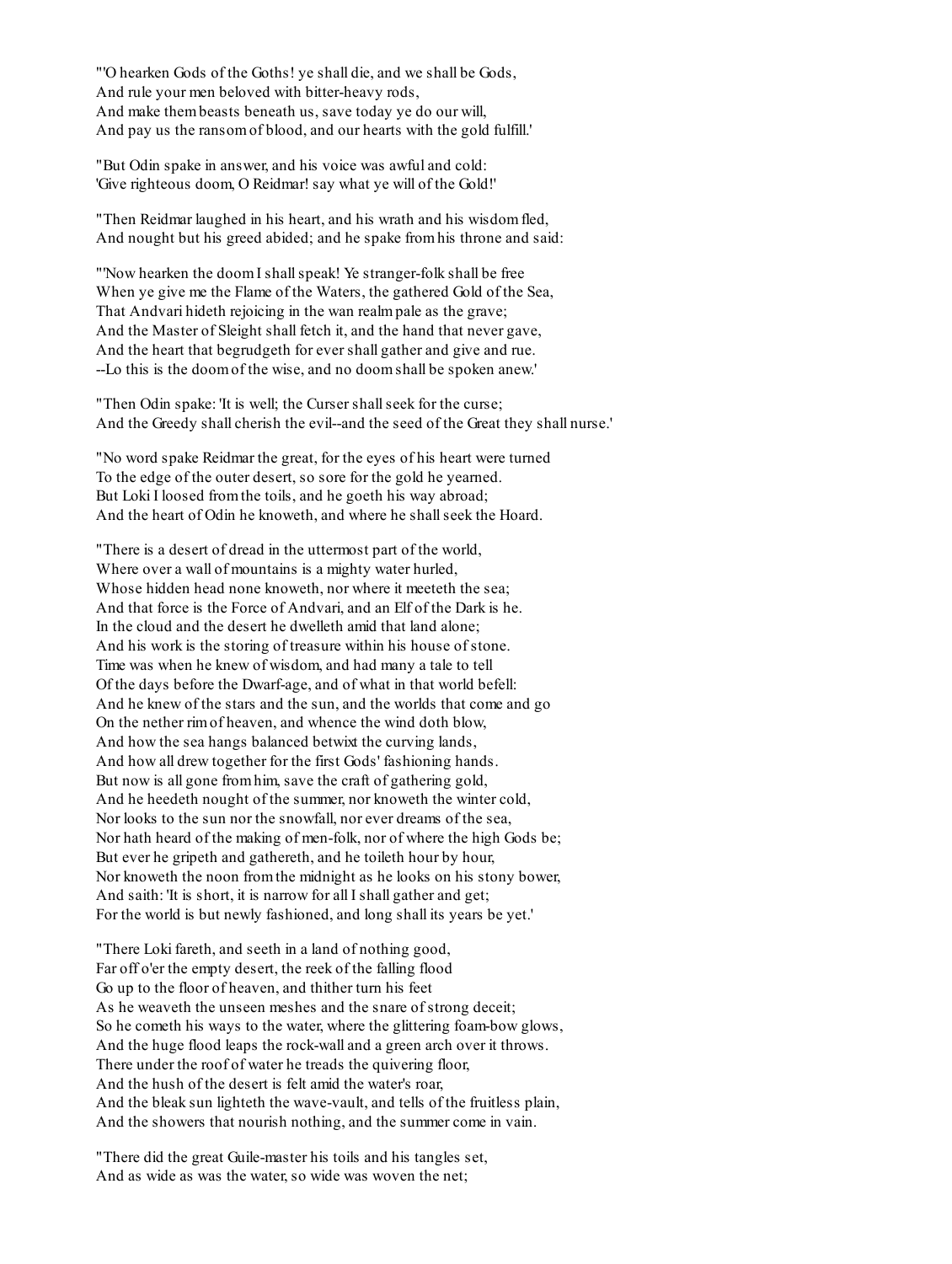And as dimas the Elf's remembrance did the meshes of it show; And he had no thought of sorrow, nor spared to come and go On his errands of griping and getting till he felt himself tangled and caught: Then back to his blinded soul was his ancient wisdombrought, And he saw his fall and his ruin, as a man by the lightning's flame Sees the garth all flooded by foemen; and again he remembered his name; And e'en as a book well written the tale of the Gods he knew, And the tale of the making of men, and much of the deeds they should do.

"Then Andvari groaned and answered: 'I know what thou wouldst have, The wealth mine own hands gathered, the gold that no man gave.'

"'Come forth,' said Loki, 'and give it, and dwell in peace henceforth-- Or die in the toils if thou listeth, if thy life be nothing worth.'

"Fullsore the Elf lamented, but he came before the God, And the twain went into the rock-house and on fine gold they trod, And the walls shone bright, and brighter than the sun of the upper air. How great was that treasure of treasures: and the Helmof Dread was there; The world but in dreams had seen it; and there was the hauberk of gold; None other is in the heavens, nor has earth of its fellow told.

"Then Loki bade the Elf-king bring all to the upper day, And he dight himself with his Godhead to bear the treasure away: So there in the dimgrey desert before the God of Guile, Great heaps of the hid-world's treasure the weary Elf must pile, And Loki looked on laughing: but, when it all was done, And the Elf was hurrying homeward, his finger gleamed in the sun: Then Loki cried: 'Thou art guileful: thou hast not learned the tale Of the wisdomthat Gods hath gotten and their might of all avail.

"'Come hither again to thy master, and give the ring to me; For meseems it is Loki's portion, and the Bale of Men shall it be.'

"Then the Elf drew off the gold-ring and stood with empty hand E'en where the flood fell over 'twixt the water and the land, And he gazed on the great Guile-master, and huge and grimhe grew; And his anguish swelled within him, and the word of the Norns he knew; How that gold was the seed of gold to the wise and the shapers of things, The hoarders of hidden treasure, and the unseen glory of rings; But the seed of woe to the world and the foolish wasters of men, And grief to the generations that die and spring again: Then he cried:

'There farest thou Loki, and might I load thee worse Than with what thine ill heart beareth, then shouldst thou bear my curse: But for men a curse thou bearest: entangled in my gold, Amid my woe abideth another woe untold. Two brethren and a father, eight kings my grief shall slay; And the hearts of queens shall be broken, and their eyes shall loathe the day.'

<sup>&</sup>quot;But Loki laughed in silence, and swift in Godhead went, To the golden hall of Reidmar and the house of our content. But when that world of treasure was laid within our hall 'Twas as if the sun were minded to live 'twixt wall and wall, And all we stood by and panted. Then Odin spake and said:

<sup>&</sup>quot;'O Kings, O folk of the Dwarf-kind, lo, the ransomduly paid!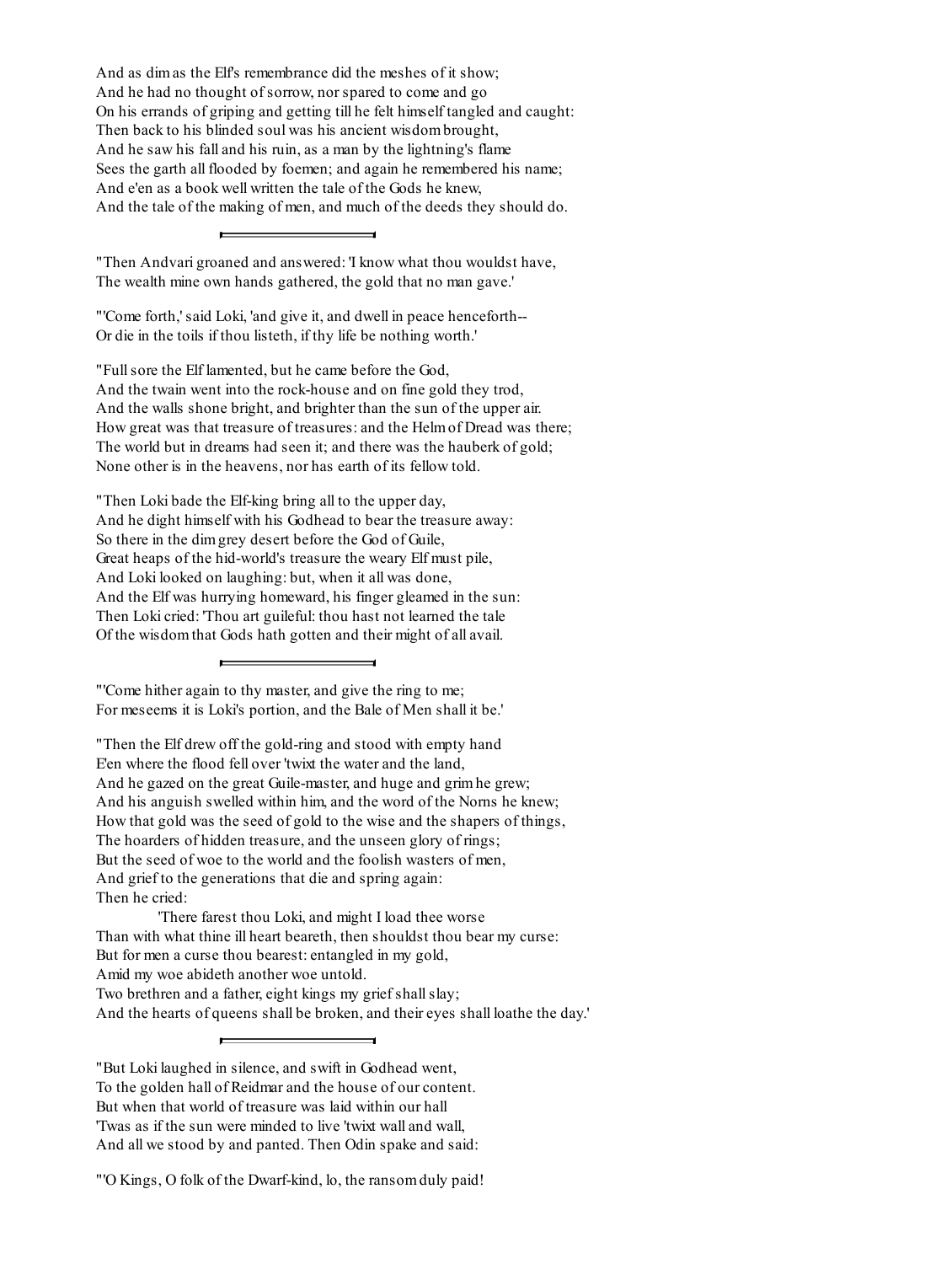Will ye have this sun of the ocean, and reap the fruitful field, And garner up the harvest that earth therefromshall yield.'

"So he spake; but a little season nought answered Reidmar the wise, But turned his face fromthe Treasure, and peered with eager eyes Endlong the hall and athwart it, as a man may chase about A ray of the sun of the morning that a naked sword throws out; And lo fromLoki's right-hand came the flash of the fruitful ring, And at last spake Reidmar scowling:

'Ye wait for my yea-saying That your feet may go free on the earth, and the fear of my toils may be done; That then ye may say in your laughter: The fools of the time agone! The purblind eyes of the Dwarf-kind! they have gotten the garnered sheaf And have let their Masters depart with the Seed of Gold and of Grief: O Loki, friend of Allfather, cast down Andvari's ring, Or the world shall yet turn backward and the high heavens lack a king.'

"Then Loki drew off the Elf-ring and cast it down on the heap, And forth as the gold met gold did the light of its glory leap: But he spake: 'It rejoiceth my heart that no whit of all ye shall lack. Lest the curse of the Elf-king cleave not, and ye 'scape the utter wrack.'

Then Regin loosed the shackles of the gods and they departed into the night, but Odin stayed in the doorway and thus he spake: "Why do ye thus desire treasure and take sorrow to yourselves? Know ye not that I was before your fathers' fathers, and that I can foresee your fate, and the end of the gold ye covet? I amthe Wise One who ordereth all."

Then they went, but Regin afterwards often recalled Odin's words and the evening filled with the gleamof the gold, but little cared he then, so well he loved the gold. And he prayed his father to keep the treasure, but give a little unto him and Fafnir for the help they had given himthat day.

His father in no wise heeded his words, but sat ever on his ivory throne, staring moodily at the gold. But Fafnir grew fierce and grimas he watched him.

"The night waned into the morning, and still above the Hoard Sat Reidmar clad in purple; but Fafnir took his sword, And I took my smithying-hammer, and apart in the world we went; But I came aback in the even, and my heart was heavy and spent; And I longed, but fear was upon me and I durst not go to the Gold; So I lay in the house of my toil mid the things I had fashioned of old; And methought as I lay in my bed 'twixt waking and slumber of night That I heard the tinkling metal and beheld the hall alight, But I slept and dreamed of the Gods, and the things that never have slept, Till I woke to a cry and a clashing and forth fromthe bed I leapt, And there by the heaped-up Elf-gold my brother Fafnir stood, And there at his feet lay Reidmar and reddened the Treasure with blood; And e'en as I looked on his eyen they glazed and whitened with death, And forth on the torch-litten hall he shed his latest breath.

"But I looked on Fafnir and trembled for he wore the Helmof Dread, And his sword was bare in his hand, and the sword and the hand were red With the blood of our father Reidmar, and his body was wrapped in gold, With the ruddy-gleaming mailcoat of whose fellow hath nought been told, And it seemed as I looked upon himthat he grew beneath mine eyes: And then in the mid-hall's silence did his dreadful voice arise:

"'I have slain my father Reidmar, that I alone might keep The Gold of the darksome places, the Candle of the Deep. I amsuch as the Gods have made me, lest the Dwarf-kind people the earth, Or mingle their ancient wisdomwith its short-lived latest birth. I shall dwell alone henceforward, and the Gold and its waxing curse, I shall brood on themboth together, let my life grow better or worse.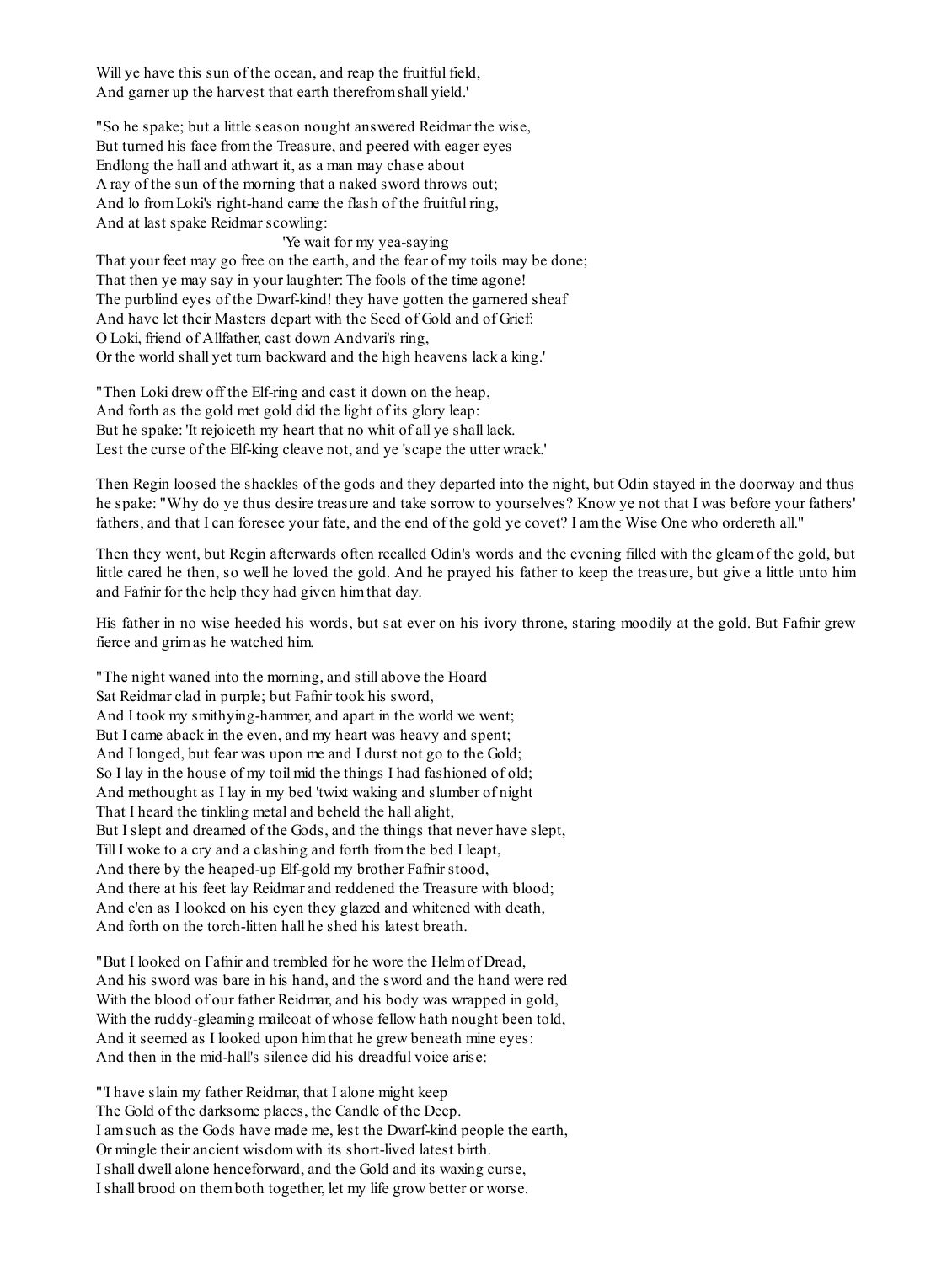And I ama King henceforward and long shall be my life, And the Gold shall grow with my longing, for I shall hide it fromstrife,' And hoard up the Ring of Andvari in the house thine hand hath built. O thou, wilt thou tarry and tarry, till I cast thy blood on the guilt? Lo, I ama King for ever, and alone on the Gold shall I dwell And do no deed to repent of and leave no tale to tell.'

"More awful grew his visage as he spake the word of dread, And no more durst I behold him, but with heart a-cold I fled; I fled fromthe glorious house my hands had made so fair, As poor as the new-born baby with nought of raiment or gear: I fled fromthe heaps of gold, and my goods were the eager will, And the heart that remembereth all, and the hand that may never be still.

"Then unto this land I came, and that was long ago. As men-folk count the years; and I taught themto reap and to sow,

"And I grew the master of masters--Think thou how strange it is That the sword in the hands of a stripling shall one day end all this!

"Yet oft mid all my wisdomdid I long for my brother's part, And Fafnir's mighty kingship weighed heavy on my heart When the Kings of the earthly kingdoms would give me golden gifts Fromout of their scanty treasures, due pay for my cunning shifts. And once--didst thou number the years thou wouldst think it long ago-- I wandered away to the country fromwhence our stemdid grow.

"Then I went to the pillared hall-stead, and lo, huge heaps of gold, And to and fro amidst thema mighty Serpent rolled: Then my heart grew chill with terror, for I thought on the wont of our race, And I, who had lost their cunning, was a man in a deadly place, A feeble man and a swordless in the lone destroyer's fold; For I knew that the Wormwas Fafnir, the Wallower on the Gold.

"So I gathered my strength and fled, and hid my shame again Mid the foolish sons of men-folk; and the more my hope was vain, The more I longed for the Treasure, and deliv'rance fromthe yoke: And yet passed the generations, and I dwelt with the short-lived folk.

"Long years, and long years after, the tale of men-folk told How up on the Glittering Heath was the house and the dwelling of gold, And within that house was the Serpent, and the Lord of the Fearful Face: Then I wondered sore of the desert; for I thought of the golden place My hands of old had builded; for I knew by many a sign That the Fearful Face was my brother, that the blood of the Wormwas mine. This was ages long ago, and yet in that desert he dwells, Betwixt him and men death lieth, and no man of his semblance tells; But the tale of the great Gold-wallower is never the more outworn. Then came thy kin, O Sigurd, and thy father's father was born, And I fell to the dreaming of dreams, and I saw thine eyes therein, And I looked and beheld thy glory and all that thy sword should win; And I thought that thou shouldst be he, who should bring my heart its rest, That of all the gifts of the Kings thy sword should give me the best.

"Ah, I fell to the dreaming of dreams; and oft the gold I saw, And the golden-fashioned Hauberk, clean-wrought without a flaw, And the Helmthat aweth the world; and I knew of Fafnir's heart That his wisdomwas greater than mine, because he had held himapart,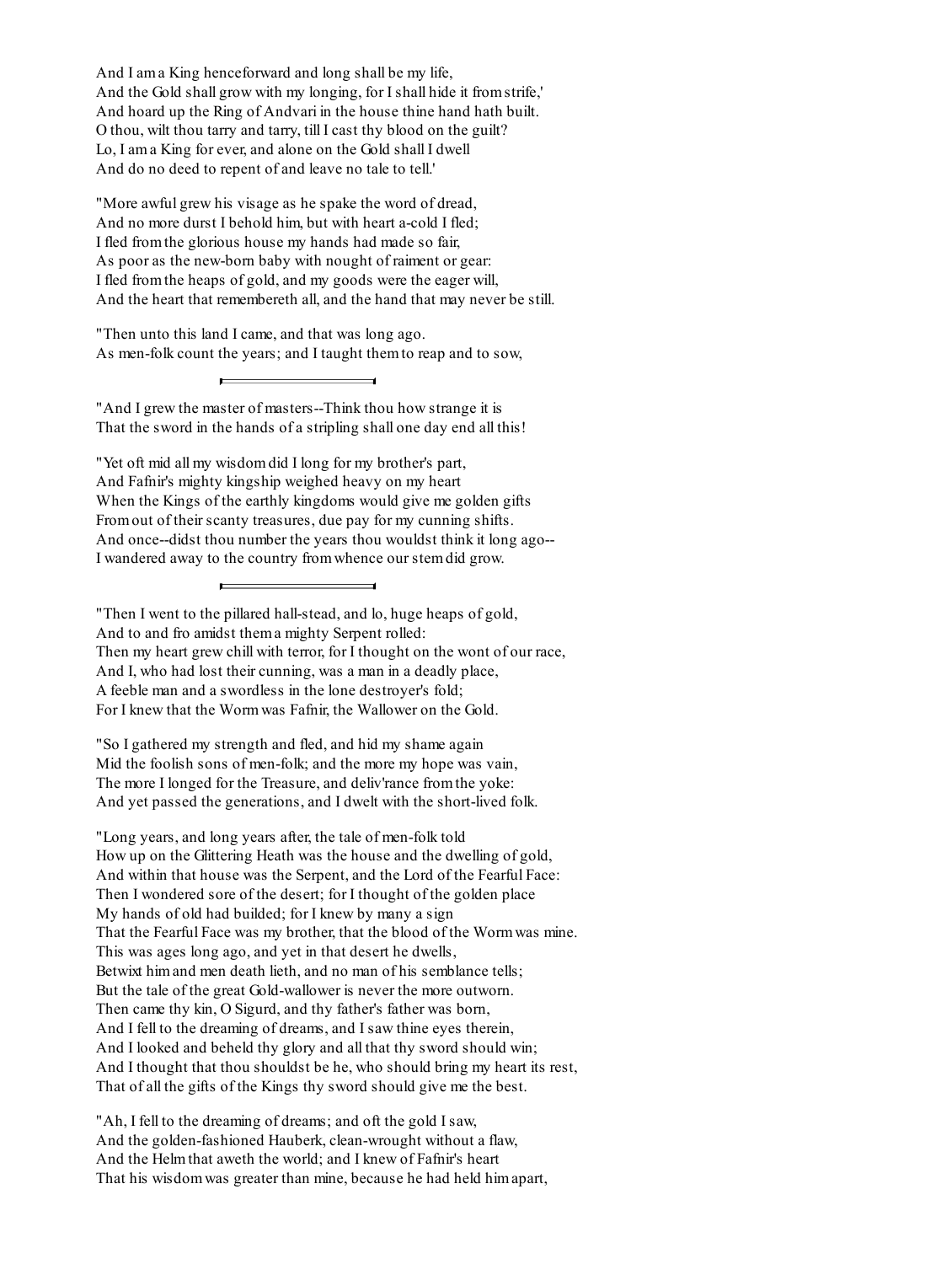Nor spilt on the sons of men-folk our knowledge of ancient days, Nor bartered one whit for their love, nor craved for the people's praise.

"And some day I shall have it all, his gold and his craft and his heart And the gathered and garnered wisdomhe guards in the mountains apart."

And he spake: "Hast thou hearkened, Sigurd, wilt thou help a man that is old To avenge himfor his father? Wilt thou win that Treasure of Gold And be more than the Kings of the earth? Wilt thou rid the earth of a wrong And heal the woe and the sorrow my heart hath endured o'erlong?"

Then Sigurd looked upon himwith steadfast eyes and clear, And Regin drooped and trembled as he stood the doomto hear: But the bright child spake as aforetime, and answered the Master and said: "Thou shalt have thy will, and the Treasure, and take the curse on thine head."

*Of the forging of the Sword that is called The Wrath of Sigurd.*

But when the morrow was come he went to his mother and spake: "The shards, the shards of the sword, that thou gleanedst for my sake In the night on the field of slaughter, in the tide when my father fell, Hast thou kept themthrough sorrow and joyance? hast thou warded themtrusty and well? Where hast thou laid them, my mother?"

Then she looked upon himand said: "Art thou wroth, O Sigurd my son, that such eyes are in thine head? And wilt thou be wroth with thy mother? do I withstand thee at all?"

"Nay," said he, "nought amI wrathful, but the days rise up like a wall Betwixt my soul and the deeds, and I strive to rend themthrough.

"Now give me the sword, my mother, that Sigmund gave thee to keep."

She said: "I shall give it thee gladly, for fain shall I be of thy praise When thou knowest my careful keeping of that hope of the earlier days."

So she took his hand in her hand, and they went their ways, they twain; Till they came to the treasure of queen-folk, the guarded chamber of gain: They were all alone with its riches, and she turned the key in the gold, And lifted the sea-born purple, and the silken web unrolled, And lo, 'twixt her hands and her bosomthe shards of Sigmund's sword; No rust-fleck stained its edges, and the gems of the ocean's hoard Were as bright in the hilts and glorious, as when in the Volsungs' hall It shone in the eyes of the earl-folk and flashed fromthe shielded wall.

But Sigurd smiled upon it, and he said: "O Mother of Kings, Well hast thou warded the war-glaive for a mirror of many things, And a hope of much fulfilment: well hast thou given to me The message of my fathers, and the word of thing to be: Trusty hath been thy warding, but its hour is over now: These shards shall be knit together, and shall hear the war-wind blow."

Then she felt his hands about her as he took the fatefulsword, And he kissed her soft and sweetly; but she answered never a word: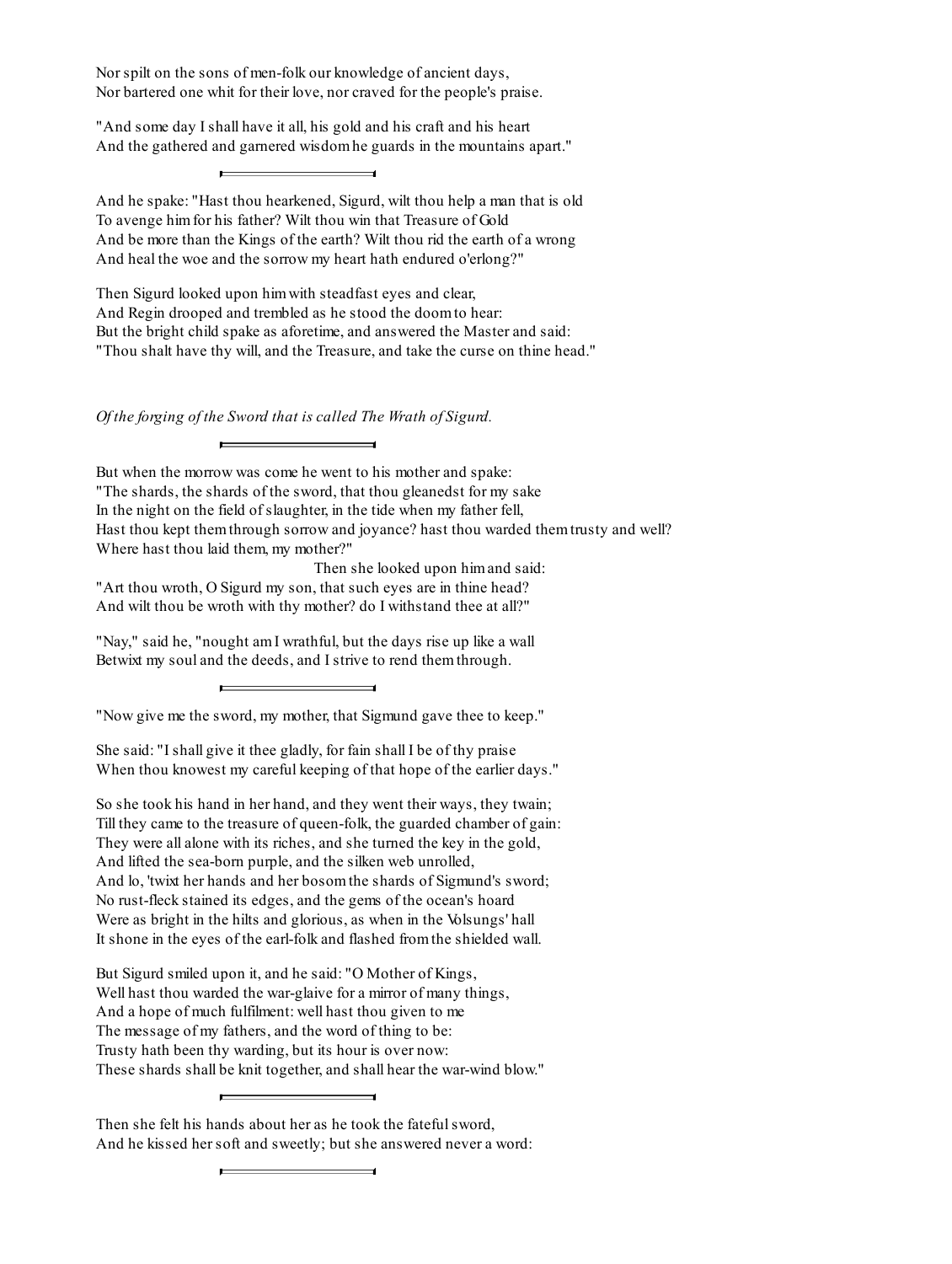But swift on his ways went Sigurd, and to Regin's house he came, Where the Master stood in the doorway and behind himleapt the flame, And dark he looked and little: no more his speech was sweet, No words on his lip were gathered the Volsung child to greet, Till he took the sword fromSigurd and the shards of the days of old; Then he spake:

"Will nothing serve thee save this blue steel and cold, The bane of thy father's father, the fate of all his kin, The baleful blade I fashioned, the Wrath that the Gods would win?"

Then answered the eye-bright Sigurd: "If thou thy craft wilt do, Nought save these battle-gleanings shall be my helper true:"

So Regin welded together the shards of Sigmund's sword, and wrought the Wrath of Sigurd, whose hilts were great and along whose edge ran a living flame so that men thought it like sunlight and lightning mingled. Then on Greyfell, with the Wrath girt by his side, Sigurd rode to the hall of Gripir, who told him of deeds to be and of the fate that would befall him. In no wise was Sigurd troubled, but smiled as a happy child, and together they talked of the deeds of the kings of the Earth, of the wonders of Heaven, and of the Queen of the Sea.

And Sigurd told Gripir that he indeed was wise above all men, but for himself had the Wrath been fashioned, and he was ready to ride to the Glittering Heath. So they took leave of one another, and as the sky grew blood-red in the West, and the birds were flying homeward, Sigurd drew near to Regin's dwelling.

#### *Sigurd rideth to the Glittering Heath.*

Again on the morrow morning doth Sigurd the Volsung ride, And Regin, the Master of Masters, is faring by his side, And they leave the dwelling of kings and ride the summer land, Until at the eve of the day the hills are on either hand; Then they wend up higher and higher, and over the heaths they fare Till the moon shines broad on the midnight, and they sleep 'neath the heavens bare; And they waken and look behind them, and lo, the dawning of day And the little land of the Helper and its valleys far away; But the mountains rise before them, a wall exceeding great.

Then spake the Master of Masters: "We have come to the garth and the gate; There is youth and rest behind thee and many a thing to do, There is many a fond desire, and each day born anew; And the land of the Volsungs to conquer, and many a people's praise: And for me there is rest it may be, and the peaceful end of days. We have come to the garth and the gate; to the hall-door now shall we win, Shall we go to look on the high-seat and see what sitteth therein?"

"Yea, and what else?" said Sigurd, "was thy tale but mockeries, And have I been drifted hither on a wind of empty lies?"

"It was sooth, it was sooth," said Regin, "and more might I have told Had I heart and space to remember the deeds of the days of old."

Day-long they fared through the mountains, and that highway's fashioner, Forsooth, was a fearful craftsman, and his hands the waters were, And the heaped-up ice was his mattock, and the fire-blast was his man, And never a whit he heeded though his walls were waste and wan, And the guest-halls of that wayside great heaps of the ashes spent. But, each as a man alone, through the sun-bright day they went, And they rode till the moon rose upward, and the stars were small and fair, Then they slept on the long-slaked ashes beneath the heavens bare; And the cold dawn came and they wakened, and the King of the Dwarf-kind seemed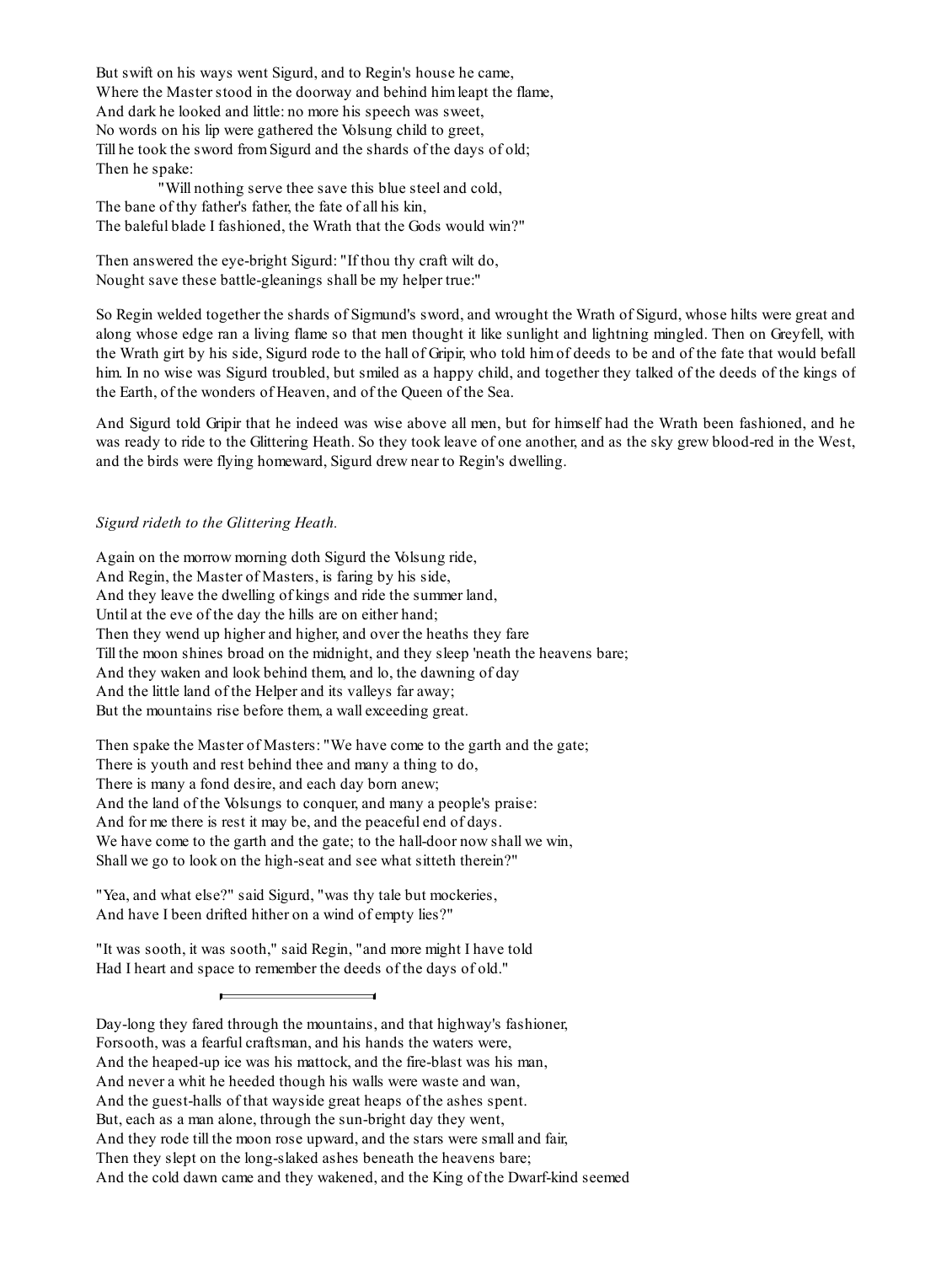As a thing of that wan land fashioned; but Sigurd glowed and gleamed Amid a shadowless twilight by Greyfell's cloudy flank, As a little space they abided while the latest star-world shrank; On the backward road looked Regin and heard how Sigurd drew The girths of Greyfell's saddle, and the voice of his sword he knew,

And his war-gear clanged and tinkled as he leapt to the saddle-stead: And the sun rose up at their backs and the grey world changed to red, And away to the west went Sigurd by the glory wreathed about, But little and black was Regin as a fire that dieth out. Day-long they rode the mountains by the crags exceeding old, And the ash that the first of the Dwarf-kind found dull and quenched and cold. Then the moon in the mid-sky swam, and the stars were fair and pale, And beneath the naked heaven they slept in an ash-grey dale; And again at the dawn-dusk's ending they stood upon their feet, And Sigurd donned his war-gear nor his eyes would Regin meet.

A clear streak widened in heaven low down above the earth; And above it lay the cloud-flecks, and the sun, anigh its birth, Unseen, their hosts was staining with the very hue of blood, And ruddy by Greyfell's shoulder the Son of Sigmund stood.

Then spake the Master of Masters: "What is thine hope this morn That thou dightest thee, O Sigurd, to ride this world forlorn?"

"What needeth hope," said Sigurd, "when the heart of the Volsungs turns To the light of the Glittering Heath, and the house where the Waster burns? I shallslay the Foe of the Gods, as thou badst me a while agone, And then with the Gold and its wisdomshalt thou be left alone."

"O Child," said the King of the Dwarf-kind, "when the day at last comes round For the dread and the Dusk of the Gods, and the kin of the Wolf is unbound, When thy sword shall hew the fire, and the wildfire beateth thy shield, Shalt thou praise the wages of hope and the Gods that pitched the field?"

"O Foe of the Gods," said Sigurd, "wouldst thou hide the evil thing, And the curse that is greater than thou, lest death end thy labouring, Lest the night should come upon thee amidst thy toil for nought? It is me, it is me that thou fearest, if indeed I know thy thought; Yea me, who would utterly light the face of all good and ill, If not with the fruitful beams that the summer shall fulfill, Then at least with the world a-blazing, and the glare of the grinded sword.

<sup>&</sup>quot;I have hearkened not nor heeded the words of thy fear and thy ruth:

Thou hast told thy tale and thy longing, and thereto I hearkened well:-- Let it lead thee up to heaven, let it lead thee down to hell,

The deed shall be done tomorrow: thou shalt have that measureless Gold,

And devour the garnered wisdomthat blessed thy realmof old,

That hath lain unspent and begrudged in the very heart of hate:

With the blood and the might of thy brother thine hunger shalt thou sate;

And this deed shall be mine and thine; but take heed for what followeth then!

Let each do after his kind! I shall do the deeds of men;

I shall harvest the field of their sowing, in the bed of their strewing shallsleep;

To themshall I give my life-days, to the Gods my glory to keep.

But themwith the wealth and the wisdomthat the best of the Gods might praise,

If thou shall indeed excel themand become the hope of the days,

Then me in turn hast thou conquered, and I shall be in turn

Thy fashioned brand of the battle through good and evil to burn,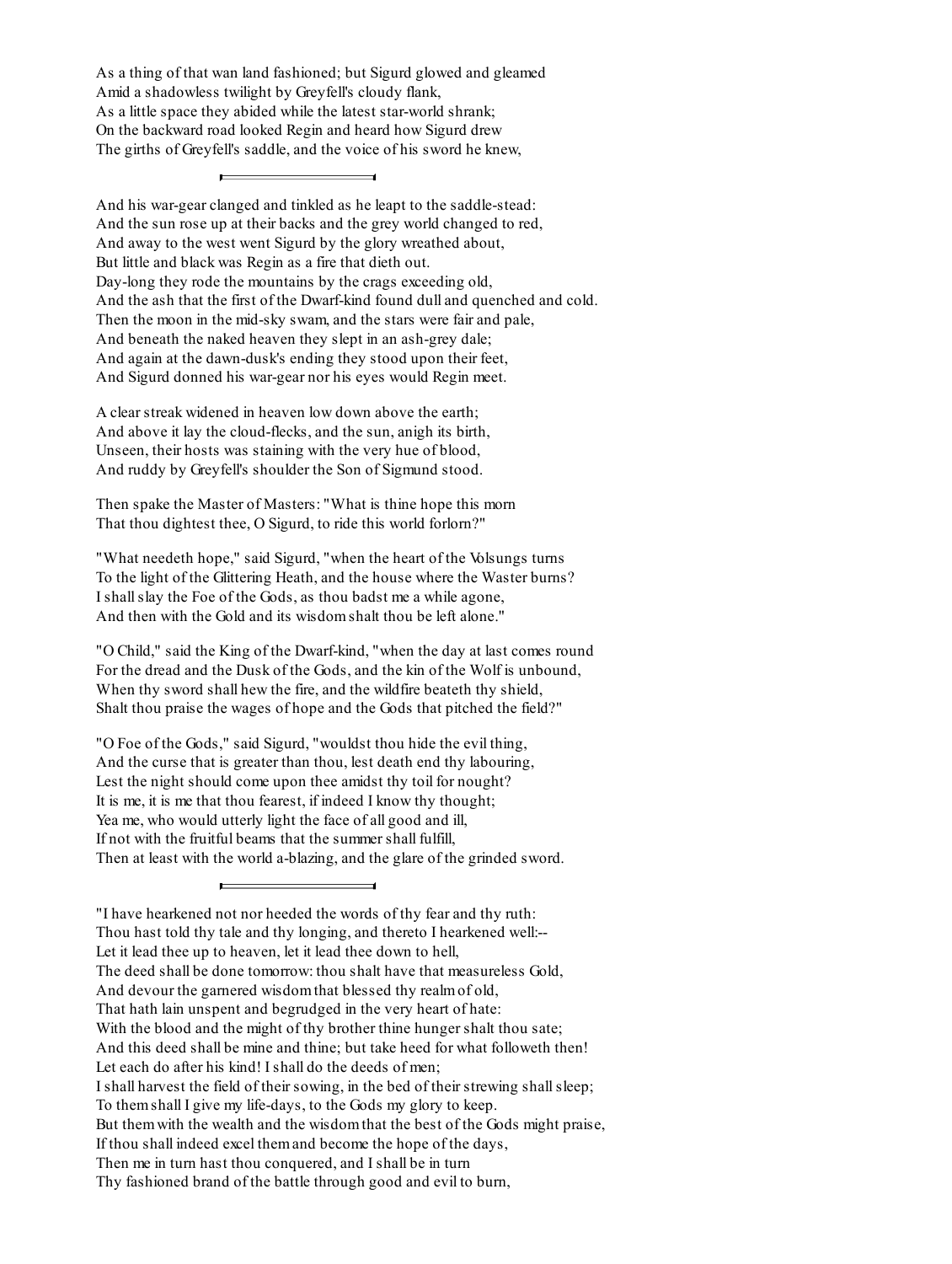Or the flame that sleeps in thy stithy for the gathered winds to blow, When thou listest to do and undo and thine uttermost cunning to show. But indeed I wot full surely that thou shalt follow thy kind; And for all that cometh after, the Norns shall loose and bind."

Then his bridle-reins rang sweetly, and the warding-walls of death, And Regin drew up to him, and the Wrath sang loud in the sheath, And forth fromthat trench in the mountains by the westward way they ride; And little and black goes Regin by the golden Volsung's side;

So ever they wended upward, and the midnight hour was o'er, And the stars grew pale and paler, and failed fromthe heaven's floor, And the moon was a long while dead, but where was the promise of day? No change came over the darkness, no streak of the dawning grey; No sound of the wind's uprising adown the night there ran: It was blind as the Gaping Gulf ere the first of the worlds began.

Then athwart and athwart rode Sigurd and sought the walls of the pass, But found no wall before him; and the road rang hard as brass Beneath the hoofs of Greyfell, as up and up he trod: --Was it the daylight of Hell, or the night of the doorway of God? But lo, at the last a glimmer, and a light fromthe west there came, And another and another, like points of far-off flame; And they grew and brightened and gathered; and whiles together they ran Like the moonwake over the waters; and whiles they were scant and wan, Some greater and some lesser, like the boats of fishers laid About the sea of midnight; and a dusky dawn they made, A faint and glimmering twilight: So Sigurd strains his eyes, And he sees how a land deserted all round about himlies More changeless than mid-ocean, as fruitless as its floor: Then the heart leaps up within him, for he knows that his journey is o'er, And there he draweth bridle on the first of the Glittering Heath: And the Wrath is waxen merry and sings in the golden sheath As he leaps adown fromGreyfell, and stands upon his feet, And wends his ways through the twilight the Foe of the Gods to meet.

#### *Sigurd slayeth Fafnir the Serpent.*

Nought Sigurd seeth of Regin, and nought he heeds of him, As in watchful might and glory he strides the desert dim, And behind himpaceth Greyfell; but he deems the time o'erlong Till he meet the great gold-warden, the over-lord of wrong.

So he wendeth midst the silence through the measureless desert place, And beholds the countless glitter with wise and steadfast face, Till him-seems in a little season that the flames grown somewhat wan, And a grey thing glimmers before him, and becomes a mighty man, One-eyed and ancient-seeming, in cloud-grey raiment clad; A friendly man and glorious, and of visage smiling-glad: Then content in Sigurd groweth because of his majesty, And he heareth himspeak in the desert as the wind of the winter sea:

"Hail Sigurd! Give me thy greeting ere thy ways alone thou wend!"

Said Sigurd: "Hail! I greet thee, my friend and my fathers' friend."

"Now whither away," said the elder, "with the Steed and the ancient Sword?"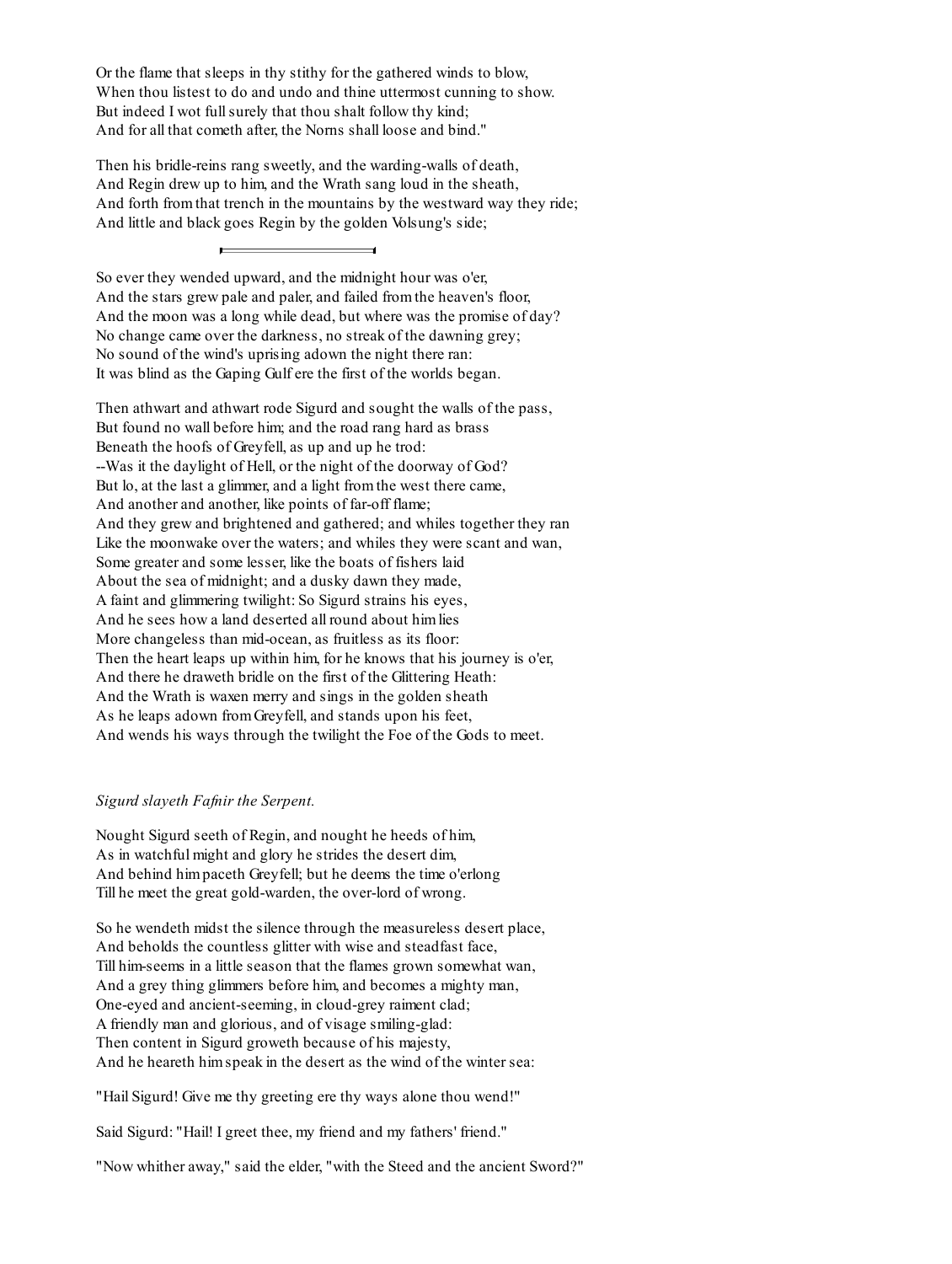"To the greedy house," said Sigurd, "and the King of the Heavy Hoard."

"Wilt thou smite, O Sigurd, Sigurd?" said the ancient mighty-one.

"Yea, yea, I shallsmite," said the Volsung, "save the Gods have slain the sun."

"What wise wilt thou smite," said the elder, "lest the dark devour thy day?"

"Thou hast praised the sword," said the child, "and the sword shall find a way."

"Be learned of me," said the Wise-one, "for I was the first of thy folk."

Said the child: "I shall do thy bidding, and for thee shall I strike the stroke."

Spake the Wise-one: "Thus shalt thou do when thou wendest hence alone: Thou shalt find a path in the desert, and a road in the world of stone; It is smooth and deep and hollow, but the rain hath riven it not, And the wild wind hath not worn it, for it is but Fafnir's slot, Whereby he wends to the water and the fathomless pool of old, When his heart in the dawn is weary, and he loathes the ancient Gold: There think of the great and the fathers, and bare the whetted Wrath, And dig a pit in the highway, and a grave in the Serpent's path: Lie thou therein, O Sigurd, and thine hope fromthe glooming hide, And be as the dead for a season, and the living light abide! And so shall thine heart avail thee, and thy mighty fateful hand, And the Light that lay in the Branstock, the well-beloved brand."

Said the child: "I shall do thy bidding, and for thee shall I strike the stroke; For I love thee, friend of my fathers, Wise Heart of the holy folk."

So spake the Son of Sigmund, and beheld no man anear, And again was the night the midnight, and the twinkling flame shone clear In the hush of the Glittering Heath; and alone went Sigmund's son Till he came to the road of Fafnir, and the highway worn by one, By the drift of the rain unfurrowed, by the windy years unrent, And forth fromthe dark it came, and into the dark it went.

Great then was the heart of Sigurd, for there in the midmost he stayed, And thought of the ancient fathers, and bared the bright blue blade, That shone as a fleck of the day-light, and the night was all around. Fair then was the Son of Sigmund as he toiled and laboured the ground; Great, mighty he was in his working, and the Glittering Heath he clave, And the sword shone blue before himas he dug the pit and the grave: There he hid his hope fromthe night-tide and lay like one of the dead, And wise and wary he bided; and the heavens hung over his head.

Now the night wanes over Sigurd, and the ruddy rings he sees, And his war-gear's fair adornment, and the God-folk's images; But a voice in the desert ariseth, a sound in the waste has birth, A changing tinkle and clatter, as of gold dragged over the earth: O'er Sigurd widens the day-light, and the sound is drawing close, And speedier than the trample of speedy feet it goes; But ever deemeth Sigurd that the sun brings back the day, For the grave grows lighter and lighter and heaven o'erhead is grey.

But now, how the rattling waxeth till he may not heed nor hark! And the day and the heavens are hidden, and o'er Sigurd rolls the dark, As the flood of a pitchy river, and heavy-thick is the air With the venom of hate long hoarded, and lies once fashioned fair: Then a wan face comes fromthe darkness, and is wrought in man-like wise, And the lips are writhed with laughter and bleared are the blinded eyes;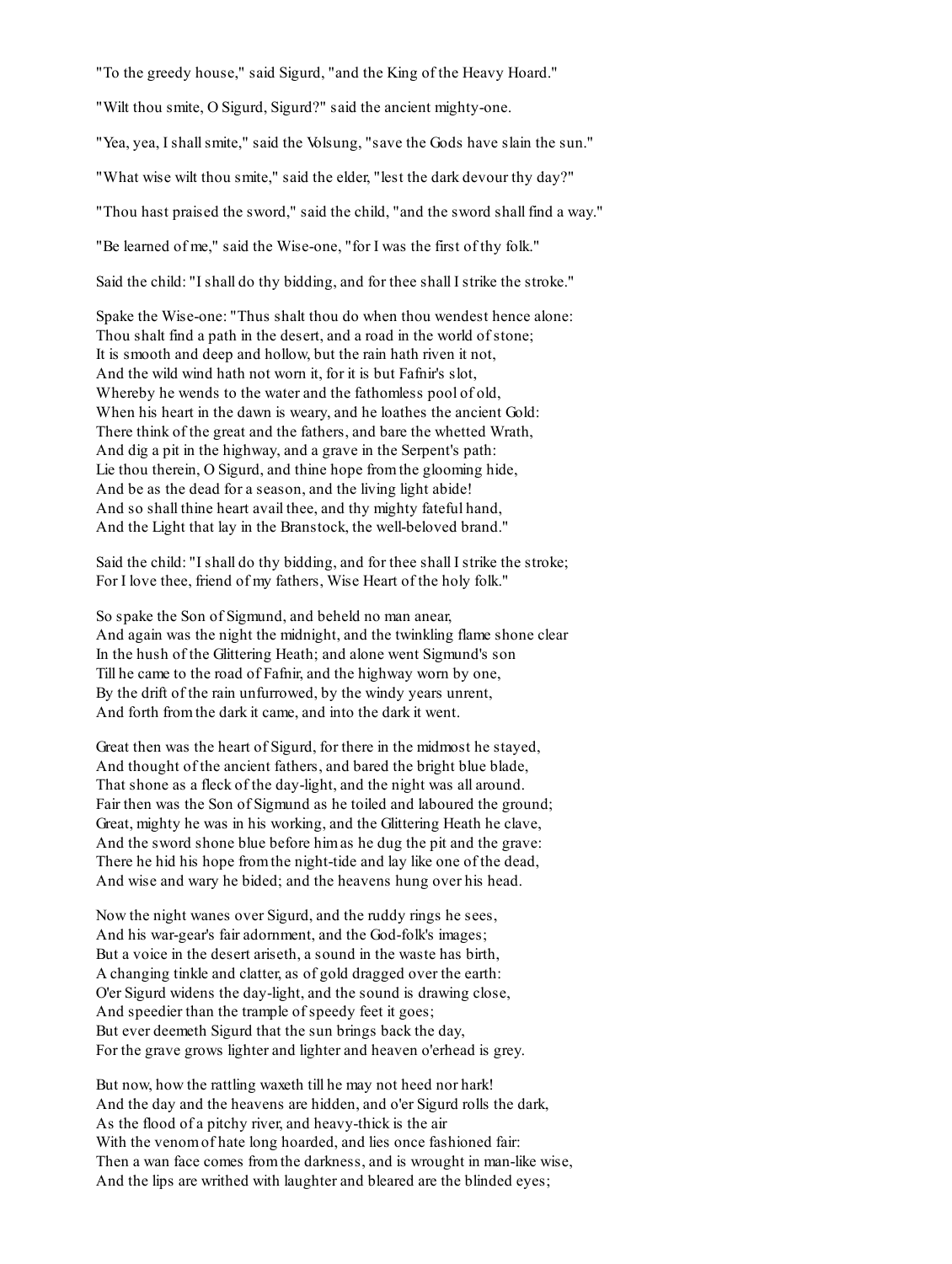And it wandereth hither and thither, and searcheth through the grave And departeth, leaving nothing, save the dark, rolled wave on wave O'er the golden head of Sigurd and the edges of the sword, And the world weighs heavy on Sigurd, and the weary curse of the Hoard; Him-seemed the grave grew straiter, and his hope of life grew chill, And his heart by the Wormwas enfolded, and the bonds of the Ancient Ill.

Then was Sigurd stirred by his glory, and he strove with the swaddling of Death; He turned in the pit on the highway, and the grave of the Glittering Heath; He laughed and smote with the laughter and thrust up over his head. And smote the venomasunder and clave the heart of Dread; Then he leapt fromthe pit and the grave, and the rushing river of blood, And fulfilled with the joy of the War-God on the face of earth he stood With red sword high uplifted, with wrathful glittering eyes; And he laughed at the heavens above himfor he saw the sun arise, And Sigurd gleamed on the desert, and shone in the new-born light, And the wind in his raiment wavered, and all the world was bright.

But there was the ancient Fafnir, and the Face of Terror lay On the huddled folds of the Serpent, that were black and ashen-grey In the desert lit by the sun; and those twain looked each on each, And forth from the Face of Terror went a sound of dreadful speech:

"Child, child, who art thou that hast smitten? bright child, of whence is thy birth?"

"I amcalled the Wild-thing Glorious, and alone I wend on the earth."

"What master hath taught thee of murder?--Thou hast wasted Fafnir's day."

"I, Sigurd, knew and desired, and the bright sword learned the way."

"I amblind, O Strong Compeller, in the bonds of Death and Hell. But thee shall the rattling Gold and the red rings bring unto bane."

"Yet the rings mine hand shall scatter, and the earth shall gather again."

"Woe, woe! in the days passed over I bore the Helmof Dread, I reared the Face of Terror, and the hoarded hate of the Dead: I overcame and was mighty; I was wise and cherished my heart In the waste where no man wandered, and the high house builded apart: Till I met thine hand, O Sigurd, and thy might ordained fromof old; And I fought and fell in the morning, and I die far off fromthe Gold."

Then allsank into silence, and the Son of Sigmund stood On the torn and furrowed desert by the pool of Fafnir's blood, And the Serpent lay before him, dead, chilly, dull, and grey; And over the Glittering Heath fair shone the sun and the day, And a light wind followed the sun and breathed o'er the fateful place, As fresh as it furrows the sea-plain or bows the acres' face.

*Sigurd slayeth Regin the Master of Masters on the Glittering Heath.*

There standeth Sigurd the Volsung, and leaneth on his sword, And beside himnow is Greyfell and looks on his golden lord, And the world is awake and living; and whither now shall they wend, Who have come to the Glittering Heath, and wrought that deed to its end?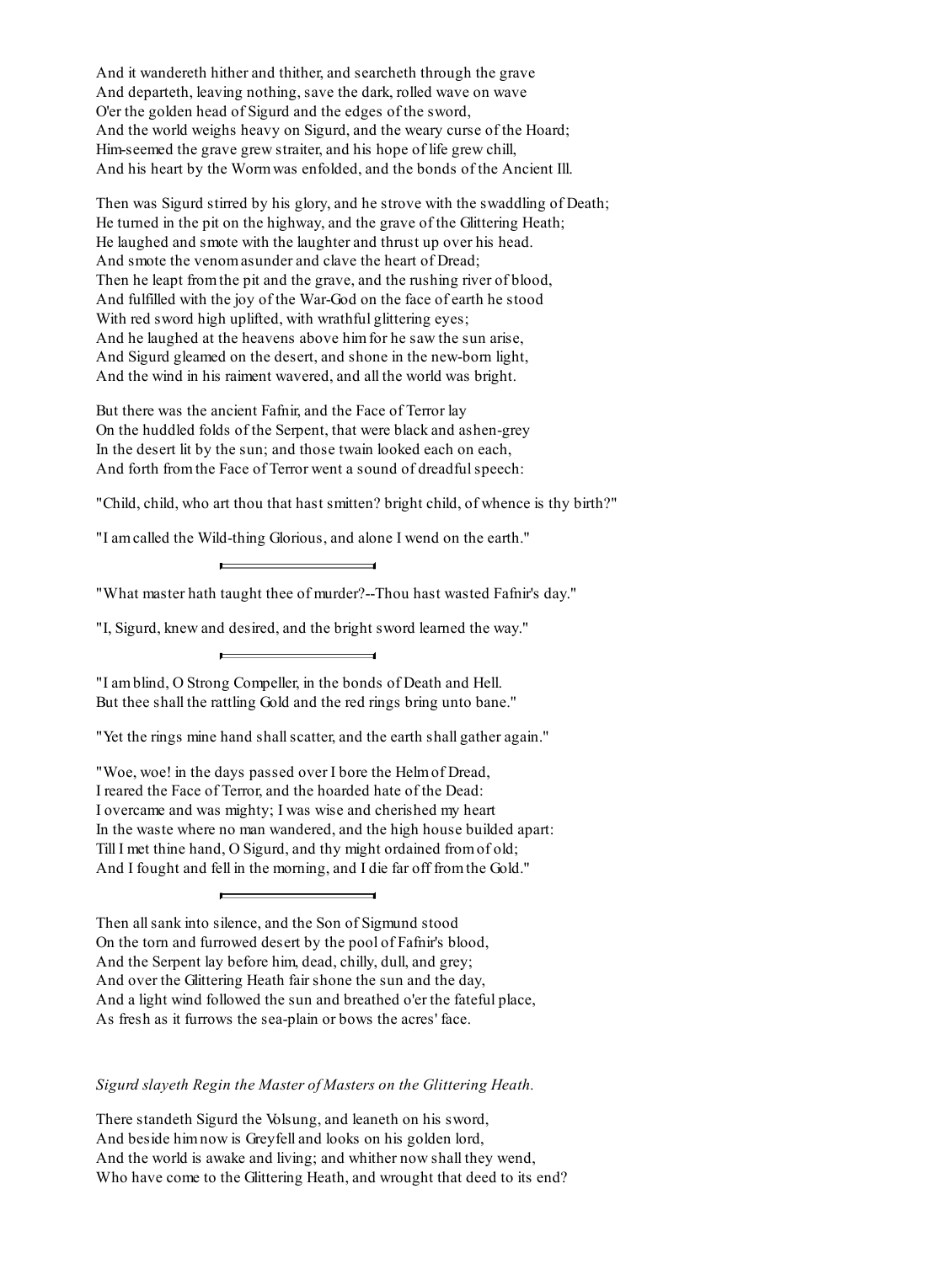For hither comes Regin the Master fromthe skirts of the field of death.

Afoot he went o'er the desert, and he came unto Sigurd and stared At the golden gear of the man, and the Wrath yet bloody and bared, And the light locks raised by the wind, and the eyes beginning to smile, And the lovely lips of the Volsung, and the brow that knew no guile; And he murmured under his breath while his eyes grew white with wrath:

"O who art thou, and wherefore, and why art thou in the path?"

Then he turned to the ash-grey Serpent, and grovelled low on the ground, And he drank of that pool of the blood where the stones of the wild were drowned, And long he lapped as a dog; but when he arose again, Lo, a flock of the mountain-eagles that drew to the feastful plain; And he turned and looked on Sigurd, as bright in the sun he stood, A stripling fair and slender, and wiped the Wrath of the blood.

Then he scowled and crouched and darkened, and came to Sigurd and spake: "O child, thou hast slain my brother, and the Wrath is alive and awake."

"Thou sayest sooth," said Sigurd, "thy deed and mine is done: But now our ways shall sunder, for here, meseemeth, the sun Hath but little of deeds to do, and no love to win aback."

But Regin darkened before him, and exceeding grimwas he grown, And he spake: "Thou hast slain my brother, and wherewith wilt thou atone?"

"Stand up, O Master," said Sigurd, "O Singer of ancient days, And take the wealth I have won thee, ere we wend on the sundering ways. I have toiled and thou hast desired, and the Treasure is surely anear, And thou hast wisdomto find it, and I have slain thy fear."

But Regin crouched and darkened: "Thou hast slain my brother," he said.

"Take thou the Gold," quoth Sigurd, "for the ransomof my head!"

Then Regin crouched and darkened, and over the earth he hung; And he said: "Thou hast slain my brother, and the Gods are yet but young."

And he spake: "Thou hast slain my brother, and today shall thou be my thrall: Yea, a King shall be my cook-boy and this heath my cooking-hall."

Then he crept to the ash-grey coils where the life of his brother had lain, And he drew a glaive fromhis side and smote the smitten and slain, And tore the heart fromFafnir, while the eagles cried o'erhead, And sharp and shrill was their voice o'er the entrails of the dead.

Then Regin spake to Sigurd: "Of this slaying wilt thou be free? Then gather thou fire together and roast the heart for me, That I may eat it and live, and be thy master and more; For therein was might and wisdom, and the grudged and hoarded lore:-- --Or else, depart on thy ways afraid fromthe Glittering Heath."

Then he fell abackward and slept, nor set his sword in the sheath.

But Sigurd took the Heart, and wood on the waste he found,

 $\blacksquare$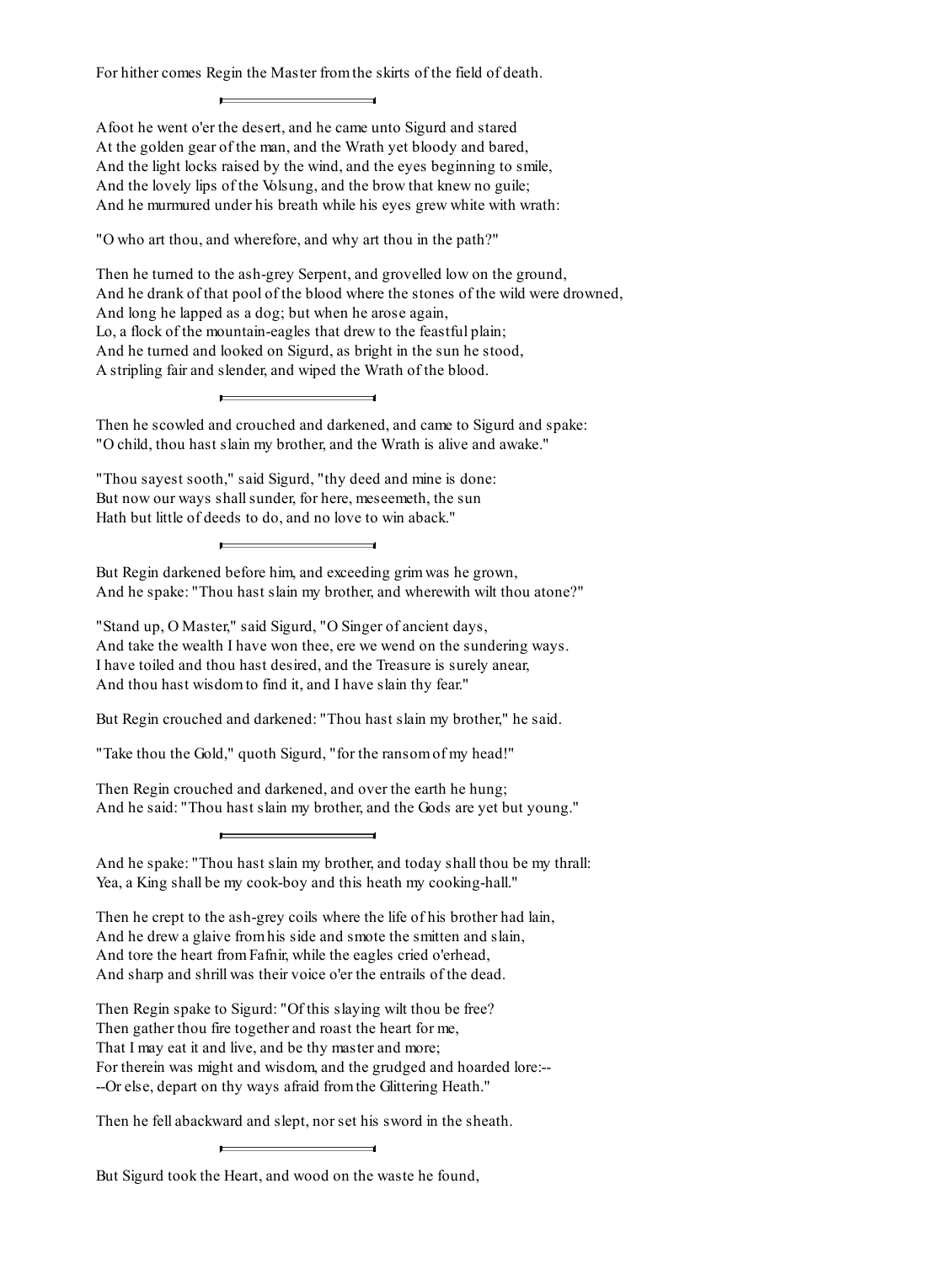The wood that grew and died, as it crept on the niggard ground, And grew and died again, and lay like whitened bones; And the ernes cried over his head, as he builded his hearth of stones, And kindled the fire for cooking, and sat and sang o'er the roast The song of his fathers of old, and the Wolflings' gathering host: So there on the Glittering Heath rose up the little flame, And the dry sticks crackled amidst it, and alow the eagles came, And seven they were by tale, and they pitched all round about The cooking-fire of Sigurd, and sent their song-speech out: But nought he knoweth its wisdom, or the word that they would speak: And hot grew the Heart of Fafnir and sang amid the reek.

Then Sigurd looketh on Regin, and he deemeth it overlong That he dighteth the dear-bought morsel, and the might for the Master of wrong, So he reacheth his hand to the roast to see if the cooking be o'er; But the blood and the fat seethed fromit and scalded his finger sore, And he set his hand to his mouth to quench the fleshly smart, And he tasted the flesh of the Serpent and the blood of Fafnir's Heart: Then there came a change upon him, for the speech of fowl he knew, And wise in the ways of the beast-kind as the Dwarfs of old he grew; And he knitted his brows and hearkened, and wrath in his heart arose For he felt beset of evil in a world of many foes. But the hilts of the Wrath he handled, and Regin's heart he saw, And how that the Foe of the Gods the net of death would draw; And his bright eyes flashed and sparkled, and his mouth grew set and stern As he hearkened the voice of the eagles, and their song began to learn.

And six of the eagles cried to Sigurd not to tarry before the feast, and they urged him to kill Regin, who had planned Fafnir's death that he alone might live and fashion the world after his evil will.

And the seventh: "Arise, O Sigurd, lest the hour be overlate! For the sun in the mid-noon shineth, and swift is the hand of Fate: Arise! lest the world run backward and the blind heart have its will, And once again be tangled the sundered good and ill; Lest love and hatred perish, lest the world forget its tale, And the Gods sit deedless, dreaming, in the high-walled heavenly vale."

Then swift ariseth Sigurd, and the Wrath in his hand is bare, And he looketh, and Regin sleepeth, and his eyes wide-open glare; But his lips smile false in his dreaming, and his hand is on the sword; For he dreams himself the Master and the new world's fashioning-lord, And his dreamhath forgotten Sigurd, and the King's life lies in the pit; He is nought; Death gnaweth upon him, while the Dwarfs in mastery sit.

But lo, how the eyes of Sigurd the heart of the guileful behold, And great is Allfather Odin, and upriseth the Curse of the Gold, And the Branstock bloometh to heaven fromthe ancient wondrous root; The summer hath shone on its blossoms, and Sigurd's Wrath is the fruit.

Then his second stroke struck Sigurd, for the Wrath flashed thin and white, And 'twixt head and trunk of Regin fierce ran the fateful light; And there lay brother by brother a faded thing and wan. But Sigurd cried in the desert: "So far have I wended on! Dead are the foes of God-home that would blend the good and the ill; And the World shall yet be famous, and the Gods shall have their will. Nor shall I be dead and forgotten, while the earth grows worse and worse, With the blind heart king o'er the people, and binding curse with curse."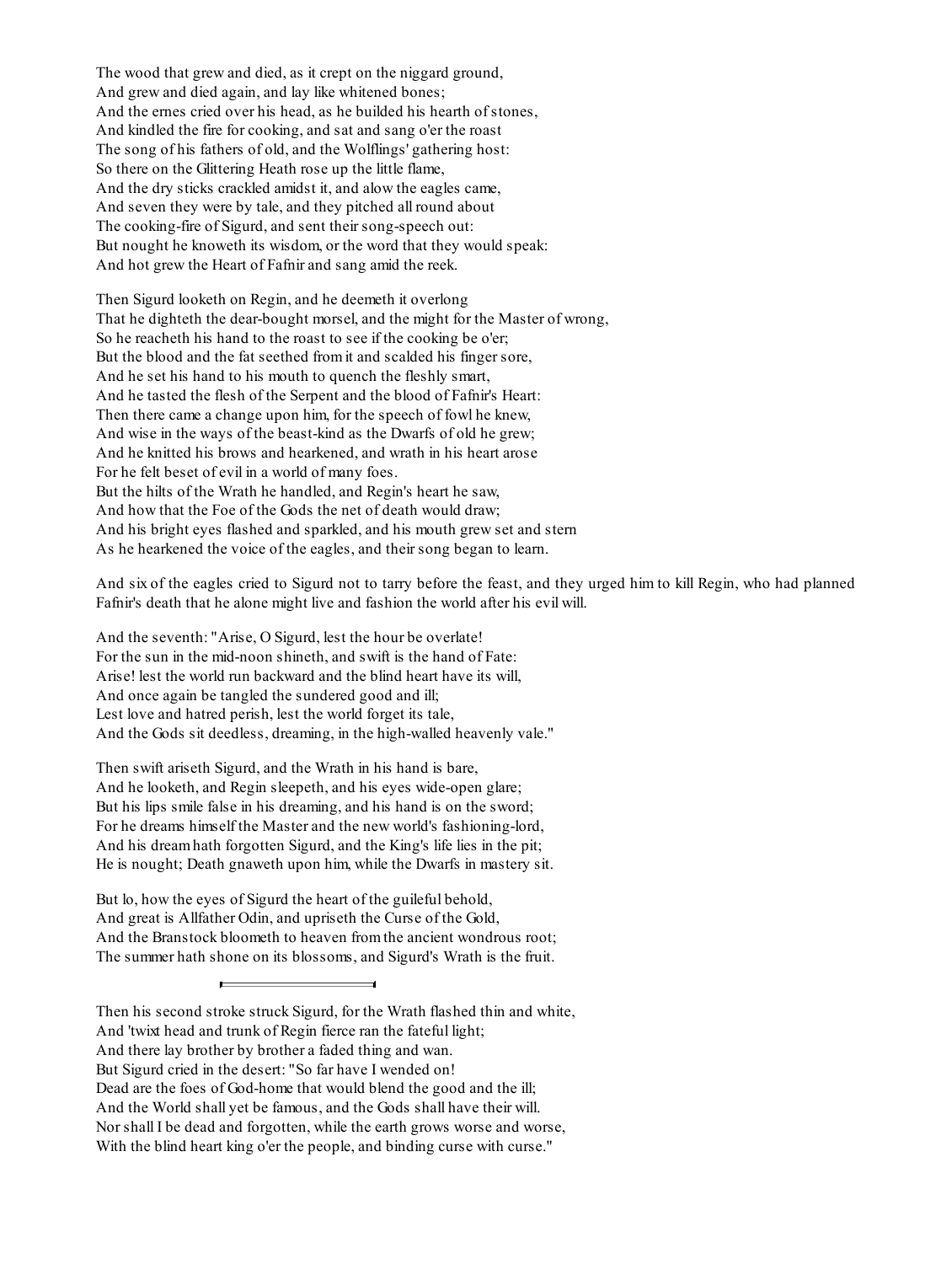#### *How Sigurd took to him the Treasure of the Elf Andvari.*

So Sigurd ate of the heart of Fafnir, and as he ate the longing to be gone to mighty deeds grew great, and he leapt on Greyfell and sought the home of the Dweller amid the Gold on the edge of the heath. He strode through the doorway, and before him lay golden armour, golden coins, and golden sands from rivers that none but the Dwarfs could mine. But more wonderful than all other treasures were the Helm of Aweing, and the Hauberk all of gold, while on top of the midmost heap, gleaming like the brightest star in the sky, lay the ring of Andvari.

Sigurd put on the helm and the hauberk, and dragged out gold wherewith he loaded Greyfell till the cloud-grey horse shone, while the eagles ever bade him bring forth the treasure, and let the gold shine in the open. And as the stars paled and the dawn grew clearer, Sigurd and Greyfell passed swiftly and lightly towards the west.

#### *How Sigurd awoke Brynhild upon Hindfell.*

By long roads rideth Sigurd amidst that world of stone, And somewhat south he turneth; for he would not be alone, But longs for the dwellings of man-folk, and the kingly people's speech, And the days of the glee and the joyance, where men laugh each to each. But still the desert endureth, and afar must Greyfell fare Fromthe wrack of the Glittering Heath, and Fafnir's golden lair. Long Sigurd rideth the waste, when, lo, on a morning of day Fromout of the tangled crag-walls, amidst the cloud-land grey Comes up a mighty mountain, and it is as though there burns A torch amidst of its cloud-wreath; so thither Sigurd turns, For he deems indeed fromits topmost to look on the best of the earth; And Greyfell neigheth beneath him, and his heart is full of mirth.

Night falls, but yet rides Sigurd, and hath no thought of rest, For he longs to climb that rock-world and behold the earth at its best; But now mid the maze of the foot-hills he seeth the light no more, And the stars are lovely and gleaming on the lightless heavenly floor. So up and up he wendeth till the night is wearing thin; And he rideth a rift of the mountain, and all is dark therein, Till the stars are dimmed by dawning and the wakening world is cold; Then afar in the upper rock-wall a breach doth he behold, And a flood of light poured inward the doubtful dawning blinds: So swift he rideth thither and the mouth of the breach he finds, And sitteth awhile on Greyfell on the marvellous thing to gaze: For lo, the side of Hindfell enwrapped by the fervent blaze, And nought 'twixt earth and heaven save a world of flickering flame, And a hurrying shifting tangle, where the dark rents went and came.

Great groweth the heart of Sigurd with uttermost desire, And he crieth kind to Greyfell, and they hasten up, and nigher, Till he draweth rein in the dawning on the face of Hindfell's steep: But who shall heed the dawning where the tongues of that wildfire leap? For they weave a wavering wall, that driveth over the heaven The wind that is born within it; nor ever aside is it driven By the mightiest wind of the waste, and the rain-flood amidst it is nought; And no wayfarer's door and no window the hand of its builder hath wrought. But thereon is the Volsung smiling as its breath uplifteth his hair, And his eyes shine bright with its image, and his mail gleams white and fair, And his war-helmpictures the heavens and the waning stars behind: But his neck is Greyfell stretching to snuff at the flame-wall blind, And his cloudy flank upheaveth, and tinkleth the knitted mail, And the gold of the uttermost waters is waxen wan and pale.

Now Sigurd turns in his saddle, and the hilt of the Wrath he shifts,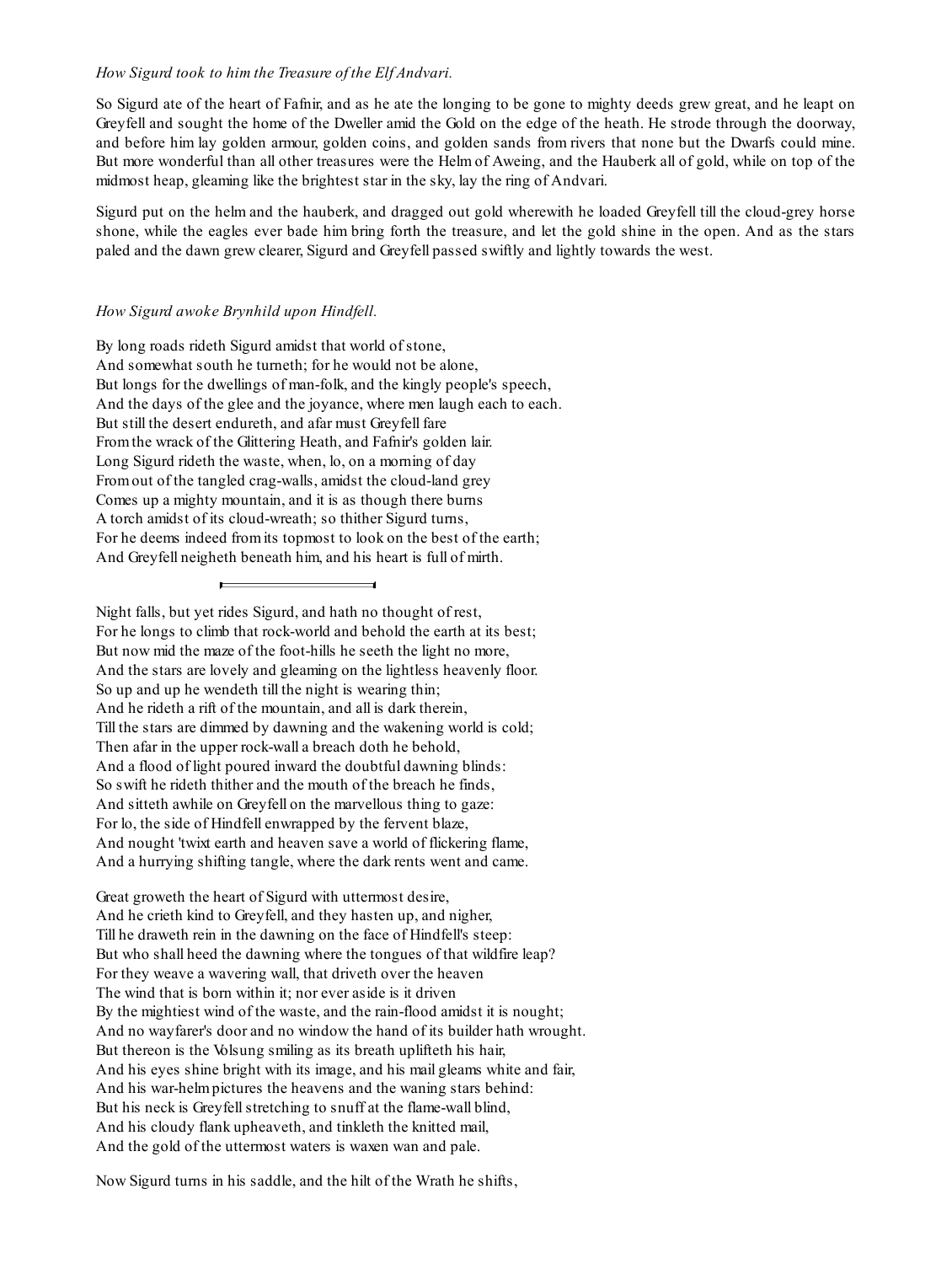And draws a girth the tighter; then the gathered reins he lifts, And crieth aloud to Greyfell, and rides at the wildfire's heart; But the white wall wavers before himand the flame-flood rusheth apart, And high o'er his head it riseth, and wide and wild is its roar As it beareth the mighty tidings to the very heavenly floor: But he rideth through its roaring as the warrior rides the rye, When it bows with the wind of the summer and the hid spears draw anigh. The white flame licks his raiment and sweeps through Greyfell's mane, And bathes both hands of Sigurd and the hilts of Fafnir's bane, And winds about his war-helmand mingles with his hair, But nought his raiment dusketh or dims his glittering gear; Then it fails and fades and darkens till all seems left behind, And dawn and the blaze is swallowed in mid-mirk stark and blind.

But forth a little further and a little further on And all is calmabout him, and he sees the scorched earth wan Beneath a glimmering twilight, and he turns his conquering eyes, And a ring of pale slaked ashes on the side of Hindfell lies; And the world of the waste is beyond it; and all is hushed and grey, And the new-risen moon is a-paleing, and the stars grow faint with day.

Then Sigurd looked before himand a Shield-burg there he saw, A wall of the tiles of Odin wrought clear without a flaw, The gold by the silver gleaming, and the ruddy by the white; And the blazonings of their glory were done upon thembright. As of dear things wrought for the war-lords new come to Odin's hall. Piled high aloft to the heavens uprose that battle-wall, And far o'er the topmost shield-rim for a banner of fame there hung A glorious golden buckler; and against the staff it rung As the earliest wind of dawning uprose on Hindfell's face And the light fromthe yellow east beamed soft on the shielded place.

But the Wrath cried out in answer as Sigurd leapt adown To the wasted soil of the desert by that rampart of renown; He looked but little beneath it, and the dwelling of God it seemed, As against its gleaming silence the eager Sigurd gleamed: He draweth not sword fromscabbard, as the wall he wendeth around, And it is but the wind and Sigurd that wakeneth any sound: But, lo, to the gate he cometh, and the doors are open wide, And no warder the way withstandeth, and no earls by the threshold abide. So he stands awhile and marvels; then the baleful light of the Wrath Gleams bare in his ready hand as he wendeth the inward path: For he doubteth some guile of the Gods, or perchance some Dwarf-king's snare, Or a mock of the Giant people that shall fade in the morning air: But he getteth himin and gazeth; and a wall doth he behold, And the ruddy set by the white, and the silver by the gold; But within the garth that it girdeth no work of man is set, But the utmost head of Hindfell ariseth higher yet; And below in the very midmost is a Giant-fashioned mound, Piled high as the rims of the Shield-burg above the level ground; And there, on that mound of the Giants, o'er the wilderness forlorn, A pale grey image lieth, and gleameth in the morn.

So there was Sigurd alone; and he went fromthe shielded door, And aloft in the desert of wonder the Light of the Branstock he bore; And he set his face to the earth-mound, and beheld the image wan, And the dawn was growing about it; and, lo, the shape of a man Set forth to the eyeless desert on the tower-top of the world, High over the cloud-wrought castle whence the windy bolts are hurled.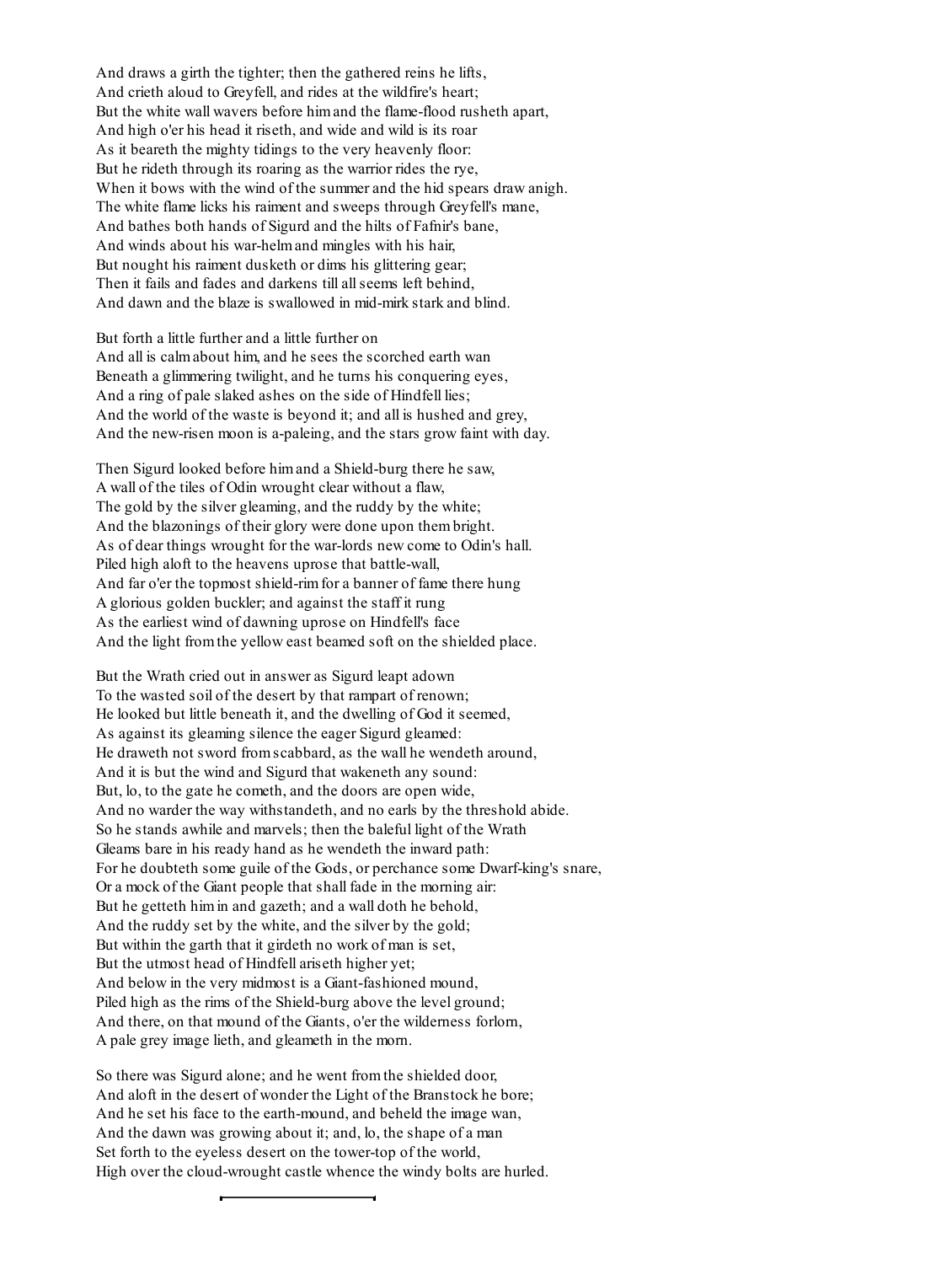Now over the body he standeth, and seeth it shapen fair, And clad fromhead to foot-sole in pale grey-glittering gear, In a hauberk wrought as straitly as though to the flesh it were grown: But a great helmhideth the head and is girt with a glittering crown.

So thereby he stoopeth and kneeleth, for he deems it were good indeed If the breath of life abide there and the speech to help at need; And as sweet as the summer wind froma garden under the sun Cometh forth on the topmost Hindfell the breath of that sleeping-one. Then he saith he will look on the face, if it bear himlove or hate, Or the bonds for his life's constraining, or the sundering doomof fate. So he draweth the helmfromthe head, and, lo, the brow snow-white, And the smooth unfurrowed cheeks, and the wise lips breathing light; And the face of a woman it is, and the fairest that ever was born, Shown forth to the empty heavens and the desert world forlorn: But he looketh, and loveth her sore, and he longeth her spirit to move, And awaken her heart to the world, that she may behold himand love. And he toucheth her breast and her hands, and he loveth her passing sore. And he saith: "Awake! I amSigurd;" but she moveth never the more. Then he looked on his bare bright blade, and he said: "Thou--what wilt thou do? For indeed as I came by the war-garth thy voice of desire I knew." Bright burnt the pale blue edges for the sunrise drew anear, And the rims of the Shield-burg glittered, and the east was exceeding clear: So the eager edges he setteth to the Dwarf-wrought battle-coat Where the hammered ring-knit collar constraineth the woman's throat; But the sharp Wrath biteth and rendeth, and before it fail the rings, And, lo, the gleamof the linen, and the light of golden things: Then he driveth the blue steel onward, and through the skirt, and out, Till nought but the rippling linen is wrapping her about; Then he deems her breath comes quicker and her breast begins to heave, So he turns about the War-Flame and rends down either sleeve, Till her arms lie white in her raiment, and a river of sun-bright hair Flows free o'er bosomand shoulder and floods the desert bare.

Then a flush cometh over her visage and a sigh up-heaveth her breast, And her eyelids quiver and open, and she wakeneth into rest; Wide-eyed on the dawning she gazeth, too glad to change or smile, And but little moveth her body, nor speaketh she yet for a while; And yet kneels Sigurd moveless her wakening speech to heed, While soft the waves of the daylight o'er the starless heavens speed, And the gleaming rims of the Shield-burg yet bright and brighter grow, And the thin moon hangeth her horns dead-white in the golden glow.

Then she turned and gazed on Sigurd, and her eyes met the Volsung's eyes. And mighty and measureless now did the tide of his love arise, For their longing had met and mingled, and he knew of her heart that she loved, As she spake unto nothing but himand her lips with the speech-flood moved:

"O, what is the thing so mighty that my weary sleep hath torn, And rent the fallow bondage, and the wan woe over-worn?"

He said: "The hand of Sigurd and the Sword of Sigmund's son, And the heart that the Volsungs fashioned this deed for thee have done." But she said: "Where then is Odin that laid me here alow? Long lasteth the grief of the world, and manfolk's tangled woe!"

"He dwelleth above," said Sigurd, "but I on the earth abide, And I came fromthe Glittering Heath the waves of thy fire to ride."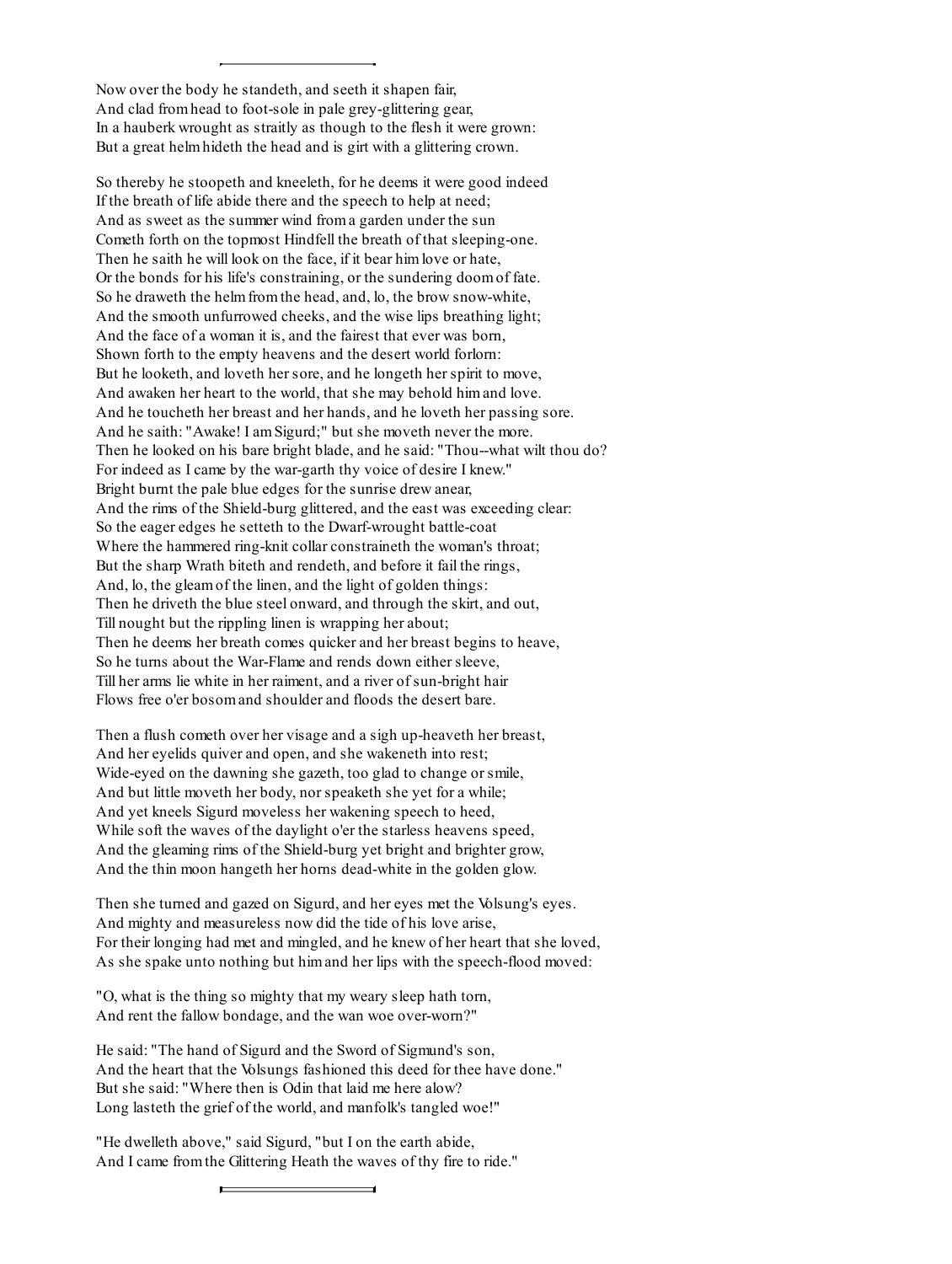Then Sigurd looketh upon her, and the words fromhis heart arise: "Thou art the fairest of earth, and the wisest of the wise; O who art thou that lovest? I amSigurd, e'en as I told; I have slain the Foe of the Gods, and gotten the Ancient Gold; And great were the gain of thy love, and the gift of mine earthly days, If we twain should never sunder as we wend on the changing ways. O who art thou that lovest, thou fairest of all things born? And what meaneth thy sleep and thy slumber in the wilderness forlorn?"

Then the maiden told him that she had been the handmaid of the All-father, but that she grew too proud, and Odin had sent her to Hindfell, where the sleep thorn pierced her that she might sleep till she found the fearless heart she would wed. Such a one had she found now, and many were the words of prophetic wisdom and warning that fell from her lips on the ears of Sigurd.

But many though they were they were not enough for him, who prayed her to speak with himmore of Wisdom.

So together they sat on the side of Hindfell and talked of all that is and can be, and then together they climbed the mountain, till beneath them they saw the kingdoms of the earth stretching far away, and Brynhild bade him look down on her home, saying:

"Yet I bid thee look on the land 'twixt the wood and the silver sea In the bight of the swirling river, and the house that cherished me! There dwelleth mine earthly sister and the king that she hath wed; There morn by morn aforetime I woke on the golden bed; There eve by eve I tarried mid the speech and the lays of kings; There noon by noon I wandered and plucked the blossoming things; The little land of Lymdale by the swirling river's side, Where Brynhild once was I called in the days ere my father died; The little land of Lymdale 'twixt the woodland and the sea, Where on thee mine eyes shall brighten and thine eyes shall beamon me."

"I shallseek thee there," said Sigurd, "when the day-spring is begun, Ere we wend the world together in the season of the sun."

"I shall bide thee there," said Brynhild, "till the fulness of the days, And the time for the glory appointed, and the springing-tide of praise."

Fromhis hand then draweth Sigurd Andvari's ancient Gold; There is nought but the sky above themas the ring together they hold, The shapen ancient token, that hath no change nor end, No change, and no beginning, no flaw for God to mend: Then Sigurd cries: "O Brynhild, now hearken while I swear, That the sun shall die in the heavens and the day no more be fair, If I seek not love in Lymdale and the house that fostered thee, And the land where thou awakedst 'twixt the woodland and the sea!"

And she cried: "O Sigurd, Sigurd, now hearken while I swear That the day shall die for ever and the sun to blackness wear, Ere I forget thee, Sigurd, as I lie 'twixt wood and sea In the little land of Lymdale and the house that fostered me!"

Then he set the ring on her finger and once, if ne'er again, They kissed and clung together, and their hearts were full and fain.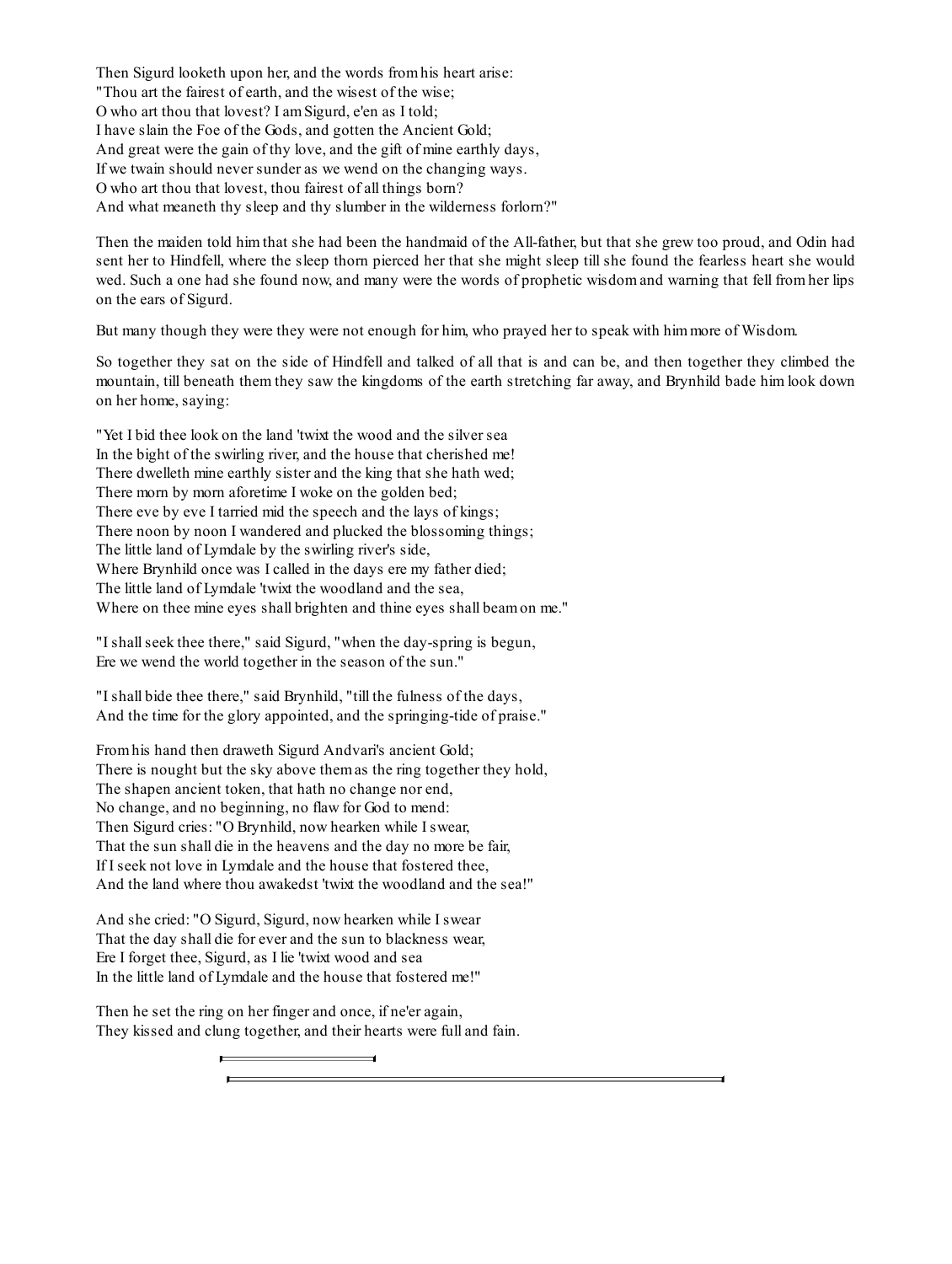# **BOOK III.**

# **BRYNHILD.**

*Of Sigurd's riding to the Niblungs*.

Now Brynhild and Sigurd left Hindfell, and Brynhild went to dwell in her sister's house, but Sigurd abode not long in the land of Lymdale, for his love urged him to great adventures wherein he might win glory befitting the man who should wed so noble a woman as Brynhild.

So it befell one day in summer that he dight himself in the Helm of Aweing and the Mail-coat all of gold, and girded the Wrath to his side to ride forth again. And on his saddle he bound the red rings of Fafnir's Treasure.

Then he kissed the ancient King Heimir, and hailed the folk of the land who came to give himgod-speed.

And he gathered the reins together, and set his face to the road, And the glad steed neighed beneath himas they fared fromthe King's abode. And out past the dewy closes; but the shouts went up to the sky, Though some for very sorrow forbore the farewell cry, Nor was any man but heavy that the godlike guest should go; And they craved for that glad heart guileless, and that face without a foe.

But forth by dale and lealand doth the Son of Sigmund wend, Till far away lies Lymdale and the folk of the forest's end; And he rides a heath unpeopled and holds the westward way, Till a long way off before himcome up the mountains grey; Grey, huge beyond all telling, and the host of the heaped clouds, The black and the white together, on that rock-wall's coping crowds.

So up and down he rideth, till at even of the day A hill's brow he o'ertoppeth that had hid the mountains grey; Huge, blacker they showed than aforetime, white hung the cloud-flecks there, But red was the cloudy crown, for the sun was sinking fair: A wide plain lay beneath him, and a river through it wound Betwixt the lea and the acres, and the misty orchard ground; But forth fromthe feet of the mountains a ridged hill there ran That upreared at its hithermost ending a builded burg of man; And Sigurd deemed in his heart as he looked on the burg fromafar, That the high Gods scarce might win it, if thereon they fell with war; So many and great were the walls, so bore the towers on high The threat of guarded battle, and the tale of victory.

For as waves on the iron river of the days whereof nothing is told Stood up the many towers, so stark and sharp and cold; But dark-red and worn and ancient as the midmost mountain-sides Is the wall that goeth about them; and its mighty compass hides Full many a dwelling of man whence the reek now goeth aloft, And the voice of the house-abiders, the sharp sounds blent with the soft: But one house in the midst is unhidden and high up o'er the wall it goes; Aloft in the wind of the mountains its golden roof-ridge glows, And down mid its buttressed feet is the wind's voice never still; And the day and the night pass o'er it and it changes to their will, And whiles is it glassy and dark, and whiles is it white and dead,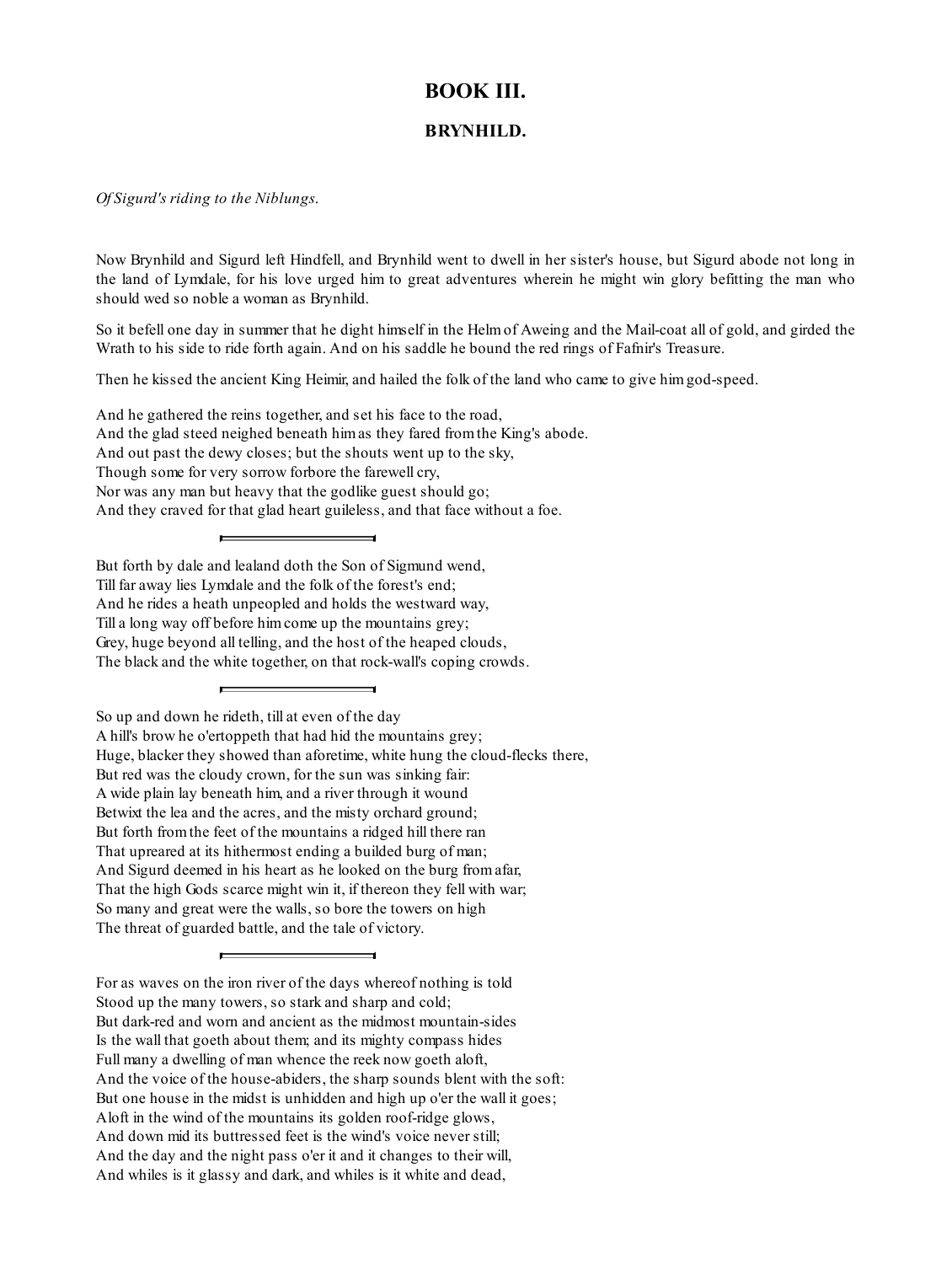And whiles is it grey as the sea-mead, and whiles is it angry red; And it shimmers under the sunshine and grows black to the threat of the storm, And dusk its gold roof glimmers when the rain-clouds over it swarm, And bright in the first of the morning its flame doth it uplift, When the light clouds rend before it and along its furrows drift.

Then Sigurd's heart was glad as he beheld the city, and after a while he came to a gate-way set in the northern wall, and the gate was long and dark as a sea-cave. But no man stayed him as he rode through the dusk to the inner court-yard, and saw the lofty roof of the hall before him, cold now and grey like a very cloud, for the sun was fully set. But in the towers watch-men were calling one to another. To themhe cried, saying:--

"Ho, men of this mighty burg, to what folk of the world amI come? And who is the King of battles who dwells in this lordly home? Or perchance are ye of the Elf-kin? are ye guest-fain, kind at the board, Or murder-churls and destroyers to gain and die by the sword?" Then the spears in the forecourt glittered and the swords shone over the wall, But the song of smitten harp-strings came faint fromthe cloudy hall. And he hearkened a voice and a crying: "The house of Giuki the King, And the Burg of the Niblung people and the heart of their warfaring." There were many men about him, and the wind in the wall-nook sang, And the spears of the Niblungs glittered, and the swords in the forecourt rang. But they looked on his face in the even, and they hushed their voices and gazed, For fear and great desire the hearts of men amazed.

Now cometh an earl to King Giuki as he sits in godlike wise With his sons, the Kings of battle, and his wife of the glittering eyes, And the King cries out at his coming to tell why the watch-horns blew; But the earl saith: "Lord of the people, choose now what thou wilt do; For here is a strange new-comer, and he saith, to thee alone Will he tell of his name and his kindred, and the deeds that his hand hath done."

Then uprose the King of the Niblungs, and was clad in purple and pall, And his sheathed sword lay in his hand, as he gat himadown the hall, And abroad through the Niblung doorway; and a mighty man he was, And wise and ancient of days: so there by the earls doth he pass, And beholdeth the King on the war-steed and looketh up in his face: But Sigurd smileth upon himin the Niblungs' fenced place, As the King saith: "Gold-bestrider, who into our garth wouldst ride, Wilt thou tell thy name to a King, who biddeth thee here abide And have all good at our hands? for unto the Niblungs' home And the heart of a war-fain people fromthe weary road are ye come; And I amGiuki the King:so now if thou nam'st thee a God, Look not to see me tremble; for I know of such that have trod Unfeared in the Burg of the Niblungs; nor worser, nor better at all May fare the folk of the Gods than the Kings in Giuki's hall; So I bid thee abide in my house, and when many days are o'er, Thou shalt tell us at last of thine errand, if thou bear us peace or war."

Then all rejoiced at his word till the swords on the bucklers rang, And adown fromthe red-gold Treasure the Son of Sigmund sprang, And he took the hand of Giuki, and kissed himsoft and sweet, And spake: "Hail, ancient of days! for thou biddest me things most meet, And thou knowest the good fromthe evil: few days are over and gone Since my father was old in the world ere the deed of my making was won; But Sigmund the Volsung he was, full ripe of years and of fame; And I, who have never beheld him, amSigurd called of name; Too young in the world amI waxen that a tale thereof should be told, And yet have I slain the Serpent, and gotten the Ancient Gold, And broken the bonds of the weary, and ridden the Wavering Fire.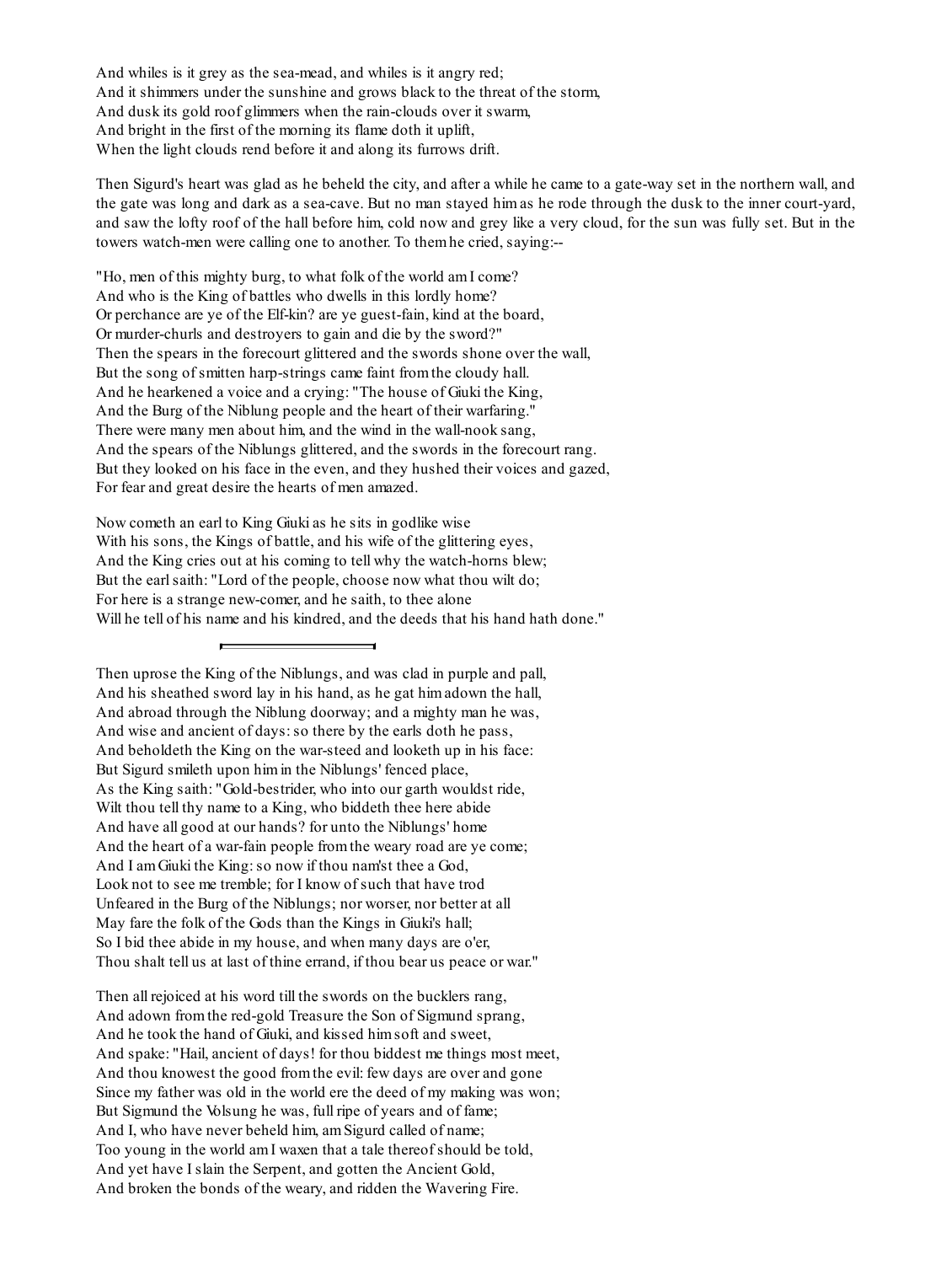But short is mine errand to tell, and the end of my desire: For peace I bear unto thee, and to all the kings of the earth, Who bear the sword aright, and are crowned with the crown of worth; But unpeace to the lords of evil, and the battle and the death; And the edge of the sword to the traitor, and the flame to the slanderous breath: And I would that the loving were loved, and I would that the weary should sleep, And that man should hearken to man, and that he that soweth should reap. Now wide in the world would I fare, to seek the dwellings of Kings, For with themwould I do and undo, and be heart of their warfarings; So I thank thee, lord, for thy bidding, and here in thine house will I bide, And learn of thine ancient wisdomtill forth to the field we ride."

Glad then was the murmur of folk, for the tidings had gone forth, And its breath had been borne to the Niblungs, and the tale of Sigurd's worth.

But the King said: "Welcome, Sigurd, full fair of deed and of word! And here mayst thou win thee fellows for the days of the peace and the sword; For not lone in the world have I lived, but sons frommy loins have sprung, Whose deeds with the rhyme are mingled, and their names with the people's tongue."

Then he took his hand in his hand, and into the hall they passed, And great shouts of salutation to the cloudy roof were cast; And they rang fromthe glassy pillars, and the Gods on the hangings stirred, And afar the clustering eagles on the golden roof-ridge heard, And cried out on the Sword of the Branstock as they cried in the other days: Then the harps rang out in the hall, and men sang in Sigurd's praise

But now on the dais he meeteth the kin of Giuki the wise:

Lo, here is the crowned Grimhild, the queen of the glittering eyes;

Lo, here is the goodly Gunnar with the face of a king's desire;

Lo, here is Hogni that holdeth the wisdomtried in the fire;

Lo, here is Guttormthe youngest, who longs for the meeting swords;

Lo, here, as a rose in the oak-boughs, amid the Niblung lords

Is the Maid of the Niblungs standing, the white-armed Giuki's child;

And all these looked long on Sigurd and their hearts upon himsmiled.

Then all gave him greeting as one who should be their fellow in mighty deeds, and the fair-armed Gudrun, Giuki's daughter, brought hima cup of welcome, and that night the Niblungs feasted in gladness of heart.

### *Of Sigurd's warfaring in the company of the Niblungs, and of his great fame and glory.*

So Sigurd abode with the Niblungs all through summer and harvest time till with the stark midwinter came tidings of war. Then the earls of Giuki donned dusky hauberks and led forth their bands from the fortress, and the fair face and golden gear of Sigurd shone among those swart-haired warriors.

They fell on the cities of the plains, but none might resist the valour of Sigurd, and the Niblungs turned in triumph from the war, bringing rich spoil. So all that winter Sigurd fared to war with them and grew greater in glory and more beloved of all men, but ever the thoughts of his heart turned to Lymdale and to Brynhild who awaited himthere.

Now sheathed is the Wrath of Sigurd; for as waxwithstands the flame, So the Kings of the land withstood himand the glory of his fame. And before the grass is growing, or the kine have fared fromthe stall, The song of the fair-speech-masters goes up in the Niblung hall, And they sing of the golden Sigurd and the face without a foe, And the lowly man exalted and the mighty brought alow: And they say, when the sun of summer shall come aback to the land, It shallshine on the fields of the tiller that fears no heavy hand; That the sheaf shall be for the plougher, and the loaf for himthat sowed,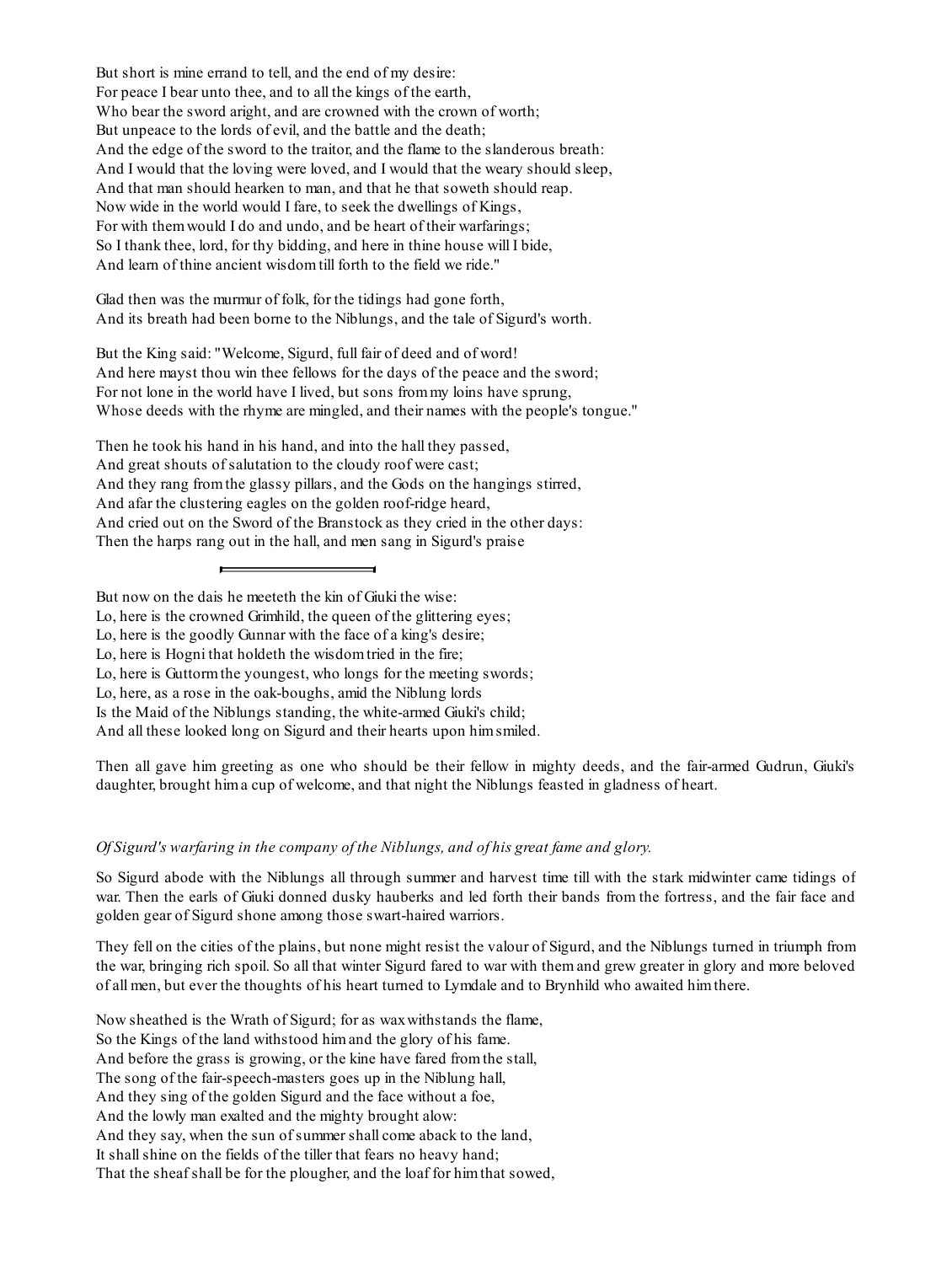Through every furrowed acre where the son of Sigmund rode.

Full dear was Sigurd the Volsung to all men most and least, And now, as the spring drew onward, 'twas deemed a goodly feast For the acre-biders' children by the Niblung Burg to wait, If perchance the Son of Sigmund should ride abroad by the gate: For whosoever feared him, no little-one, forsooth, Would shrink fromthe shining eyes and the hand that clave out truth Fromthe heart of the wrack and the battle: it was then, as his gold gear burned O'er the balks of the bridge and the river, that oft the mother turned, And spake to the laughing baby: "O little son, and dear, When I from the world am departed, and whiles a-nights ye hear The best of man-folk longing for the least of Sigurd's days, Thou shalt hearken to their story, till they tell forth all his praise, And become beloved and a wonder, as thou sayest when all is sung, 'And I too once beheld himin the days when I was young.'"

Yea, they sing the song of Sigurd and the face without a foe, And they sing of the prison's rending and the tyrant laid alow, And the golden thieves' abasement, and the stilling of the churl, And the mocking of the dastard where the chasing edges whirl; And they sing of the outland maidens that thronged round Sigurd's hand, And sung in the streets of the foemen of the war-delivered land; And they tell how the ships of the merchants come free and go at their will, And how wives in peace and safety may crop the vine-clad hill; How the maiden sits in her bower, and the weaver sings at his loom, And forget the kings of grasping and the greedy days of gloom; For by sea and hill and township hath the Son of Sigmund been, And looked on the folk unheeded, and the lowly people seen.

But he stood in the sight of the people, and sweet he was to see, And no foe and no betrayer, and no envier now hath he: But Gunnar the bright in the battle deems himhis earthly friend, And Hogni is fain of his fellow, howso the day's work end, And Guttormthe young is joyous of the help and gifts he hath; And all these would shine beside himin the glory of his path; There is none to hate or hinder, or mar the golden day, And the light of love flows plenteous, as the sun-beams hide the way.

#### *Of the Cup of evil drink that Grimhild the Wise-wife gave to Sigurd.*

Now Gudrun the daughter of Giuki beheld Sigurd's glory and knew the kindness of his heart, and set her love on him, not knowing that all his thoughts were given to Brynhild. So Sigurd, seeing her sad and in no wise guessing the cause of her grief, strove to comfort her with kindly words, but her mood was still unchanged.

Then Grimhild the Queen, who was a witch-wife and a woman of crafty mind, marked the love of Gudrun for Sigurd, and marked moreover how his power and honour in the land would soon be greater than that of her own sons. Therefore she cast about for some shift that might bind Sigurd to serve with the Niblungs all his life-days.

Now it befell one night that Sigurd had returned from warring and sat on the high-seat to sup with the Niblung kings. His heart was merry with victory and ever he thought of Hindfell and of Lymdale and the love of Brynhild. The people waxed joyful, and the hangings whereon glowed figures of the gods were stirred with their song and shouting till Giuki called on Sigurd to take the harp and sing of deeds agone. Then all men hearkened, hushed and happy, while Sigurd struck the strings and sang of his mighty kin, of Volsung, of Signy, and of Sigmund, their deeds and noble deaths. At last the tale was ended and he fellsilent thinking still of Brynhild.

Now came Grimhild bearing him a cup of wine and speaking fair words of praise, but in the wine she had mingled a fatal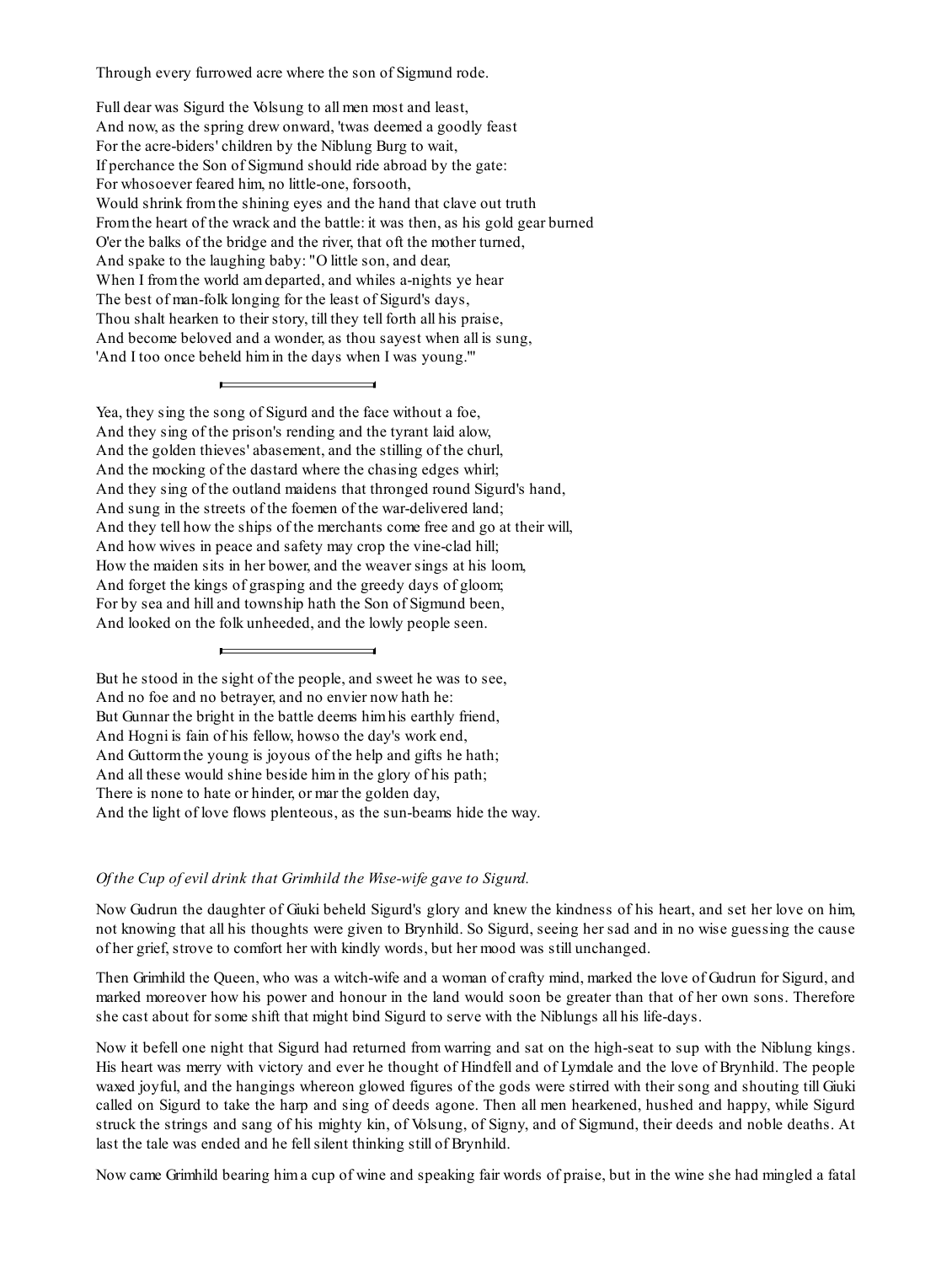witch-drink. So she stood by Sigurd and said:--

"There is none of the kings of kingdoms that may match thy goodlihead: Lo now, thou hast sung of thy fathers; but men shall sing of thee, And therewith shall our house be remembered, and great shall our glory be. I beseech thee hearken a little to a faithful word of mine, When thou of this cup hast drunken; for my love is blent with the wine."

He laughed and took the cup: But therein with the blood of the earth Earth's hidden might was mingled, and deeds of the cold sea's birth, And things that the high Gods turn from, and a tangle of strange love, Deep guile and strong compelling, that whoso drank thereof Should remember not his longing, should cast his love away, Remembering dead desire but as night remembereth day.

So Sigurd looked on the horn, and he saw how fair it was scored With the cunning of the Dwarf-kind and the masters of the sword; And he drank and smiled on Grimhild above the beaker's rim, And she looked and laughed at his laughter; and the soul was changed in him. Men gazed and their hearts sank in them, and they knew not why it was, Why the fair-lit hall was darkling, nor what had come to pass: For they saw the sorrow of Sigurd, who had seen but his deeds erewhile, And the face of the mighty darkened, who had known but the light of its smile.

But Grimhild looked and was merry: and she deemed her life was great, And her hand a wonder of wonders to withstand the deeds of Fate: For she saw by the face of Sigurd and the token of his eyes That her will had abased the valiant, and filled the faithful with lies.

But the heart was changed in Sigurd; as though it ne'er had been His love of Brynhild perished as he gazed on the Niblung Queen: Brynhild's beloved body was e'en as a wasted hearth, No more for bale or blessing, for plenty or for dearth. --O ye that shall look hereafter, when the day of Sigurd is done, And the last of his deeds is accomplished, and his eyes are shut in the sun, When ye look and long for Sigurd, and the image of Sigurd behold, And his white sword still as the moon, and his strong hand heavy and cold, Then perchance shall ye think of this even, then perchance shall ye wonder and cry, "Twice over, King, are we smitten, and twice have we seen thee die."

Men say that a little after the evil of that night All waste is the burg of Brynhild, and there springeth a marvellous light On the desert hard by Lymdale, and few men know for why; But there are, who say that a wildfire thence roareth up to the sky Round a glorious golden dwelling, wherein there sitteth a Queen In remembrance of the wakening, and the slumber that hath been; Wherein a Maid there sitteth, who knows not hope nor rest For remembrance of the Mighty, and the Best come forth fromthe Best.

Now after Sigurd took the witch-drink came a great hush upon the feast-hall for a space. But Grimhild was fain of that hour and cried to the scalds for music, and they hastened to strike the harp, but no joy mingled with the sounds and no man was moved to singing.

No word spake Sigurd till the feast was over; then he strode out alone fromthe hall and the folk fell back before him. So he took a steed and all that night he rode alone in the deedless dark, and all the morrow, very heavy at heart yet knowing no cause for grief, and remembering all things save Brynhild.

At last he came again at sunset to the Niblung gates, and there came forth Giuki and Grimhild and the Niblung brethren with fair words of greeting, but in the doorway Gudrun stood and wept. So Sigurd entered with them, yet he knew that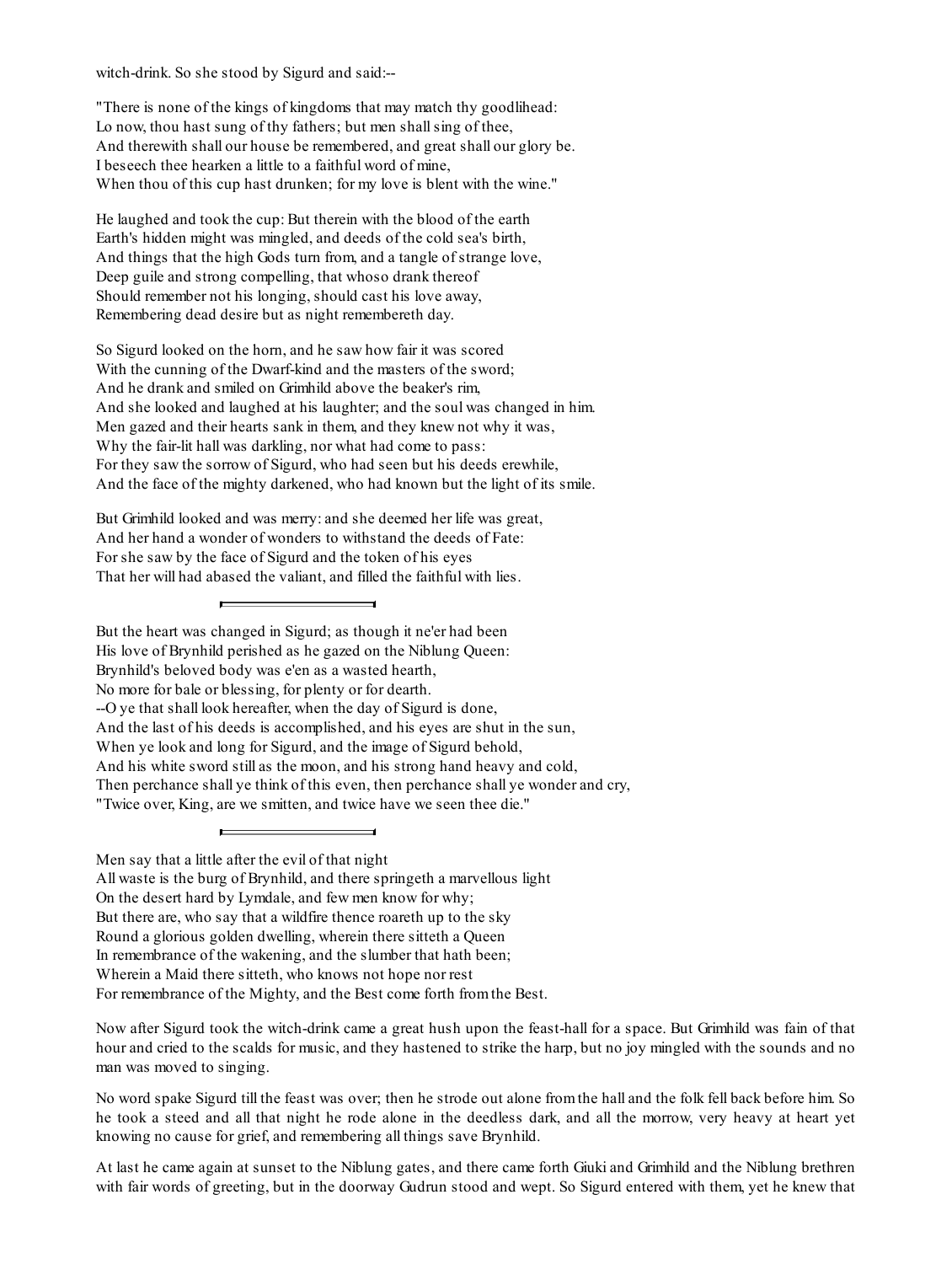a flood of sorrow had come on his life-days and that no more might he feel the joy he had known aforetime in the Niblung hall. Howbeit, when he looked on the people and saw them in fear at his trouble, the kindness of his heart was kindled, and thrusting the heavy sorrow aside, he lifted his head and spake wise words of good cheer so that the folk looking on himwere comforted.

### *Of the Wedding of Sigurd the Volsung.*

But Gudrun knew Sigurd's heart and was sorrowful because of his grief and her great love for him, and when Grimhild bade her carry him wine, she arose and took the cup but could find no word to speak for anguish. And Sigurd looking on her face saw there a kindness and a sorrow like his own, and seeing it he knew that she loved him. Then pity and love for her rose in his heart and comforted him, and he took the cup fromher and spake, saying:--

"Here are glad men about us, and a joyous folk of war, And they that have loved thee for long, and they that have cherished mine heart; But we twain alone are woeful, as sad folk sitting apart. Ah, if I thy soul might gladden! if thy lips might give me peace! Then belike were we gladdest of all; for I love thee more than these. The cup of goodwill that thou bearest, and the greeting thou wouldst say, Turn these to the cup of thy love, and the words of the troth-plighting day; The love that endureth for ever, and the never-dying troth, To face the Norns' undoing, and the Gods amid their wrath."

And his clear voice saith:

"O Gudrun, now hearken while I swear That the sun shall die for ever and the day no more be fair, Ere I forget thy pity and thine inmost heart of love! Yea, though the Kings be mighty, and the Gods be great above, I will wade the flood and the fire, and the waste of war forlorn, To look on the Niblung dwelling, and the house where thou wert born."

Strange seemed the words to Sigurd that his gathering love compelled, And sweet and strange desire o'er his tangled trouble welled.

But bright flashed the eyes of Gudrun, and she said: "King, as for me, If thou sawest the heart in my bosom, what oath might better thee? Yet my words thy words shall cherish, as thy lips my lips have done. --Herewith I swear, O Sigurd, that the earth shall hate the sun, And the year desire but darkness, and the blossoms shrink fromday, Ere my love shall fail, beloved, or my longing pass away!"

So they twain went hand in hand to stand before Giuki and Grimhild and the swart-haired Niblung brethren, and all these were glad-hearted when they marked their joy and goodlihead. Then Sigurd spake noble words of thanks to Giuki for all past kindness, and bade Giuki call him son because he had that day bidden Gudrun to wife, and he sware also to toil for her exalting and for the weal of all the Niblung kin. Thereto Giuki answered glad-hearted, "Hail, Sigurd, son of mine eld!" and called upon Grimhild the Queen to bless him.

Thus was Sigurd troth-plight to the white-armed Gudrun, and all men were fain of their love and spake nought but praise of him.

Hark now, on the morrow morning how the blast of the mighty horn Fromthe builded Burg of the Niblungs goes over the acres shorn, And the roads are gay with the riders, and the bull in the stall is left, And the plough is alone in the furrow, and the wedge in the hole half-cleft; And late shall the ewes be folded, and the kine come home to the pail, And late shall the fires be litten in the outmost treeless dale: For men fare to the gate of Giuki and the ancient cloudy hall, And therein are the earls assembled and the kings wear purple and pall, And the flowers are spread beneath them, and the bench-cloths beaten with gold;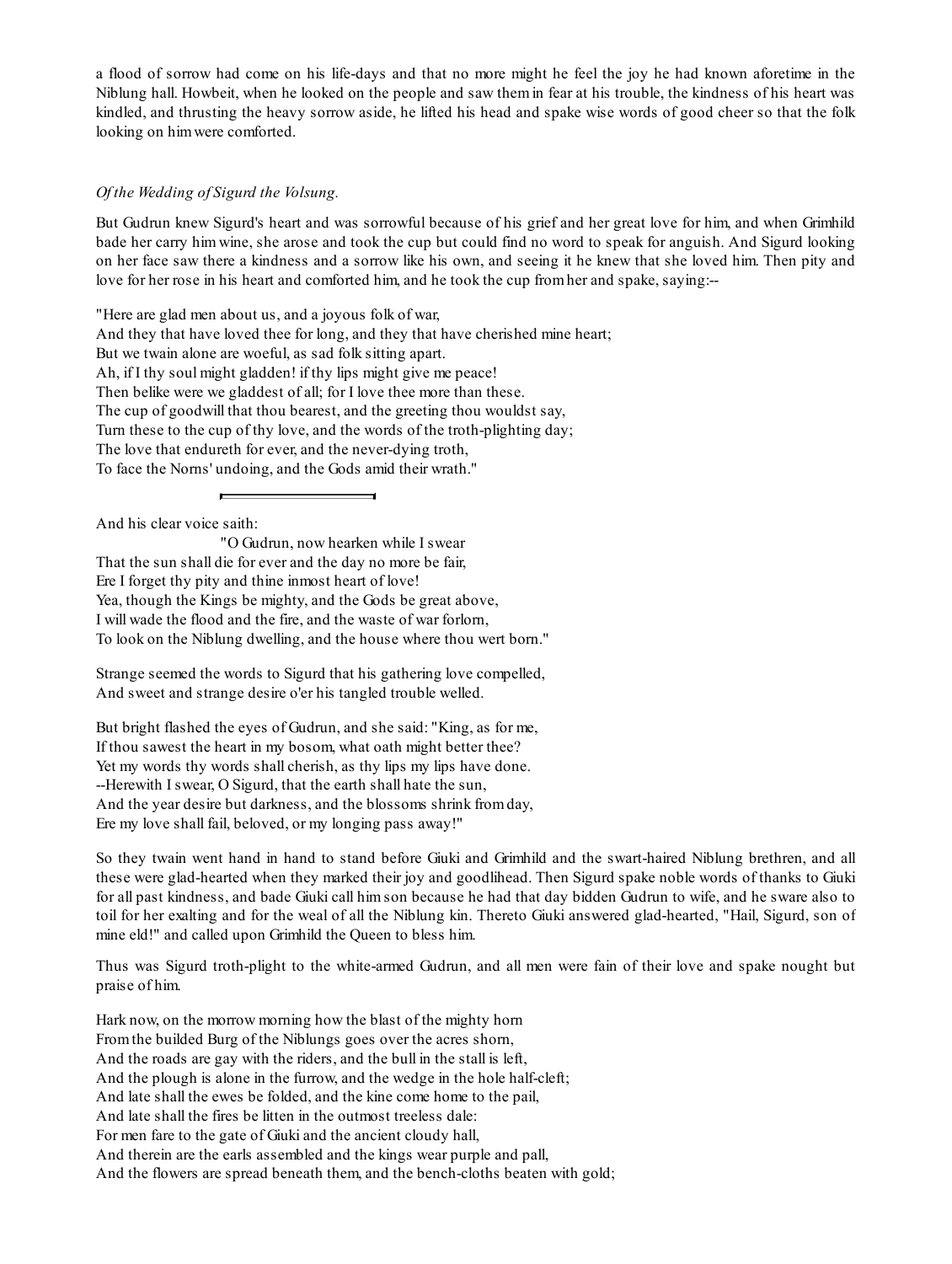And the walls are strange and wondrous with the noble stories told: For new-hung is the ancient dwelling with the golden spoils of the south, And men seemmerry for ever, and the praise is in each man's mouth, And the name of Sigurd the Volsung, the King and the Serpent's Bane, Who exalteth the high this morning and blesseth the masters of gain: For men drink the bridal of Sigurd and the white-armed Niblung maid, And the best with the best shall be mingled, and the gold with the gold o'erlaid.

So, fair in the hall is the feasting and men's hearts are uplifted on high, And they deemthat the best of their life-days are surely drawing anigh, As now, one after other, uprise the scalds renowned, And their well-beloved voices awake the hoped-for sound, In the midmost of the high-tide, and the joy of feasting lords. Then cometh a hush and a waiting, and the light of many swords Flows into the hall of Giuki by the doorway of the King, And amid those flames of battle the war-clad warriors bring The Cup of daring Promise and the hallowed Boar of Son, And men's hearts grow big with longing and great is the hope-tide grown; For bright the Son of Sigmund ariseth by the board And unwinds the knitted peace-strings that hamper Regin's Sword: Then fierce is the light on the high-seat as men set down the Cup Anigh the hand of Sigurd, and the edges blue rise up, And fall on the hallowed Wood-beast: as a trump of the woeful war Rings the voice of the mighty Volsung as he speaks the words of yore:

"By the Earth that groweth and giveth, and by all the Earth's increase That is spent for Gods and man-folk; by the sun that shines on these; By the Salt-Sea-Flood that beareth the life and death of men; By the Heavens and Stars that change not, though earth die out again; By the wild things of the mountain, and the houseless waste and lone; By the prey of the Goths in the thicket and the holy Beast of Son, I hallow me to Odin for a leader of his host, To do the deeds of the Highest, and never count the cost: And I swear, that whatso great-one shall show the day and the deed, I shall ask not why nor wherefore, but the sword's desire shall speed: And I swear to seek no quarrel, nor to swerve aside for aught, Though the right and the left be blooming, and the straight way wend to nought: And I swear to abide and hearken the prayer of any thrall, Though the war-torch be on the threshold and the foemen's feet in the hall: And I swear to sit on my throne in the guise of the kings of the earth, Though the anguish past amending, and the unheard woe have birth: And I swear to wend in my sorrow that none shall curse mine eyes For the scowl that quelleth beseeching, and the hate that scorneth the wise. So help me Earth and Heavens, and the Under-sky and Seas, And the Stars in their ordered houses, and the Norns that order these!"

And he drank of the Cup of the Promise, and fair as a star he shone, And all men rejoiced and wondered, and deemed Earth's glory won.

Then came the girded maidens, and the slimearls' daughters poured, And uprose the dark-haired Gunnar and bare was the Niblung sword; Blue it gleamed in the hand of the folk-king as he laid it low on the Beast, And took oath as the Goths of aforetime in the hush of the people's feast: "I will work for the craving of Kings, and accomplish the will of the great, Nor ask what God withstandeth, nor hearken the tales of fate; When a King my life hath exalted, and wrought for my hope and my gain, For every deed he hath done me, thereto shall I fashion twain. I shall bear forth the fame of the Niblungs through all that hindereth; In my life shall I win great glory, and be merry in my death."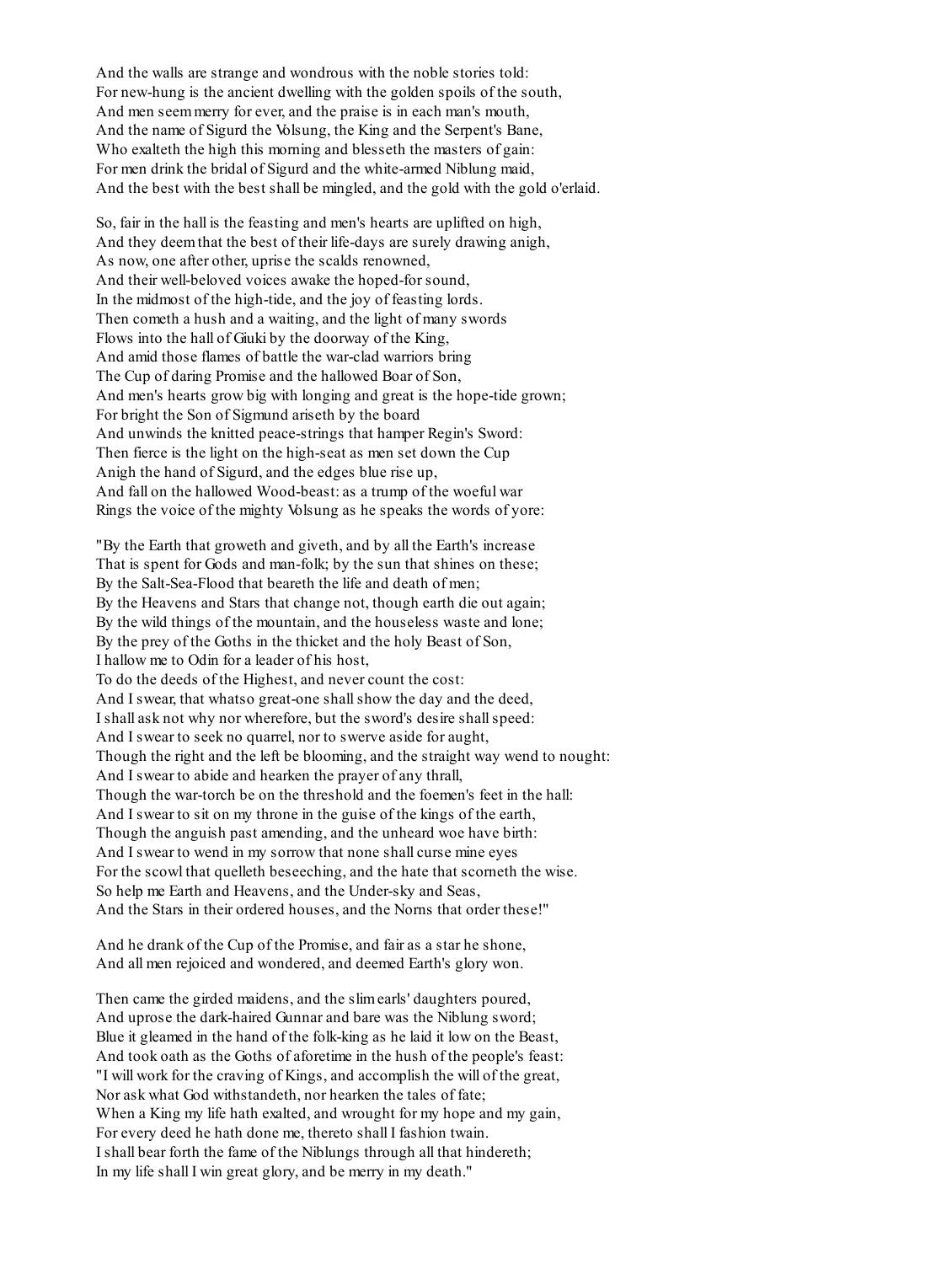So sweareth the lovely war-king and drinketh of the Cup, And the joy of the people waxeth and their glad cry goeth up. But again came the girded maidens: earls' daughters pour the wine, And bare is the blade of Hogni in the feast-hall over the Swine; Then he cries o'er the hallowed Wood-beast: "Earth, hearken, how I swear, To beseech no man for his helping, and to vexno God with prayer; And to seek out the will of the Norns, and look in the eyes of the curse; And to laugh while the love aboundeth, lest the glad world grow into worse; Then if in the murder I laugh not, O Earth, remember my name, And oft tell it aloud to the people for the Niblungs' fated shame!"

Then he drank of the Cup of the Promise, and all men hearkened and deemed That his speech was great and valiant, and as one of the wise he seemed.

Then the linen-folded maidens of the earl-folk lift the gold, But the earls look each on the other, and Guttorm's place behold, And empty it lieth before them; for the child hath wearied of peace, And he sits by the oars in the East-seas, and winneth fame's increase. Nor then, nor ever after, o'er the Holy Beast he spake, When mighty hearts were exalted for the golden Sigurd's sake.

### *Sigurd rideth with the Niblungs, and wooeth Brynhild for King Gunnar.*

Now it fell on a day of the spring-tide that followed on these things, That Sigurd fares to the meadows with Gunnar and Hogni the Kings; For afar is Guttormthe youngest, and he sails the Eastern Seas, And fares with war-shield hoisted to win himfame's increase.

There stay those Kings of the people alone in weed of war, And they cut a strip of the greensward on the meadow's daisied floor, And loosen it clean in the midst, while its ends in the earth abide; Then they heave its midmost aloft, and set on either side An ancient spear of battle writ round with words of worth; And these are the posts of the door, whose threshold is of the earth, And the skin of the earth is its lintel: but with war-glaives gleaming bare The Niblung Kings and Sigurd beneath the earth-yoke fare; Then each an arm-vein openeth, and their blended blood falls down On Earth the fruitful Mother where they rent her turfy gown: And then, when the blood of the Volsungs hath run with the Niblung blood, They kneel with their hands upon it and swear the brotherhood: Each man at his brother's bidding to come with the blade in his hand, Though the fire and the flood should sunder, and the very Gods withstand: Each man to love and cherish his brother's hope and will; Each man to avenge his brother when the Norns his fate fulfill: And now are they foster-brethren, and in such wise have they sworn As the God-born Goths of aforetime, when the world was newly born. But among the folk of the Niblungs goes forth the tale of the same, And men deemthe tidings a glory and the garland of their fame.

So is Sigurd yet with the Niblungs, and he loveth Gudrun his wife, And wendeth afield with the brethren to the days of the dooming of life; And nought his glory waneth, nor falleth the flood of praise: To every man he hearkeneth, nor gainsayeth any grace, And glad is the poor in the Doom-ring when he seeth his face mid the Kings, For the tangle straighteneth before him, and the maze of crooked things. But the smile is departed fromhim, and the laugh of Sigurd the young, And of few words now is he waxen, and his songs are seldomsung.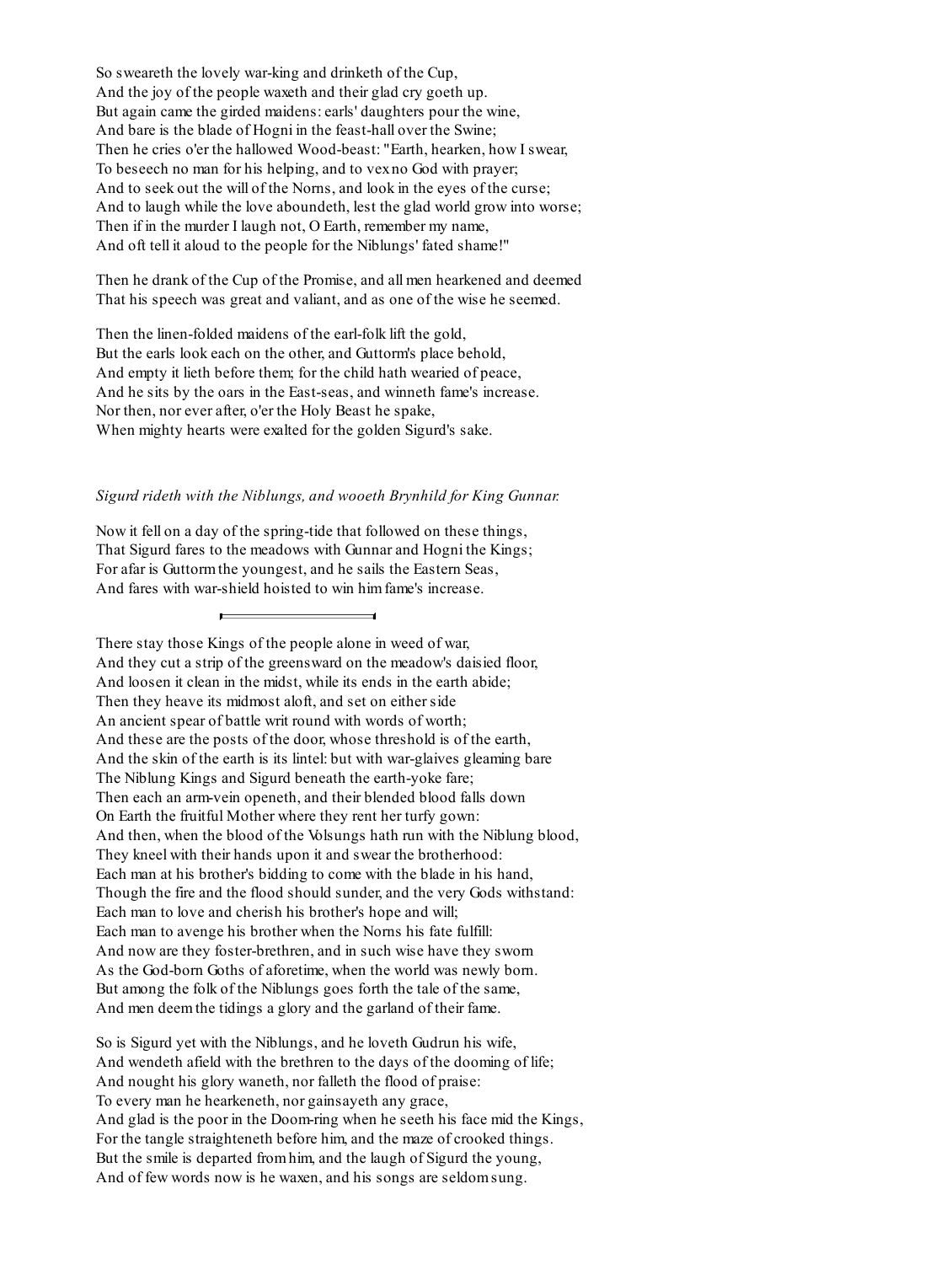Howbeit of all the sad-faced was Sigurd loved the best; And men say: Is the king's heart mighty beyond all hope of rest? Lo, how he beareth the people! how heavy their woes are grown! So oft were a God mid the Goth-folk, if he dwelt in the world alone.

Now Giuki the king was long grown old, and he died and was buried beneath a great earth-mound high on the mountains.

So there lieth Giuki the King, mid steel and the glimmer of gold, As the sound of the feastful Niblungs round his misty house is rolled: But Gunnar is King of the people, and the chief of the Niblung land; A man beloved for his mercy, and his might and his open hand; A glorious king in the battle, a hearkener at the doom, A singer to sing the sun up fromthe heart of the midnight gloom.

On a day sit the Kings in the high-seat when Grimhild saith to her son: "O Gunnar, King beloved, a fair life hast thou won; On the flood, in the field hast thou wrought, and hung the chambers with gold; Far abroad mid many a people are the tidings of thee told: Now do a deed for thy mother and the hallowed Niblung hearth, Lest the house of the mighty perish, and our tale grow wan with dearth. If thou do the deed that I bid thee, and wed a wife of the Kings, No less shalt thou cleave the war-helms and scatter the ruddy rings."

He said: "Meseemeth, mother, thou speakest not in haste, But hast sought and found beforehand, lest thy fair words fall to waste."

She said: "Thou sayest the sooth; I have found the thing I sought: A Maid for thee is shapen, and a Queen for thee is wrought: In the waste land hard by Lymdale a marvellous hall is built, With its roof of the red gold beaten, and its wall-stones over-gilt: Afar o'er the heath men see it, but no man draweth nigher, For the garth that goeth about it is nought but the roaring fire, A white wall waving aloft; and no window nor wicket is there, Whereby the shielded earl-folk or the sons of the merchants may fare: But few things fromme are hidden, and I know in that hall of gold Sits Brynhild, white as a wild-swan where the foamless seas are rolled; And the daughter of Kings of the world, and the sister of Queens is she, And wise, and Odin's Chooser, and the Breath of Victory: But for this cause sitteth she thus in the ring of the Wavering Flame, That no son of the Kings will she wed save the mightiest master of fame, And the man who knoweth not fear, and the man foredoomed of fate To ride through her Wavering Fire to the door of her golden gate: And for himshe sitteth and waiteth, and himshallshe cherish and love, Though the Kings of the world should withstand it, and the Gods that sit above. Speak thou, O mighty Gunnar!--nay rather, Sigurd my son, Say who but the lord of the Niblungs should wed with this glorious one?"

Long Sigurd gazeth upon her, and slow he sayeth again: "I know thy will, my mother; of all the sons of men, Of all the Kings unwedded, and the kindred of the great, It is meet that my brother Gunnar should ride to her golden gate."

In the May-morn riseth Gunnar with fair face and gleaming eyes, And he calleth on Sigurd his brother, and he calleth on Hogni the wise: "Today shall we fare to the wooing, for so doth our mother bid; We shall go to gaze on marvels, and things fromthe King-folk hid."

So they do on the best of their war-gear, and their steeds are dight for the road,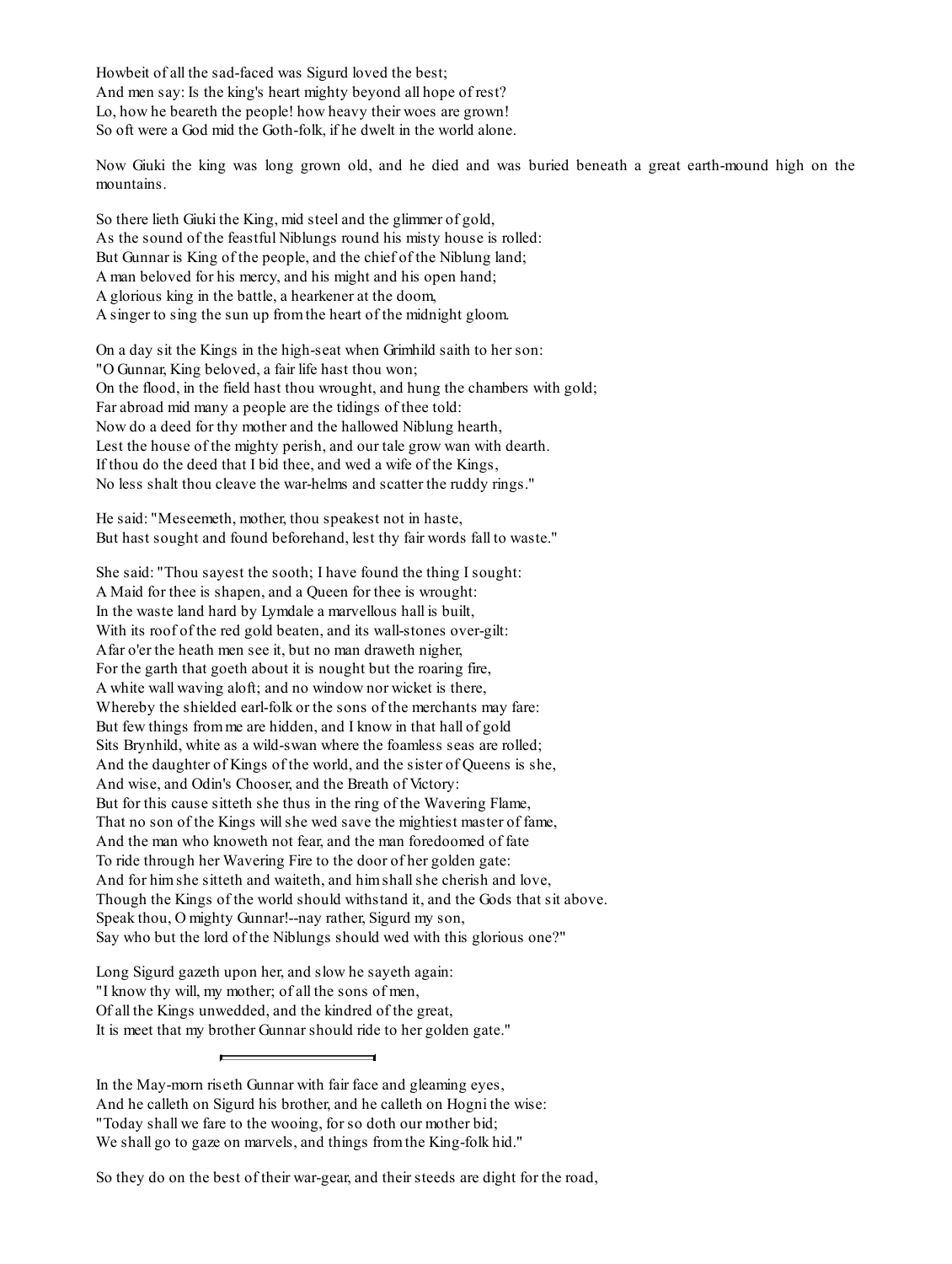And forth to the sun neigheth Greyfell as he neighed 'neath the Golden Load: But or ever they leap to the saddle, while yet in the door they stand, Thereto cometh Grimhild the wise-wife, and on each head layeth her hand, As she saith: "Be mighty and wise, as the kings that came before! For they knew of the ways of the Gods, and the craft of the Gods they bore: And they knew how the shapes of man-folk are the very images Of the hearts that abide within them, and they knew of the shaping of these. Be wise and mighty, O Kings, and look in mine heart and behold The craft that prevaileth o'er semblance, and the treasured wisdomof old! I hallow you thus for the day, and I hallow you thus for the night, And I hallow you thus for the dawning with my fathers' hidden might. Go now, for ye bear my will while I sit in the hall and spin; And tonight shall be the weaving, and tomorn the web shall ye win."

So they leap to the saddles aloft, and they ride and speak no word, But the hills and the dales are awakened by the clink of the sheathed sword: None looks in the face of the other, but the earth and the heavens gaze, And behold those kings of battle ride down the dusty ways.

So they come to the Waste of Lymdale when the afternoon is begun, And afar they see the flame-blink on the grey sky under the sun: And they spur and speak no word, and no man to his fellow will turn; But they see the hills draw upward and the earth beginning to burn: And they ride, and the eve is coming, and the sun hangs low o'er the earth, And the red flame roars up to it fromthe midst of the desert's dearth. None turns or speaks to his brother, but the Wrath gleams bare and red, And blood-red is the Helmof Aweing on the golden Sigurd's head, And bare is the blade of Gunnar, and the first of the three he rides, And the wavering wall is before himand the golden sun it hides.

Then the heart of a king's son failed not, but he tossed his sword on high And laughed as he spurred for the fire, and cried the Niblung cry; But the mare's son saw and imagined, and the battle-eager steed, That so oft had pierced the spear-hedge and never failed at need, Shrank back, and shrieked in his terror, and spite of spur and rein Fled fast as the foals unbitted on Odin's pasturing plain; Wide then he wheeled with Gunnar, but with hand and knee he dealt, And the voice of a lord beloved, till the steed his master felt, And bore himback to the brethren; by Greyfell Sigurd stood, And stared at the heart of the fire, and his helmwas red as blood; But Hognisat in his saddle, and watched the flames up-roll; And he said: "Thy steed has failed thee that was once the noblest foal In the pastures of King Giuki; but since thine heart fails not, And thou wouldst not get thee backward and say, The fire was hot, And the voices pent within it were singing nought but death, Let Sigurd lend thee his steed that wore the Glittering Heath, And carried the Bed of the Serpent, and the ancient ruddy rings. So perchance may the mocks be lesser when men tell of the Niblung Kings."

Then Sigurd looked on the twain, and he saw their swart hair wave In the wind of the waste and the flame-blast, and no answer awhile he gave. But at last he spake: "O brother, on Greyfellshalt thou ride, And do on the Helmof Aweing and gird the Wrath to thy side, And cover thy breast with the war-coat that is throughly woven of gold, That hath not its like in the heavens nor has earth of its fellow told: For this is the raiment of Kings when they ride the Flickering Fire, And so sink the flames before themand the might of their desire."

Then Hogni laughed in his heart, and he said: "This changing were well If so might the deed be accomplished; but perchance there is more to tell: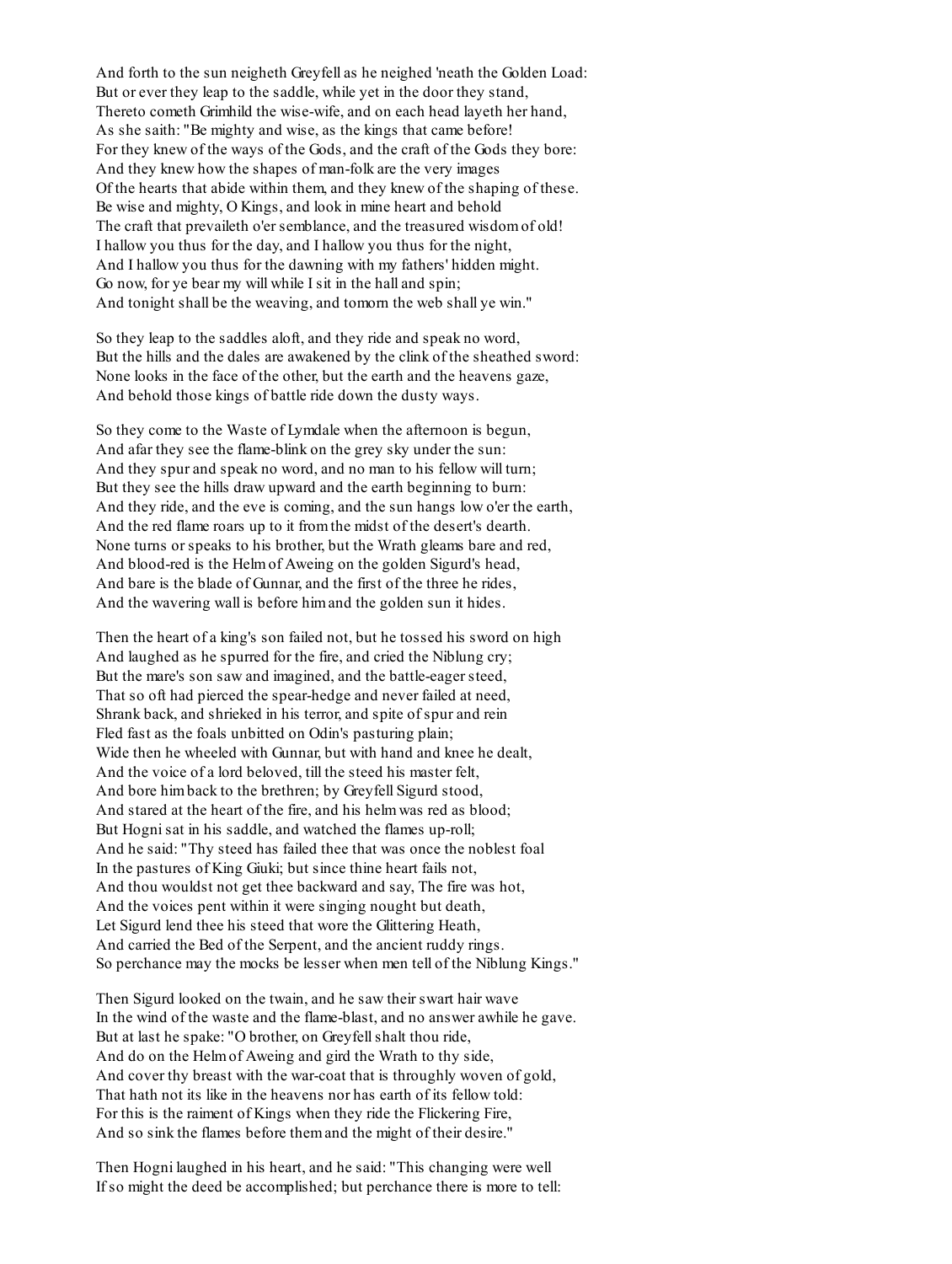Thou shalt take the war-steed, Gunnar, and enough or nought it shall be: But the coal-blue gear of the Niblungs the golden hall shall see." Then Sigurd looked on the speaker, as one who would answer again, But his words died out on the waste and the fire-blast made themvain. Then he casteth the reins to his brother, and Gunnar praiseth his gift, And springeth aloft to the saddle as the fair sun fails fromthe lift; And Sigurd looks on the burden that Greyfell doth uprear, The huge king towering upward in the dusky Niblung gear: There sits the eager Gunnar, and his heart desires the deed, And of nought he recketh and thinketh, but a fame-stirred warrior's need; But Greyfell trembleth nothing and nought of the fire doth reck: Then the spurs in his flank are smitten, and the reins lie loose on his neck, And the sharp cry springeth fromGunnar--no handbreadth stirred the beast; The dusk drew on and over and the light of the fire increased, And still as a shard on the mountain in the sandy dale alone Was the shape of the cloudy Greyfell, nor moved he more than the stone; But right through the heart of the fire for ever Sigurd stared, As he stood in the gold red-litten with the Wrath's thin edges bared.

No word for a while spake any, till Gunnar leaped to the earth, And the anger wrought within him, and the fierce words came to birth: "Who mocketh the King of the Niblungs in the desert land forlorn? Is it thou, O Sigurd the Stranger? is it thou, O younger-born? Dost thou laugh in the hall, O Mother? dost thou spin, and laugh at the tale That has drawn thy son and thine eldest to the sword and the blaze of the bale? Or thou, O God of the Goths, wilt thou hide and laugh thy fill, While the hands of the foster-brethren the blood of brothers spill?"

But the awful voice of Sigurd across the wild went forth: "How changed are the words of Gunnar! where wend his ways of worth? I mock thee not in the desert, as I mocked thee not in the mead, When I swore beneath the turf-yoke to help thy fondest need: Nay, strengthen thine heart for the work, for the gift that thy manhood awaits; For I give thee a gift, O Niblung, that shall overload the Fates, And how may a King sustain it? but forbear with the dark to strive; For thy mother spinneth and worketh, and her craft is awake and alive."

Then Hognispake fromthe saddle: "The time, and the time is come To gather the might of our mother, and of her that spinneth at home. Forbear all words, O Gunnar, and anigh to Sigurd stand, And face to face behold him, and take his hand in thine hand: Then be thy will as his will, that his heart may mingle with thine, And the love that he sware 'neath the earth-yoke with thine hope may intertwine."

Then the wrath fromthe Niblung slippeth and the shame that anger hath bred, And the heavy wings of the dreamtide flit over Gunnar's head: But he doth by his brother's bidding, and Sigurd's hand he takes, And he looks in the eyes of the Volsung, though scarce in the desert he wakes. There Hognisits in the saddle aloof fromthe King's desire, And little his lips are moving, as he stares on the rolling fire, And mutters the spells of his mother, and the words she bade himsay: But the craft of the kings of aforetime on those Kings of the battle lay; Dark night was spread behind them, and the fire flared up before, And unheard was the wind of the wasteland mid the white flame's wavering roar.

Long Sigurd gazeth on Gunnar, till he sees, as through a cloud, The long black locks of the Niblung, and the King's face set and proud: Then the face is alone on the dark, and the dusky Niblung mail Is nought but the night before him: then whiles will the visage fail, And grow again as he gazeth, black hair and gleaming eyes,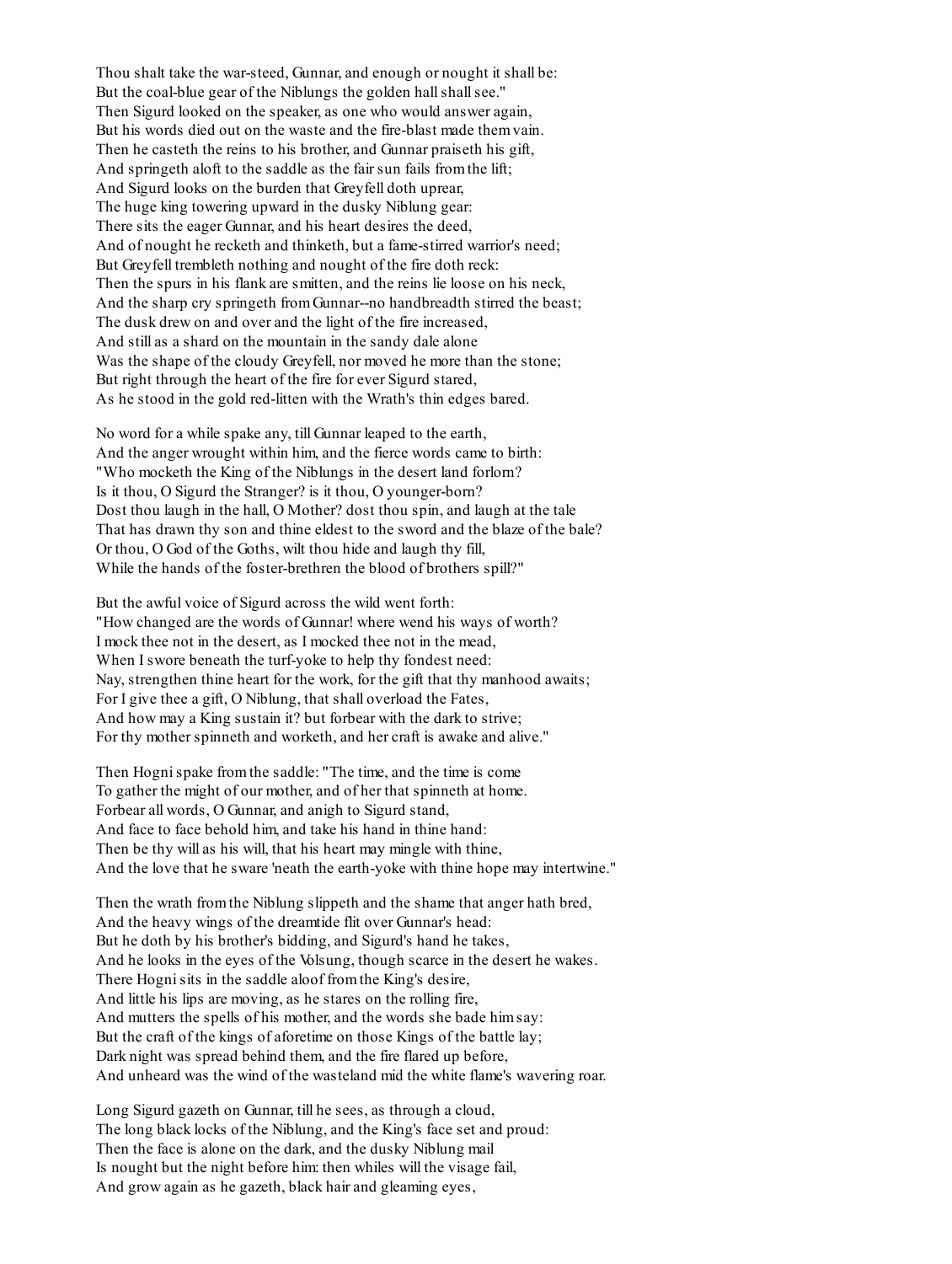And fade again into nothing, as for more of vision he tries: Then all is nought but the night, yea the waste of an emptier thing, And the fire-wall Sigurd forgetteth, nor feeleth the hand of the King: Nay, what is it now he remembereth? it is nought that aforetime he knew, And no world is there left himto live in, and no deed to rejoice in or rue; But frail and alone he fareth, and as one in the sphere-stream's drift, By the starless empty places that lie beyond the lift: Then at last is he stayed in his drifting, and he saith, It is blind and dark; Yet he feeleth the earth at his feet, and there cometh a change and a spark, And away in an instant of time is the mirk of the dreamland rolled, And there is the fire-lit midnight, and before himan image of gold, A man in the raiment of Gods, nor fashioned worser than they: Full sad he gazeth on Sigurd from the great wide eyes and grey; And the Helmthat Aweth the people is set on the golden hair, And the Mail of Gold enwraps him, and the Wrath in his hand is bare.

Then Sigurd looks on his armand his hand in his brother's hand, And thereon is the dark grey mail-gear well forged in the southern land; Then he looks on the sword that he beareth, and, lo, the eager blade That leaps in the hand of Gunnar when the kings are waxen afraid; And he turns his face o'er his shoulder, and the raven-locks hang down Fromthe dark-blue helmof the Dwarf-folk, and the rings of the Niblung crown.

Then a red flush riseth against himin the face ne'er seen before, Save dimly in the mirror or the burnished targe of war, And the foster-brethren sunder, and the clasped hands fall apart; But a change cometh over Sigurd, and the fierce pride leaps in his heart; He knoweth the soul of Gunnar, and the shaping of his mind; He seeketh the words of Sigurd, and Gunnar's voice doth he find, As he cries: "I know thy bidding; let the world be lief or loth, The child is unborn that shall hearken how Sigurd rued his oath! Well fare thou brother Gunnar! what deed shall I do this eve That I shall never repent of, that thine heart shall never grieve? What deed shall I do this even that none else may bring to the birth, Nay, not the King of the Niblungs, and the lord of the best of the earth?"

The flames rolled up to the heavens, and the stars behind were bright, Dark Hognisat on his war-steed, and stared out into the night, And there stood Gunnar the King in Sigurd's semblance wrapped, --As Sigurd walking in slumber, for in Grimhild's guile was he lapped, That his heart forgat his glory, and the ways of Odin's lords, And the thought was frozen within him, and the might of spoken words.

But Sigurd leapeth on Greyfell, and the sword in his hand is bare, And the gold spurs flame on his heels, and the fire-blast lifteth his hair; Forth Greyfell bounds rejoicing, and they see the grey waxred, As unheard the war-gear clasheth, and the flames meet over his head, Yet a while they see himriding, as through the rye men ride, When the word goes forth in the summer of the kings by the ocean-side; But the fires were slaked before himand the wild-fire burned no more Than the ford of the summer waters when the rainy time is o'er.

Not once turned Sigurd aback, nor looked o'er the ashy ring, To the midnight wilderness drear and the spell-drenched Niblung King: But he stayed and looked before him, and lo, a house high-built With its roof of the red gold beaten, and its wall-stones over-gilt: So he leapt adown fromGreyfell, and came to that fair abode, And dark in the gear of the Niblungs through the gleaming door he strode: All light within was that dwelling, and a marvellous hall it was, But of gold were its hangings woven, and its pillars gleaming as glass,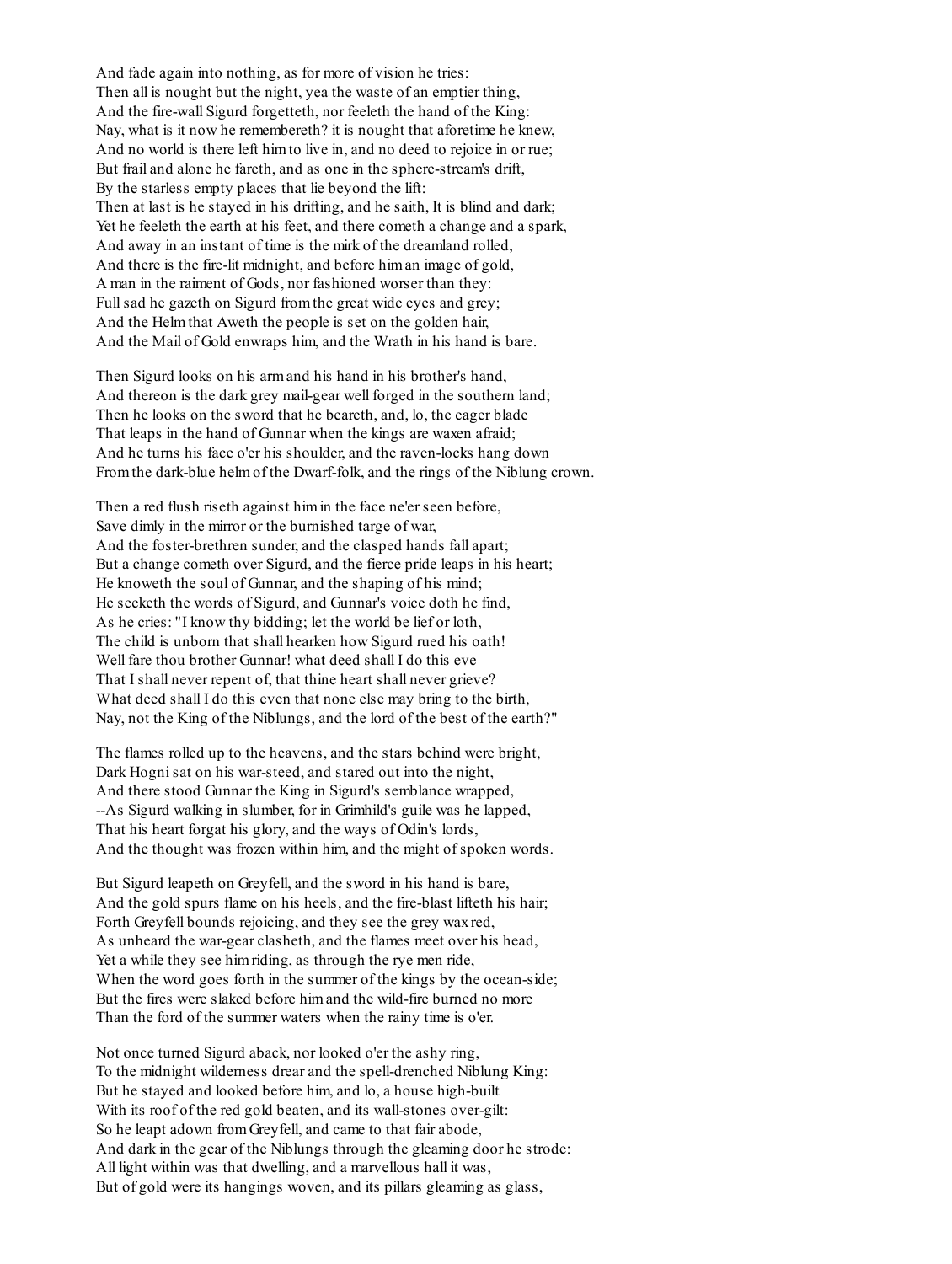And Sigurd said in his heart, it was wrought erewhile for a God: But he looked athwart and endlong as alone its floor he trod, And lo, on the height of the dais is upreared a graven throne, And thereon a woman sitting in the golden place alone; Her face is fair and awful, and a gold crown girdeth her head; And a sword of the kings she beareth, and her sun-bright hair is shed O'er the laps of the snow-white linen that ripples adown to her feet: As a swan on the billow unbroken ere the firth and the ocean meet, On the dark-blue cloths she sitteth, in the height of the golden place, Nor breaketh the hush of the hall, though her eyes be set on his face.

Now he sees this is even the woman of whomthe tale hath been told, E'en she that was wrought for the Niblungs, the bride ordained fromof old, And hushed in the hall he standeth, and a long while looks in her eyes, And the word he hath shapen for Gunnar to his lips may never arise.

The man in Gunnar's semblance looked long and knew no deed; And she looked, and her eyes were dreadful, and none would help her need. Then the image of Gunnar trembled, and the flesh of the War-King shrank; For he heard her voice on the silence, and his heart of her anguish drank:

"King, King, who art thou that comest, thou lord of the cloudy gear? What deed for the weary-hearted shall thy strange hands fashion here?"

The speech of her lips pierced through himlike the point of the bitter sword, And he deemed that death were better than another spoken word; But he clencheth his hand on the war-blade, and setteth his face as the brass, And the voice of his brother Gunnar fromout his lips doth pass: "When thou lookest on me, O Goddess, thou seest Gunnar the King, The King and the lord of the Niblungs, and the chief of their warfaring. But art thou indeed that Brynhild of whomis the rumour and fame, That she bideth the coming of kings to ride her Wavering Flame, Lest she wed the little-hearted, and the world grow evil and vile? For if thou be none other I will speak again in a while."

She said: "Art thou Gunnar the Stranger! O art thou the man that I see? Yea, verily I am Brynhild; what other is like unto me? O men of the Earth behold me! hast thou seen, O labouring Earth, Such sorrow as my sorrow, or such evil as my birth?"

Then spake the Wildfire's Trampler that Gunnar's image bore: "O Brynhild, mighty of women, be thou glorious evermore! Thou seest Gunnar the Niblung, as he sits mid the Niblung lords, And rides with the gods of battle in the fore-front of the swords."

Hard rang his voice in the hall, and a while she spake no word, And there stood the Image of Gunnar, and leaned on his bright blue sword: But at last she cried fromthe high-seat: "If I yet amalive and awake, I know no words for the speaking, nor what answer I may make." She ceased and he answered nothing; and a hush on the hall there lay And the moon slipped over the windows as he clomb the heavenly way; And no whit stirred the raiment of Brynhild: till she hearkened the Wooer's voice, As he said: "Thou art none of the women that swear and forswear and rejoice, Forgetting the sorrow of kings and the Gods and the labouring earth. Thou shall wed with King Gunnar the Niblung and increase his worth with thy worth."

So spake he in semblance of Gunnar, and fromoff his hand he drew A ring of the spoils of the Southland, a marvelseen but of few,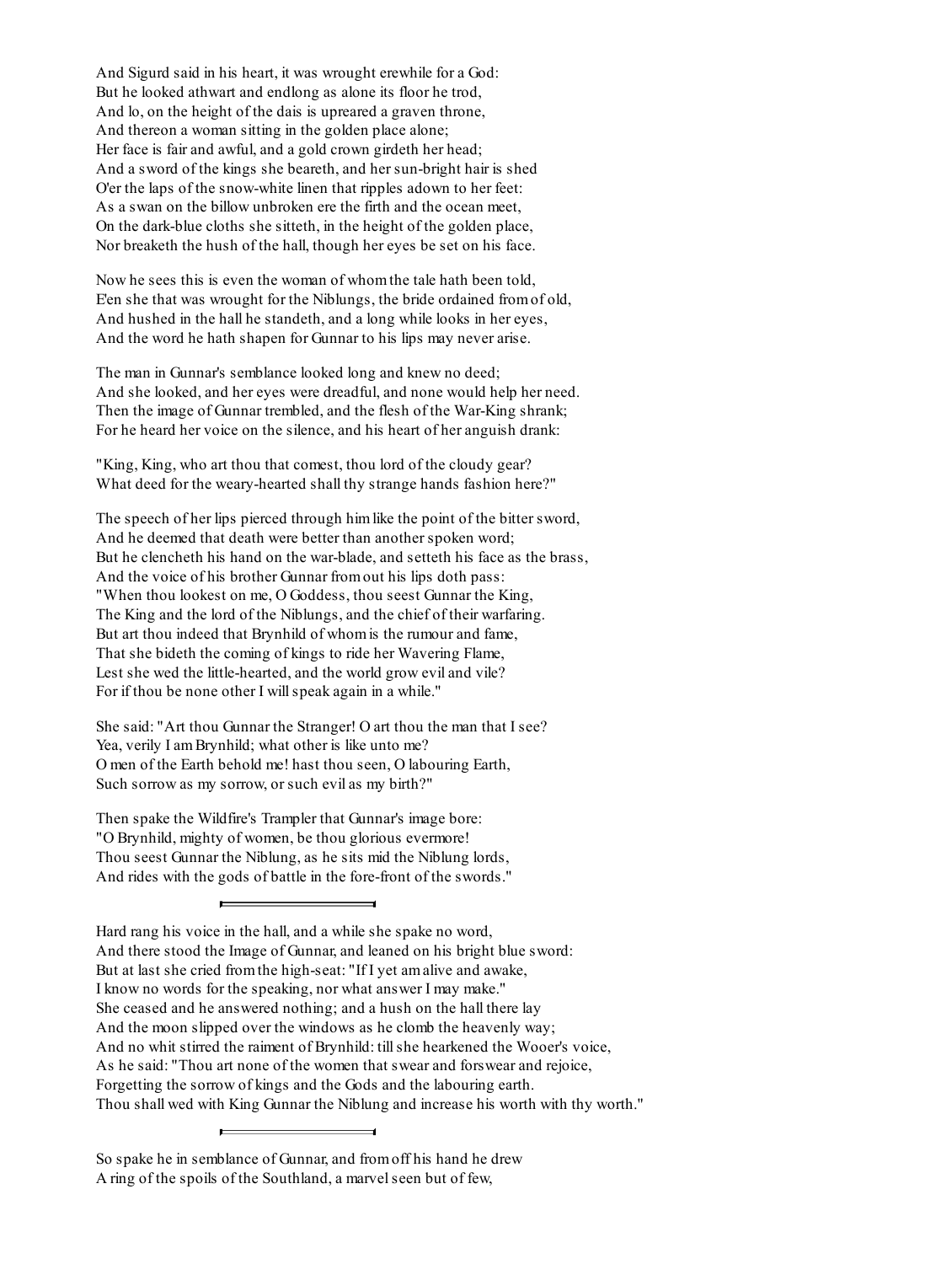And he set the ring on her finger, and she turned to her lord and spake: "I thank thee, King, for thy goodwill, and thy pledge of love I take. Depart with my troth to thy people: but ere full ten days are o'er I shall come to the Sons of the Niblungs, and then shall we part no more Till the day of the change of our life-days, when Odin and Freyia shall call. Lo, here, my gift of the morning! 'twas my dearest treasure of all; But thou art become its master, and for thee was it fore-ordained, Since thou art the man of mine oath and the best that the earth hath gained."

And lo, 'twas the Grief of Andvari, and the lack that made himloth, The last of the God-folk's ransom, the Ring of Hindfell's oath; Now on Sigurd's hand it shineth, and long he looketh thereon, But it gave himback no memories of the days that were bygone.

So forth fromthe hall goes the Wooer, and slow and slow he goes, As a conquered king fromhis city fares forth to meet his foes; And he taketh the reins of Greyfell, nor yet will back himthere, But afoot through the cold slaked ashes of yester-eve doth fare, With his eyes cast down to the earth; till he heareth the wind, and a cry, And raiseth a face brow-knitted and beholdeth men anigh, And beholdeth Hogni the King set grey on his coal-black steed, And beholdeth the image of Sigurd, the King in the golden weed: Then he stayeth and stareth astonished and setteth his hand to his sword; Till Hogni cries fromhis saddle, and his word is a kindly word:

"Hail, brother, the King of the people! hail, helper of my kin! Again fromthe death and the trouble great gifts hast thou set thee to win For thy friends and the Niblung children, and hast crowned thine earthly fame, And increased thine exceeding glory and the sound of thy loved name."

Nought Sigurd spake in answer but looked straight forth with a frown, And stretched out his hand to Gunnar, as one that claimeth his own. Then no word speaketh Gunnar, but taketh his hand in his hand, And they look in the eyes of each other, and a while in the desert they stand Till the might of Grimhild prevaileth, and the twain are as yester-morn; But sad was the golden Sigurd, though his eyes knew nought of scorn; And he spake:

"It is finished, O Gunnar! and I will that our brotherhood May endure through the good and the evil as it sprang in the days of the good: But I bid thee look to the ending, that the deed I did yest'reve Bear nought for me to repent of, for thine heart of hearts to grieve. Thou art troth-plight, O King of the Niblungs, to Brynhild Queen of the earth, She hath sworn thine heart to cherish and increase thy worth with her worth: She shall come to the house of Gunnar ere ten days are past and o'er; And thenceforth the life of Brynhild shall part fromthy life no more, Till the doomof our kind shallspeed you, and Odin and Freyia shall call, And ye bide the Day of the Battle, and the uttermost changing of all."

The praise and thanks they gave him! the words of love they spake! The tale that the world should hear of, deeds done for Sigurd's sake! They were lovely might you hear them: but they lack; for in very deed Their sound was clean forgotten in the day of Sigurd's need.

So that night in the hall of the ancient they hold high-tide again, And the Gods on the Southland hangings smile out full fair and fain, And the song goes up of Sigurd, and the praise of his fame fulfilled, But his speech in the dead sleep lieth, and the words of his wisdomare chilled: And men say, the King is careful, for he thinks of the people's weal,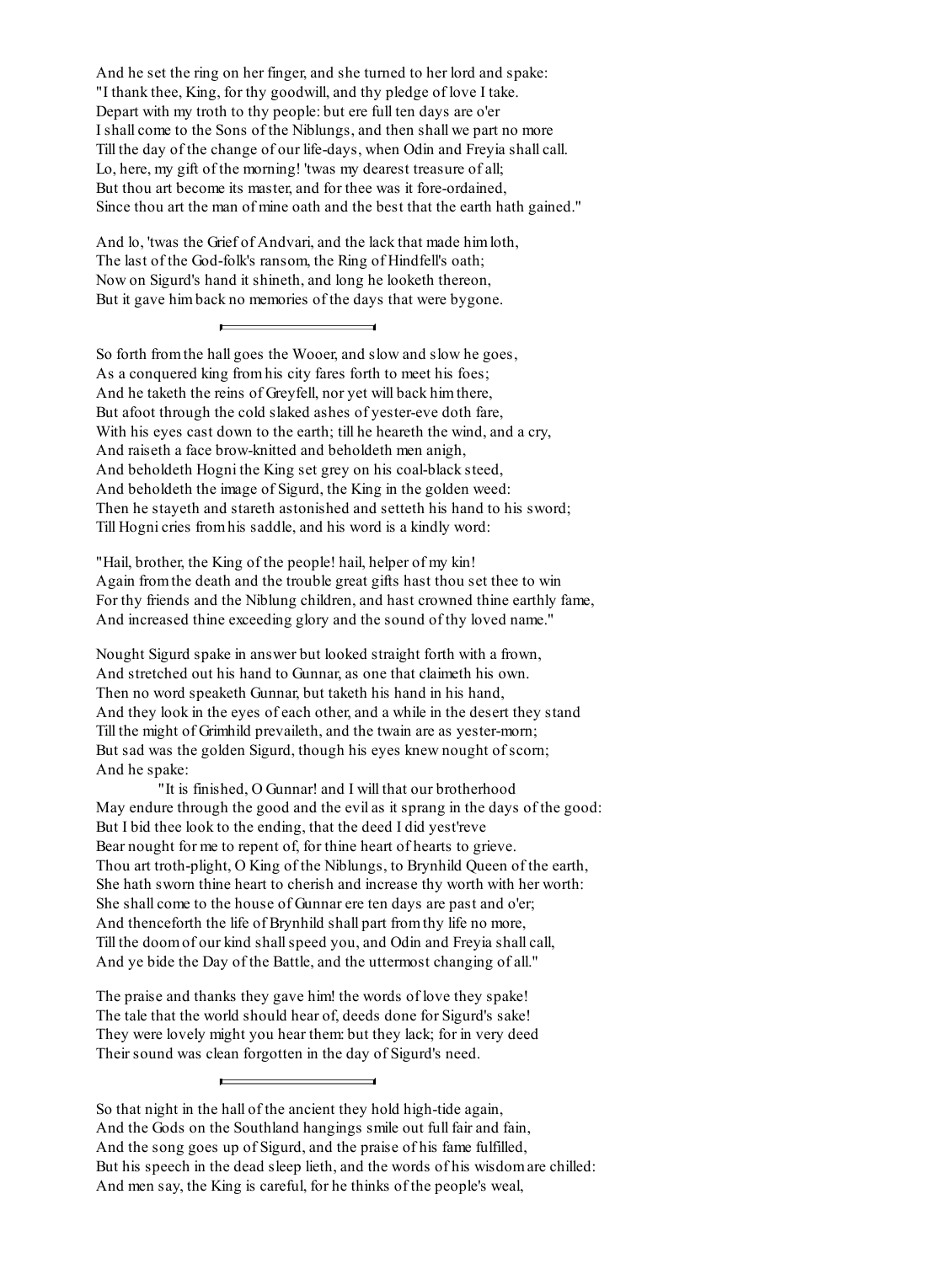And his heart is afraid for our trouble, lest the Gods our joyance steal.

But that night, when the feast was over, to Gudrun Sigurd came, And she noted the ring on his finger, and she knew it was nowise the same As the ring he was wont to carry; so she bade himtell thereof: Then he turned unto her kindly, and his words were words of love; Nor his life nor his death he heeded, but told her last night's tale: Yea, he drew forth the sword for his slaying, and whetted the edges of bale; For he took that Gold of Andvari, that Curse of the uttermost land, And he spake as a king that loveth, and set it on her hand; But her heart was exceeding joyous, as he kissed her sweet and soft, And bade her bear it for ever, that she might remember himoft When his hand fromthe world was departed and he sat in Odin's home.

#### *How Brynhild was wedded to Gunnar the Niblung.*

So ten days wore over, and on the morrow-morn the folk were all astir in the Niblung house, till the watchers on the towers cried to them tidings of a goodly company drawing nigh upon the road. Then the Niblungs got them to horse in glittering-gay raiment and went forth to meet the people of Brynhild.

First rode bands of maidens arrayed in fine linen and blue-broidered cloaks, and after them came a golden wain with horses of snowy white and bench-cloths of blue, and therein sat Brynhild alone, clad in swan-white raiment and crowned with gold. Then they hailed her sweet and goodly, and so she entered the darksome gate-way and came within the Niblung Burg.

So fair in the sun of the forecourt doth Brynhild's wain shine bright, And the huge hall riseth before her, and the ernes cry out fromits height, And there by the door of the Niblungs she sees huge warriors stand, Dark-clad, by the shoulders greater than the best of any land, And she knoweth the chiefs of the Niblungs, the dreaded dukes of war: But one in cloudy raiment stands a very midst the door, And ruddy and bright is his visage, and his black locks wave in the wind, And she knoweth the King of the Niblungs and the man she came to find: Then nought she lingered nor loitered, but stepped to the earth adown With right-hand reached to the War-God, the wearer of the crown; And she said:

"I behold thee, Gunnar, the King of War that rode Through the waves of the Flickering Fire to the door of mine abode,

"And for this I needs must deemthee the best of all men born, The highest-hearted, the greatest, the staunchest of thy love: And that such the world yet holdeth, my heart is fain thereof: And for thee I deemwas I fashioned, and for thee the oath I swore In the days of my glory and wisdom, ere the days of youth were o'er.

"May the fire ne'er stay thy glory, nor the ocean-flood thy fame! Through ages of all ages may the wide world praise thy name! Yea, oft may the word be spoken when low we lie at rest; 'It befell in the days of Gunnar, the happiest and the best!' All this may the high Gods give thee, and thereto a gift I give, The body of Queen Brynhild so long as both we live."

With unmoved face, unfaltering, the blessing-words she said, But the joy sprang up in Gunnar and increased his goodlihead, And he cast his arms about her and kissed her on the mouth, And he said:

"The gift is greater than all treasure of the south;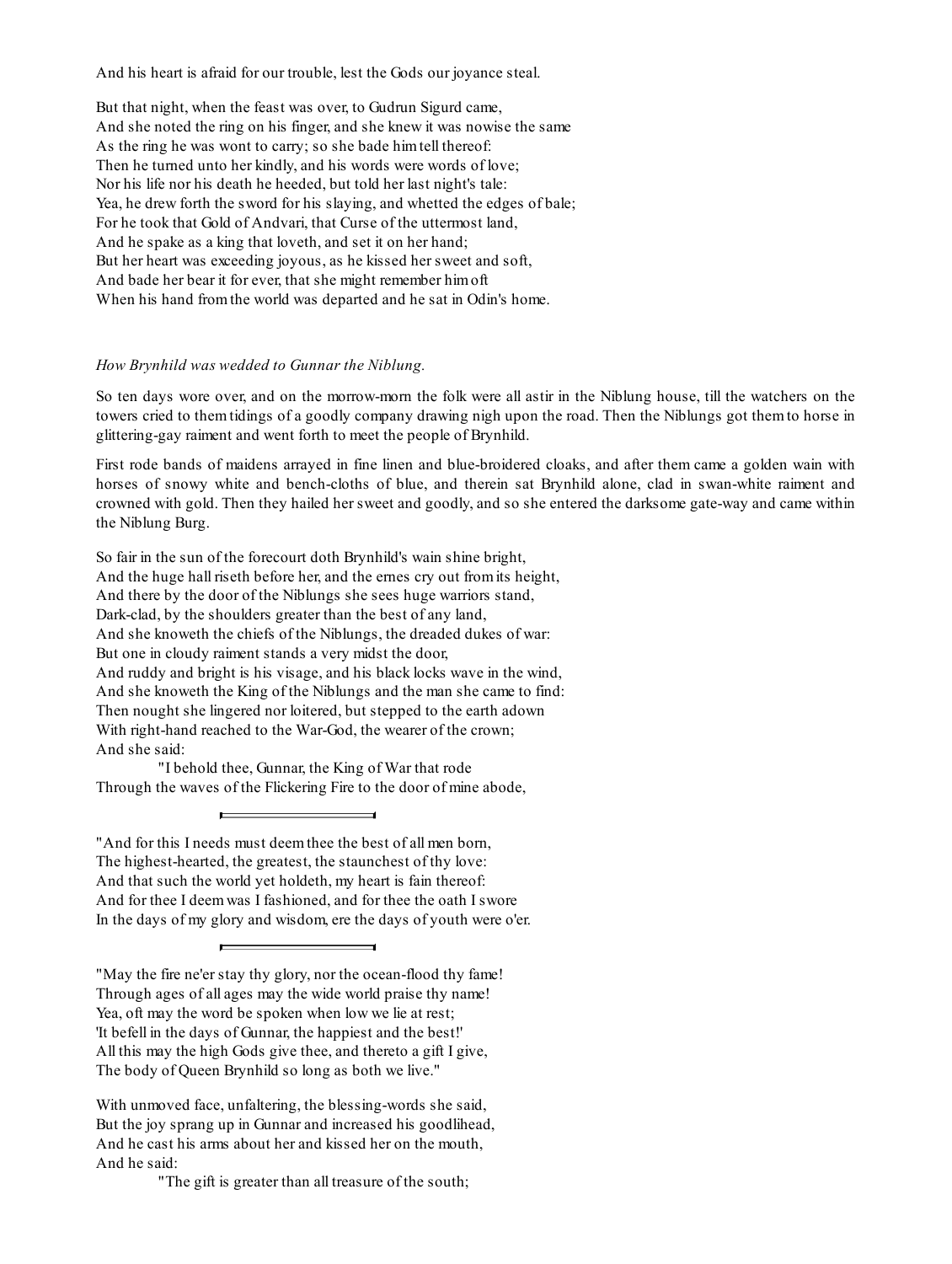As glad as my heart this moment, so glad may be thy life, And the world be never weary of the joy of Gunnar's wife!"

She spake no word, and smiled not, but she held his hand henceforth. And he said; "Now take the greetings of my men, the most of worth."

Then she turned her face to the war-dukes, and hearkened to their praise, And she spake in few words sweetly, and blessed their coming days. Then again spake Gunnar and said: "Lo, Hogni my brother is this; But Guttormis far on the East-seas, and seeketh the warrior's bliss; A third there is of my brethren, and my house holds none so great; In the hall by the side of my sister thy face doth he await."

Then Brynhild gave fair greeting to Hogni, but anon she turned and questioned Gunnar of his words concerning that brother who awaited her in the hall. "I deemed the sons of Giuki had been but three," said Brynhild. "This fourth, this hall-abider the mighty,--is he akin to thee?"

And Gunnar answered:

"He is nought of our blood, But the Gods have sent himto usward to work us measureless good: It is even Sigurd the Volsung, the best man ever born, The man that the Gods withstand not, my friend, and my brother sworn."

She heard the name, and she changed not, but her feet went forth as he led, And under the cloudy roof-tree Queen Brynhild bowed her head. Then, were there a man so ancient as had lived beyond his peers On the earth, that beareth all things, a twice-told tale of years, He had heard no sound so mighty as the shout that shook the wall When Brynhild's feet unhearkened first trod the Niblung hall. No whit the clamour stirred her; but her godlike eyes she raised And betwixt the hedge of the earl-folk on the golden high-seat gazed, And the man that sat by Gudrun: but e'en as the rainless cloud Ere the first of the tempest ariseth the latter sun doth shroud, And men look round and shudder, so Grimhild came between The silent golden Sigurd and the eyes of the mighty Queen, And again heard Brynhild greeting, and again she spake and said:

"O Mother of the Niblungs, such hap be on thine head, As thy love for me, the stranger, was past the pain of words! Mayst thou see thy son's sons glorious in the meeting of the swords! Mayst thou sleep and doubt thee nothing of the fortunes of thy race! Mayst thou hear folk call yon high-seat the earth's most happy place!"

Then the Wise-wife hushed before her, and a little fell aside, And nought fromthe eyes of Brynhild the high-seat now did hide; And the face so long desired, unchanged fromtime agone, In the house of the Cloudy People fromthe Niblung high-seat shone: She stood with her hand in Gunnar's, and all about and around Were the unfamiliar faces, and the folk that day had found; But her heart ran back through the years, and yet her lips did move With the words she spake on Hindfell, when they plighted troth of love.

Lo, Sigurd fair on the high-seat by the white-armed Gudrun's side, In the midst of the Cloudy People, in the dwelling of their pride! His face is exceeding glorious and awful to behold; For of all his sorrow he knoweth and his hope smit dead and cold: The will of the Norns is accomplished, and, lo, they wend on their ways, And leave the mighty Sigurd to deal with the latter days: The Gods look down fromheaven, and the lonely King they see, And sorrow over his sorrow, and rejoice in his majesty.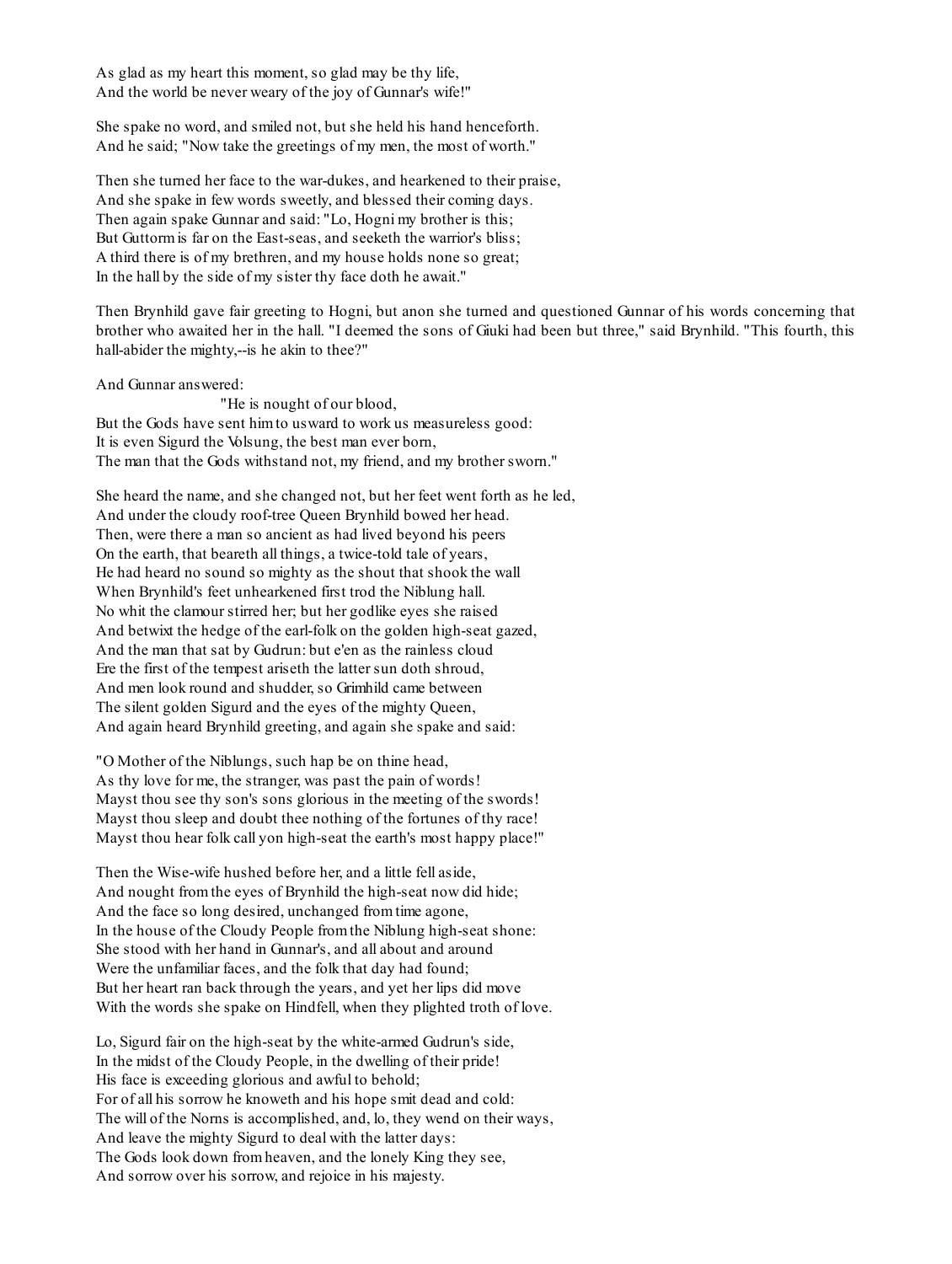For the will of the Norns is accomplished, and outworn is Grimhild's spell, And nought now shall blind or help him, and the tale shall be to tell: He hath seen the face of Brynhild, and he knows why she hath come, And that his is the hand that hath drawn her to the Cloudy People's home: He knows of the net of the days, and the deeds that the Gods have bid, And no whit of the sorrow that shall be fromhis wakened soul is hid: And his glory his heart restraineth, and restraineth the hand of the strong Fromthe hope of the fools of desire and the wrong that amendeth wrong.

And Brynhild's face drew near himwith eyes grown stern and strange.

Now she stands on the floor of the high-seat, and for e'en so little a space As men may note delaying, she looketh on Sigurd's face, Ere she saith:

"I have greeted many in the Niblungs' house today, And for thee is the last of my greetings ere the feast shall wear away: Hail, Sigurd, son of the Volsungs! hail, lord of Odin's storm! Hail, rider of the wasteland and slayer of the Worm! If aught thy soulshall desire while yet thou livest on earth, I pray that thou mayst win it, nor forget its might and worth."

All grief, sharp scorn, sore longing, stark death in her voice he knew, But gone forth is the doomof the Norns, and what shall he answer thereto, While the death that amendeth lingers? and they twain shall dwell for awhile In the Niblung house together by the hearth that forged the guile.

So he spake as a King of the people in whomall fear is dead, And his anguish no man noted, as the greeting-words he said: "Hail, fairest of all things fashioned! hail, thou desire of eyes! Hail, chooser of the mightiest, and teacher of the wise! Hail, wife of my brother Gunnar! in might may thy days endure, And in peace without a trouble that the world's weal may be sure!"

But the song sprang up in the hall, and the eagles cried fromabove And forth to the freshness of May went the joyance of the feast: And Sigurd sat with the Niblungs, and gave ear to most and to least. And showed no sign to the people of the grief that on himlay; Nor seemeth he worser to any than he was on the yesterday.

# *Of the Contention betwixt the Queens.*

So now must Sigurd and Brynhild abide together in the Burg of the Niblungs, yet each must bear the burden of sorrow alone. Brynhild held close converse with Gudrun, and behaved humbly towards her lest strife should arise between them. But Gudrun, filled with pride that she was the wife of so great a man as Sigurd, deemed it a little matter that all others should give her honour, and knowing how Sigurd had ridden the fire, she cherished great scorn of Gunnar and Brynhild in her heart, and her pride waxed daily greater.

Of the heart-wise Hogni men tell how he grew wiser day by day and more learned in the craft of his mother Grimhild.

As for Gunnar, he lived with Brynhild in great honour and praise from all men, but the thought of how Sigurd had ridden the fire in his semblance lay heavy upon him. He brooded thereon in bitterness and envy, and the lie shadowed his life-days so that he had but small joy in his wife.

And Grimhild, marking his heavy mood, wrought upon him with cunning words and he gave ear to her. For ever she spake of kings' supplanters who bear away the praise from their lords after great deeds are done, and often her talk was of the mighty power that he holdeth who knoweth the shame of a king. So Gunnar hearkened and ill thoughts grew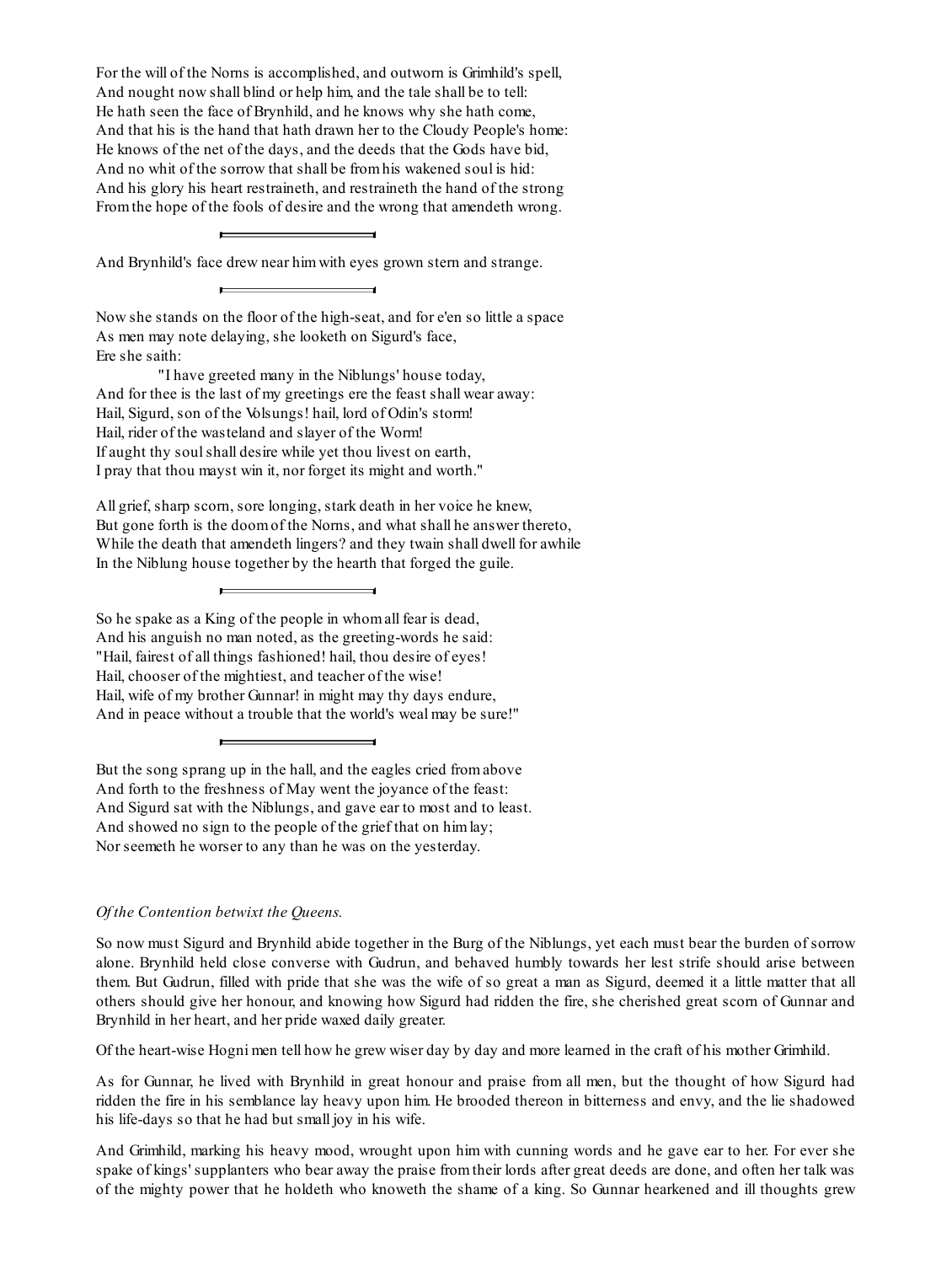within him.

But fair-faced, calmas a God who hath none to call his foes, Betwixt the Kings and the people the golden Sigurd goes; No knowledge of man he lacketh, and the lore he gained of old Fromthe ancient heart of the Serpent and the Wallower on the Gold Springs fresh in the soul of Sigurd; the heart of Hogni he sees, And the heart of his brother Gunnar, and he grieveth sore for these.

It was most in these latter days that his fame went far abroad, The helper, the overcomer, the righteous sundering sword; The loveliest King of the King-folk, the man of sweetest speech, Whose ear is dull to no man that his helping shall beseech; The eye-bright seer of all things, that wasteth every wrong, The straightener of the crooked, the hammer of the strong: Lo, such was the Son of Sigmund in the days whereof I tell, The dread of the doomand the battle; and all children loved himwell.

Now Gudrun's scorn of Brynhild waxed greater as she thought on the knowledge that she held, and it needed but a little that she should speak out the whole tale.

Such was her mind when it befell her to go with Brynhild to bathe in the Niblung river. There it chanced that they fell to talk of their husbands, and Gudrun named Sigurd the best of the world. Thereat Brynhild, stung by her love for Sigurd and the memory of his broken troth,--for so she deemed it,--cried out, saying: "Thy lord is but Gunnar's serving man to do his bidding, but my mate is the King of King-folk, who rode the Wavering Fire and hath dared very death to win me."

Then Gudrun held out her hand and a golden gleam shone on her finger, at the sight whereof Brynhild waxed wan as a dead woman. "Lo," said Gudrun, "I had Andvari's ring of Sigurd, and indeed thou sayest truly, that he did Gunnar's bidding, for he took the King's semblance and hid his own shape in Gunnar's. Thus he wooed the bride for Gunnar and for Gunnar rode the fire, and now by this token mayest thou know whether thy husband is truly the best of Kings." And Brynhild spake no word in answer, but clad herself in haste and fled from the river, and Gudrun followed her in triumph of heart.

Yet as the day wore on she repented of her words and feared the deeds that Brynhild might do, and at even she sought her alone and craved pardon. Then spake Brynhild the Queen: "I repent me of my bitter words this day, yet one thing I beseech thee,--do thou say that thou hadst the ring of Gunnar and not of Sigurd, lest I be shamed before all men." "What?" said Gudrun; "hast thou heard that the wives of the Niblungs lie? Nay, Sigurd it was who set this ring on my finger and therewith he told me the shame of my brother Gunnar,--how his glory was turned to a scoff."

And Brynhild seeing that the tale of the deceiving wrought against her might not be hidden, lifted her voice and cursed the house of the Niblungs wherein she had suffered such woe. So the queens parted in great wrath and bitterness.

### *Of the exceeding great grief and mourning of Brynhild.*

Now on the morrow it was known that Brynhild was sick, nor would she reveal the cause to any. Then Gunnar besought her to be comforted and to show what ailed her, but for a long while he might win no word in answer. Thereat the evil thoughts that Grimhild had sown in his heart grew strong, and he cried in bitter anger: "Lo, Brynhild, I deem thou art sick for love of my foe, the supplanter of Kings, he who hath shone like a serpent this long while past amidst the honour of our kin."

Then at last was Brynhild moved to look on him, and she besought him, saying: "Swear to me, Gunnar, that I may live, and say that thou gavest Andvari's ring to Gudrun--thou, and not thy captain of war." Thereby Gunnar understood that all his falsehood was known to her, so that never again might they two have any joy together. He had no answering word, but turned from her and departed, for bitter shame was come on him and hatred of Sigurd burnt in his soul like fire.

Then as evening drew on, boding of evil fell on Gudrun, and she sought her brothers that they might plead with Brynhild to pardon her and forget her bitter taunts.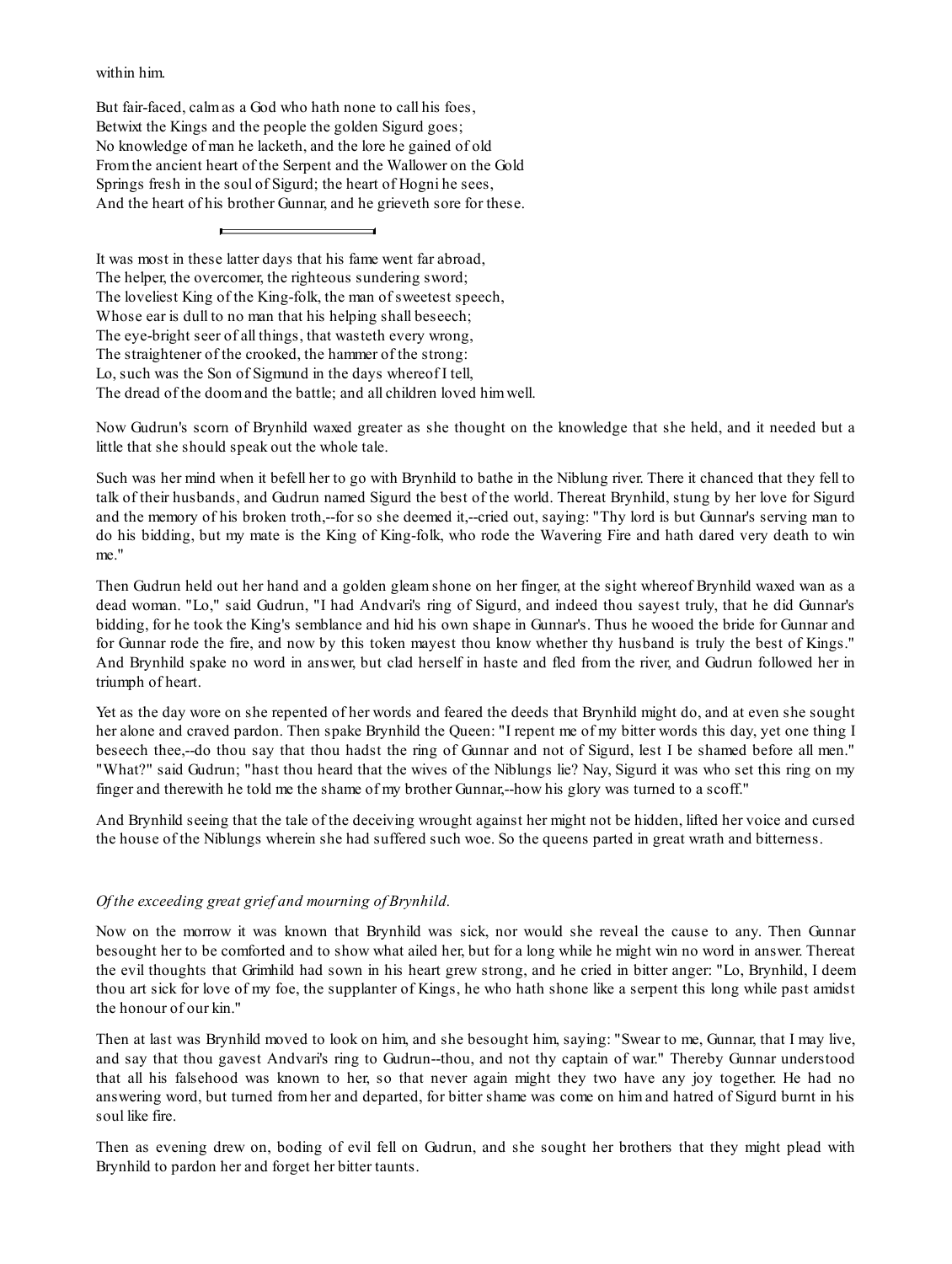But Gunnar she found seated alone arrayed in his war-gear and on his knees lay his sword, neither would he hear any word of further pleading with Brynhild.

Then sought she Hogni, and behold, he was in the like guise, and sat as one that waits for a foe. So she sped to Sigurd, but chill fear fell on her beholding him, for he was dight in the Helm of Aweing and his golden hauberk, and the Wrath lay on his knees, neither would he then speak to Brynhild.

So that heavy night passed away and there was but little sleep in the abode of the Niblungs. And with the dawn Sigurd arose and sought Brynhild's chamber where she lay as one dead. Like a pillar of light he stood in the sunshine and the Wrath rattled by his side. And Brynhild looked on him and said: "Art thou come to behold me? Thou--the mightiest and the worst of my betrayers." Then for very grief the breast of Sigurd heaved so that the rings of his byrny burst asunder and he cried: "O live, Brynhild beloved! For hereafter shalt thou know of the snare and the lie that entrapped us and the measureless grief of my soul." "It is o'erlate," said Brynhild, "for I may live no longer and the gods have forgotten the earth." And in such despair must he leave her.

### *Of the slaying of Sigurd the Volsung.*

Then at high noon Brynhild sent for Gunnar and sought to whet him to the slaying of Sigurd, for to such hatred was her love turned.

"I look upon thee," said Brynhild, "I know thy race and thy name, Yet meseems the deed thou sparest, to amend thine evil and shame."

"Nought, nought," he said, "may amend it, save the hungry eyeless sword, And the war without hope or honour, and the strife without reward."

"Thou hast spoken the word," said Brynhild, "if the word is enough, it is well. Let us eat and drink and be merry, that all men of our words may tell!"

"O all-wise woman," said Gunnar, "what deed lieth under the tongue? What day for the dearth of the people, when the seed of thy sowing hath sprung?"

She said: "Our garment is Shame, and nought the web shall rend, Save the day without repentance, and the deed that nought may amend."

"Speak, mighty of women," said Gunnar, "and cry out the name and the deed That the ends of the Earth may hearken, and the Niblungs' grievous Need." "To slay," she said, "is the deed, to slay a King ere the morn, And the name is Sigurd the Volsung, my love and thy brother sworn."

She turned and departed fromhim, and he knew not whither she went; But he took his sword fromthe girdle and the peace-strings round it rent, And into the house he gat him, and the sunlit fair abode, But his heart in the mid-mirk waded, as through the halls he strode, Till he came to a chamber apart; and Grimhild his mother was there, And there was his brother Hogni in the cloudy Niblung gear: Him-seemed there was silence between themas of themthat have spoken, and wait Till the words of their mouths be accomplished by slow unholpen Fate: But they turned to the door, and beheld him, and he took his sheathed sword And cast it adown betwixt them, and it clashed half bare on the board, And Grimhild spake as it clattered: "For whomare the peace-strings rent? For whomis the blood-point whetted and the edge of thine intent?" He said: "For the heart of Sigurd; and thus all is rent away Betwixt this word and his slaying, save a little hour of day."

Again spake Grimhild the wise-wife: "Where then is Guttormthe brave? For he blent not his blood with the Volsung's, nor his oath to Sigurd gave, Nor called on Earth to witness, nor went beneath the yoke; And now is he Sigurd's foeman; and who may curse his stroke?"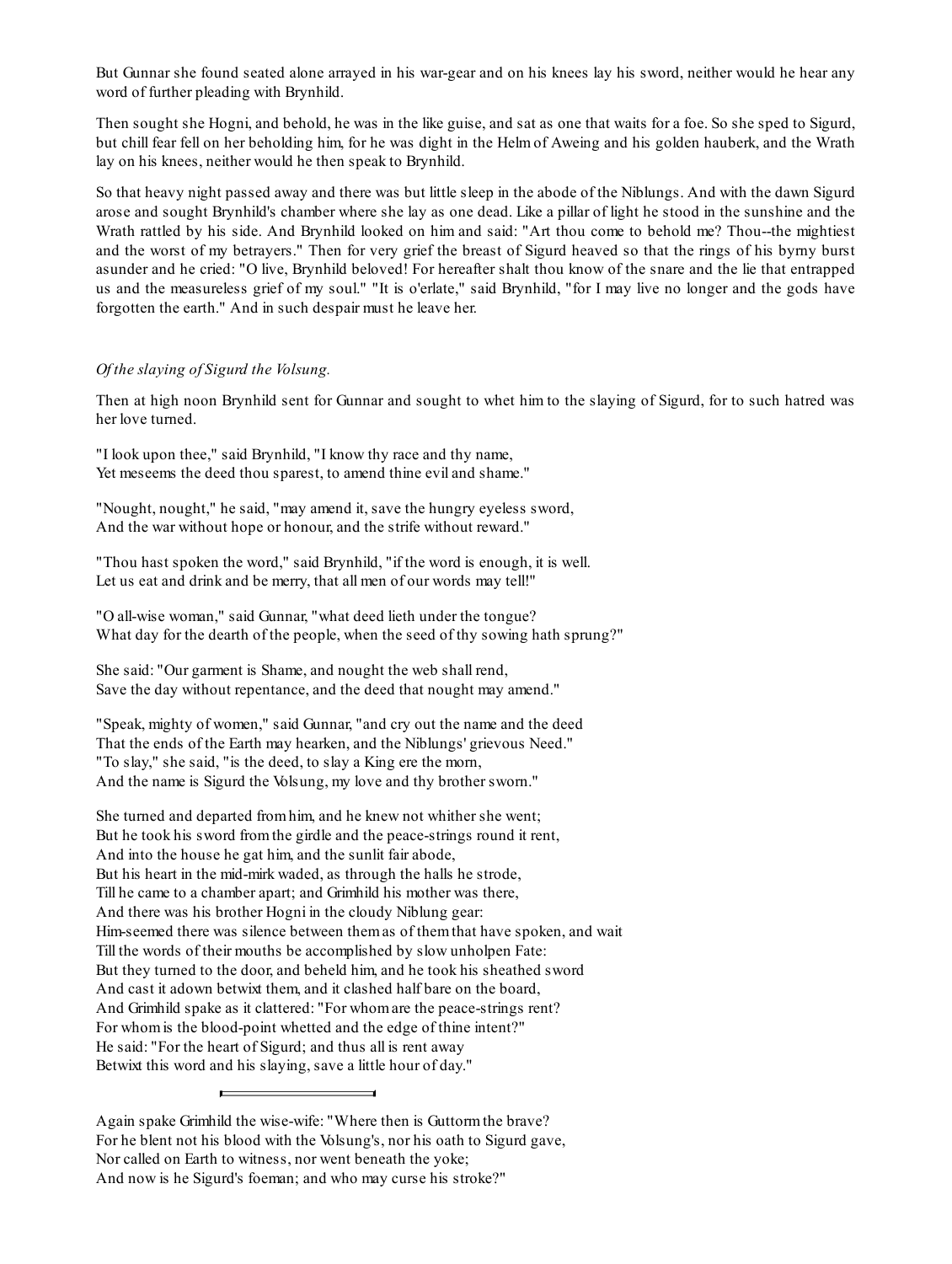Then Hogni laughed and answered: "His feet on the threshold stand: Forged is thy sword, O Mother, and its hilts are come to hand.

"Ho, Guttorm, enter, and hearken to the counsel of the wise!" Then in through the door strode Guttorm fair-clad in hunter's guise, With no steel save his wood-knife girded; but his war-fain eyes stared wild, As he spake: "What words are ye hiding fromthe youngest Niblung child? What work is to win, my brethren, that ye sit in warrior's weed, And tell me nought of the glory, and cover up the deed?"

Then uprose Grimhild the wise-wife, and took the cup again; Night-long had she brewed that witch-drink and laboured not in vain. For therein was the creeping venom, and hearts of things that prey On the hidden lives of ocean, and never look on day; And the heart of the ravening wood-wolf and the hunger-blinded beast And the spent slaked heart of the wild-fire the guileful cup increased: But huge words of ancient evil about its rimwere scored, The curse and the eyeless craving of the first that fashioned sword.

So the cup in her hand was gleaming, as she turned unto Guttormand spake: "Be merry, King of the War-fain! we hold counsel for thy sake: The work is a God's son's slaying, and thine is the hand that shallsmite, That thy name may be set in, glory and thy deeds live on in light."

Forth flashed the flame fromhis eyen, and he cried: "Where then is the foe, This dread of mine house and my brethren, that my hand may lay himalow?"

"Drink, son," she said, "and be merry! and I shall tell his name, Whose death shall crown thy life-days, and increase thy fame with his fame."

He drinketh and craveth for battle, and his hand for a sword doth seek, And he looketh about on his brethren, but his lips no word may speak; They speak the name, and he hears not, and again he drinks of the cup And knows not friend nor kindred, and the wrath in his heart wells up, That no God may bear unmingled, and he cries a wordless cry, As the last of the day is departing and the dusk time drawing anigh.

Then Grimhild goes fromthe chamber, and bringeth his harness of war, And therewith they array his body, and he drinketh the cup once more, And his heart is set on the murder, and now may he understand What soul is dight for the slaying, and what quarry is for his hand. For again they tell himof Sigurd, and the man he remembereth, And praiseth his mighty name and his deeds that laughed on death.

Now dusk and dark draw over, and through the glimmering house They go to the place of the Niblungs, the high hall and glorious; For hard by is the chamber of Sigurd: there dight in their harness of war In their thrones sit Gunnar and Hogni, but Guttormstands on the floor With his blue blade naked before them: the torches flare fromthe wall And the woven God-folk waver, but the hush is deep in the hall, And those Niblung faces change not, though the slow moon slips fromher height And earth is acold ere dawning, and new winds shake the night.

Now it was in the earliest dawn-dusk that Guttormstirred in his place, And the mail-rings tinkled upon him, as he turned his helm-hid face, And went forth fromthe hall and the high-seat; but the Kings sat still in their pride And hearkened the clash of his going and heeded how it died.

Slow, all alone goeth Guttormto Sigurd's chamber door, And all is open before him, and the white moon lies on the floor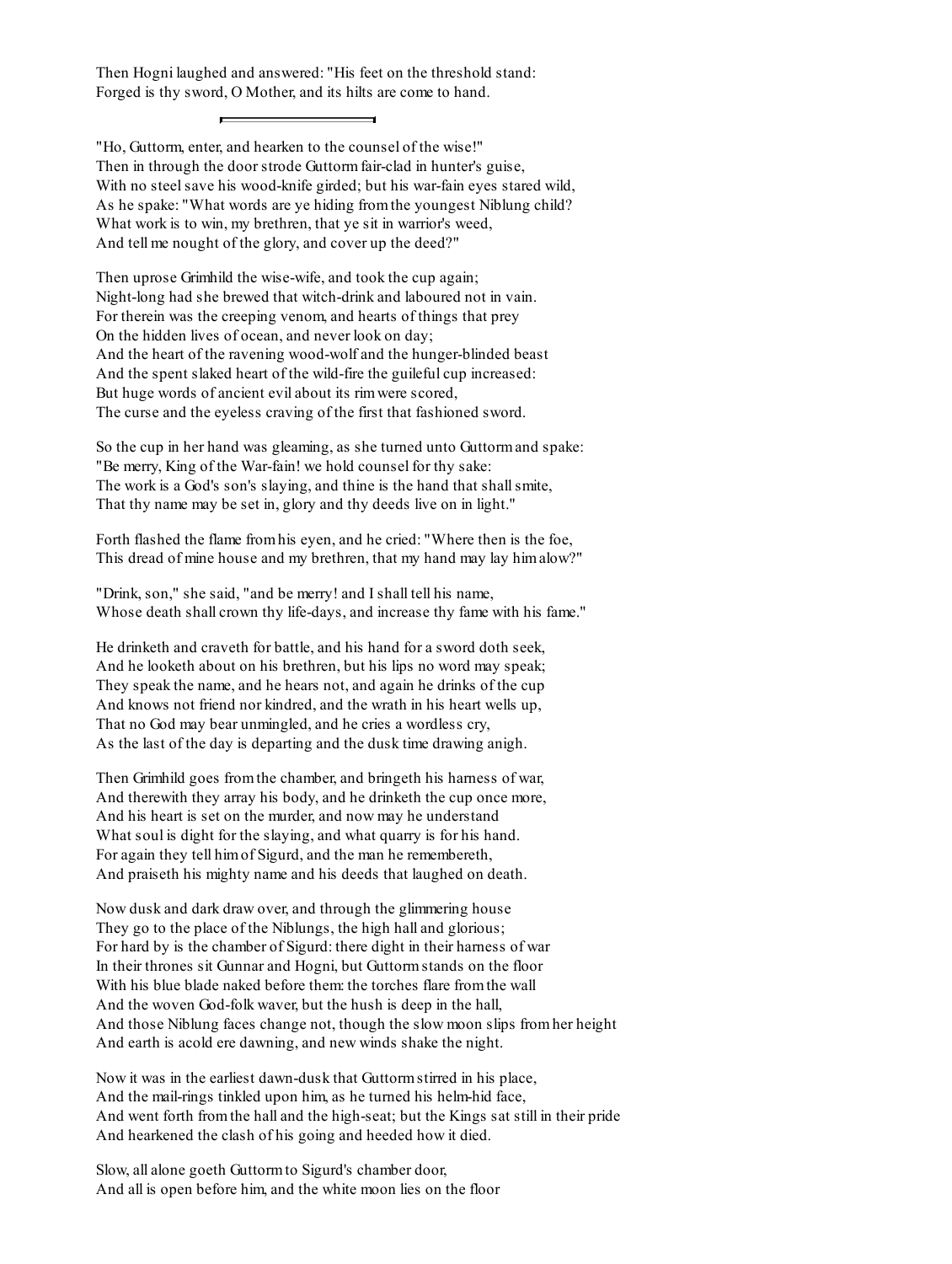And the bed where Sigurd lieth with Gudrun on his breast, And light comes her breath fromher bosomin the joy of infinite rest. Then Guttormstands on the threshold, and his heart of the murder is fain, And he thinks of the deeds of Sigurd, and praiseth his greatness and gain; Bright blue is his blade in the moonlight--but lo, how Sigurd lies, As the carven dead that die not, with fair wide-open eyes; And their glory gleameth on Guttorm, and the hate in his heart is chilled, And he shrinketh aback fromthe threshold and knoweth not what he willed.

Thereon he turned him again to the hall, and the Kings beheld his unstained sword in the torch-light, but they cast him never a word. Then shame and wrath urged him and he wended the second time to Sigurd's chamber, but yet again the dread eyes of the Volsung were open and he fled fromtheir light to his biding brethren.

Now dieth moon and candle, and though the day be nigh The roof of the hall fair-builded seems far aloof as the sky, But a glimmer grows on the pavement and the ernes on the roof-ridge stir: Then the brethren hist and hearken, for a sound of feet they hear, And into the hall of the Niblungs a white thing cometh apace: But the sword of Guttormupriseth, and he wendeth fromhis place, And the clash of steel goes with him; yet loud as it may sound Still more they hear those footsteps light-falling on the ground, And the hearts of the Niblungs waver, and their pride is smitten acold, For they look on that latest comer, and Brynhild they behold: But she sits by their side in silence, and heeds themnothing more Than the grey soft-footed morning heeds yester-even's war.

But Guttormclashed in the cloisters and through the silence strode And scarce on the threshold of Sigurd a little while abode; There the moon fromthe floor hath departed and heaven without is grey, And afar in the eastern quarter faint glimmer streaks of day. Close over the head of Sigurd the Wrath gleams wan and bare, And the Niblung woman stirreth, and her brow is knit with fear; But the King's closed eyes are hidden, loose lie his empty hands, There is nought 'twixt the sword of the slayer and the Wonder of all Lands. Then Guttormlaughed in his war-rage, and his sword leapt up on high, As he sprang to the bed fromthe threshold and cried a wordless cry, And with all the might of the Niblungs through Sigurd's body thrust, And turned and fled fromthe chamber, and fell amid the dust, Within the door and without it, the slayer slain by the slain; For the cast of the sword of Sigurd had smitten his body atwain While yet his cry of onset through the echoing chambers went.

Woe's me! how the house of the Niblungs by another cry was rent, The wakening wail of Gudrun, as she shrank in the river of blood Fromthe breast of the mighty Sigurd: he heard it and understood, And rose up on the sword of Guttorm, and turned fromthe country of death, And spake words of loving-kindness as he strove for life and breath:

"Wail not, O child of the Niblungs! I amsmitten, but thou shall live, In remembrance of our glory, mid the gifts the Gods shall give!"

She stayed her cry to hearken, and her heart well nigh stood still: But he spake: "Mourn not, O Gudrun, this stroke is the last of ill; Fear leaveth the House of the Niblungs on this breaking of the morn; Mayst thou live, O woman beloved, unforsaken, unforlorn!"

Then he sank aback on the sword, and down to his lips she bent If some sound therefromshe might hearken; for his breath was well-nigh spent: "It is Brynhild's deed," he murmured, "and the woman that loves me well; Nought now is left to repent of, and the tale abides to tell.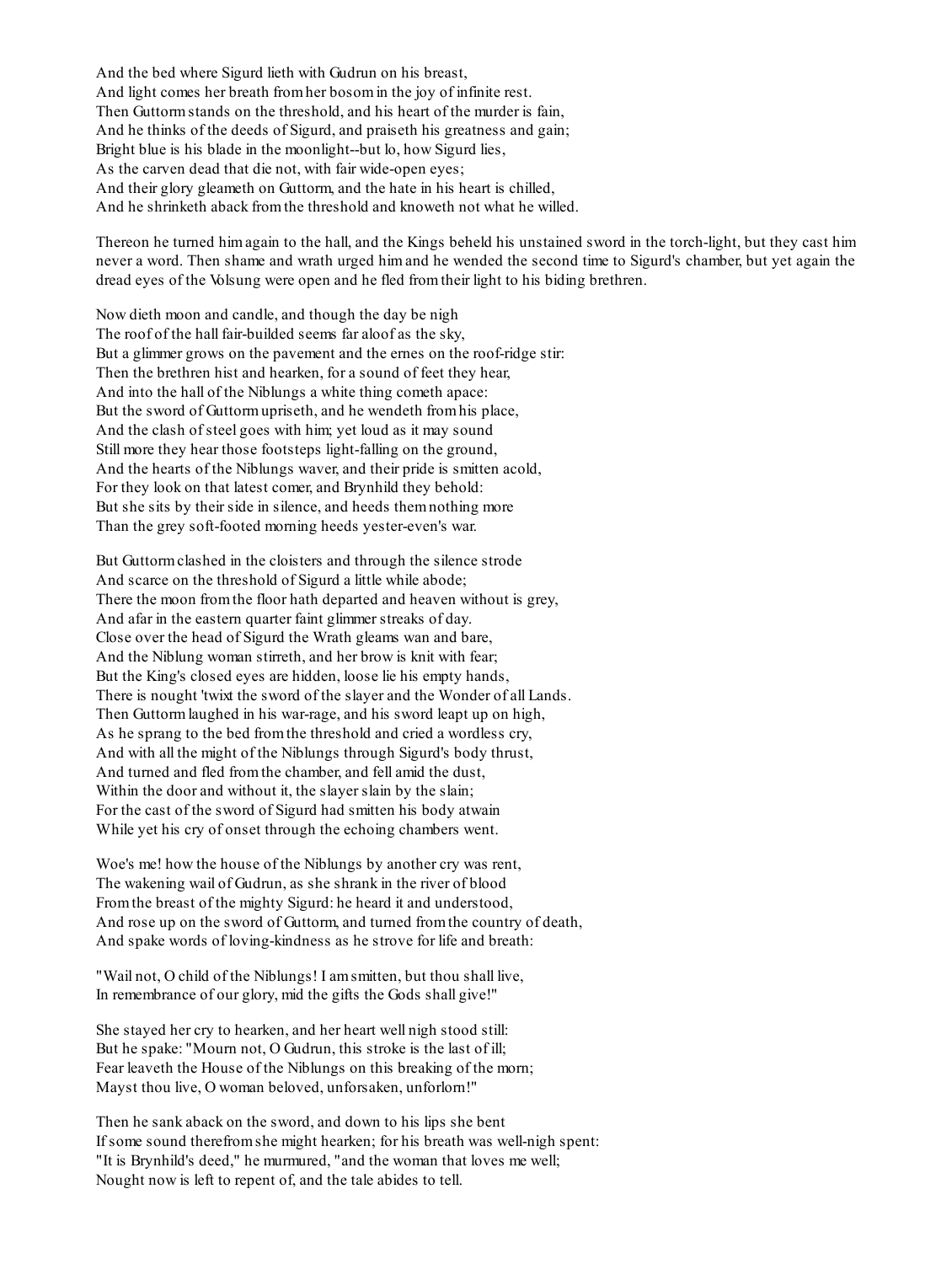I have done many deeds in my life-days, and all these, and my love, they lie In the hollow hand of Odin till the day of the world go by. I have done and I may not undo, I have given and I take not again: Art thou other than I, Allfather, wilt thou gather my glory in vain?"

There was silence then in the chamber, as the dawn spread wide and grey, And hushed was the hall of the Niblungs at the entering-in of day. Long Gudrun hung o'er the Volsung and waited the coming word; Then she stretched out her hand to Sigurd and touched her love and her lord, And the broad day fell on his visage, and she knew she was there alone, And her heart was wrung with anguish and she uttered a weary moan: Then Brynhild laughed in the hall, and the first of men's voices was that Since when on yester-even the kings in the high-seat had sat.

In the house rose rumour and stir, and men stood up in the morn, And their hearts with doubt were shaken, as if with the Uttermost Horn: The cry and the calling spread, and shields clashed down fromthe wall, And swords in the chamber glittered, and men ran apace to the hall. Nor knew what man to question, nor who had tidings to give, Nor what were the days thenceforward wherein the folk should live. But ever the word is amongst them that Sigurd the Volsung is slain, And the spears in the hall were tossing as the rye in the windy plain. But they look aloft to the high-seat and they see the gleamof the gold: And Gunnar the King of battle, and Hogni wise and cold, And Brynhild the wonder of women; and her face is deadly pale, And the Kings are clad in their war-gear, and bared are the edges of bale. Then cold fear falleth upon them, but the noise and the clamour abate, And they look on the war-wise Gunnar and awhile for his word they wait; But e'en as he riseth above them, doth a shriek through the tumult ring;

"Awake, O House of the Niblungs, for slain is Sigurd the King!"

Then nothing faltered Gunnar, but he stood o'er the Niblung folk, And over the hall woe-stricken the words of pride he spoke:

"Mourn now, O Niblung people, for gone is Sigurd our guest, And Guttormthe King is departed, and this is our day of unrest; But all this of the Norns was fore-ordered, and herein is Odin's hand; Cast down are the mighty of men-folk, but the Niblung house shall stand: Mourn then today and tomorrow, but the third day waken and live, For the Gods died not this morning, and great gifts they have to give."

He spake and awhile was silence, and then did the cry outbreak, And many there were of the Earl-folk that wept for Sigurd's sake; And they wept for their little children, and they wept for those unborn, Who should know the earth without himand the world of his worth forlorn.

So rent is the joy of the Niblungs; and their simple days and fain Fromthat ancient house are departed, and who shall buy themagain? For he, the redeemer, the helper, the crown of all their worth, They looked upon himand wondered, they loved, and they thrust himforth.

# *Of the mighty Grief of Gudrun over Sigurd dead.*

But as for the grief of Gudrun over Sigurd no man may tell it. Long she lay on his body and spent herself in weeping, but at last she arose and cursed Brynhild and Gunnar and all the Niblung house, saying: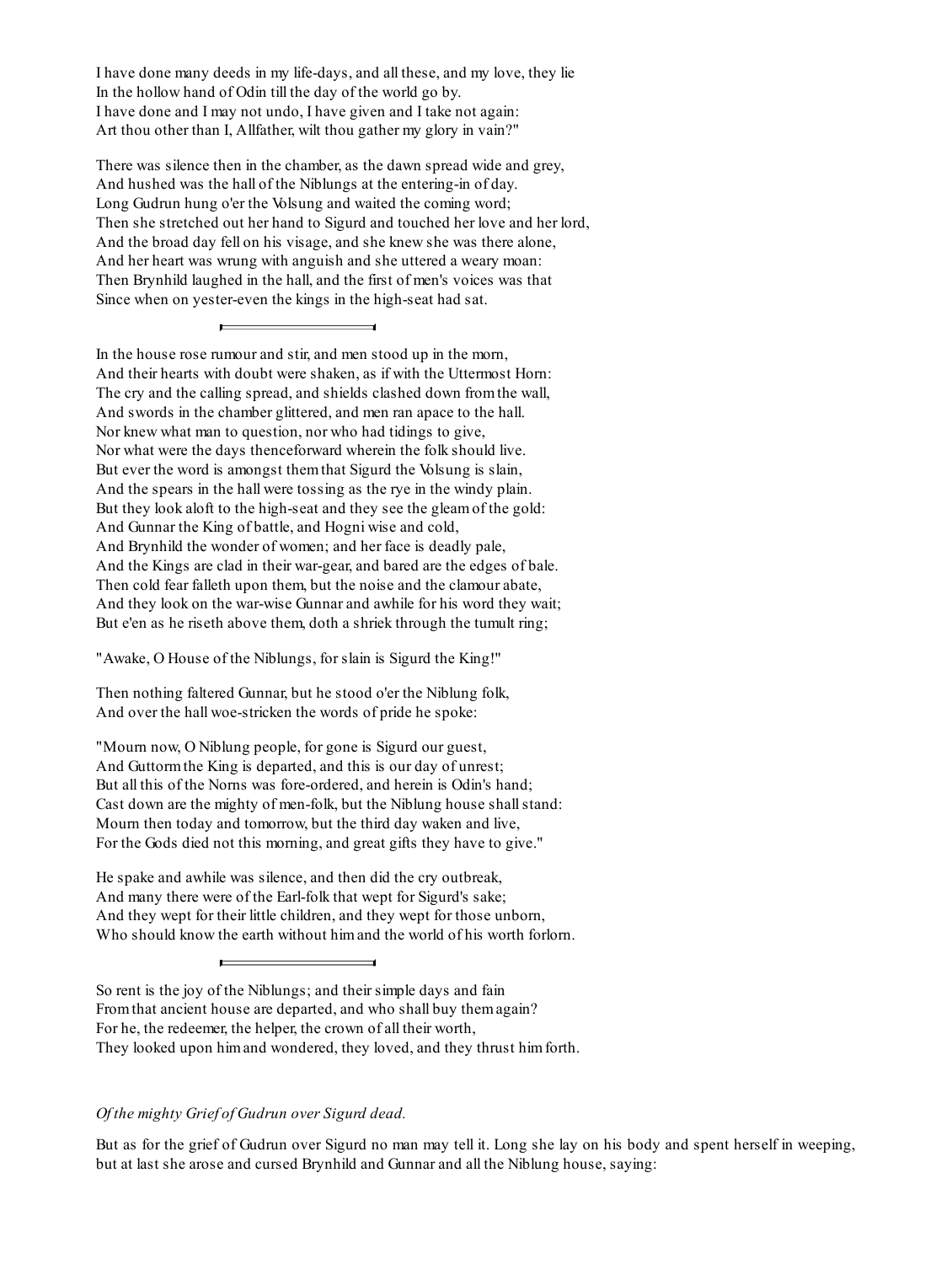"O hearken, hearken Gunnar! May the dear Gold drag thee adown, And Greyfell's ruddy Burden, and the Treasure of renown, And the rings that ye swore the oath on! yea, if all avengers die, May Earth, that ye bade remember, on the blood of Sigurd cry! Be this land as waste as the troth-plight that the lips of fools have sworn! May it rain through this broken hall-roof, and snow on the hearth forlorn! And may no man draw anigh it to tell of the ruin and the wrack! Yea, may I be a mock for the idle if my feet come ever aback, If my heart think kind of the chambers, if mine eyes shall yearn to behold The fair-built house of my fathers, the house beloved of old!"

And therewith Gudrun fled forever from the Burg of the Niblungs, and none dared hinder or follow her, and none knew whither she turned for refuge.

# *Of the passing away of Brynhild.*

Once more on the morrow-morning fair shineth the glorious sun, And the Niblung children labour on a deed that shall be done. For out in the people's meadows they raise a bale on high, The oak and the ash together, and thereon shall the Mighty lie; Nor gold nor steel shall be lacking, nor sayour of sweet spice, Nor cloths in the Southlands woven, nor webs of untold price; The work grows, toil is as nothing; long blasts of the mighty horn Fromthe topmost tower out-wailing o'er the woeful world are borne.

But Brynhild cried to her maidens: "Now open ark and chest, And draw forth queenly raiment of the loveliest and the best, Red rings that the Dwarf-lords fashioned, fair cloths that queens have sewed, To array the bride for the mighty, and the traveller for the road."

They wept as they wrought her bidding and did on her goodliest gear; But she laughed mid the dainty linen, and the gold-rings fashioned fair: She arose fromthe bed of the Niblungs, and her face no more was wan; As a star in the dawn-tide heavens, mid the dusky house she shone: And they that stood about her, their hearts were raised aloft Amid their fear and wonder: then she spake themkind and soft:

"Now give me the sword, O maidens, wherewith I sheared the wind When the Kings of Earth were gathered to know the Chooser's mind."

Allsheathed the maidens brought it, and feared the hidden blade, But the naked blue-white edges across her knees she laid, And spake: "The heaped-up riches, the gear my fathers left, All dear-bought woven wonders, all rings frombattle reft, All goods of men desired, now strew themon the floor, And so share among you, maidens, the gifts of Brynhild's store."

- Then upright by the bed of the Niblungs for a moment doth she stand, And the blade flasheth bright in the chamber, but no more they hinder her hand
- Than if a God were smiting to rend the world in two:
- Then dulled are the glittering edges, and the bitter point cleaves through The breast of the all-wise Brynhild, and her feet fromthe pavement fail, And the sigh of her heart is hearkened mid the hush of the maidens' wail.
- Chill, deep is the fear upon them, but they bring her aback to the bed, And her hand is yet on the hilts, and sidelong droopeth her head.

Then there cometh a cry fromwithoutward, and Gunnar's hurrying feet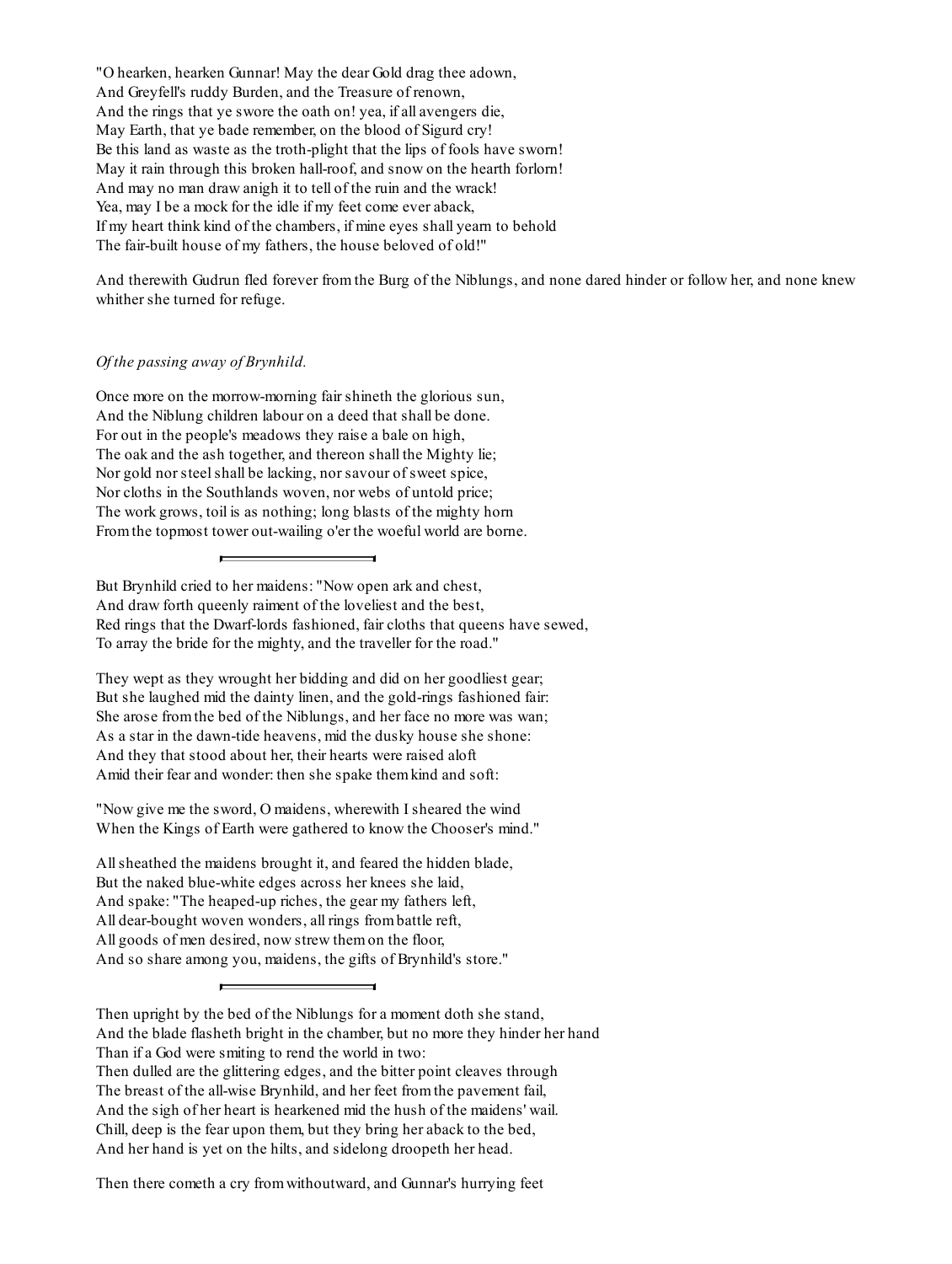Are swift on the kingly threshold, and Brynhild's blood they meet. Low down o'er the bed he hangeth and hearkeneth for her word, And her heavy lids are opened to look on the Niblung lord, And she saith:

"I pray thee a prayer, the last word in the world I speak, That ye bear me forth to Sigurd, and the hand my hand would seek; The bale for the dead is builded, it is wrought full wide on the plain, It is raised for Earth's best Helper, and thereon is roomfor twain: Ye have hung the shields about it, and the Southland hangings spread, There lay me adown by Sigurd and my head beside his head."

 $\overline{a}$ 

Then they took the body of Brynhild in the raiment that she wore, And out through the gate of the Niblungs the holy corpse they bore, And thence forth to the mead of the people, and the high-built shielded bale; Then afresh in the open meadows breaks forth the women's wail When they see the bed of Sigurd and the glittering of his gear; And fresh is the wail of the people as Brynhild draweth anear, And the tidings go before her that for twain the bale is built, That for twain is the oak-wood shielded and the pleasant odours spilt.

There is peace on the bale of Sigurd, and the Gods look down fromon high, And they see the lids of the Volsung close shut against the sky, As he lies with his shield beside himin the Hauberk all of gold, That has not its like in the heavens, nor has earth of its fellow told; And forth fromthe Helmof Aweing are the sunbeams flashing wide, And the sheathed Wrath of Sigurd lies still by his mighty side. Then cometh an elder of days, a man of the ancient times, Who is long past sorrow and joy, and the steep of the bale he climbs; And he kneeleth down by Sigurd, and bareth the Wrath to the sun That the beams are gathered about it, and fromhilt to blood-point run, And wide o'er the plain of the Niblungs doth the Light of the Branstock glare, Till the wondering mountain-shepherds on that star of noontide stare, And fear for many an evil; but the ancient man stands still With the war-flame on his shoulder, nor thinks of good or of ill, Till the feet of Brynhild's bearers on the topmost bale are laid, And her bed is dight by Sigurd's; then he sinks the pale white blade And lays it 'twixt the sleepers, and leaves themthere alone-- He, the last that shall ever behold them,--and his days are well nigh done.

Then is silence over the plain; in the noon shine the torches pale As the best of the Niblung Earl-folk bear fire to the builded bale: Then a wind in the west ariseth, and the white flames leap on high, And with one voice crieth the people a great and mighty cry, And men cast up hands to the Heavens, and pray without a word, As they that have seen God's visage, and the voice of the Father have heard.

They are gone--the lovely, the mighty, the hope of the ancient Earth: It shall labour and bear the burden as before that day of their birth.

Ye have heard of Sigurd aforetime, how the foes of God he slew; How forth fromthe darksome desert the Gold of the Waters he drew; How he wakened Love on the Mountain, and wakened Brynhild the Bright, And dwelt upon Earth for a season and shone in all men's sight. Ye have heard of the Cloudy People, and the dimming of the day, And the latter world's confusion, and Sigurd gone away.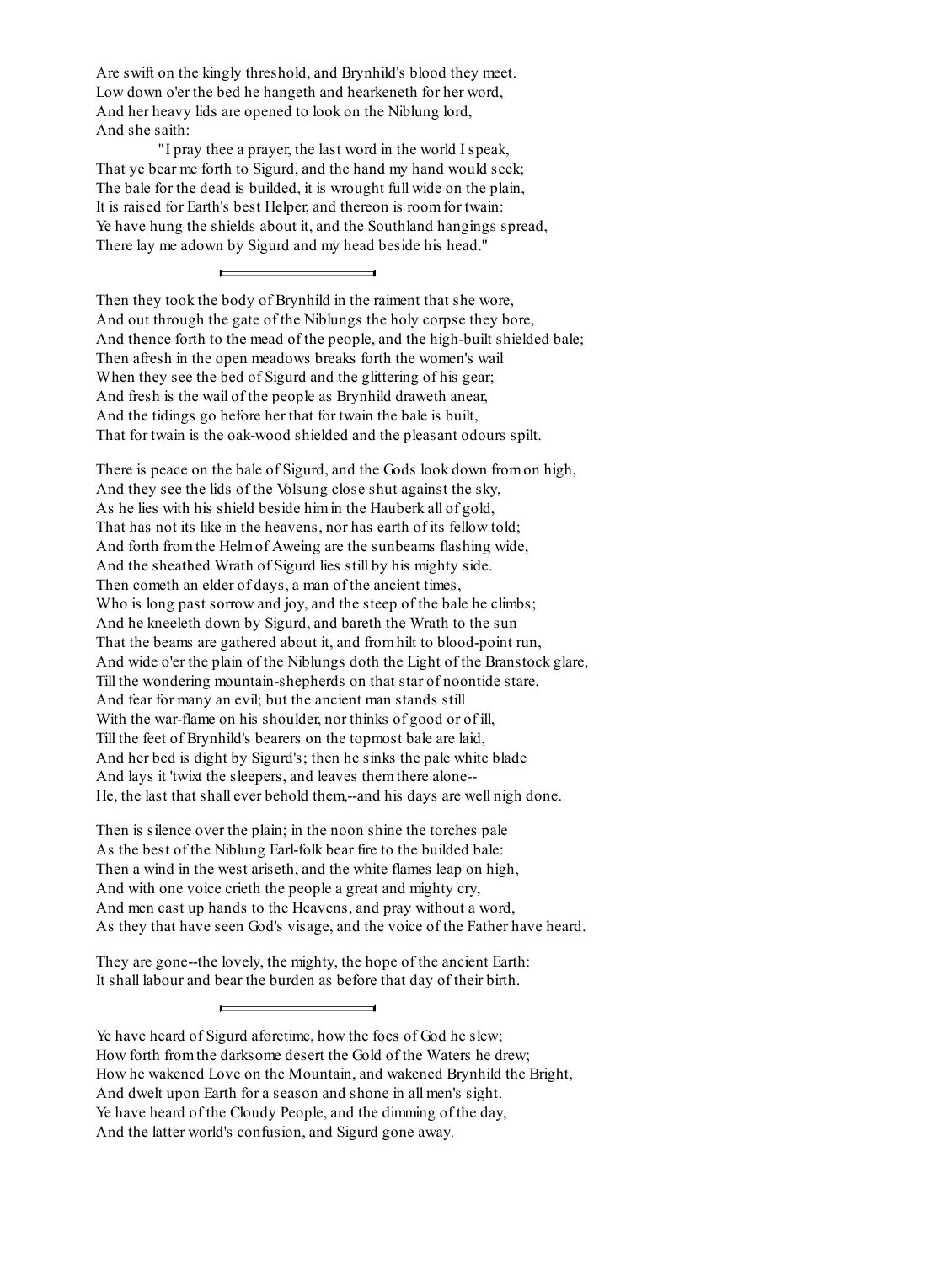# **GLOSSARY**

ABBREVIATIONS:--*n.*, noun; *v.*, verb; *cf.*, compare; *e.g.*, for example; *p.t.*, past tense; *p.p.* past participle.

*Abasement*, casting down, defeat.

*Acre-biders*, peaceful workers in the fields as distinguished fromwarriors who left their homes to go to war.

*Amber*, a yellow substance found on the shores of the Baltic Sea and used from very early days as an ornament. The "southern men," or traders fromthe shores of the Mediterranean, came north to buy it.

Ark, a box for treasures.

*Atwain*, in two pieces, *e.g.* "The sword ... had smitten his body atwain."

*Avail*, *n.* power; *v.* to have power, to succeed.

*Bale*, disaster, destruction, death; a great pile of wood for burning.

*Balks*, pieces of timber used to make a bridge.

*Bane*, destruction or a cause of destruction; often used to mean an enemy or slayer, *e.g.* Sigurd's sword is called "Fafnir's bane," and in the old saga Sigurd himself had the title Fafnir's-Bane.

*Barter*, to give in exchange for something else.

*Bast*, wrappings made of the soft inner bark of trees.

*Bath of the swan*, the sea.

*Battle-acre*, field of battle.

*Beaker*, a drinking cup.

*Befall*, happen.

*Begrudge*, to feel unwillingness in giving, to be displeased at another's success. Loki is called the World's Begrudger, because he liked to cause failure and unhappiness, and hated success in others.

*Bench-cloths*, coverings for seats.

*Bent*, a piece of high ground.

*Betide*, *p.t.* betided; *p.p.* betid; to happen, come to pass, *e.g.* "What hath betid?"

*Bickering*, stormy, struggling.

*Bide* or *abide*, *p.t.* abode; *p.p.* abode; to remain, dwell

*Bight*, a bend or curve in a coast or river bank.

*Bill*, an axe with a long handle.

*Blazoning*, painting, especially the painting of coats of arms or of records of valiant deeds.

*Boar of Son*. It was customary when making any solemn vows to lay the hand or sword on a sacred boar called the Boar of Son or the Boar of Atonement. The ceremony seems to have been also accompanied by drinking a draught, called in this poemthe Cup of Daring Promise, in honour of one of the gods.

*Boding*, a misgiving, a feeling that evil is to come.

*Bole*, a tree-trunk.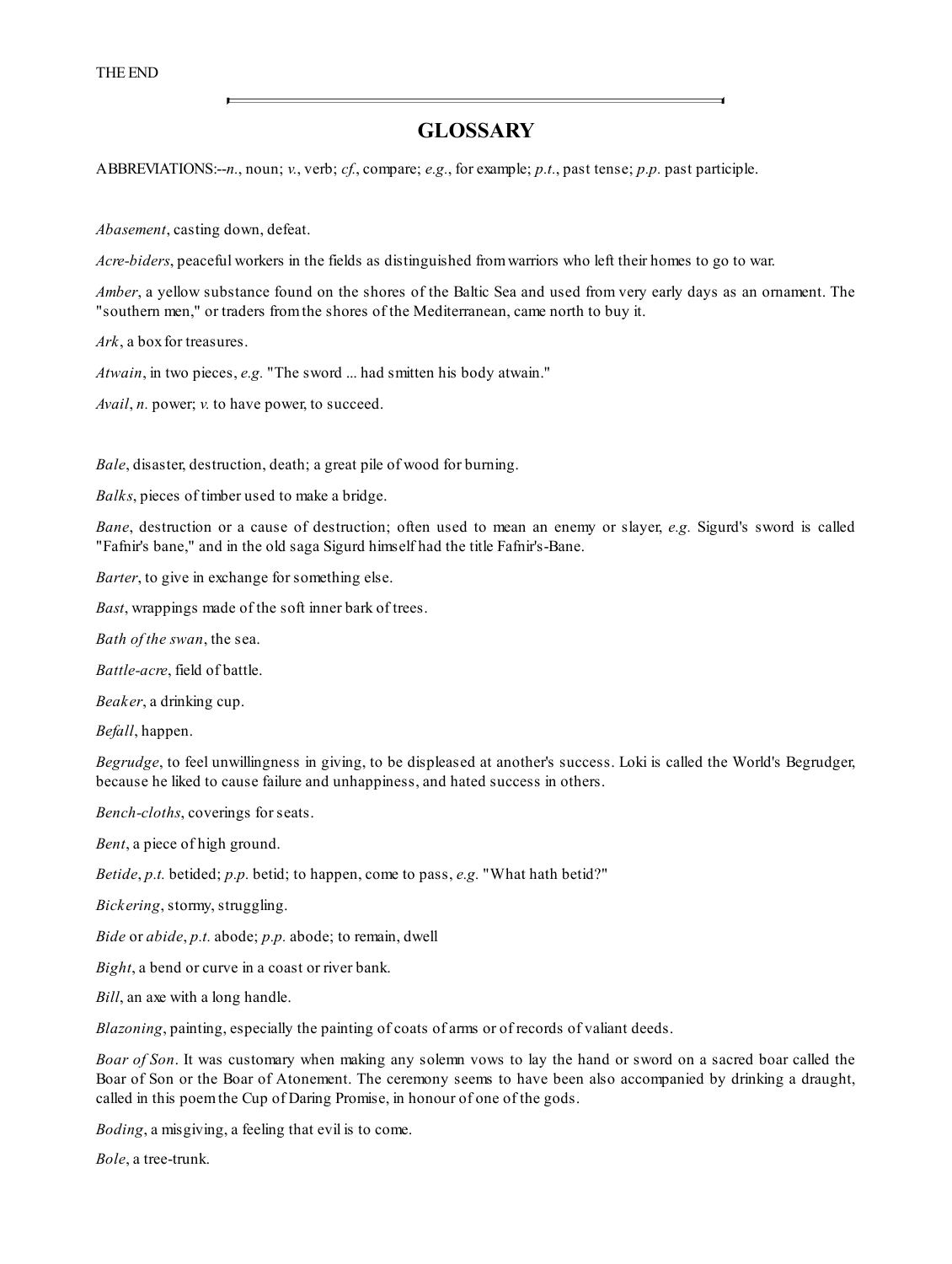*Bows the acre's face*, bends the growing grain in a harvest-field.

*Brand*, a sword.

*Bucklers*, shields.

*Burg*, a town, a fortress.

*Byrny*, a coat of armour for back and breast, made of linked iron rings.

*Carles*, peasants; a contemptuous word used for a man who is not a warrior.

*Change his life*, die and pass fromthe life on earth to that in Valhalla or Niflheim.

*Chooser*. One of the titles of Brynhild, as she was one of the Valkyries or maidens whom Odin sent into battles to single out for death the men he had chosen to be slain. Victory-Wafter is another title of Brynhild, since she brought victory to those for whomit was appointed and death to others.

*Churl*, a grudging, ungracious man.

*Clave*, *p.p.* of cleave, to pierce, hew, cut through.

*Cloisters*, a roofed passage running round a court-yard and open on the side towards the court-yard.

*Close*, a field.

*Cloud-wreath*, the cloud that often gathers about the top of a high mountain.

*Compass*, to contrive, accomplish.

*Constrain*, to force, to control and guide.

*Coping*, the topmost row of bricks in a wall, the top of a wall.

*Craft*, skill, knowledge of some particular art, a trade or occupation, *e.g.* song-craft.

*Cull*, to choose, pick out.

*Cup of Daring Promise*, see *Boar of Son*.

*Dais*, a raised part of the floor at one end of a banquet hall, where the principal persons sat.

*Dastard*, a coward.

*Dawn-dusk*, the twilight at dawn before the sun is fully risen.

*Day of the Battle*, Ragnarok, when the spirits of dead warriors should join in the battle of the gods. "*Day of Doom*" has the same meaning.

*Dearth*, want, famine, scarcity.

*Deft*, skilful, *e.g.* deft in every cunning.

*Dight*, made ready, prepared, *e.g.* war-dight, prepared for war.

*Dole*, *n.* a gift dealt out as charity; *v.* to measure out in small portions, *e.g.* I doled out wisdomto thee.

*Doom*, *n.* a sentence, verdict, *e.g.* give righteous doom; *v.* to condemn, to sentence. *Doom-ring*, a circle of stones or hazel poles where kings heard complaints fromtheir people and gave judgment.

*Do on*, put on; often shortened into "don"; *cf.* doff, which is shortened fromdo off.

*Door-wards*, porters, door-keepers.

*Dragons*, the war-ships of the northern nations, which often had their prows carved into a dragon's head.

*Dwindle*, to grow less.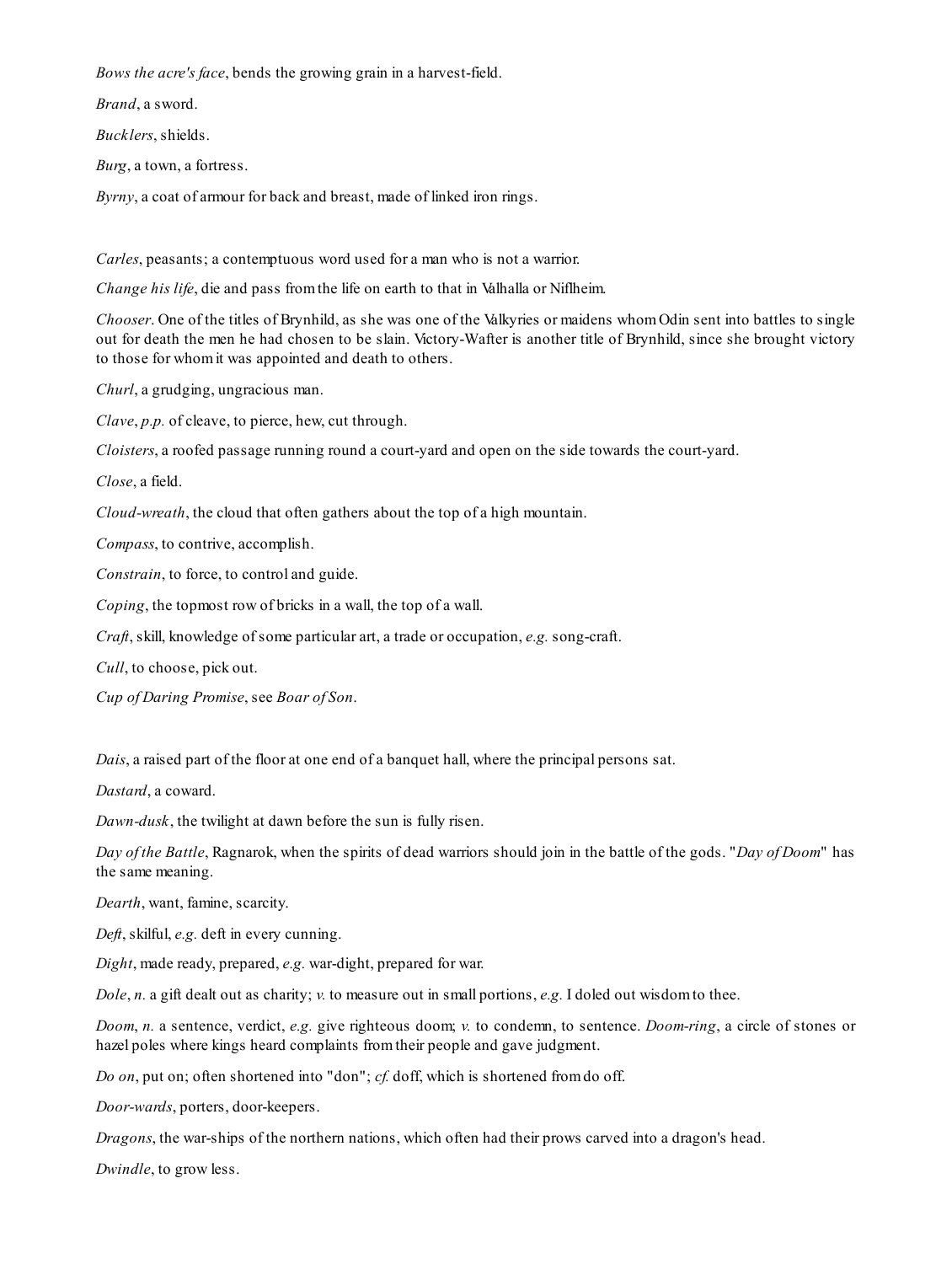*Edges of bale*, the sword edges, which bring bale or destruction.

*Egg*, to urge on, to persuade to some deed, *e.g.* "Too much thou eggest me."

*Eld*, old age.

*Endlong*, length-ways, along. *Endlong* and *athwart*, along and across.

*Erewhile*, some time ago, formerly.

*Erne*, an eagle.

*Eyen*, eyes; old plural of eye.

*Fain*, glad, willing, full of desire. Sometimes used as an adverb meaning "willingly," *e.g.* "They fain would go aland."

*Fair-speech-masters*, men skilled in poetry. There were professional singers and poets called skalds among the northern people, and the power to make verses and to sing was cultivated among the mass of the people and was fairly common.

*Fallow*, lying quiet, inactive, not bearing crops. The expression, "fallow bondage," means a bondage of sleep and idleness.

*Fare*, to travel. Sometimes when joined to adverbs it means to prosper, *e.g.* to fare ill, to fare well, how does he fare?

*Fashion*, to make, to arrange. Regin hoped to be the world's "fashioning lord," that is, the supreme king and orderer of all things.

*Fell-abiding folk*, men who worked at home instead of going out to battle.

*Flame-blink*, the flash of light fromthe fire round Brynhild's home.

*Flaw*, defect, fault, *e.g.* "the hauberk ... clean wrought without a flaw;" "the ring ... that hath ... no flaw for God to mend." If used of rain, it means a slight shower, *e.g.* "a flaw of summer rain,"

*Fleck*, spot, mark.

*Foam-bow*, the small rainbow seen in the spray froma waterfall.

*Foil*, *n.* defeat, failure; *v.* to defeat, to baffle.

*Fold*, a place for shutting up sheep. It is often used meaning any dwelling-place, *e.g.* Fafnir's abode is called "the lone destroyer's fold."

*Folk*, people. It is often joined with other words, *e.g.* man-folk, Goth-folk. *Folk of the-war-wands forgers*, are the race of dwarfs who had great skill in the making of weapons.

*Fond*, used in Old English to mean "foolish," or sometimes only to give emphasis, as in the expression "thy fondest need," meaning "thy greatest need."

*Foot-hills*, the lower hills round the base of a very high mountain.

*Fore-ordained*, settled by the will of the gods in early times.

*Foster*, to rear, to bring up a child, to care for, to shelter, *e.g.* "Now would I foster Sigurd;" "the house that fostered me."

*Franklin*, a well-to-do farmer, one who is not merely a hired servant.

*Freyia*, the wife of Odin and chief of the goddesses.

*Gainsay*, to resist, to refuse a request.

*Gaping Gap*, a name given to the state of things that existed before the world was made. There was supposed to have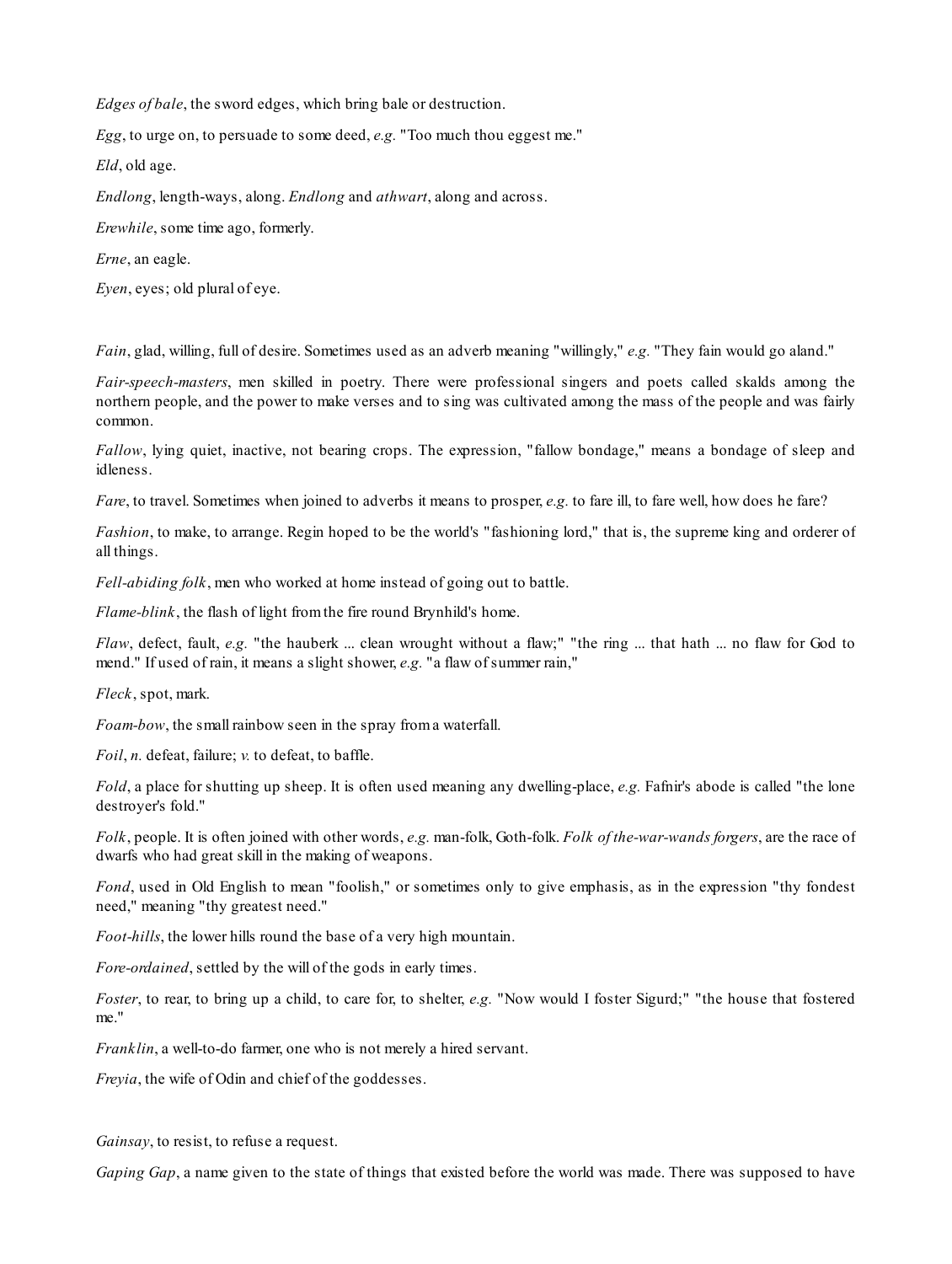been an empty space till Odin created the world of gods and men.

*Garner*, to gather up, to store up; sometimes, to reap.

*Garth*, an enclosure, a place fromwhich things may be garnered, *e.g.* "within the garth that it (the wall) girdeth."

*Gear*, a word used with many meanings, as, dress, arms, possessions, anything that a person has or uses, *e.g.* war-gear, all a man's armour and weapons; mail-gear, a man's armour.

*Gird*, to tie round, to be all round, *e.g.* "The Wrath to his side is girded;" "a wall doth he behold ... but within the garth that it girdeth no work of man is set."

*Glaive*, a sword.

*God-home*, Asgard.

*Gold-bestrider*, the name given to Sigurd by Giuki because he rode with the treasure of gold upon his saddle. To bestride is to stand over anything with one foot on each side.

*Good-heart*, kindly strength.

*Goodlihead*, a word of praise which is generally used to mean bodily beauty, but sometimes to mean beauty of character.

*Grovel*, to crouch low on the ground.

*Guest-fain*, hospitable, ready to welcome guests.

*Guile*, cunning, cleverness used for an evil purpose.

*Guise*, appearance, kind, dress, *e.g.* "such was the guise of his raiment;" "fair-clad in hunter's guise."

*Halers of the hawsers*, pullers of the ropes, *i.e.* seamen.

*Hallow*, to set apart for a solemn purpose, to make holy, *e.g.* I hallow me to Odin for a leader of his host.

*Hangings*, tapestry, woven stuff on which pictures or figures of gods and heroes were embroidered, used to decorate the walls of houses, *e.g.* "The walls were strange and wondrous with noble stories told;" "the gods on the hangings stirred."

*Harness*, armour.

*Hauberk*, a breast-plate.

*Heave*, to rise and fall, sometimes merely to rise, *e.g.* "The doom... heaves up dim through the gloom."

*High-seat*, the dais or chief seat where the master of a house and his principal guests sat.

*High-tide*, time of festival.

*Hindfell*, the word means "deer-mountain," since "fell" means any hill, and "hind" is the word we still use for a deer.

*Hireling*, a servant.

*Hist*, to give attention, to listen.

*Hithermost*, nearest.

*Hoard*, a store. Generally used of a treasure which the owner keeps selfishly, *e.g.* Fafnir's wisdom is called "grudged and hoarded wisdom," and his gold the "heavy hoard."

*Hoenir*, one of Odin's sons; a wise and blameless god who, the others believed, would return to reign over a new heaven and a new earth when Ragnarok was past.

*Holt*, a woodland.

*Hoppled*, fettered.

*Horse-fed*, cropped by horses.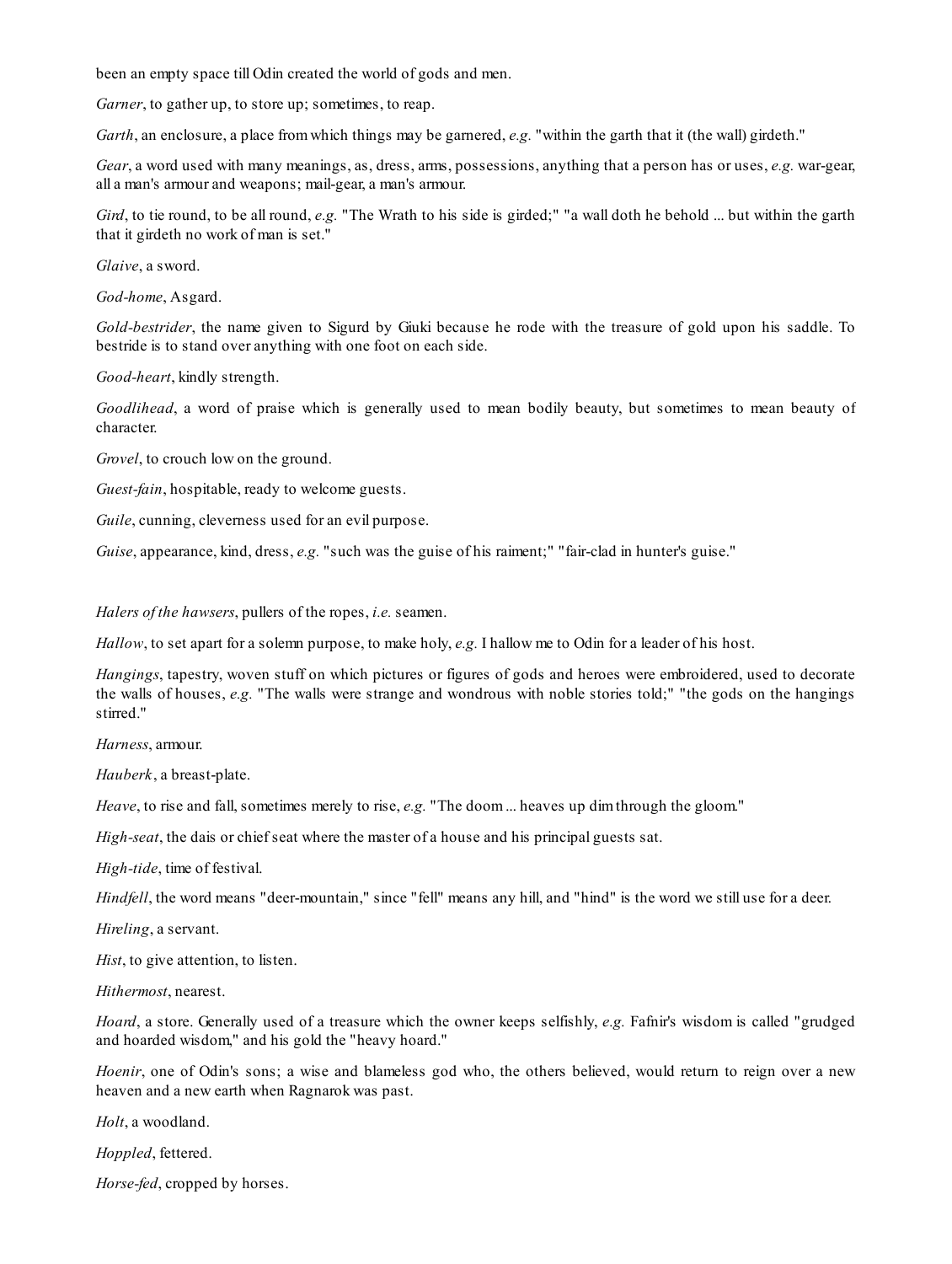*Horse-herd*, keeper of horses. "Herd" means any keeper of animals, and is generally joined with other words, *e.g.* shepherd, swine-herd.

Huddled, twisted together in a small space.

*Intent*, intention, purpose. In the passage, "For whom is the blood-point whetted and the edge of thine intent?" the meaning is, "Against whomis thy sword sharpened, and against whomis thy purpose so keen?"

*Kin*, family, relations. *Kin of the Wolf*, Loki and his children, one of whom was a monstrous wolf which was to fight against the gods at Ragnarok.

*Kine*, cattle.

*Kirtle*, a long cloak.

*Lack*, loss, *e.g.* "He knew there was ruin and lack." "The lack that made him loth" is used to describe the ring of Andvari which he was unwilling to give up with the rest of his treasure to Loki. *v.* "To be without," or, "to be found wanting."

*Lay*, a song.

*Lea*, a meadow.

*Leeches*, doctors.

*Lief*, willing.

*Lift*, the arch of the sky overhead, the highest part of the sky.

*Linden*, the lime-tree.

*Linked mail*, armour made of rings linked together.

*Lintel*, the top of a doorway.

*List*, to wish, to choose.

*Litten*, lighted up; *cf.* red-litten, torch-litten.

*Long-ships*, ships of war.

*Lore*, learning, knowledge.

*Loth*, unwilling, grieved.

*Mar*, to spoil, disfigure.

*Mark*, boundary, borderland.

*Masters of God-home*, the gods of Asgard against whomthe giants and all foul monsters were constantly at war.

*Mattock*, a pick-axe.

*Mead*, a meadow.

*Mew*, a sea-gull.

*Mid-mirk*, thick darkness. *Mirk*, darkness.

*Midward*, prime, best days.

*Midworld*, the earth; the home of men as distinguished from Asgard, the home of the gods, and Niflheim, the home of the dead.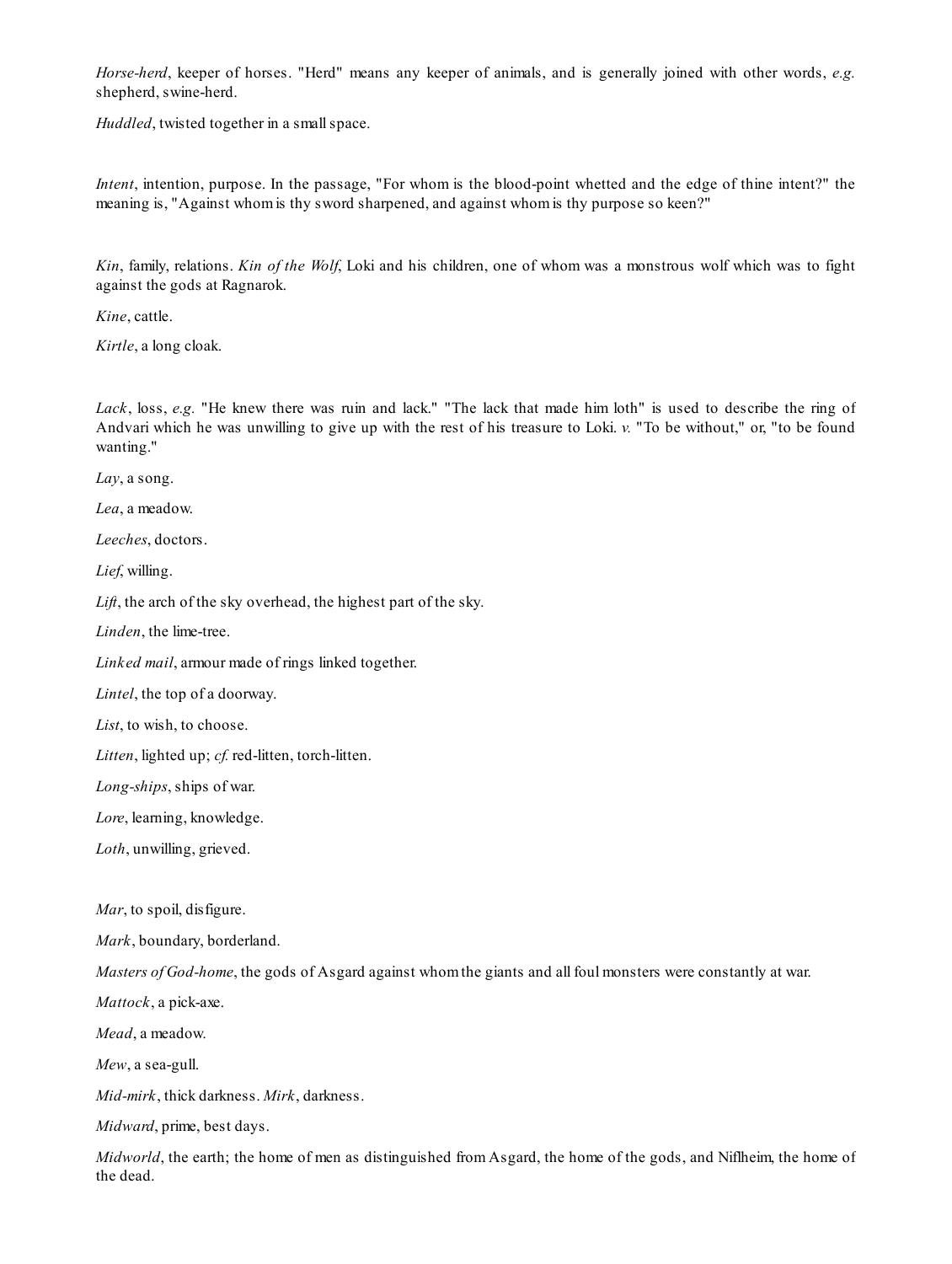*Minish*, to grow less.

*Moon-wake*, the long straight path of light made by the moon on water.

*Murder-churls,* fierce and suspicious men ready to slay a guest.

*Mute*, dumb, silent.

## *Nether*, lower.

*Niggard*, grudging, miserly, unproductive, *e.g.* the Glittering Heath is called "niggard ground."

*Norns*, the three maidens who decided the fates of gods and men. Their names were Urd, Verdandi and Skuld, or Past, Present, and Future, and they were more powerful than the gods themselves, *e.g.* "Gone, forth is the will of the Norns, that abideth ever the same."

*Odin's door*, a warrior's shield.

*Odin's Hall*, Valhalla, to which went the souls of warriors slain in battle.

*Pall*, a cloak of state; most commonly used in the expression "purple and pall."

*Passing*, very; used to give emphasis, *e.g.* "He loveth her passing sore," where both words are simply emphatic.

*Peace-strings*, the strings which tied a sword into its sheath when it was not in use.

*Peers*, equals in age and rank.

*People's Praise*. Odin, chief of the gods. "The death of the People's Praise" is Ragnarok, the time when Odin and all his fellow gods were to be destroyed.

*Purblind*, dim-sighted. The syllable "pur" is a formof the word pure, and gives emphasis to blind.

*Purple*, cloth dyed with a purple dye made from the murex, a shell-fish found in the Mediterranean. The secret of making it was known only to the "southern men" or Phoenician traders of Tyre and Sidon.

*Quarry*, game, prey, the animal chased by a hunter.

*Quell*, to stop, make to cease.

*Quicken*, to rouse, bring to life.

*Ravening*, devouring, eager for prey; often used of wild animals.

*Reck*, to notice, care about.

*Reek*, smoke rising from a fire, or spray and mist from a waterfall, *e.g.* "the reek of the falling flood;" "the heart of Fafnir ... sang among the reek."

*Renown*, fame, honour.

*Rock-wall*, mountain cliff.

*Roof-tree*, the topmost beamwhich forms the ridge of a roof.

*Rue*, to regret, to find a cause of woe.

*Rumour*, report, gossiping tale.

*Rune*, letter. The letters used in old Icelandic and similar languages are called runic characters. When written letters were first known in the north of Europe they were supposed to have magic powers, and gradually the word "rune"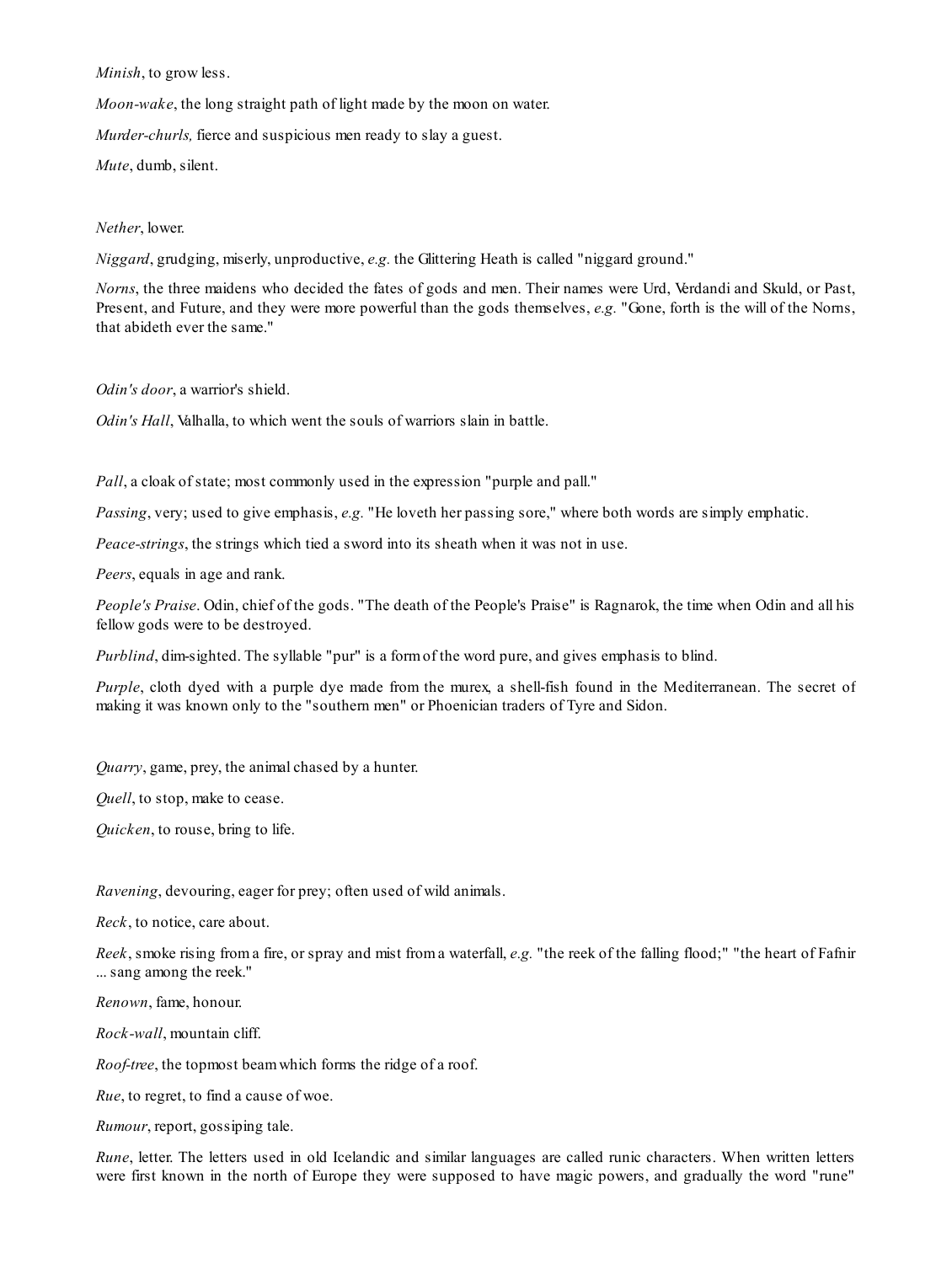came to mean any spell, or even any wisdomwhich was beyond the ordinary knowledge of men.

*Ruth*, pity, regret, *e.g.* "Ruth arose in his heart;" "I have hearkened not nor heeded the words of thy fear and thy ruth."

*Salutation*, greeting. *Sate*, satisfy to the full. *Scalds*, the poets who recited poems or stories at feasts. *Scoff*, an object of mockery. *Scored*, carved, marked by lines cut deeply into a surface. *Sea-beast's tooth*, the tusks of the walrus. *Sea-mead*, the wide surface of the sea. The word means sea-meadow. *Seethe*, to bubble and move like boiling water. *Semblance*, an appearance, outward show where there is no reality. *Serry*, to crowd closely together. *Shards*, broken fragments, *e.g.* "the shards of a glaive of battle." *Shield-burg*, a fortress built of shields. Burg means either a town, a castle, or a fortress. *Shield-wall*, the defence made by fighting men holding their shields close together as they stand at bay.

*Shift*, *n.* a trick, cunning plan, *e.g.* "my cunning shifts;" *v.* to contrive, be able, *e.g.* "the man whose heart and hand may shift, To pluck it fromthe oak-wood."

*Shimmer*, to gleamand change colour as the light alters.

*Skerry*, a rocky island near the coast.

*Slaked*, cooled, put out; used of anything that has been burning and is now grown cold.

*Sleight*, cunning, trickery. Loki is called "the Master of Sleight" because of his skill in deceit.

*Sleipnir*, Odin's horse. It was grey, had eight feet, and could carry him over sea and land, and could also fly through the air.

*Slot*, the track left by a wild animal.

*Sloth*, idleness.

*Smithy*, to do the work of a smith, forge weapons.

*Sooth*, truth.

*Sore*, very much. It is generally used about things which are evil or painful, but sometimes only to give emphasis, *e.g.* "amber that the southern men love sore."

*Spear-hedge*, the bristling spears of an army in battle; *cf.* battle-wood, spear-wood.

*Spell-drenched*, stupefied or overwhelmed by magic.

*Sphere-stream*, the space beyond the air of this world, in which the planets or spheres move on their courses.

*Stark*, stiff, hard, severe.

*Staunch*, steadfast, unchanging.

*Stead*, *n.* a place; it is often joined to other words, *e.g.* hall-stead, a hall or the place where a hall has been, as in the sentence, "I went to the pillared hall-stead;" *v. stead or bestead*, to serve, to aid, *e.g.* "to stead me in the fight."

*Steadfast*, unchanging, faithful, unmoved.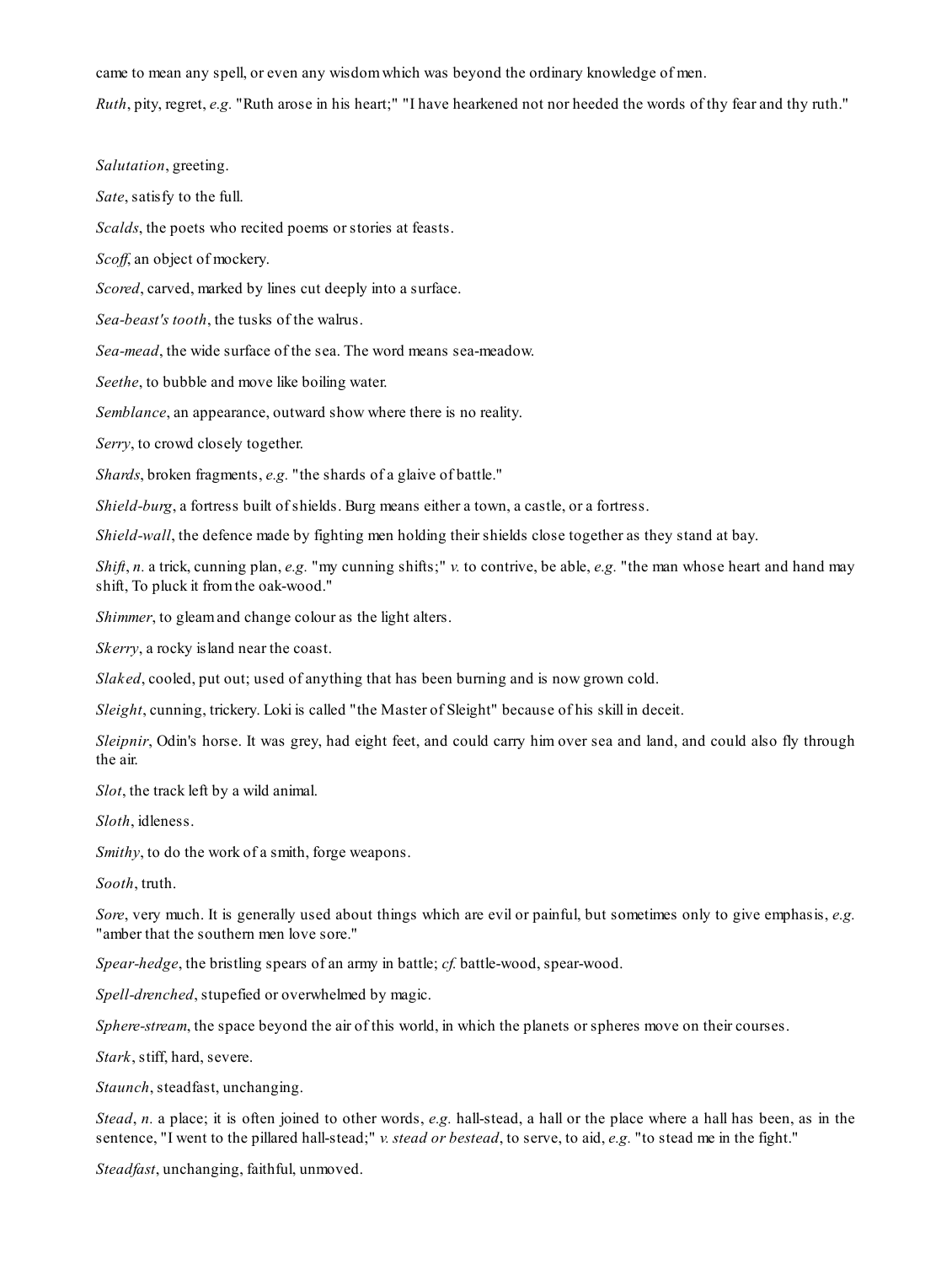*Stithy*, a blacksmith's forge.

*Strait*, narrow, cramped.

*Stripling*, a young man just grown up; *cf.* youngling.

*Sunder*, to separate, *e.g.* "We wend on the sundering ways."

*Sun-dog*, a bright spot like a faint image of the sun, seen near it in cloudy weather.

*Swaddling*, anything that wraps or enfolds, *e.g.* the coils of Fafnir passing over Sigurd in the pit are called "the swaddling of death."

*Swart-haired*, dark-haired.

*Swathe*, the long line of mown corn behind a reaper; *cf.* "swathes of the sword," *i.e.* heaps of dead in battle.

*Targe*, a shield.

*Tarry*, to wait, to linger, *e.g.* "Tarry till I say a word."

*Thrall*, a slave, "*short-lived thralls of the gods*," mortal men, not dwarfs or giants.

*Tide*, time, *e.g.* "the tide when my father fell;" "the night-tide."

*Tiles of Odin*, war shields, so called because Odin was god of war.

*Tiller*, the handle of the rudder which steers a ship.

*Toils*, snares, fetters.

*To-morn*, tomorrow morning.

*Train*, to entice, bring by trickery.

*Tree-hole*, tree-trunk.

*Troth*, a promise, generally a promise of marriage.

*Troth-plight*, promised in marriage.

*Trow*, to believe.

*Twi-bill*, an axe with a double-edged blade. It was the weapon which Odin carried when he appeared to men.

*Unbitted*, never taught to obey the bit, not broken in.

*Unholpen*, unhelped. Holpen is the old formof the *p.p.* helped.

*Unstable*, changeable, not lasting.

*Uttermost horn*, the signal for Ragnarok. It was believed that Heimdall, one of the gods who guarded a bridge called Bifrost between Asgard and the earth, would blow a blast on his horn which would be the sign for the beginning of the great battle between the gods and the powers of evil.

*Venom*, poison.

*Wall-nook*, an opening or bend in a wall.

*Wallow*, to roll about upon the ground, *e.g.* "Fafnir, the wallower on the gold."

*Wan*, pale, pinched with suffering.

*Wane*, to fade away, grow dim.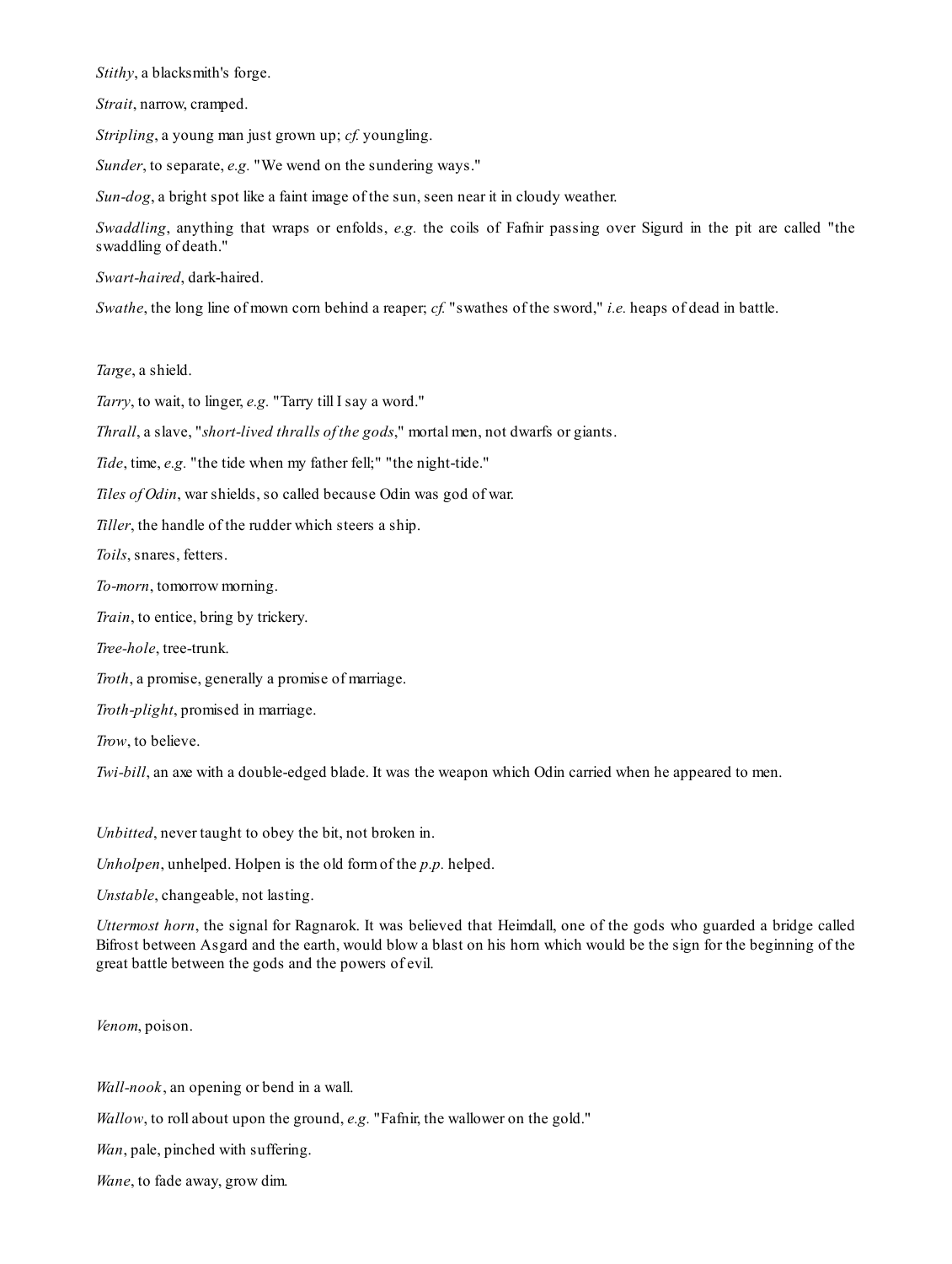*Warding-walls*, guarding-walls. "*Warding walls of death*," man's armour that keeps death fromhim.

*Wards*, keepers, *e.g.* door-wards; *cf.* warden. Fafnir is called "the gold-warden."

*War-wand*, a sword.

*Wary*, careful, ever on the watch.

*Waste*, to destroy, to sweep away, *e.g.* Sigurd is said to "waste every wrong."

*Waxen*, grown, become.

*Weal*, happiness, good-fortune.

*Wedge-array*, an arrangement of fighting men in which they stood close together in the form of a triangle.

*Weed*, dress.

*Well up*, to rise as a spring bubbles out of the ground; used of feelings with the meaning "to arise and grow strong," *e.g.* "Wrath in his heart wells up."

*Welter*, the toss and ripple of the sea-waves.

*Wend*, to go.

*Whetted*, stirred up, made sharp or eager, *e.g.* "the whetted Wrath."

*Whileome*, in the past, once upon a time.

*Whiles*, fromtime to time.

*Whit*, a very small particle, a trifle, *e.g.* never a whit, no whit.

*Wight*, a man, a creature, *e.g.* sea-wights, great sea-monsters.

*Wise*, way, manner, after the fashion of.

*Witch-wife*, witch. Wife here means woman.

*Wold*, a hill; often used to mean open country.

*Wood-craft*, knowledge of the woods and of all creatures in them, *e.g.* "His wood-craft waxed so great, that he seemed the king of the creatures."

*Wot*, to know.

*Wrack*, strife, destruction, ruins. *Wrack of a mighty battle*, the dead left on the field.

*Wrights*, workmen, makers.

*Writhen*, bent, twisted out of shape, *e.g.* "Writhen and foul were the hands that made it glorious."

*Written spear*, a spear carved with letters or words.

*Yearn*, to long, to feel tenderness towards, *e.g.* "My heart to himdoth yearn."

*Yore*, long ago; generally used in the expression "of yore," formerly, once upon a time.

## **LONGMANS' CLASS-BOOKS OFENGLISHLITERATURE**

*Each Volume contains an Introduction and Notes.*

Alcott's Little Women.

Allen's Heroes of Indian History and Stories of their Times. With Maps and Illustrations.

Anderson's English Letters selected for Reading in Schools.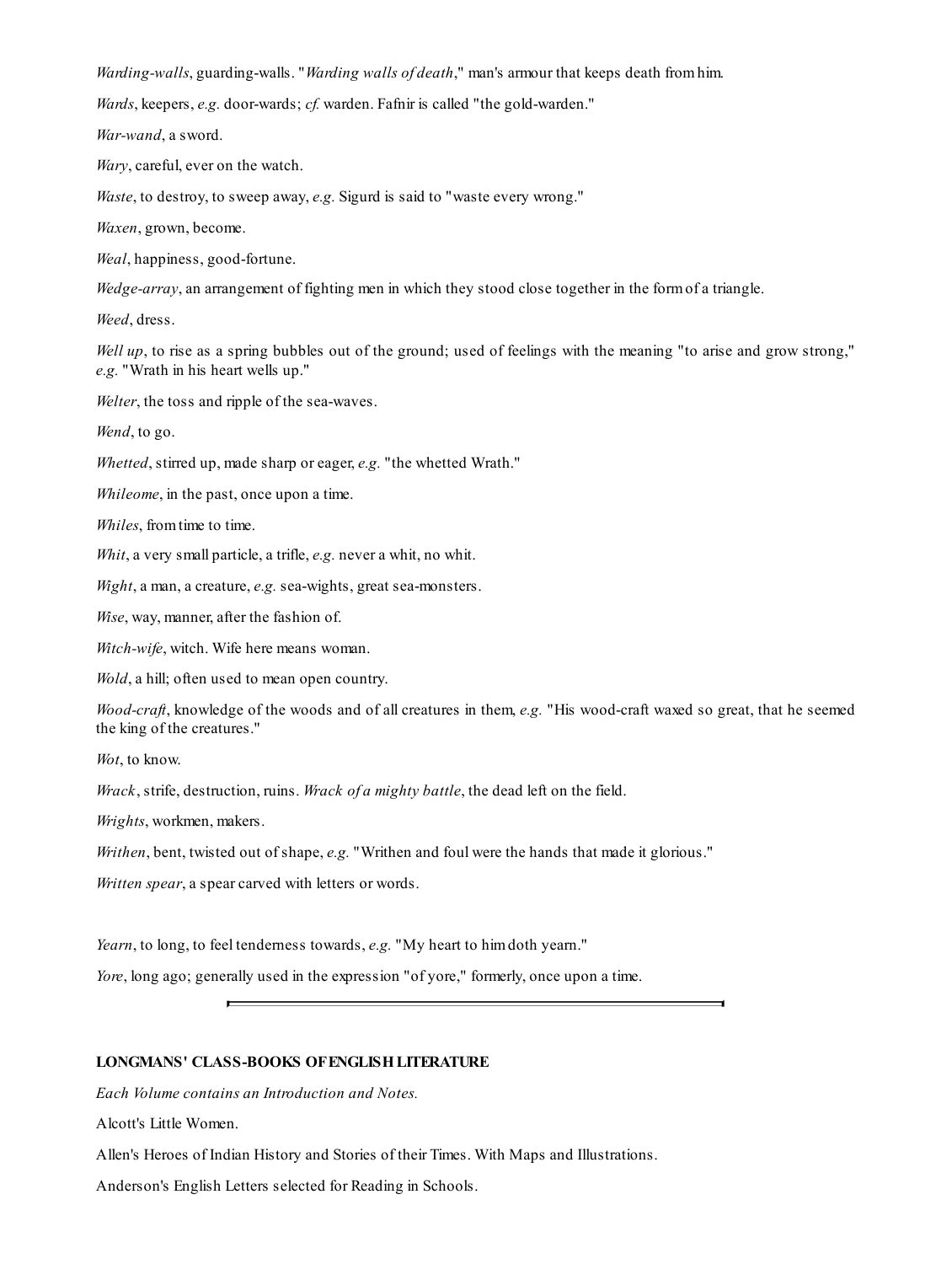Arnold's Sohrab and Rustum, and Balder Dead. Ballantyne's The Coral Island. (Abridged). Carroll's Alice in Wonderland. Cook's (Captain) Voyages. Defoe's Robinson Crusoe. (Abridged). With Illustrations. Dickens' A Christmas Carol. Dickens, Selections from. With Illustrations. Doyle's Micah Clarke. (Abridged). With 20 Illustrations. Doyle's The Refugees. (Abridged). With Illustrations. Doyle's The White Company. (Abridged). With 12 Illustrations. Fronde's Short Studies on Great Subjects. Selections. With Illustrations. Haggard's Eric Bright eyes. (Abridged). Haggard's Lysbeth. (Abridged). Hawthorne's A Wonder Book. Hawthorne's Tanglewood Tales. Hughes' TomBrown's School Days. (Abridged) With Frontispiece. Jefferies (Richard), Selections from. Kingsley's The Heroes. With Illustrations. Kingsley's Hereward the Wake. (Abridged). Kingsley's Westward Ho! Lambs' Tales fromShakespeare. (Abridged.) Lang's Tales of the Greek Seas. With Illustrations. Lang's Tales of Troy. With Illustrations and a Map. Macaulay's History of England. Chap I. Macaulay's History of England. Chap III. Macaulay's History of England, Selections from. Macaulay's Lays of Ancient Rome, &c. Marryat's Settlers in Canada. Milton's Paradise Lost. Books I, II, III, IV, and V. Milton's Comus, Il Penseroso, L'Allegro and Lycidas. Morris's Atalanta's Race, and The Proud King. Morris's The Man Born to be King. Morris's The Story of the Glittering Plain. Morris's The Story of Sigurd the Volsung. Newman, Literary Selections from. Reade's The Cloister and the Hearth. Ruskin's King of the Golden River.